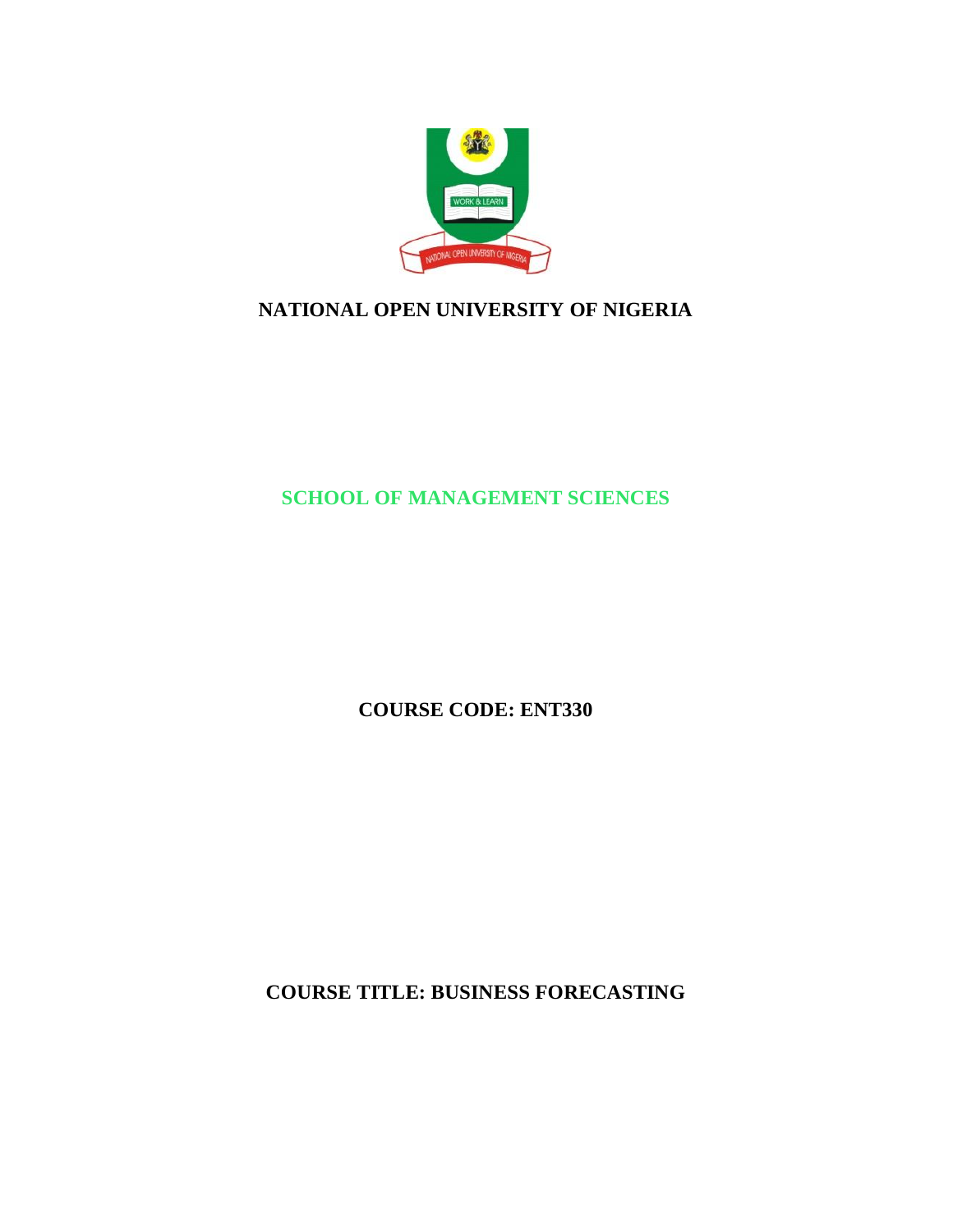# BUSINESS FORECASTING ENT:330

### Course Developer: ADEWUYI, Taiye T. LAWAL, Kamaldeen A.A NOUN, Lagos/LASUES

Course Writer: LAWAL, Kamaldeen A.A

**National Open University of Nigeria School of Management Sciences Victoria Island ,Lagos. Nigeria**

| Course Coordinator: Mrs. C. Aturu-Aghedo   |
|--------------------------------------------|
| <b>National Open University of Nigeria</b> |
| <b>School of Management Sciences</b>       |
| <b>Victoria Island , Lagos. Nigeria</b>    |
|                                            |

Editor: Dr,I. Idrisu **National Open University of Nigeria School of Management Sciences Victoria Island ,Lagos. Nigeria**

| Programme Leader: Dr. Mrs, A. Fagbemi      |
|--------------------------------------------|
| <b>National Open University of Nigeria</b> |
| <b>School of Management Sciences</b>       |
| Victoria Island, Lagos. Nigeria            |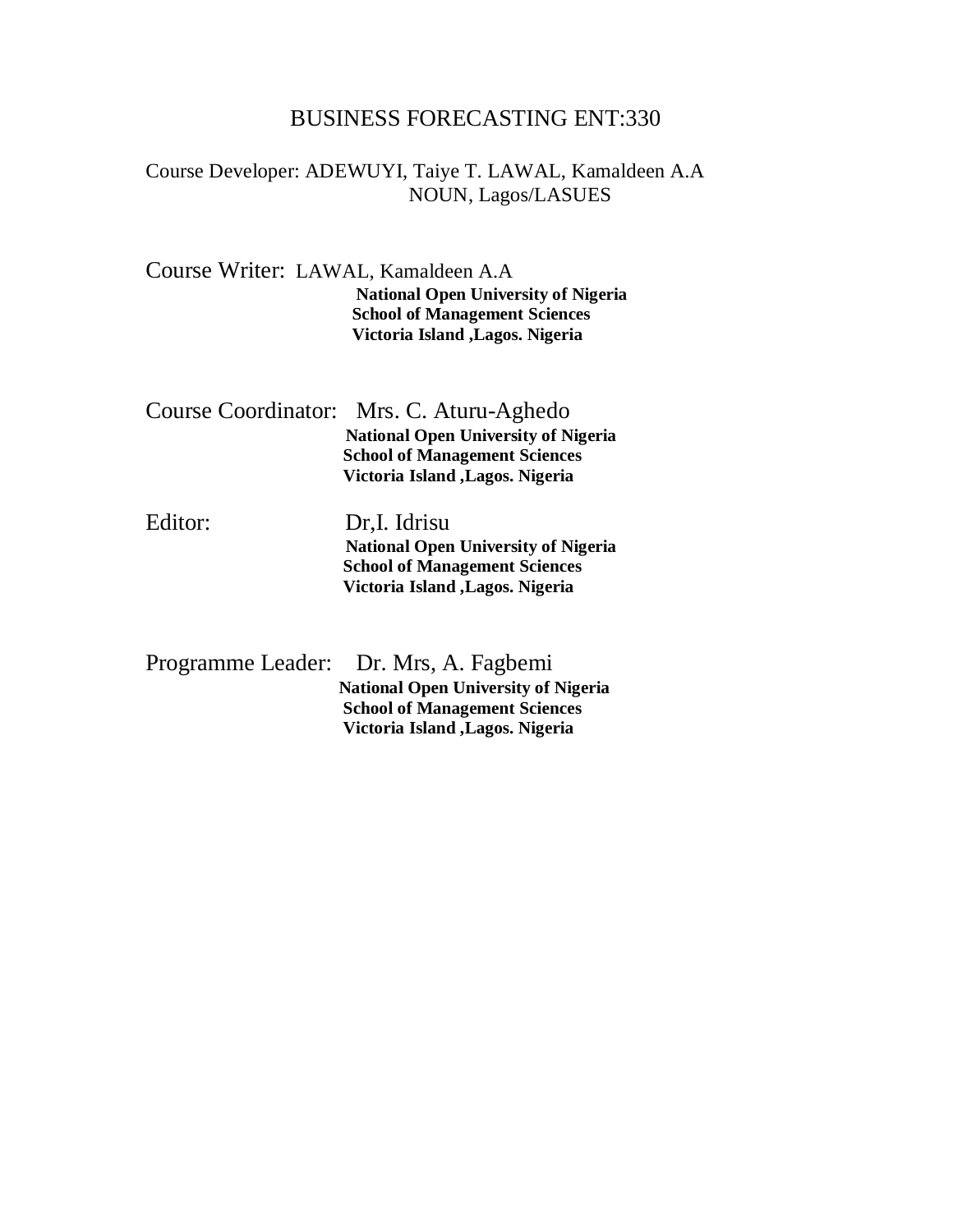# **TABLE OF CONTENTS**

## **UNIT 1: DEFINITION OF FORECASTING**

- 1.0 Introduction
- 2.0 Objectives
- 3.0 Main Content
- 3.1 Definition of Business
- 3.2 Definition of Forecasting
- 3.3 Business Forecasting
- 4.0 Conclusion
- 5.0 Summary
- 6.0 Tutor-marked assignments
- 7.0 Reference and other sources

## **UNIT 2**: **DETERMINANT OF BUSINESS FORECASTS**

- 1.0 Introduction
- 2.0 Objectives
- 3.0 Main Content
- 3.1 Determinant of business forecasts
- 3.2 Internal factors
- 4.0 Conclusion
- 5.0 Summary
- 6.0 Tutor-marked assignments
- 7.0 Reference and other sources

## **UNIT 3: DETERMINANTS OF FORECAST (EXTERNAL FACTORS)**

- 1.0 Introduction
- 2.0 Objectives
- 3.0 Main Content
- 3.1 Determinants of Forecasting-External Factors
- 3.2 Forecasting Demand for New Products
- 4.0 Conclusion
- 5.0 Summary
- 6.0 Tutor-marked assignments
- 7.0 Reference and other sources

## **UNIT 4: IMPORTANCE OF BUSINESS FORECASTING**

- 1.0 Introduction
- 2.0 Objectives
- 3.0 Main Content
- 3.1 Importance of Business forecasting
- 3.2 Criteria of a Good Forecasting Method
- 4.0 Conclusion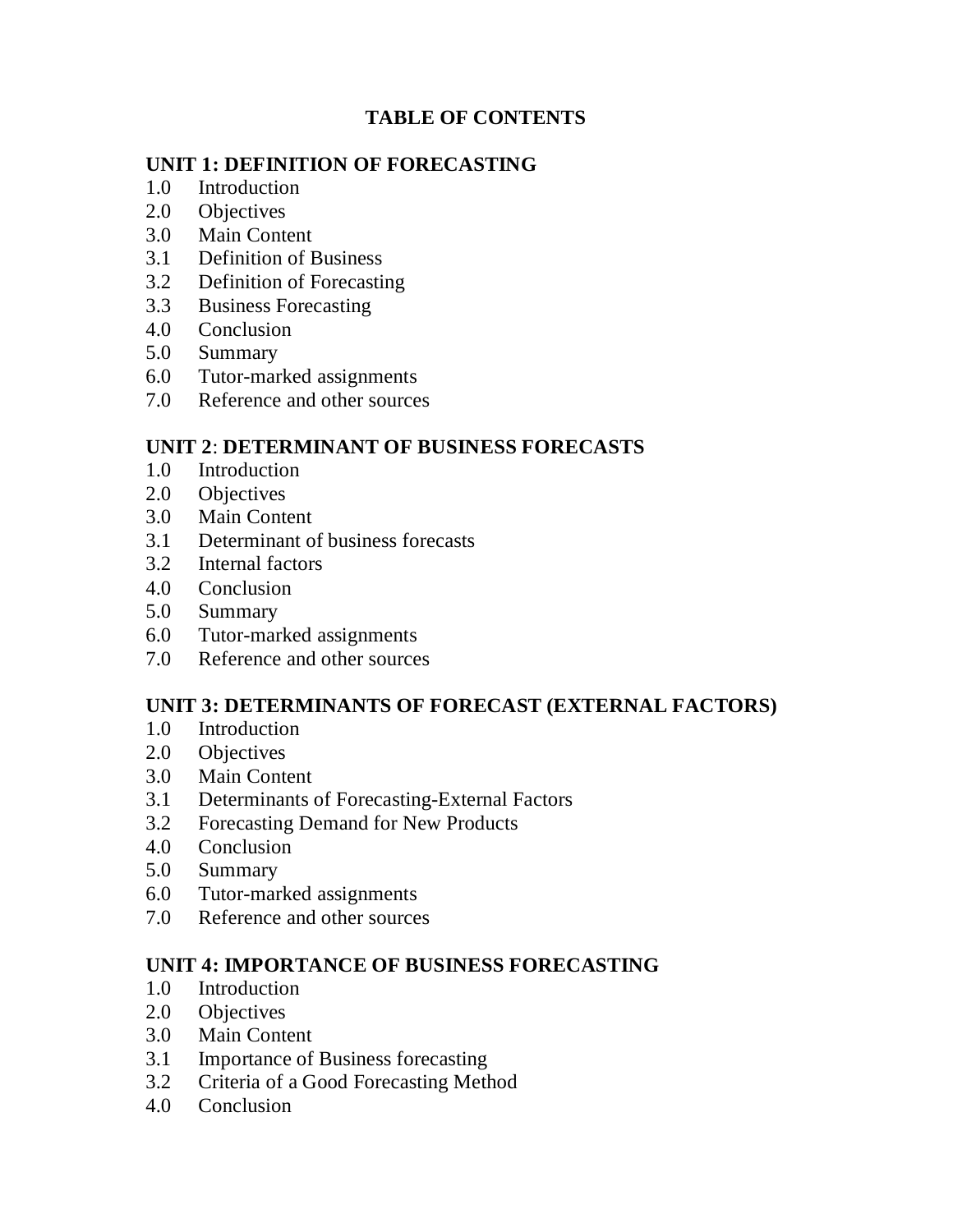- 5.0 Summary
- 6.0 Tutor-marked assignments
- 7.0 Reference and other sources

# **UNIT 5: LIMITATIONS TO BUSINESS FORECASTING**

- 1.0 Introduction
- 2.0 Objectives
- 3.0 Main Content
- 3.1 Limitations to business forecasting
- 3.2 Factors affecting forecasting system
- 4.0 Conclusion
- 5.0 Summary
- 6.0 Tutor-marked assignments
- 7.0 Reference and other sources

# **UNIT 6: PRINCIPLES OF FORECASTING**

- 1.0 Introduction
- 2.0 Objectives
- 3.0 Main Content
- 3.1 Principles of Forecasting
- 3.2 Guiding Principles on Market Demand Forecasting
- 4.0 Conclusion
- 5.0 Summary
- 6.0 Tutor-marked assignments
- 7.0 Reference and other sources

# **UNIT 7: ASSUMPTIONS OF FORECASTING**

- 1.0 Introduction
- 2.0 Objectives
- 3.0 Main Content
- 3.0 Assumptions of Forecasting
- 4.0 Conclusion
- 5.0 Summary
- 6.0 Tutor-marked assignments
- 7.0 Reference and other sources

# **UNIT 8: STEPS IN FORECASTING**

- 1.0 Introduction
- 2.0 Objectives
- 3.0 Main Content
- 3.1 Steps in Forecasting
- 4.0 Conclusion
- 5.0 Summary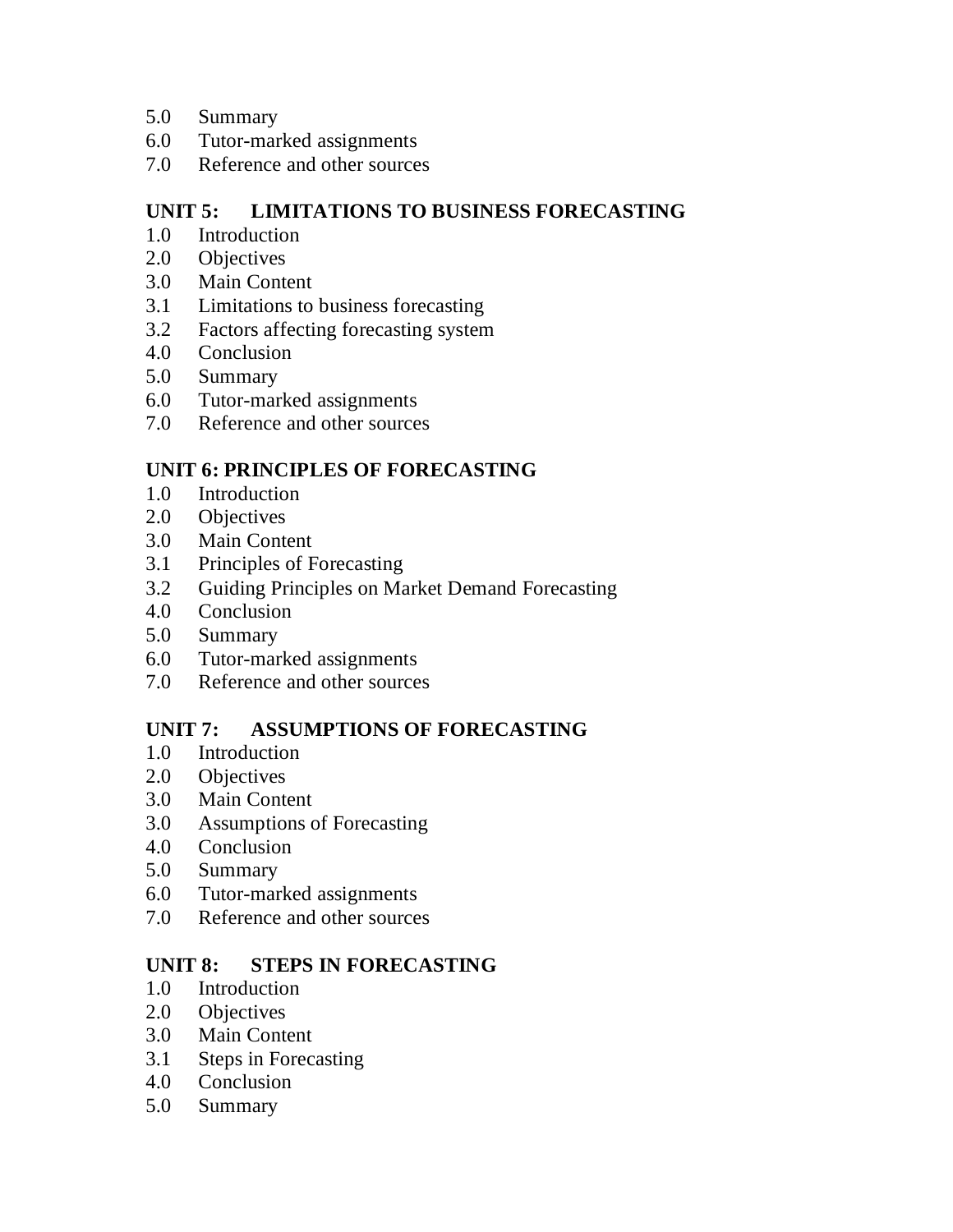- 6.0 Tutor-marked assignments
- 7.0 Reference and other sources

## **UNIT 9: CLASSIFICATION AND PURPOSES OF FORECAST**

- 1.0 Introduction
- 2.0 Objectives
- 3.0 Main Content
- 3.1 Classification of Forecast
- 3.2 Purposes of Forecasting
- 4.0 Conclusion
- 5.0 Summary
- 6.0 Tutor-marked assignments
- 7.0 Reference and other sources

## **UNIT 10: TYPES OF FORECASTS**

- 1.0 Introduction
- 2.0 Objectives
- 3.0 Types of Forecasts
- 3.1 Quantitative Forecasting Methods
- 3.2 Qualitative Forecasting Approaches
- 4.0 Conclusion
- 5.0 Summary
- 6.0 Tutor-marked assignments
- 7.0 Reference and other sources

# **UNIT 11: METHODS OF FORECASTING**

- 1.0 Introduction
- 2.0 Objectives
- 3.0 Main Content
- 3.1 Methods of Forecasting
- 3.2 Time Series Forecasting Method
- 3.2.1 Moving Average Method
- 3.2.2 Simple Moving Average Method
- 3.2.2.1 Characteristics and drawbacks
- 4.0 Conclusion
- 5.0 Summary
- 6.0 Tutor-marked assignment
- 7.0 Reference and other sources

# **UNIT 12 METHODS OF FORECASTING-EXPONENTIAL SMOOTHING / WEIGHTED MOVING AVERAGE**

- 1.0 Introduction
- 2.0 Objectives
- 3.0 Main Content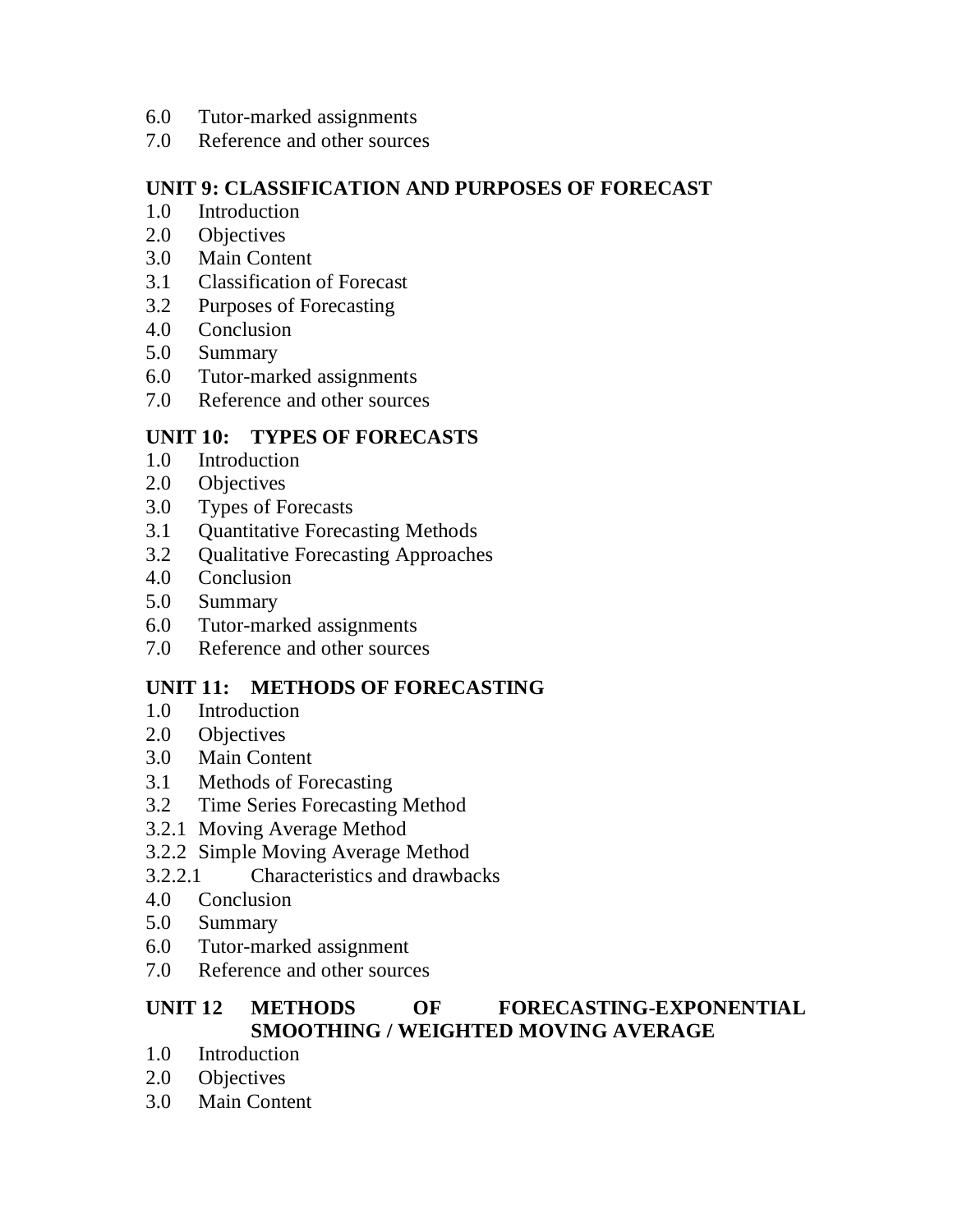- 3.1 Exponential Smoothing / Weighted Moving Average
- 3.2 Trend Lines
- 3.3 Least-squares method
- 4.0 Conclusion
- 5.0 Summary
- 6.0 Tutor-marked assignment
- 7.0 Reference and other sources

## **UNIT 13: Computer applications to Business Forecasting**

- 1.0 Introduction
- 2.0 Objectives
- 3.0 Main Content
- 3.1 Computer applications to Business Forecasting
- 3.2 The needs and uses of forecast
- 4.0 Conclusion
- 5.0 Summary
- 6.0 Tutor-marked assignment
- 7.0 Reference and other sources

# **UNIT 14: MONITORING AND CONTROLLING FORECAST**

- 1.0 Introduction
- 2.0 Objectives
- 3.0 Main Content
- 3.1 Monitoring and Controlling Forecast
- 4.0 Conclusion
- 5.0 Summary
- 6.0 Tutor-marked assignment
- 7.0 Reference and other sources

# **UNIT 15: PROFIT FORECASTING**

- 1.0 Introduction
- 2.0 Objectives
- 3.0 Main Content
- 3.1 Profit Forecasting
- 3.1.1 Meaning of Profit Forecasting
- 3.2 Method of Profit Forecasting
- 4.0 Conclusion
- 5.0 Summary
- 6.0 Tutor-marked assignment
- 7.0 Reference and other sources

# **UNIT 16: MATERIAL FORECASTING**

- 1.0 Introduction
- 2.0 Objectives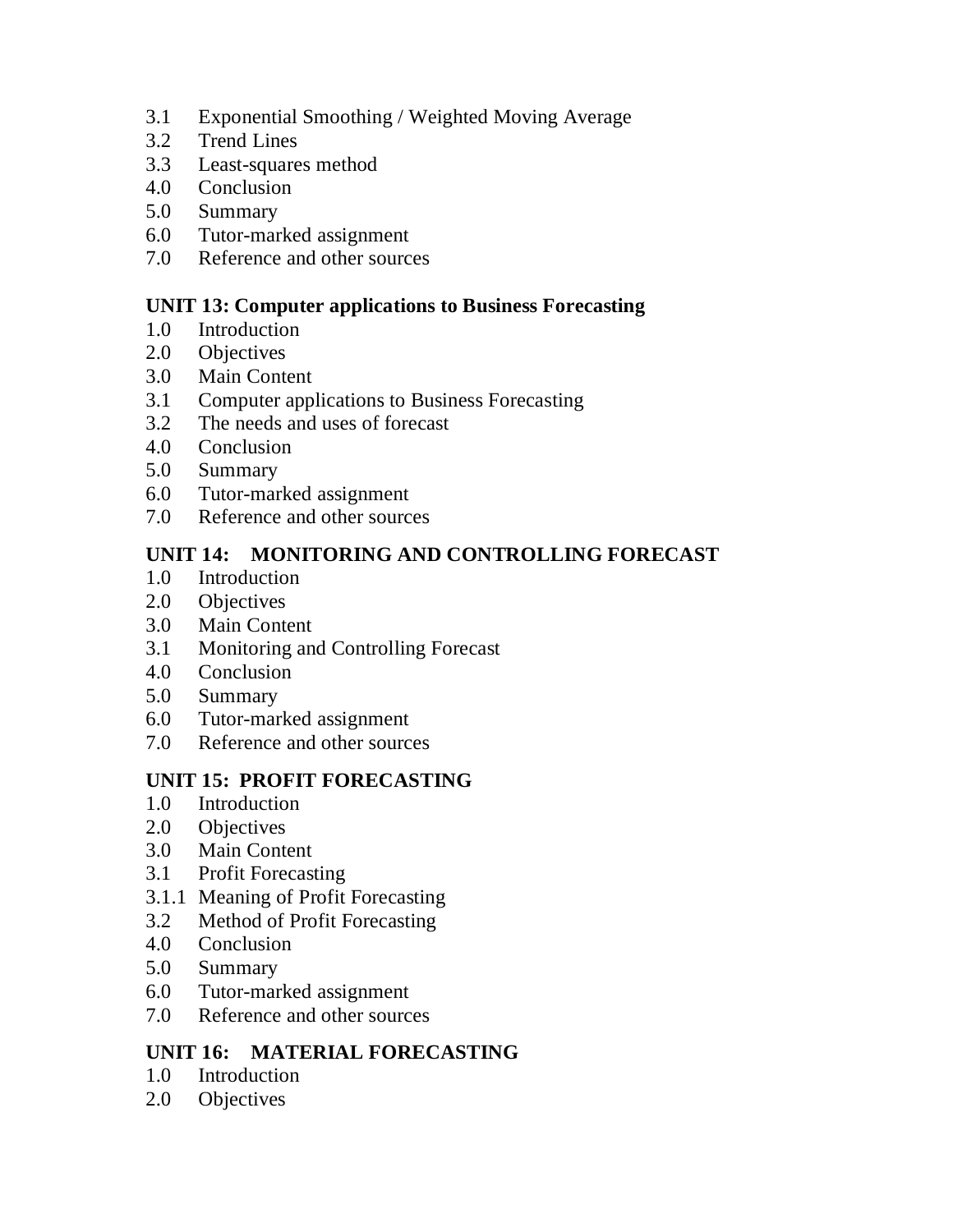- 3.0 Main Content<br>3.1 Material Forec
- 3.1 Material Forecasting<br>3.2 Approaches to Mater
- Approaches to Material Forecasting
- 3.2.1 Non-Statistical Approach
- 3.2.2 Statistical Approach
- 4.0 Conclusion<br>5.0 Summary
- 5.0 Summary<br>6.0 Tutor-marl
- 6.0 Tutor-marked assignment<br>7.0 Reference and other source
- Reference and other sources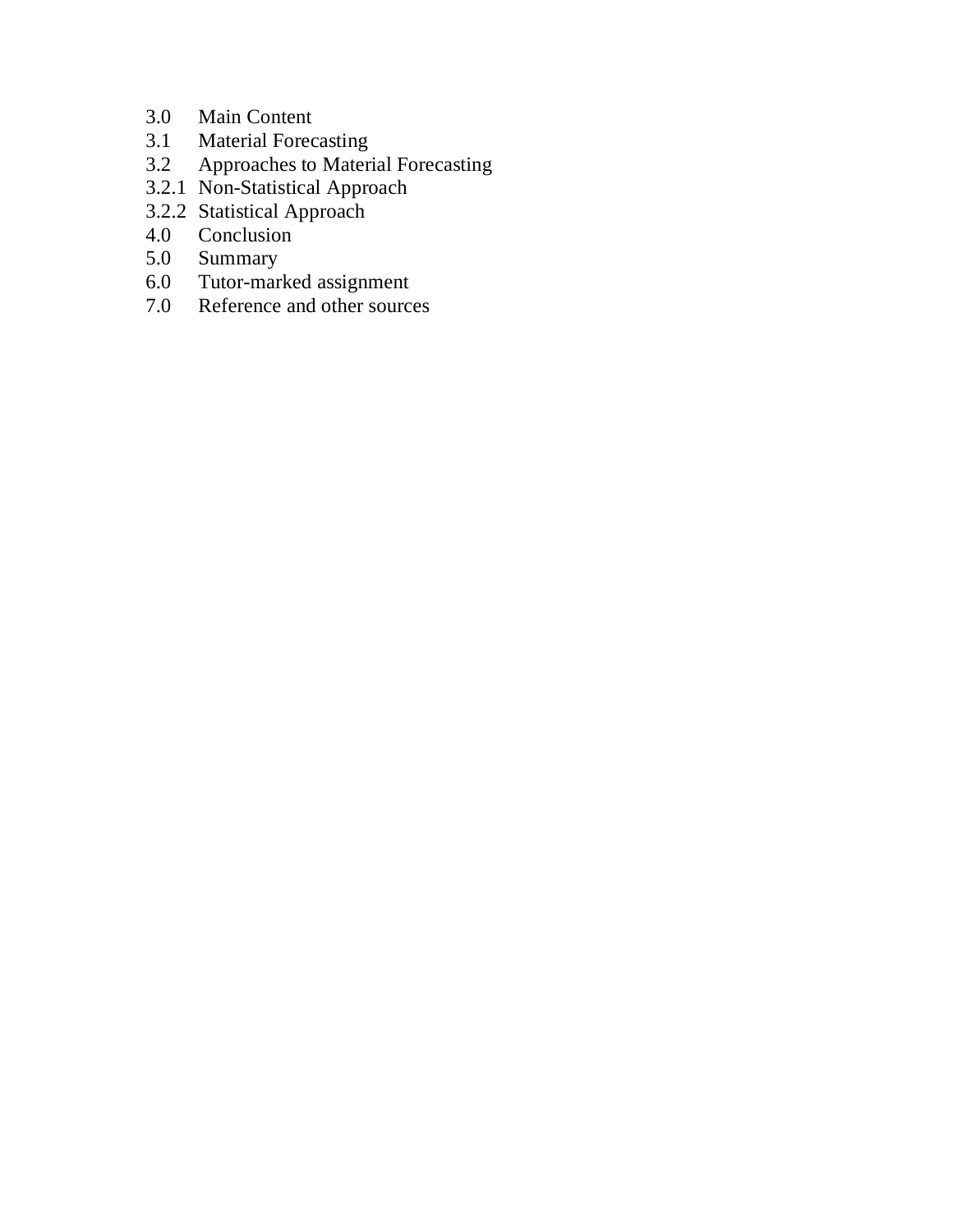# **UNIT 1: DEFINITION OF FORECASTING**

### **Table of Contents**

- 1.0 Introduction
- 2.0 Objectives
- 3.0 Main Content
- 3.1 Definition of Business
- 3.2 Definition of Forecasting
- 3.3 Business Forecasting
- 4.0 Conclusion
- 5.0 Summary
- 6.0 Tutor-marked assignments
- 7.0 Reference and other sources

### **1.0 Introduction**

This is a 2 unit credit course and the first among the units that makes up the course Business Forecasting. This unit introduces you to the subject of Business Forecasting. The course is design to help you have grasped of the subject matters as well as tutor-mark questions which will assist you to reflect on what you have read.

## **2.0 Objectives**

By the end of this unit, you should be able to:

- Understand what Business is all about.
- Understand what Forecasting is all about
- Have insight knowledge of the basic of Business Forecasting.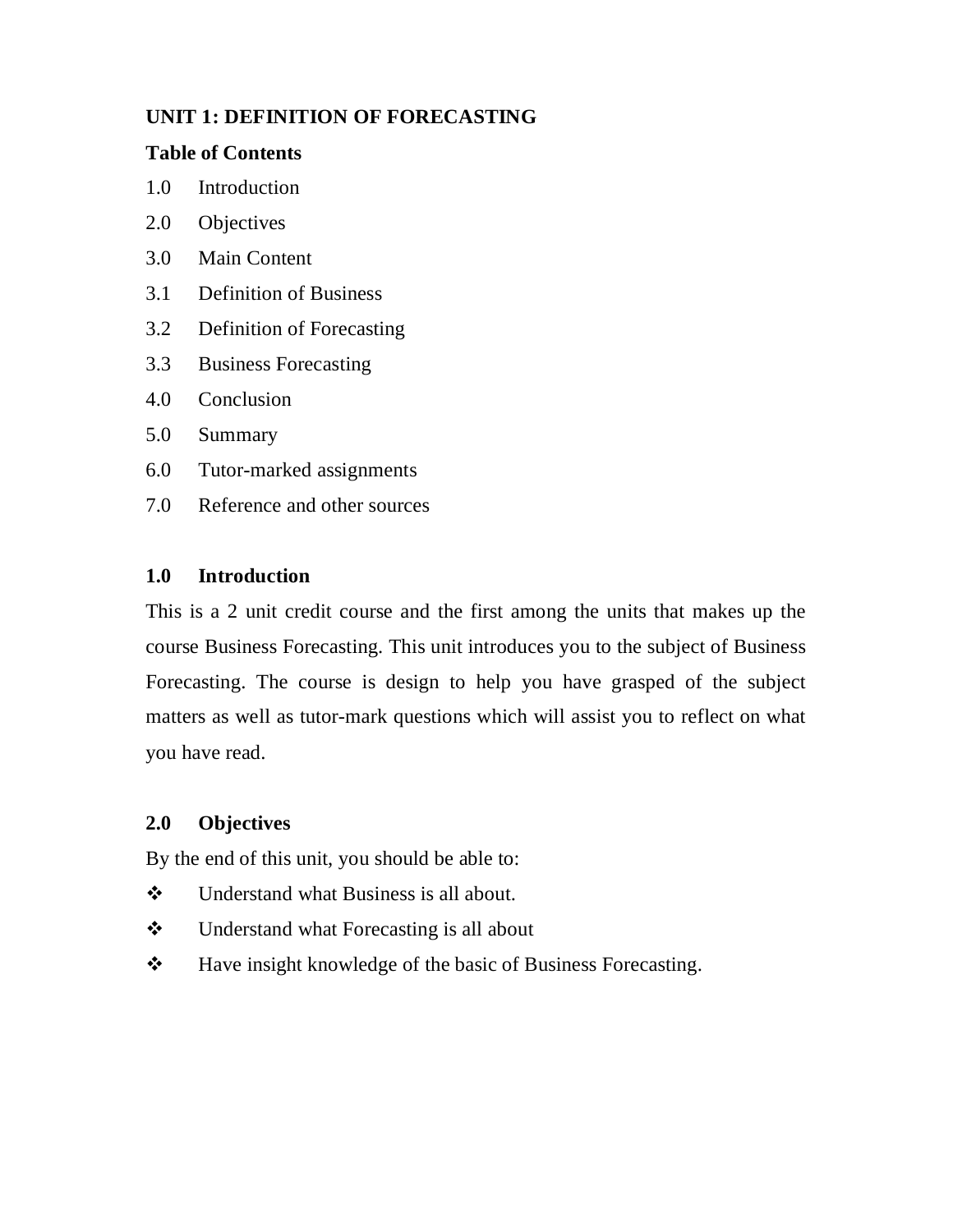#### **3.0 Main Content**

#### **3.1 Definition of Business**

More often than not, the word business is taken for trading as commonly used by laymen. An average individual who is into trading is found introducing himself as a businessman forgetting the fact that business is about continuity, unlike trading which tends to terminates as a particular transaction is accomplished. Business includes both commerce and industry and it is hoped that an understanding of the evolution of these two (Commerce and Industry) can give a better insight into the meaning of business.

Commerce is said to be the act of buying and selling, and the distribution of goods and services that gives satisfaction to the consumers. It is concern with the removal of goods from places where they are produced and in abundance to areas where they are needed. It is commerce indeed that began the exchange process.

Business is said to be the human efforts that is directed at converting raw materials into finished goods and services for the purpose of satisfying human needs which could result in profit maximization for the organization involved in the production. The implication of this is that goods and services are produced to create utility while simultaneously ensuring a firm's profit. It should be noted that not every business efforts results into profit. When a business is characterized with maladministration and inefficiency, the tendency for loss of profit is high. Profits are mere rewards for doing the job right. Therefore, Business includes activities of a society that are directed towards achieving a profitable return on production and exchange.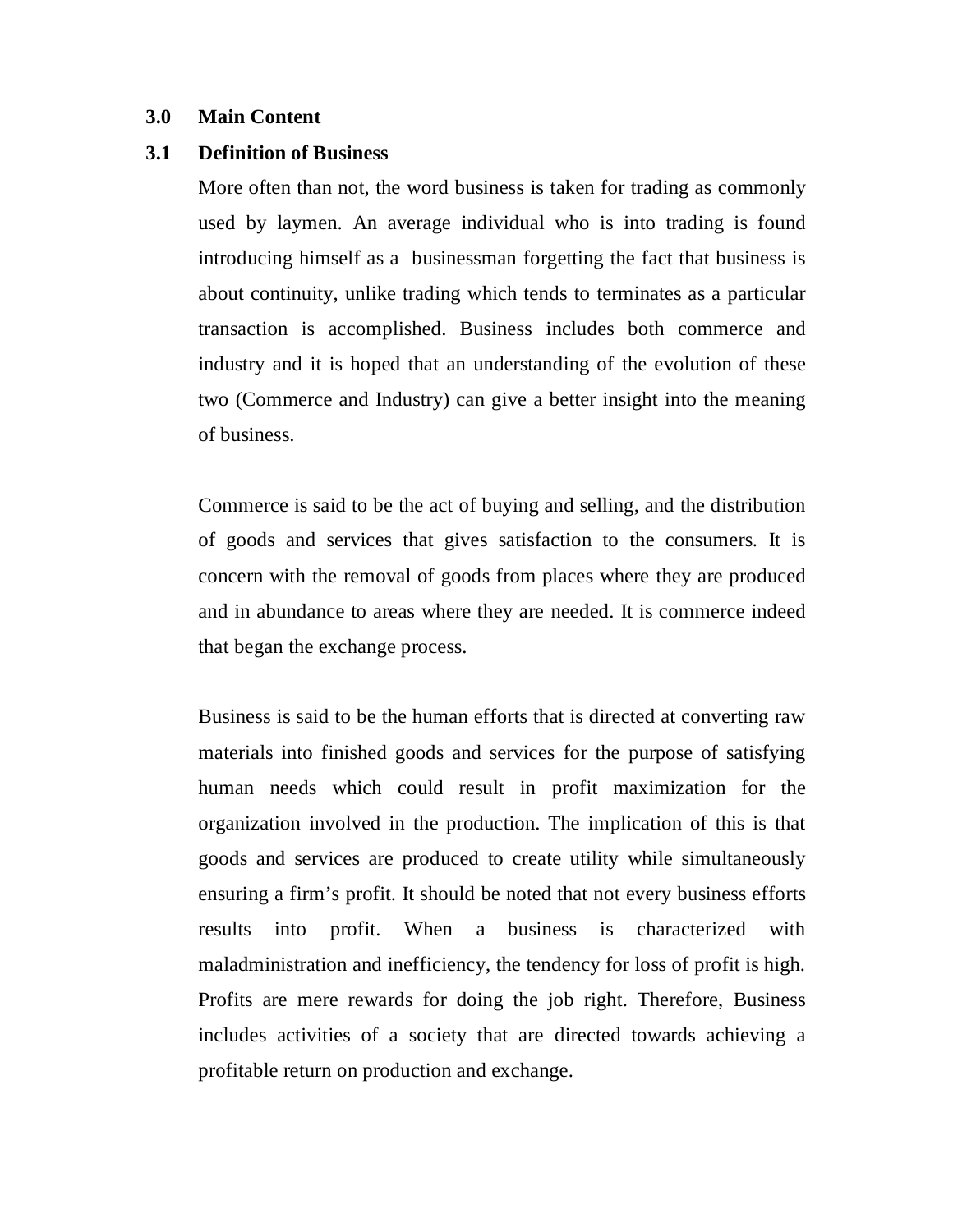Another definition of business is put this way: Business is an elastic but composite concept that covers the whole process by which desirable things are extracted from the earth surface and transformed by, and machine through productive activities. It has both place and time utilities. It has the human effort towards acquisition of wealth realizable through buying and selling activities.

A business is therefore expected to be continually aware of its strength, weakness, opportunities and threats in an attempt to be relevant and satisfy customer's needs. It must modify its traditional operating methods in order to remain competitively advantaged. This must be noted because completion is a critical mechanism for guaranteeing that the private enterprise system continue to provide the goods and services that make for high standards and sophisticated life styles. Very few firms or organizations can escape the impact of competition in business.

### **3.2 Definition Forecasting**

Human being on a daily basis makes decisions that have either positive or negative impact on their future. In the business world likewise, managers makes decisions that do have impacts on the future of their respective organisation. Those decisions may either be positive or negative. The fundamental nature of forecasting therefore is to make a good and reliable prediction about future event.

Forecasting can therefore be defined as the art and science of prediction of future events. It may involve taking historical data and projecting it into the future with some sort of mathematical models. Sometimes it is subjective or base on initiative prediction of future events.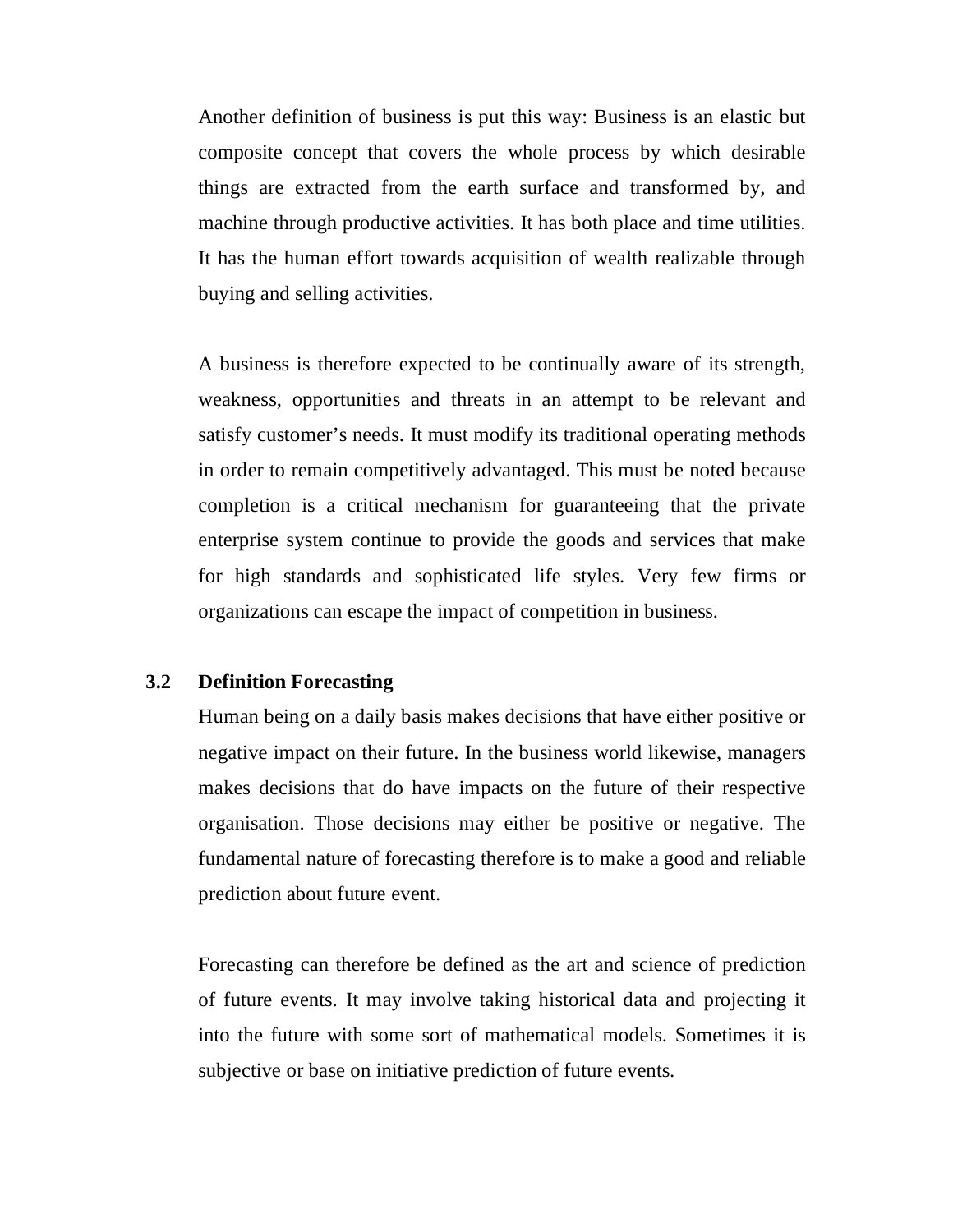Put in another way, forecasting is a prediction of estimation of a future situation. Since future is uncertain, no forecast can be hundred percent correct. Forecasting is an integral part of all human activities, but from the business point of view, increasing audience is being given to formal forecasting systems which are perpetually being refined and a subject of our focus in this unit study.

#### **3.3 Business Forecasting**

Business Forecasting can therefore be defined as an action aim towards predicting the future business development. It involves making best possible judgment about some future events. Forecasting is about predicting the future as accurately as possible, given all the information available including historical data and knowledge of any future events that might impact the forecasts.

To put it in another form, Business forecasting can be defined as a planning tool that helps management in its attempts to cope with the uncertainty of the future, relying mainly on data from the past and present and analysis of trends.

Forecasting starts with certain assumptions based on the management's experience, knowledge, and judgment. These estimates are projected into the coming months or years using one or more techniques such as Delphi Method, exponential smoothing, moving averages, regression analysis, and trend projection. Since any error in the assumptions will result in a similar or magnified error in forecasting, the technique of sensitivity analysis is used which assigns a range of values to the uncertain factors (variables). A forecast should not be confused with a budget.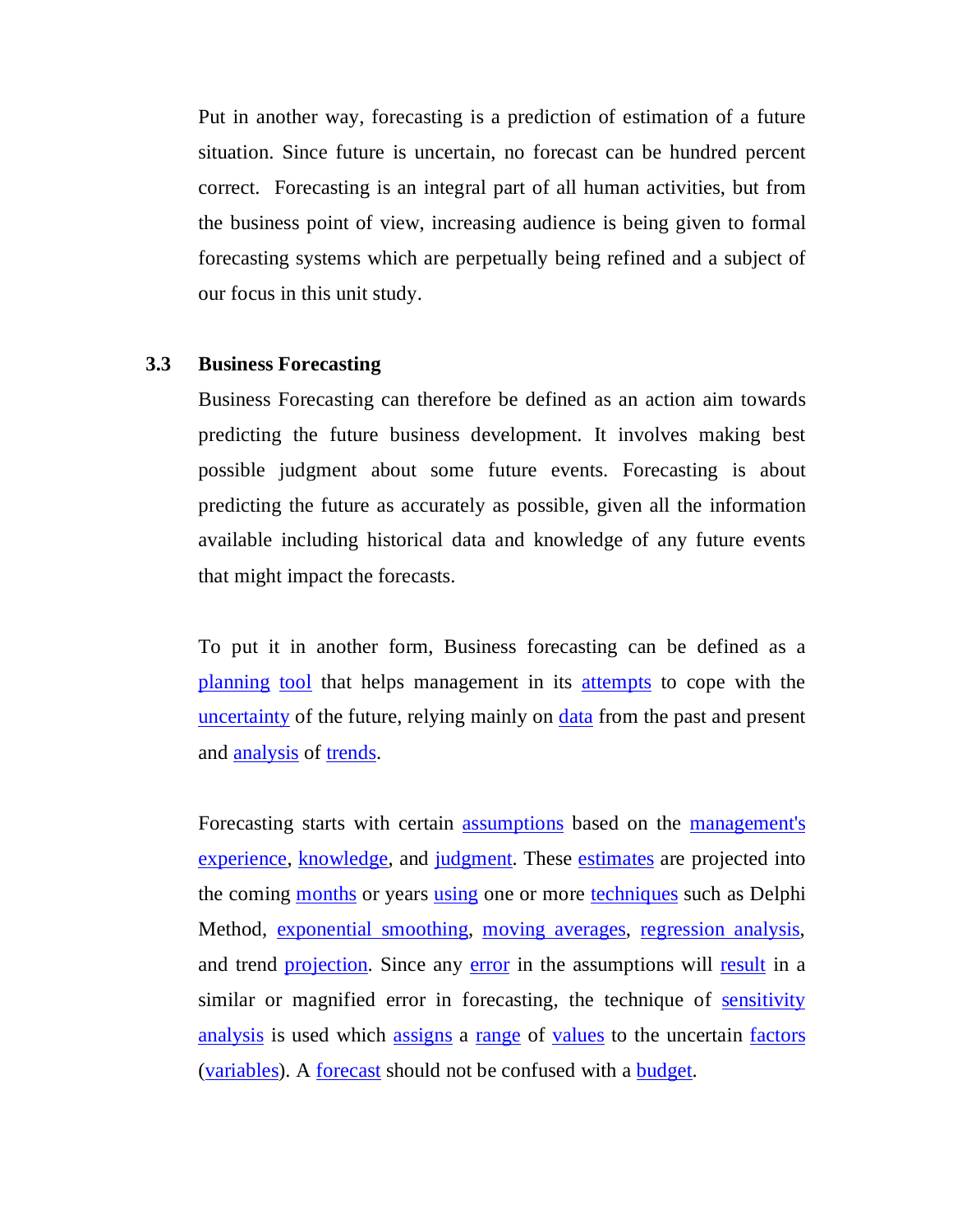A forecasting exercise is usually carried out in order to provide an aid to decision-making and in planning the future. Typically all such exercises work on the premise that if we can predict what the future will be like we can modify our behaviour now to be in a better position, than we otherwise would have been, when the future arrives. Applications for forecasting include:

- $\cdot$  Inventory control/production planning forecasting the demand for a product enables us to control the stock of raw materials and finished goods, plan the production schedule, etc
- $\triangle$  Investment policy forecasting financial information such as interest rates, exchange rates, share prices, the price of gold, etc. This is an area in which no one has yet developed a reliable (consistently accurate) forecasting technique (or at least if they have they haven't told anybody!)
- Economic policy forecasting economic information such as the growth in the economy, unemployment, the inflation rate, etc is vital both to government and business in planning for the future.

Such a forecast enables the formulation of an assumption from which a plan can be developed and then the right objectives can be selected. It is in effect a special tool of planning and Fayol considered it so important as to state it was the essence of management. He used the word pre-voyance, or foresight, and referred to plans as syntheses of forecasts and recommended annual forecasts and ten yearly projections, which were revised every five years or less, depending upon trends.

Forecasts make management think ahead and give a purpose to planning by concentrating on the future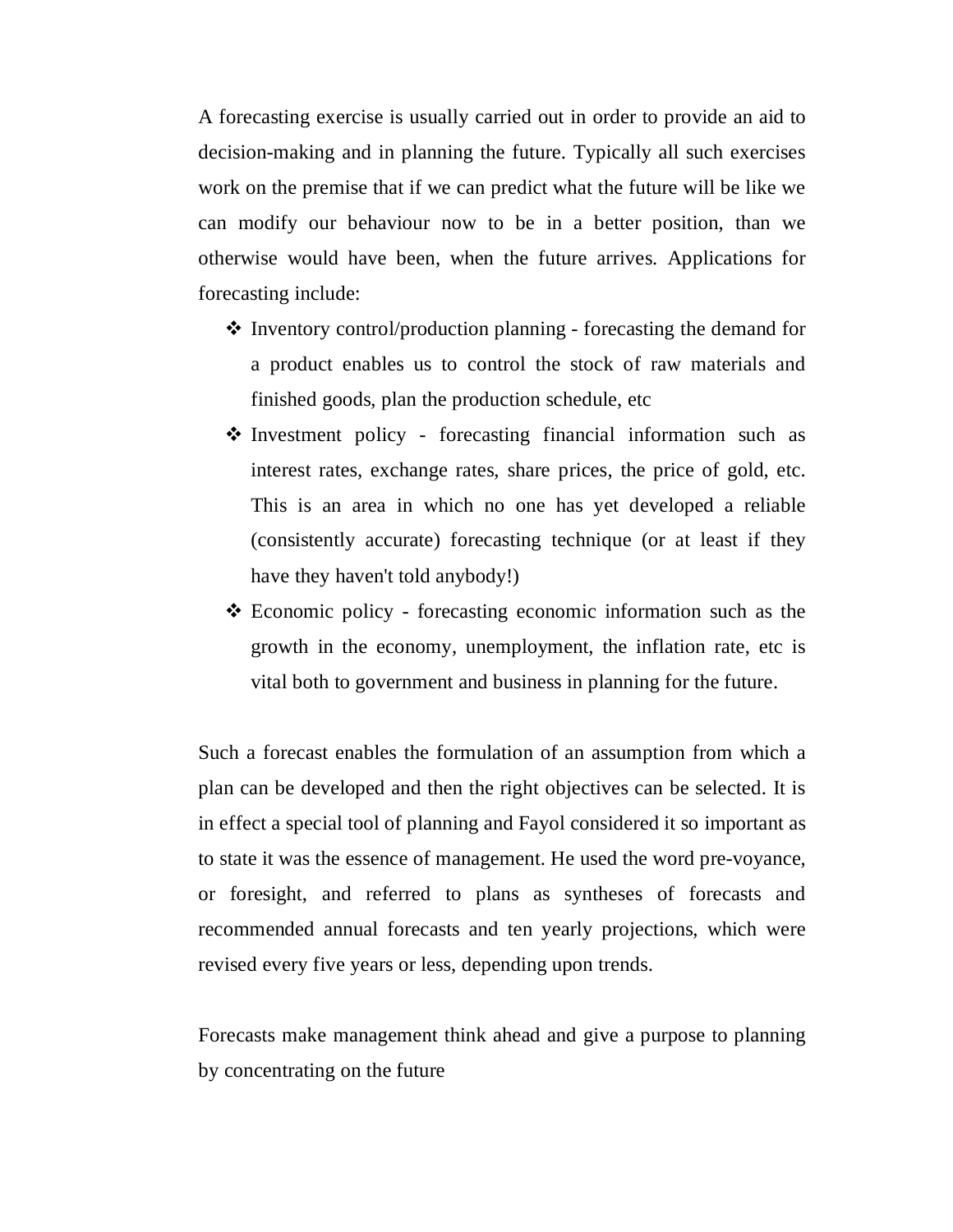#### **4.0 Conclusion**

Broadly speaking there are two approaches to the problems of business forecasting. One is to obtain information about the intention of spenders through collecting expert's opinion or by conducting interviews with consumers. The other is to use past experience as a guide and, by extrapolating past statistics relationships to suggest the level of future demand. Both these methods rely on varying degrees on judgment. The first method is usually found appropriate for short-term forecasting while the second methods suits long-term forecasting. While the demand for existing products can be forecasted by either method, new products must be attempted through a survey under these two categories.

#### **5.0 Summary**

The term business, forecasting are well explained before discussing what business forecasting is all about and that will lead us to various issues on the subject matter

#### **6.0 Tutor-marked assignments**

- 1. What is business forecasting?
- 2. What is the relationship between Business and forecasting?

#### **7.0 Reference and other sources**

Ajonbadi H.A. Applied Business Management Theory, pp.63, 2000 Crosby, John V. *Cycles, Trends, and Turning Points: Practical Marketing and Sales Forecasting Techniques.* NTC Publishing, 2000.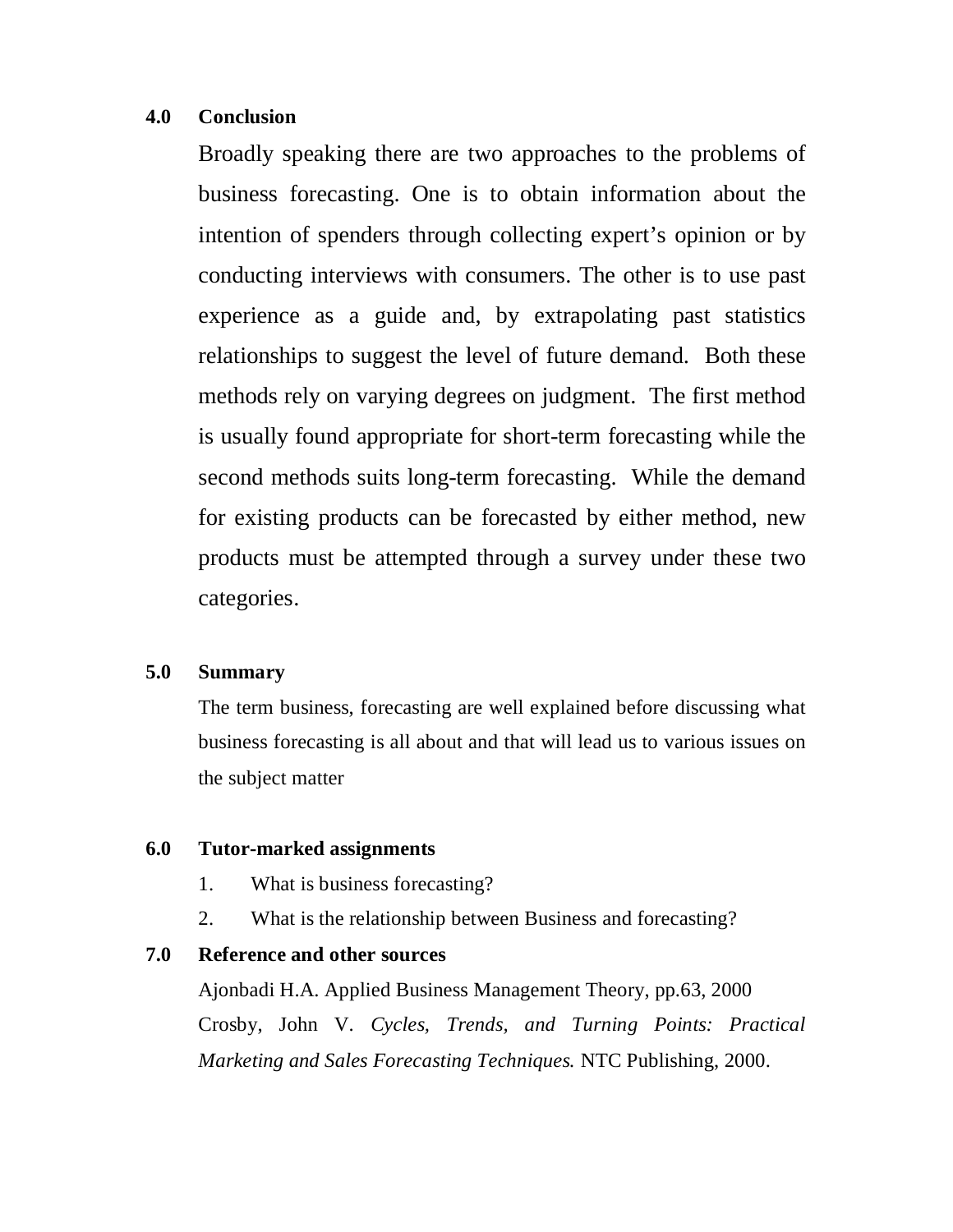Henry, Porter, and Joseph A. Callanan. *Sales Management and Motivation.* Franklin Watts, 1987.

McCarthy, E. Jerome, and William D. Perreault, Jr. *Basic Marketing: A Managerial Approach.* Irwin, 1990.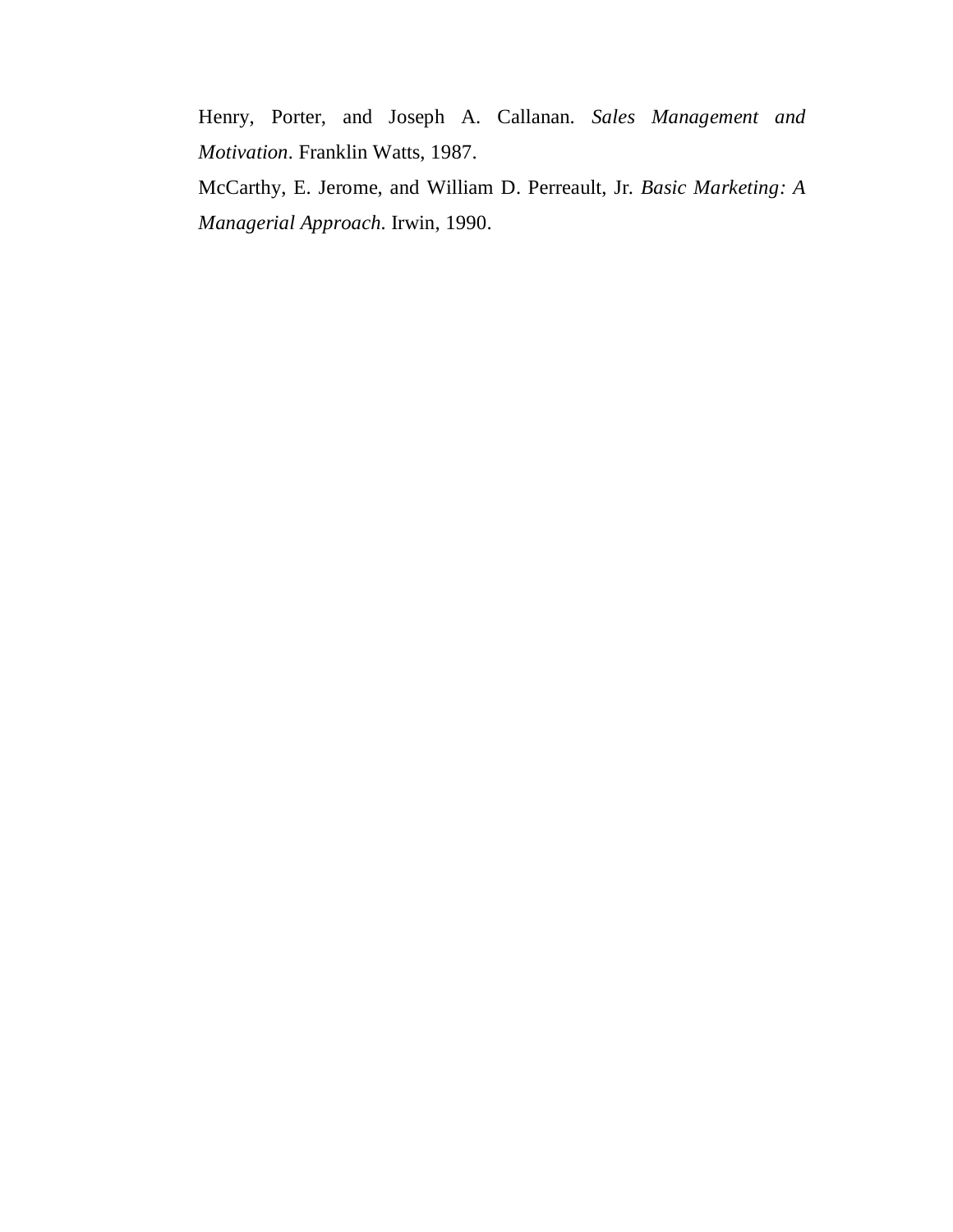## **UNIT 2**: **DETERMINANT OF BUSINESS FORECASTS**

- 1.0 Introduction
- 2.0 Objectives
- 3.0 Main Content
- 3.1 Determinant of business forecasts
- 3.2 Internal factors
- 4.0 Conclusion
- 5.0 Summary
- 6.0 Tutor-marked assignments
- 7.0 Reference and other sources

### **1.0 Introduction**

In unit 1 we have tried to let us understand what business forecasting is all about but in this unit we are going to discuss determinant of business forecasting in terms of controllable variables and the three basis factors influencing the demand forecast of goods and services.

## **2.0 Objectives**

After studying this unit you should be able to:

- Understand determinants of business forecasting
- Explain the three basics factors influencing the demand forecast of goods and services.

## **3.0 Main Content**

## **3.1 Determinants of business forecasts (Internal Factors)**

Most times the forecast is based on a company's previous sales. Therefore it is necessary that the forecaster knows the sales volume for several years past.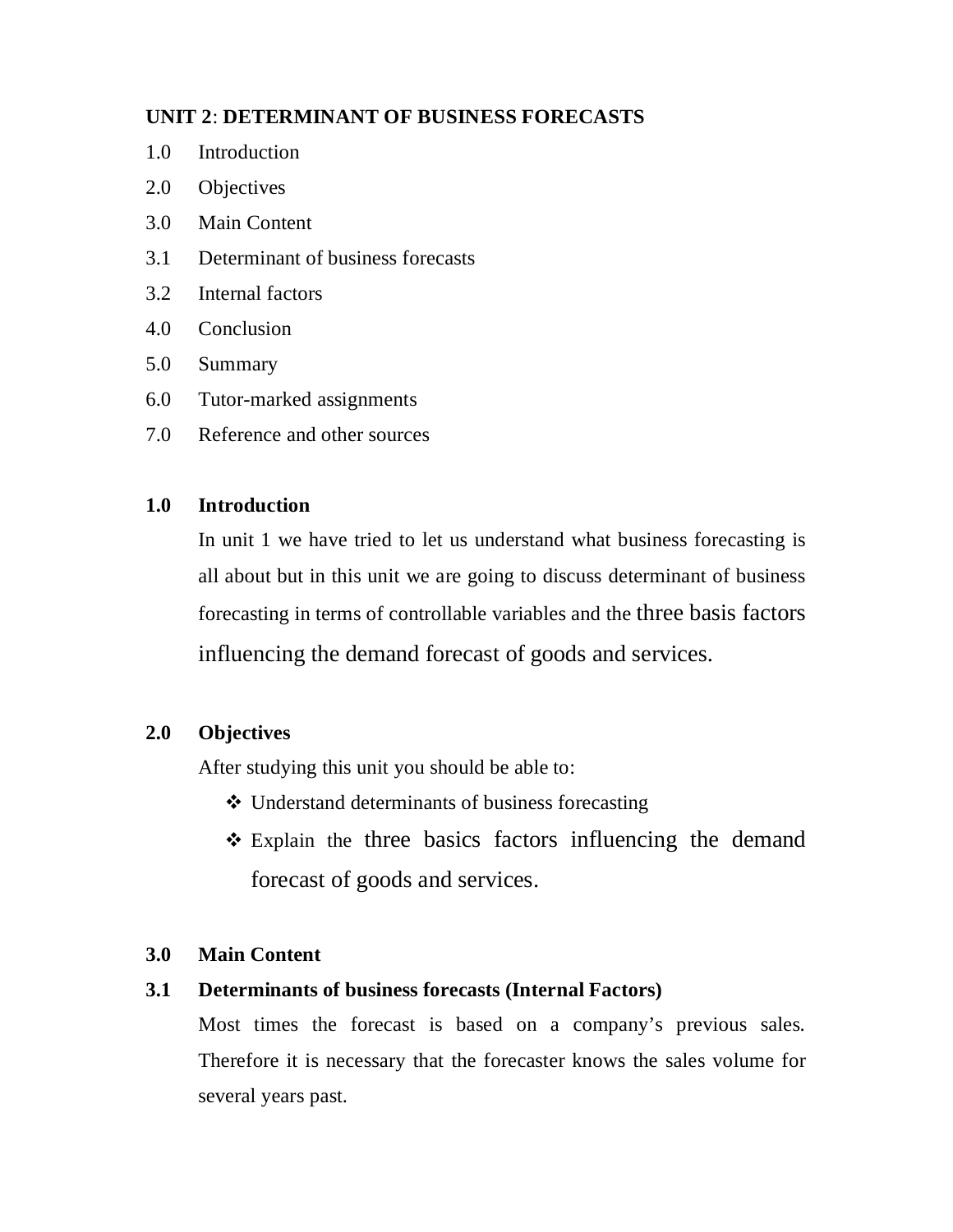There are three basis factors influencing the demand forecast of goods and services as observed by Otokiti (2003).

These are as follows:

#### **(a) Purchasing Power**

This is determined by disposable personal income (personal income, direct taxes and other deductions). Data on disposable income have not yet been published by the Federal Office of Statistics (FOS). Indirect estimates can however, by obtained from published data. Some people suggest the use of discretionary income in place of disposable income. Discretionary income can be estimated by subtracting three items from disposable income, viz, imported and income in kind, major fixed outlay payments and rent, and essential expenditures such as food and clothing and transport expenses based upon consumption in a normal year. Discretionary income can be quite an important determinant in case of consumer non-durable, which are luxuries.

#### **(b) Price**

The price factor is another important variable to be included in demand analysis. Here, one has to consider the prices of the product and also its substitutes and complements. One may also consider the price difference between the product concerned and its substitutes and complements.

Price as a determinant of the volume of consumer nondurables is sometimes more important through crosselasticity (involving substitutes products) and it is directly in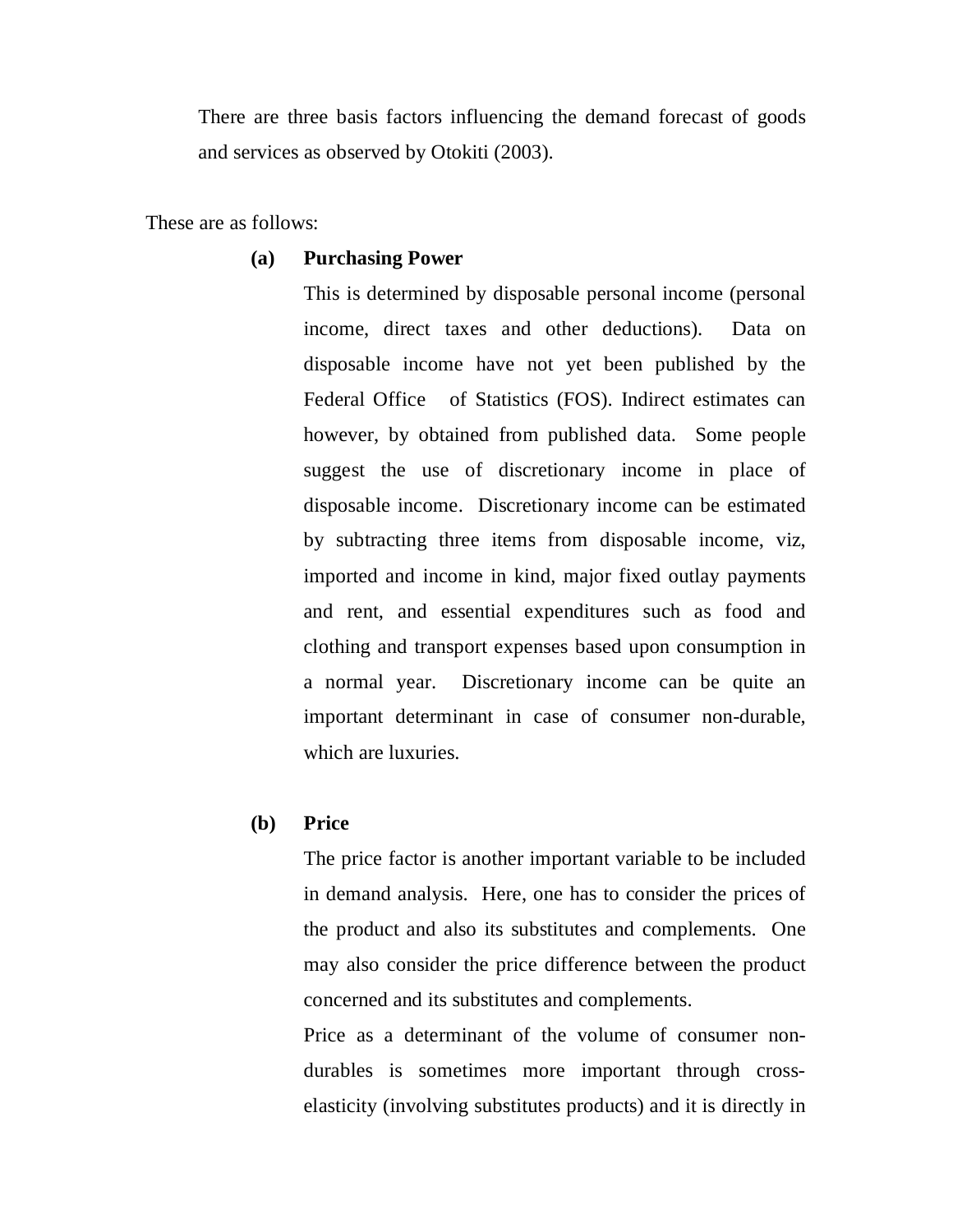terms of price-elasticity. Direct price elasticity can be expected to be more important with respect to those consumers non-durable, which are capable of storage and are free from style change risks.

#### **(c) Demography**

This involves the characteristics of the population human as well as non-human using the product concerned. For example, it may pertain to the number and characteristic of children in a study of the demand for toys or the number and characteristics of automobile in a study of the demand for types or petrol. In fact, it involves distinguishing between the total market demand and market segments. Such segments may be derived in terms of income, social status, sex, age, male-female ratios, urban ratios, educational level, geographical location etc. The segments which quantified can be used as an independent variable affecting the demand for the product in question.

However, these quantitative statistics alone will not be adequate for computing a thorough sales forecast. This is because it is possible to mathematically forecast sales with some precision. However, in real life, this precision can be messed up by external factors which are beyond the control of the forecaster. Therefore, many qualitative factors which affect sales volumes will have to be considered.

Stanton and Burskirk (1978: 424) identified the following four major areas the forecaster should further analyze:

- $\triangleleft$  Conditions within the company
- $\triangleleft$  Conditions within the Industry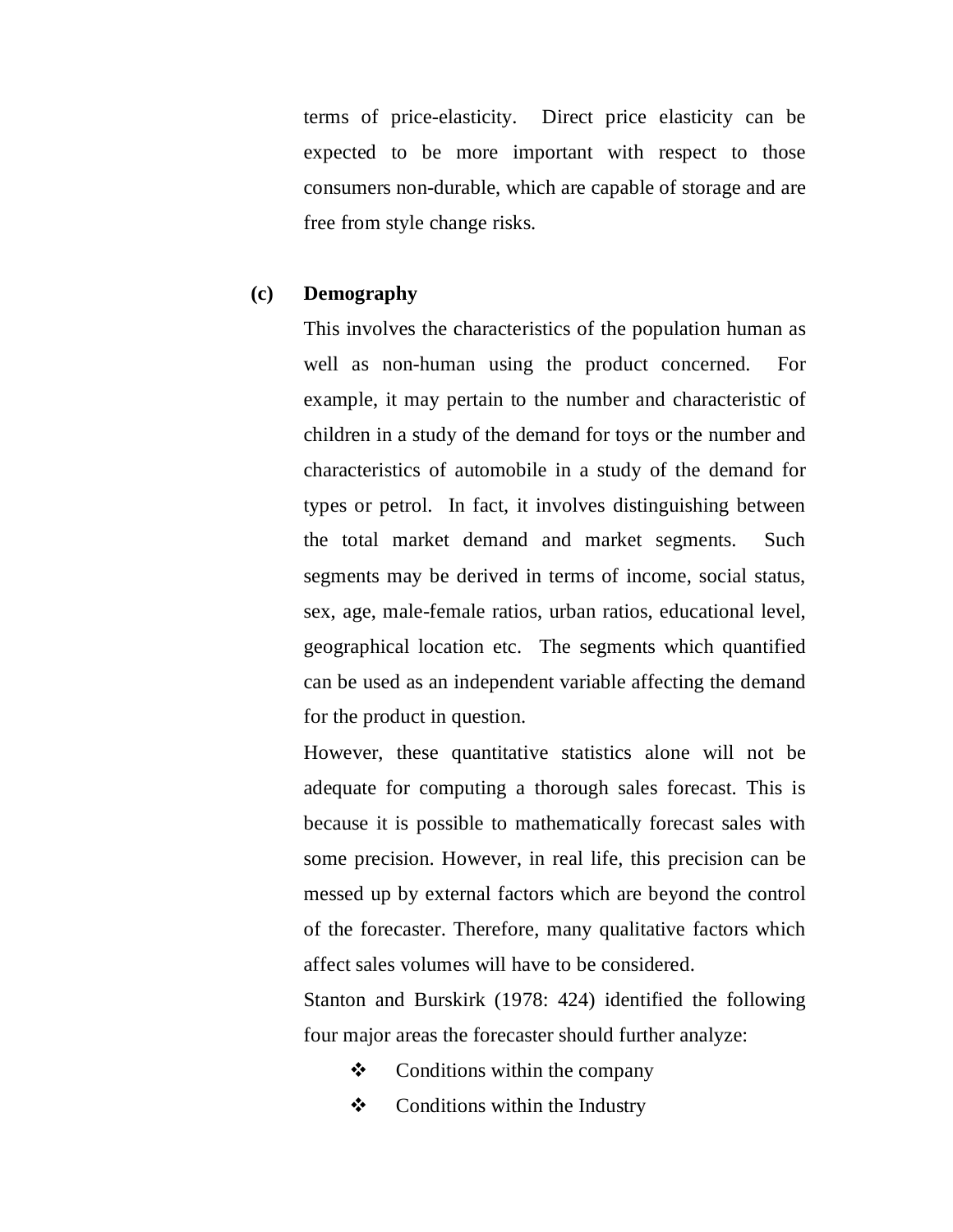- Conditions within the market for output
- $\div$  General business conditions

What is proposed here is a two-category classification of the qualitative factors. Internal Factors which are more controllable and that of External Factors which are beyond the control of the forecaster.

#### **3.2 Internal Factors**

Forecasting requires sufficiently detailed analysis of both the above internal factors as well as external factors related to the sales function. Internal factors that can affect sales are more controllable. The internal factors refer to conditions within the company. These conditions are of two types viz:

| <b>Business Related Factors</b>       | <b>Non Business Factors</b> |
|---------------------------------------|-----------------------------|
| <b>Price Structure changes</b>        | Labour problem              |
| Credit policy changes                 | Inventory shortages         |
| Sales motivation plans                | Working capital shortages   |
| <b>Changes in Distribution Method</b> | Production capability       |
| Changes in Promotional plan           | Aggressive Promotional plan |
| shortage                              |                             |
| New Product lines                     | New ideas lines             |

Source: Mentzer, John T., and Carol C. Bienstock.(1998)

In forecasting it is important to stress the need to examine the economic environment and possible fluctuations in company profits and relationships to possible cycles of business activity.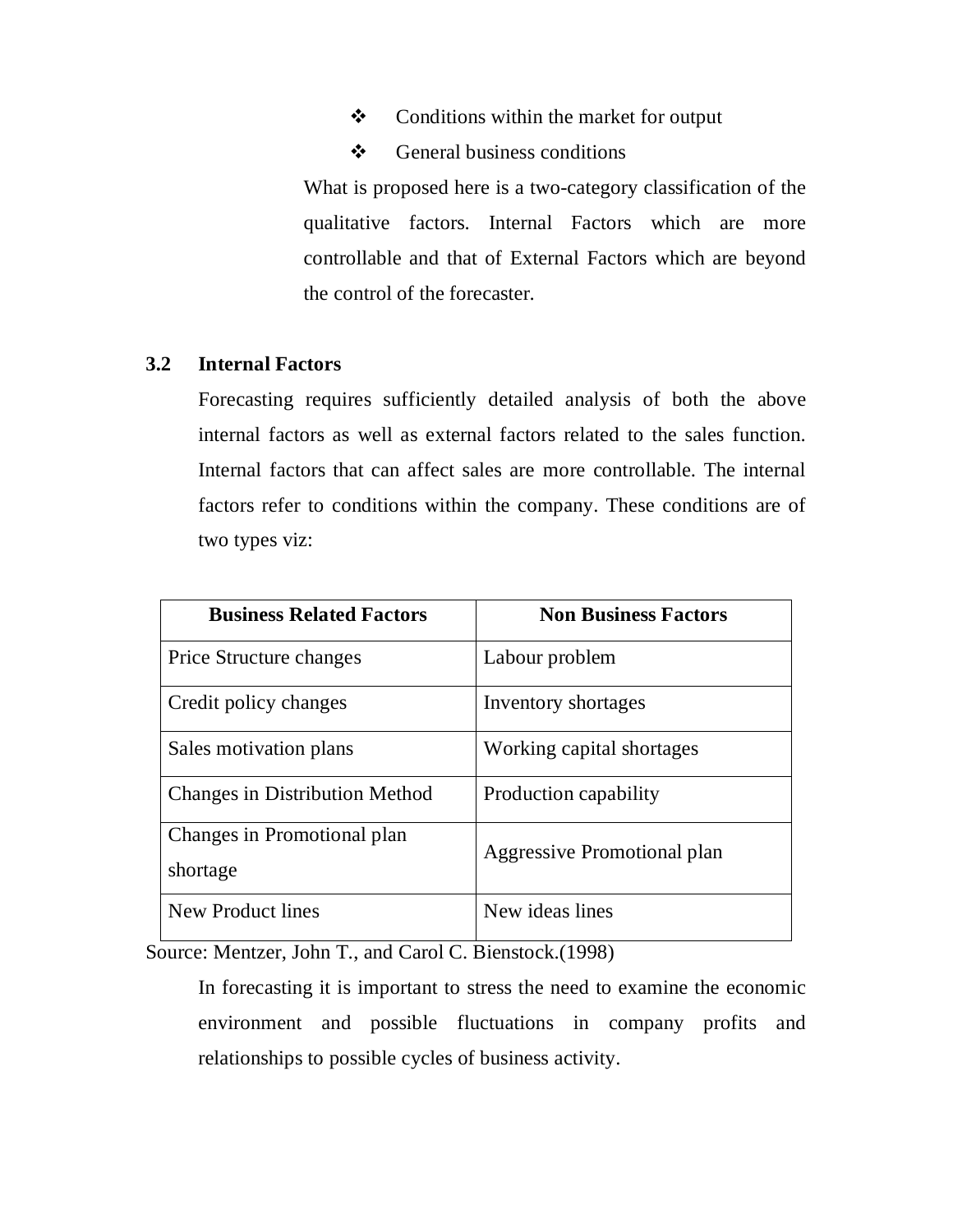In planning for longer periods, a forecast of technological changes is vital, especially for those companies which are in areas of rapidly advancing technology, e.g. electronic machinery. From an organizational point of view, some companies have separated the basic day-to-day business and marketing activity from strategic planning for the future.

#### **4.0 Conclusion**

Most organizations today, though, use the business sales forecast as the starting point in the planning exercise of running of their business taking into consideration the internal factors that may affects the forecasting process.

#### **5.0 Summary**

In summary, this unit discussed the determinants of business forecasting that is necessary, for the forecaster knows the sales volume for several years past base on the influential's factors and internal factors.

#### **6.0 Tutor-marked assignments**

- 1. What are the determinants of business forecasting?
- 2. Forecasting requires detailed analysis of internal factors. Explain?

## **7.0 Reference and other sources**

Ajonbadi H.A. Applied Business Management Theory, pp.63, 2000 Henry, Porter, and Joseph A. Callanan. *Sales Management and Motivation.* Franklin Watts, 1987.

Mentzer, John T., and Carol C. Bienstock. *Sales Forecasting Management: Understanding the Techniques, Systems, and Management of the Sales Forecasting Process.* Sage, 1998.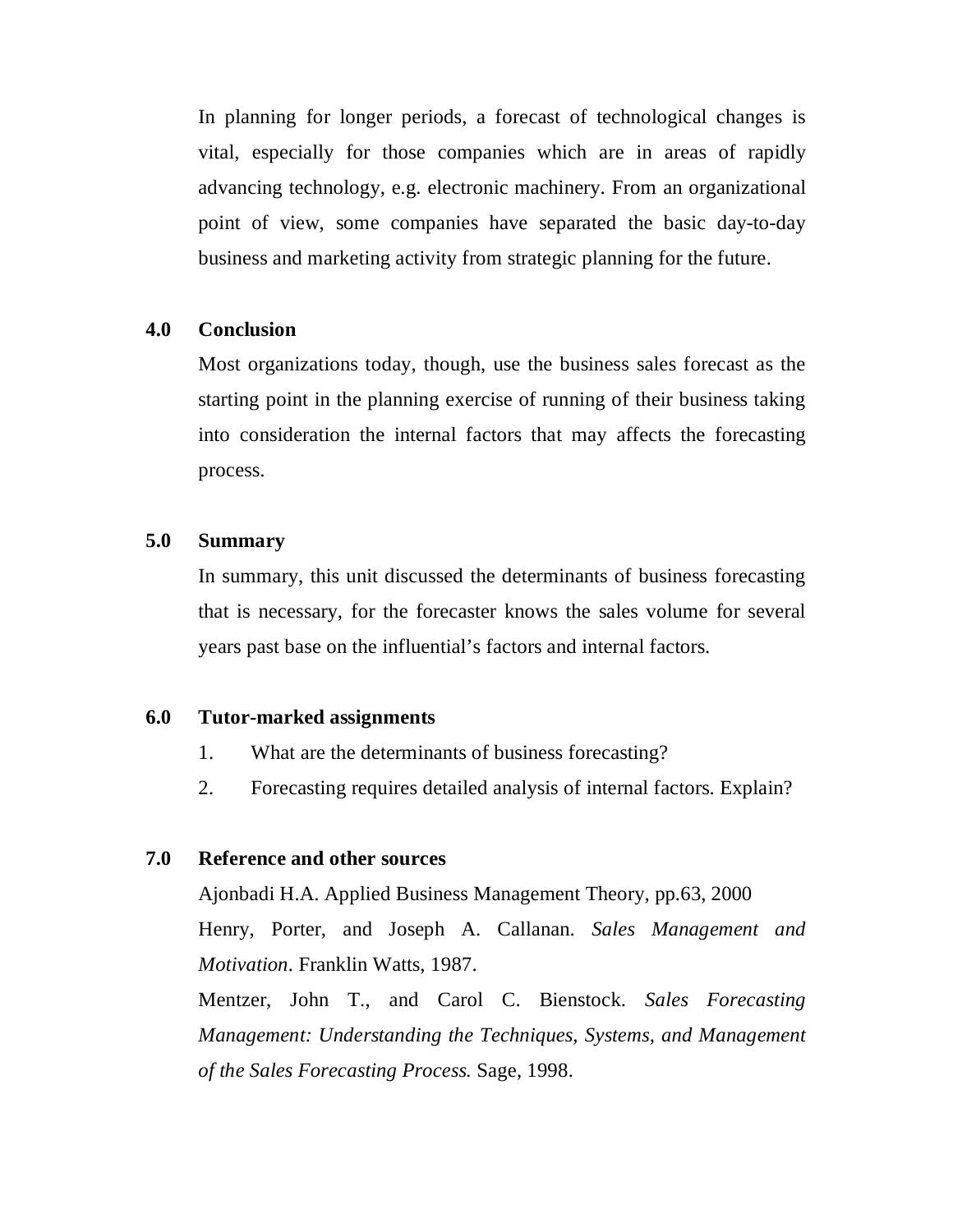### **UNIT 3: DETERMINANTS OF FORECAST (EXTERNAL FACTORS)**

- 1.0 Introduction
- 2.0 Objectives
- 3.0 Main Content
- 3.1 Determinants of Forecasting-External Factors
- 3.2 Forecasting Demand for New Products
- 4.0 Conclusion
- 5.0 Summary
- 6.0 Tutor-marked assignments
- 7.0 Reference and other sources

### **1.0 Introduction**

In this unit we would continue discussion on determinant of business forecasting but our focus shall be on external factors and forecasting demand for new products.

## **2.0 Objectives**

After studying this unit you should be able to:

Understand determinants of business forecasting as it relates to external factors

Explain the forecasting demand of new goods and services (products).

#### **3.0 MAIN CONTENT**

## **3.1 Determinants of Forecasting (External Factors)**

Mathematically, it is possible to forecast sales with some precision. Realistically, however, this precision can be dulled because of external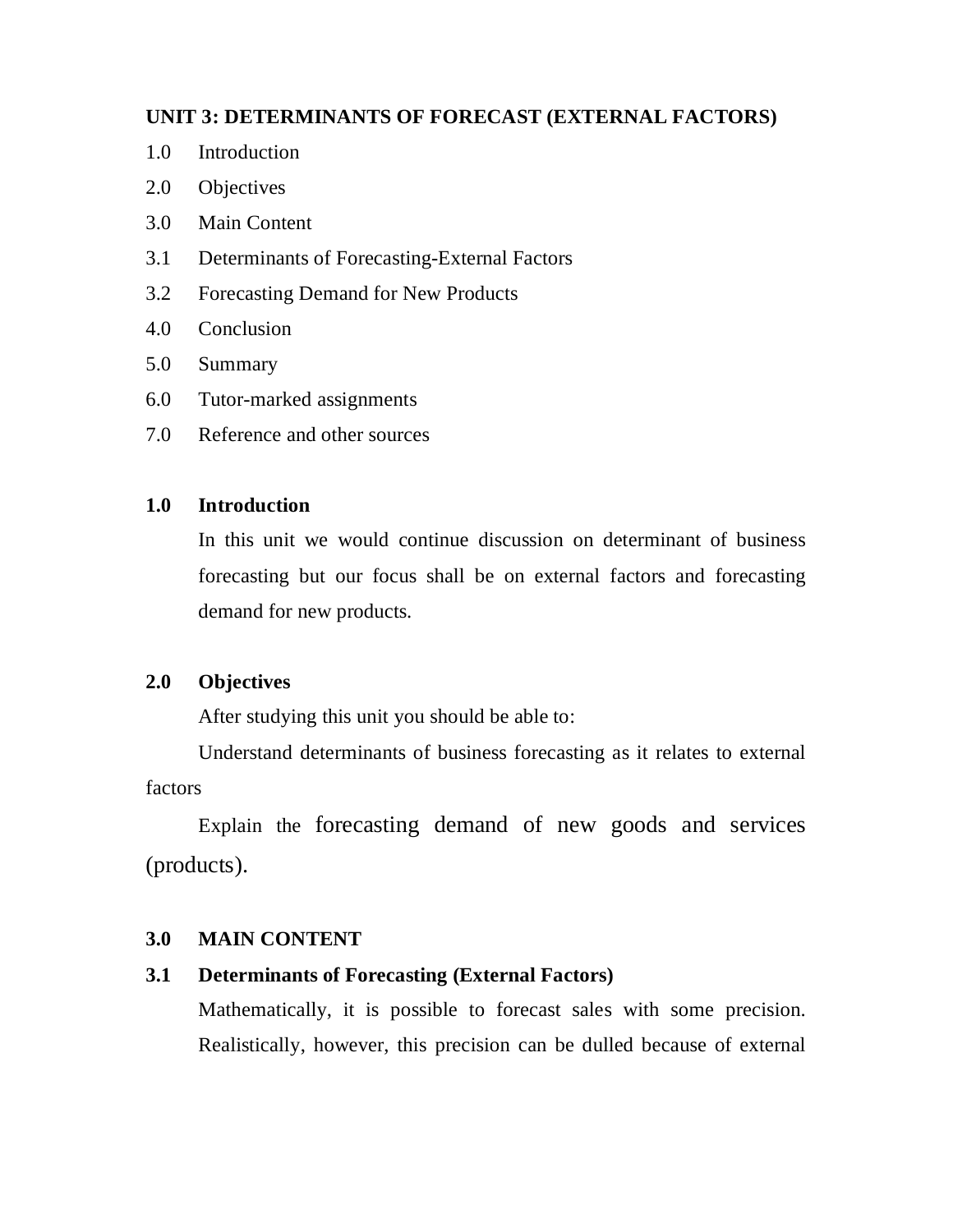market and economic factors that are beyond your control. The following are some of the external factors that can affect sales:

- **Political stability**: A sales forecast for a period may be disrupted as a result of political instability with a geographical zone which may affect policy pronouncement of the government which in turn may affect the organisation forecast. Take for instance, a brewing hostility between the home country of a company and its foreign market host country will have to be analyzed. The analysis is for the purpose of predicting the possible effects of a severance of diplomatic relations (with possible retaliatory economic policies) on the Company's sales from the foreign market.
- **Population trends**: Changes in demographic statistics of the population may affect sales. These will include changes in birth rate, movements in and out of an area, age structure, and stages in life cycle, etc.
- $\triangle$  **Government controls and fiscal policy**: The general level of activities within the economy directly affects sales in general. When the economy is experiencing a boom, sales is expected to increase and to decline in a depression, all things being equal. The sales Manager must be an effective predictor of future business conditions if he is to be a competent Sales Forecaster. He must be familiar, therefore, with various indicators of economic activities and also have a sufficient understanding of the working of the economy. He must keep abreast of current economic developments.
- **Price Level:** Condition within the industry will have impact upon the sale volumes of an organisation. Therefore changes in the Direct and Indirect competitive market conditions will affect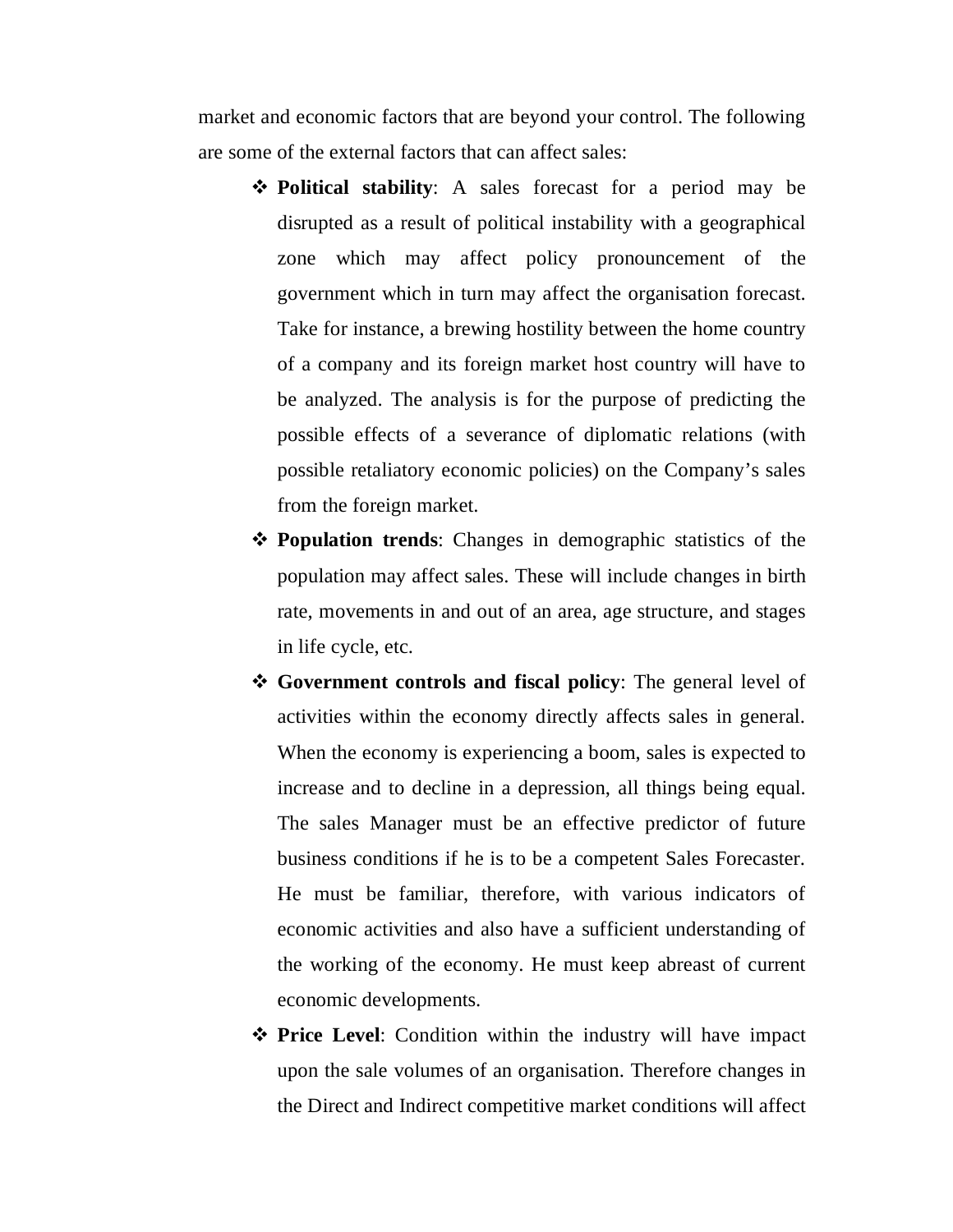the future sales volume of the company. These changes may variations in the number of competitors or changes in their marketing efforts such as product design, advertising and promotional activities, etc. For instance, in the Nigerian GSM market the entrance of Globacom into the market change the price structure of the industry and it has impact on the industry.

- **Styles and Fashions**: Fashion is becoming increasingly important in many industries. Where a company is dealing in products that depend on styles and fashions predicting sales become more difficult. This is because everything depends on how well the market accepts the styles the firm plan to sell. Changes in styles and fashion affect sales volume negatively or positively. This may make nonsense of a forecaster's work if not properly anticipated. However, no one can predict such changes with any form of certainty. Therefore styles and fashions are assumed to introduce risk into forecasting.
- **\*** Weather: Weather conditions and changes in it affect sales volume. During the hot season, firm dealing in soft drinks, bottled water, and the breweries experience bumper sales because of the need for consumers to 'cool down'. During the wet days/periods, retailers have experience slumps in sales while firms dealing in umbrellas, cardigans/sweaters, etc. experience increase in sales volume.
- **Consumer Earnings**: The level of consumer earnings within the economy will naturally affect the disposable income of consumers and hence their purchasing power. A sales forecaster needs to have an idea of the consumer earnings in the market being considered.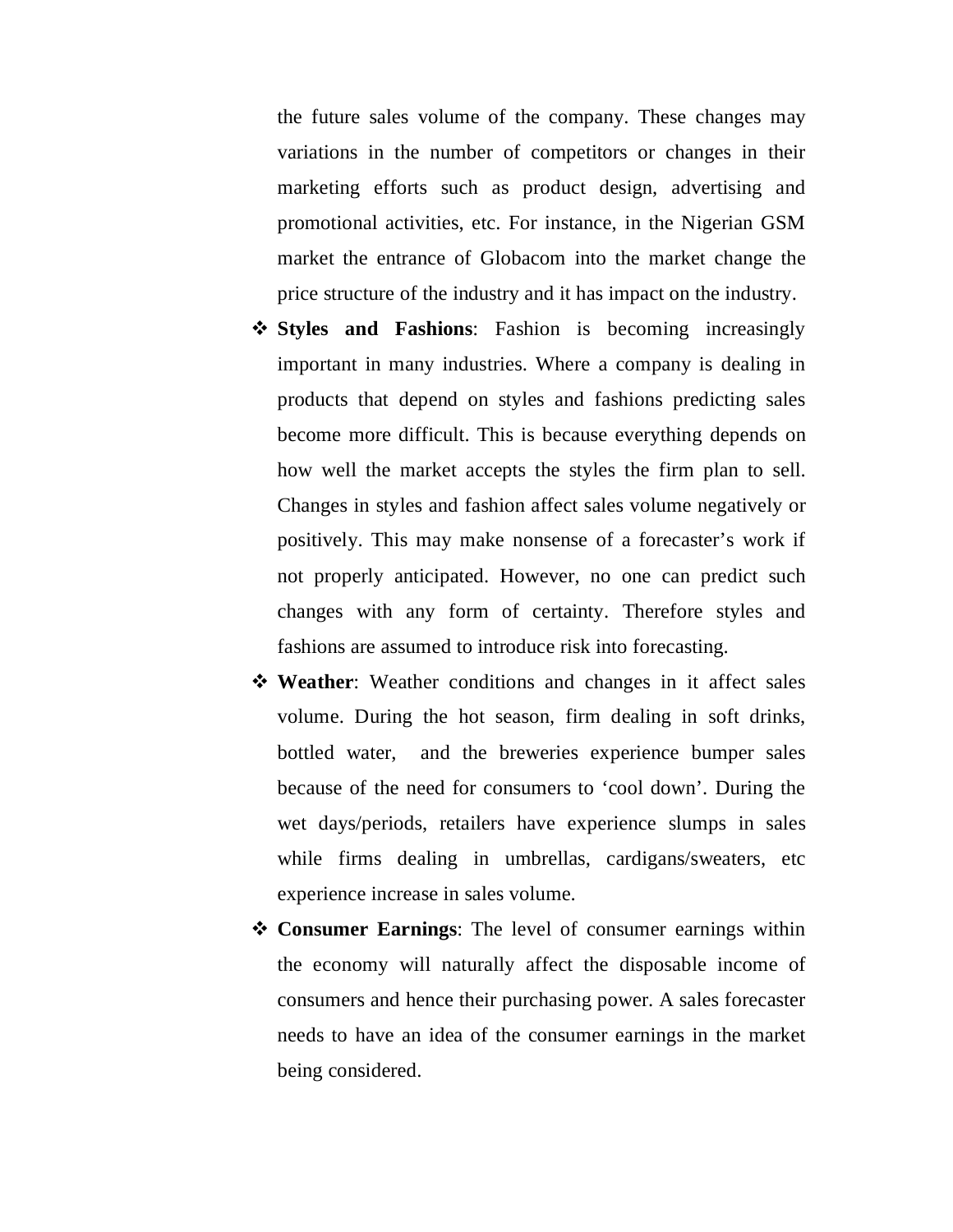**Technical environment** - some areas have shown great changes, e.g. computers, and the impact of the speed of developments must be especially noted.

# **3.2 Forecasting Demand for New Products**

Joel Dean has suggested a number of possible approached to the problem of forecasting demand for new products:

- 1. Project the demand for the new product as an outgrowth of an existing old product.
- 2. Analyze the new products as substitute for some existing product or service.
- 3. Estimate the rate of growth and the ultimate level of demand for the new product on the basis of the pattern of growth of established products.
- 4. Estimate the demand by making direct enquires from the ultimate purchasers either by the use of samples or a full scale.
- 5. Office the new product for sale in a sample market e.g. by direct mail or through one multiple shop organization.
- 6. Survey consumers' reactions to a new product indirectly through the eyes of specialized dealers who are supposed to be informed about consumers' needs and alternative opportunities.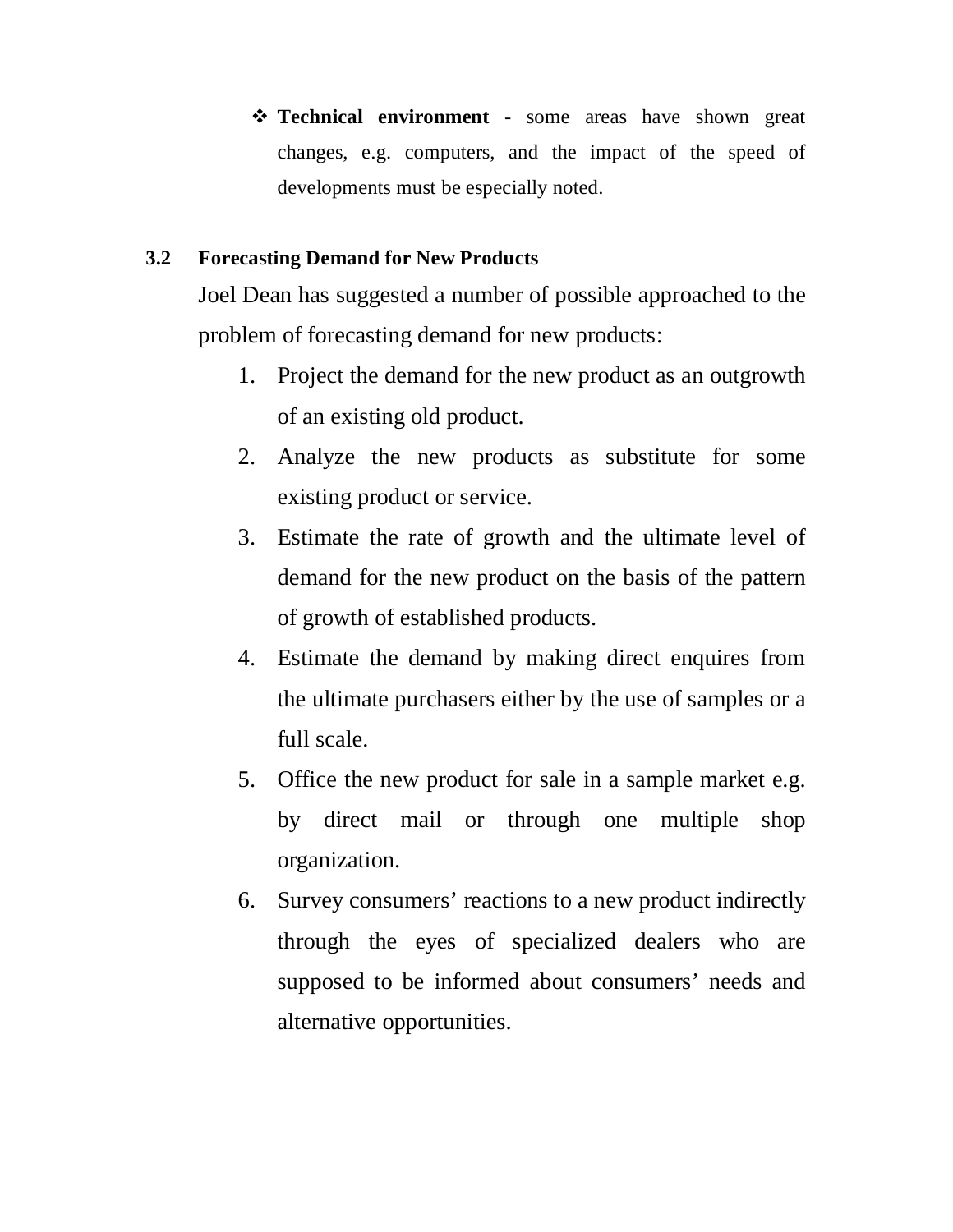To some extent, he recommended that the methods of forecasting demand for an established product can be applied or adapted for new products.

#### **4.0 Conclusion**

From the above, it can be concluded that the accuracy of the any business forecasting to a large extent can be influenced by the some or the above highlighted external factors in which if not taken into consideration will invalidate the outcome of any forecasting process.

### **5.0 Summary**

It has been established that a good forecaster must examine critically not only the internal factors in forecasting but must also take into consideration some of the external factors which are outside the control of the forecaster in determining the accuracy of the forecasting outcome.

#### **6.0 Tutor-marked assignments**

Accurate company sales and profit forecasting requires careful consideration of

firm-specific and broader influences. Discuss some of the microeconomic and

macroeconomic factors a firm must consider in its own sales and profit forecasting.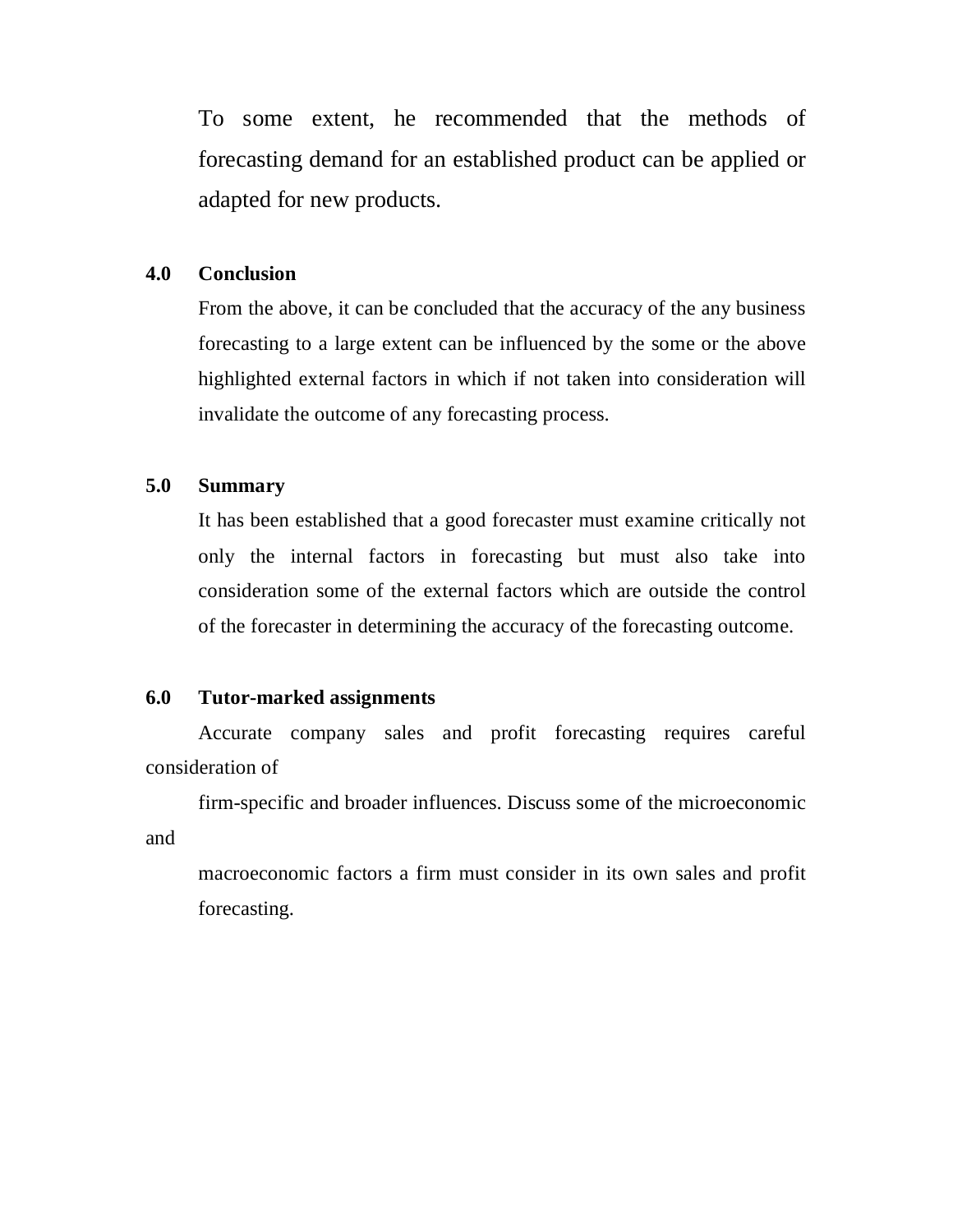# **7.0 Reference and other sources**

Ajonbadi H.A. Applied Business Management Theory, pp.63, 2000 Mentzer, John T., and Carol C. Bienstock. *Sales Forecasting Management: Understanding the Techniques, Systems, and Management of the Sales Forecasting Process.* Sage, 1998.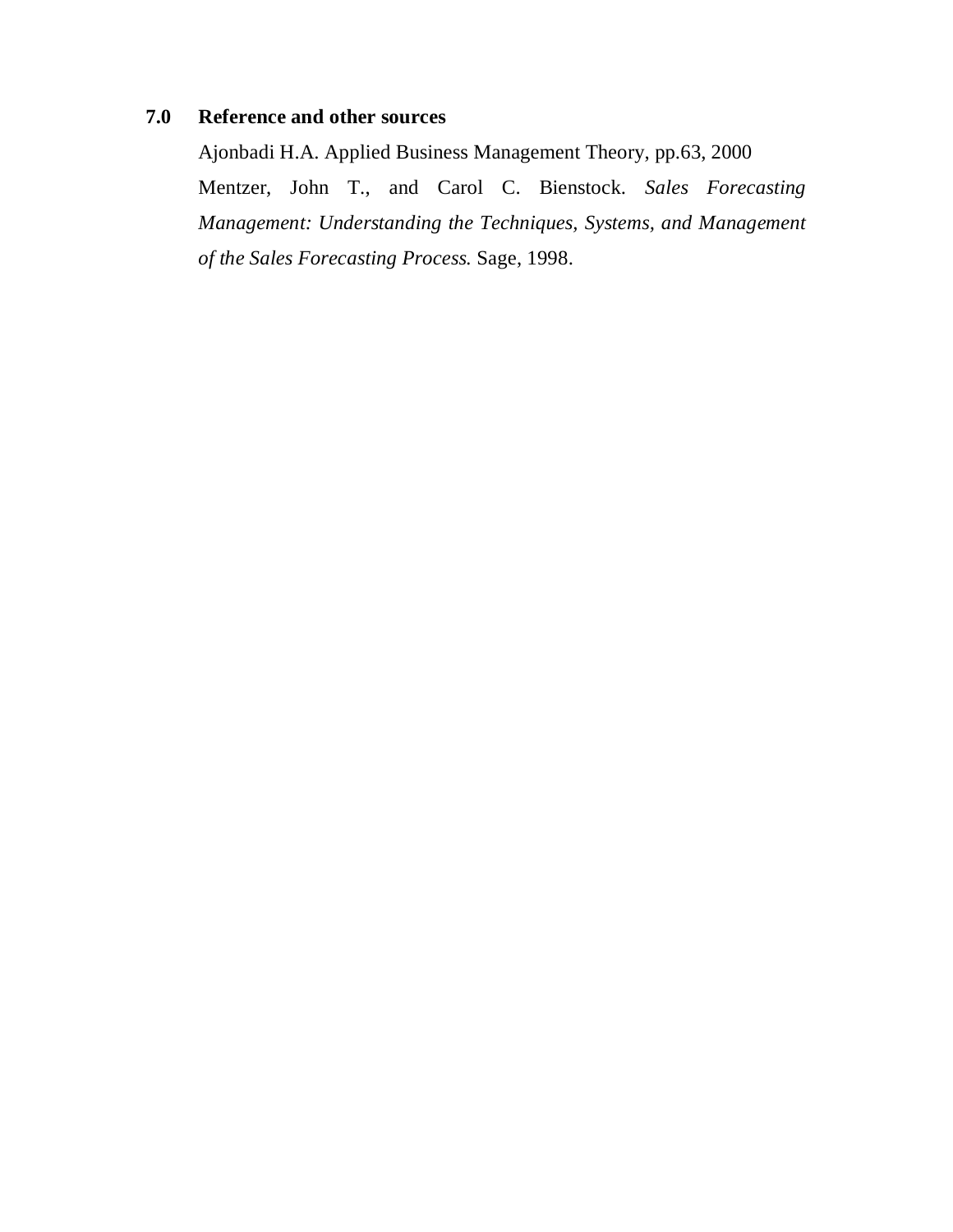### **UNIT 4: Importance of Business forecasting**

- 1.0 Introduction
- 2.0 Objectives
- 3.0 Main Content
- 3.1 Importance of Business forecasting
- 3.2 Criteria of a Good Forecasting Method
- 4.0 Conclusion
- 5.0 Summary
- 6.0 Tutor-marked assignments
- 7.0 Reference and other sources

### **1.0 Introduction**

The last two unit discussion was on determinants of business forecasting (internal and external), the influential factors for demand for new product however the discussion in this unit shall be on importance of business forecasting and criteria of good forecasting methods.

## **2.0 Objectives**

At the end of this unit you should be able to: Understand importance of business forecasting, Explain the criteria of goods forecasting methods.

## **3.0 Main Content**

### **3.1 Importance of Business forecasting**

Business forecasting is one of the most vital business tools been used by organizations towards future projections. Its usefulness manifested in the following areas: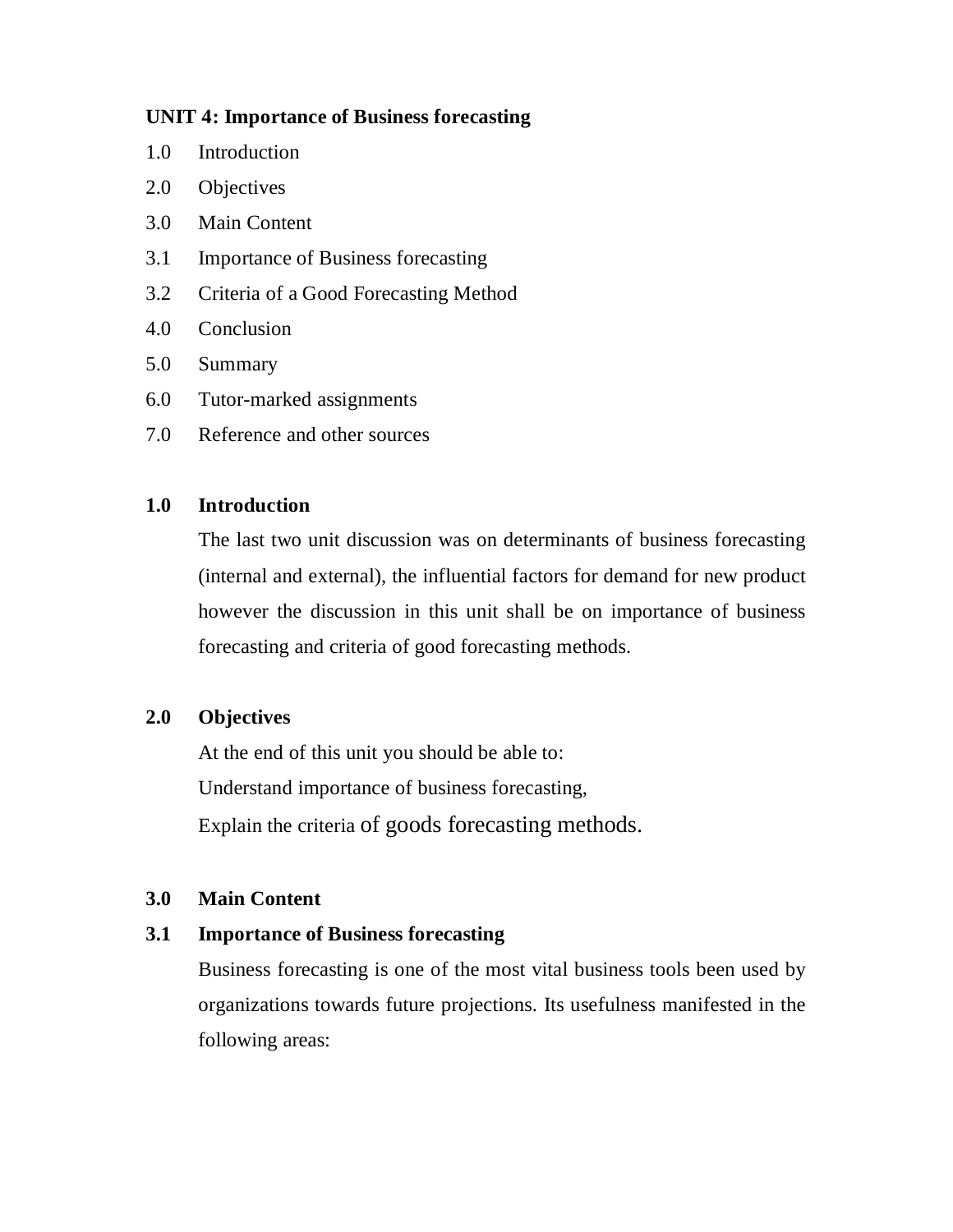- $\triangle$  It is used to allocate resources among the functional areas of the organisation as well as used to control the operations of the entity.
- $\triangle$  It helps the purchasing and supply department towards planning for procurement of raw of materials as well as scheduling their delivery time.
- $\triangle$  It is useful for the finance department towards planning for how to source for funds in order to forestall cash-flow constraint.
- The Personnel/human resources department uses the business forecasting as a tool to plan the staff requirement of the organisation as the time it is require.
- A manufacturing entity uses business forecasting to schedule its production – when to produce at full capacity and when not to.
- It is used to fairly determine the expected Return on Investment (ROI). Without this tool, it might be difficult to estimate the performance measurement.
- ❖ Business Forecasting is used to measure the expected earnings of the business which in most cased can be classified as Goodwill.
- $\cdot$  It is used to determine the inventory levels. That is, through business forecasting management will be able to know the level of finished goods inventory it should maintain at different periods for different territories, customer groups or channel.
- The management stands a better chance to know budget expenses under different budget heads. This is now used as a control mechanism by comparing actual with budget expenses, variance computed and corrective measures taken.

The above benefits combined together translate directly for an organisation:

• Increased efficiency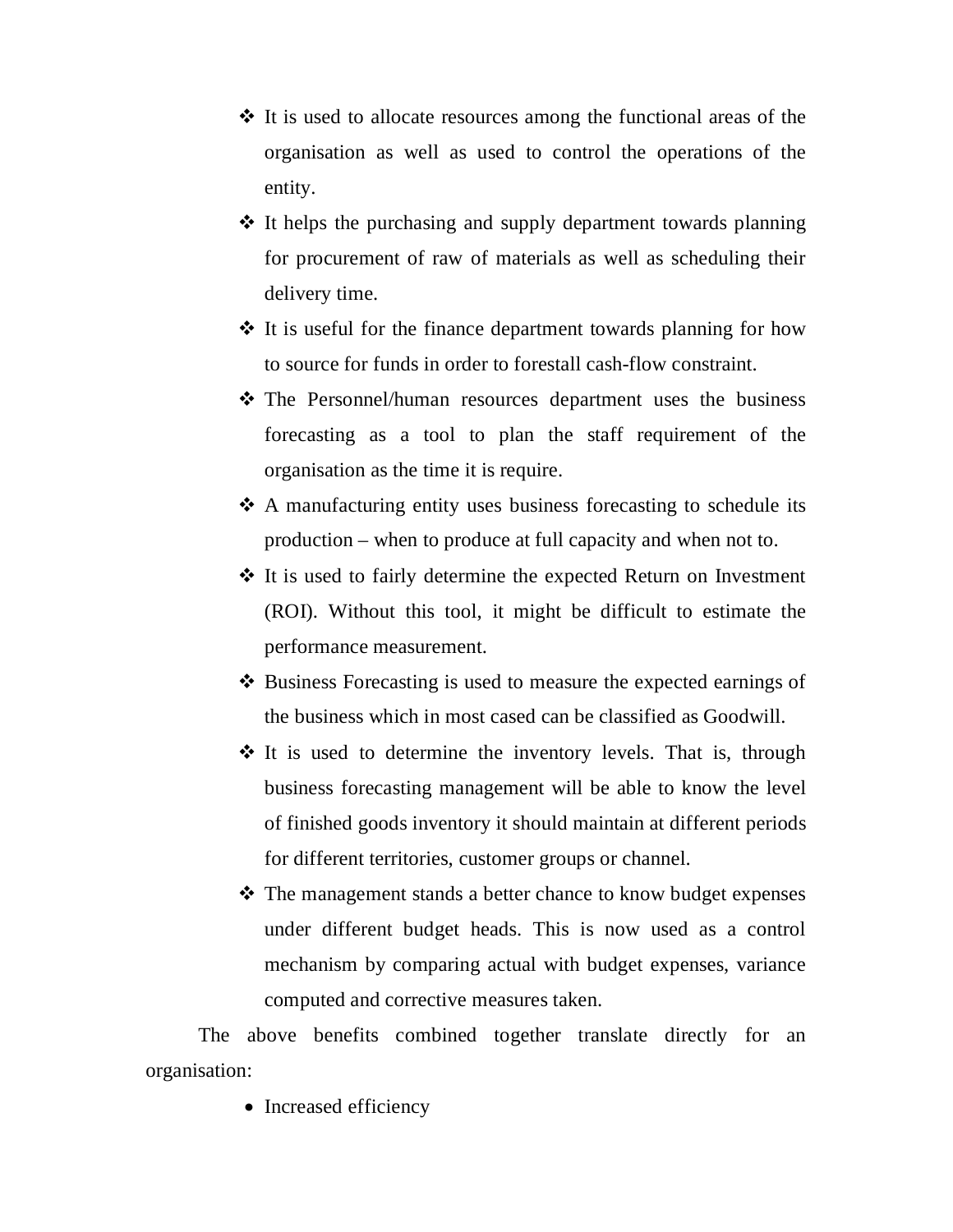- Decreased cost
- Increased customers satisfaction and retention
- Increased revenue and profit
- Increased market value of the company's share price and greater return to investors.

#### **3.2 Criteria of a Good Forecasting Method**

- Accuracy: It is necessary to check the accuracy of the past forecasts against present performance and of present forecasts against future performance. Some comparisons of the model with what actually happens and of the assumptions with what is borne out in practice are more desirable. The accuracy of the forecast is measured not how closely its forecast change particularly changes in directions.
- Simplicity and Ease of Comprehension: Management must be able to understand and have confidence in the techniques used. Understanding is also needed for a proper interpretation of the results. Elaborate mathematical and econometric procedures may be judged less desirable if management does not really understand what the forecaster is doing and fails to understand the procedure.
- Economy: Costs may be weighed against the importance of the forecast to the operations of the business. A question may arise: How much money and managerial effort should be allocated to obtain a high level of forecasting accuracy? The criterion here is the economic consideration of balancing the benefits from increased accuracy against the extra cost of providing the improved forecasting.
- Availability: The techniques employed should be able to produce meaningful results quickly: techniques, which take a long time to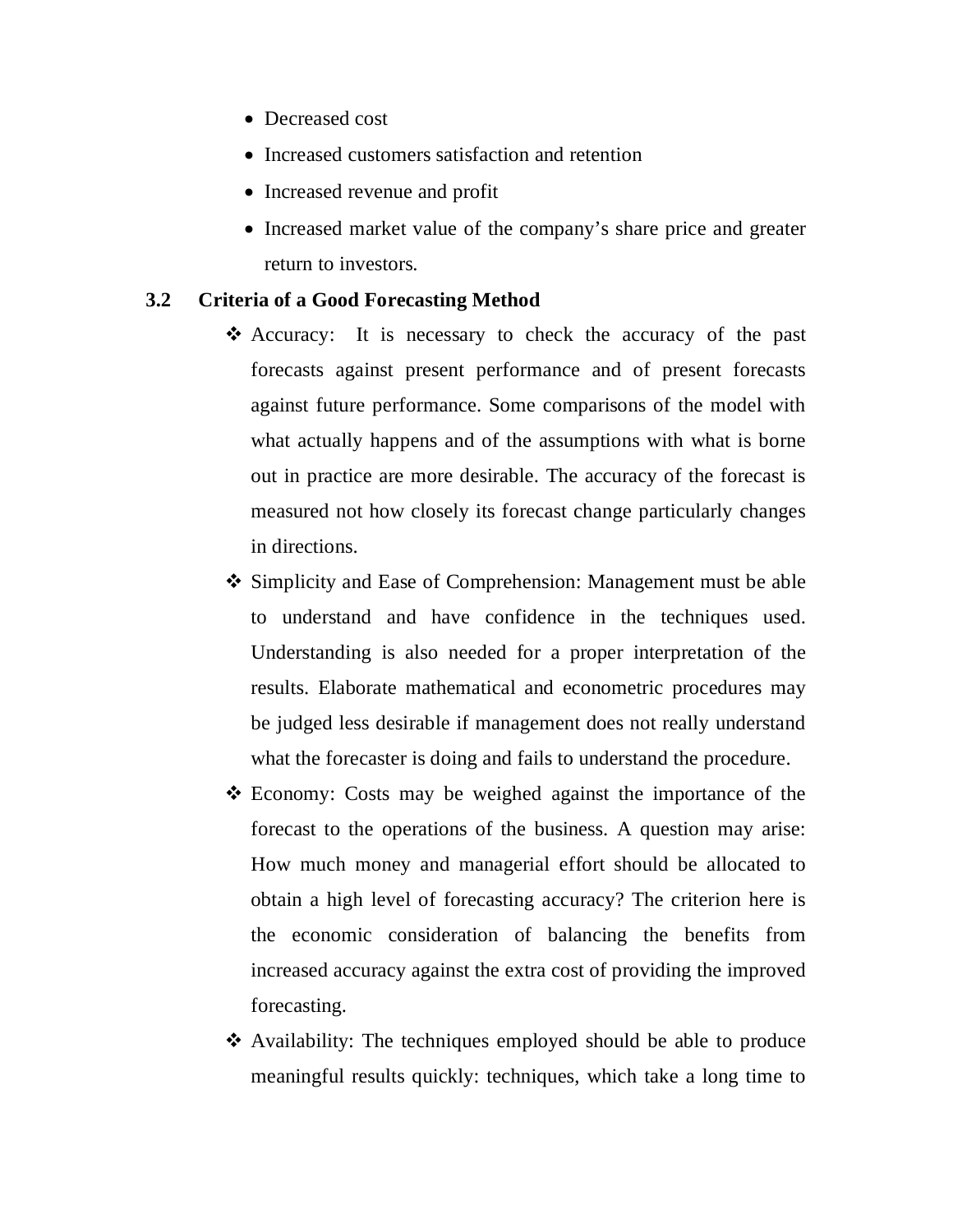work out, may produce useful information too late for effective management decisions.

- Management of Timeliness: The forecast should be able capable of being maintained on an up-to-date basis. This has three aspects according Norman N. Barish:
	- a. The relationships underlying the procedure should be so that they will carry into the future for a significant amount of time.
	- b. Current data required to use these underlying relationships should be available on timely basis.
	- c. The forecasting procedure should permit changes to be made in the relationships as they occur.

### **4.0 Conclusion**

In conclusion, solving the forecasting problems of organizations may not only be that of using a particular method of forecasting but may actually involved the use of several methods to achieve the objective of organisation and this involves taking particular attention to various factors that may affect the outcome of the forecast both dependent and independent.

In short, there is no unique method for forecasting, the forecaster may try one or the other methods mentioned depending on his objective, data availability, the urgency with which data is needed, and resources he intends to devote to his work, the type of product whose demand he wants to forecast.

#### **5.0 Summary**

We have given just an overview of the importance of forecasting available. The key in forecasting nowadays is to understand the different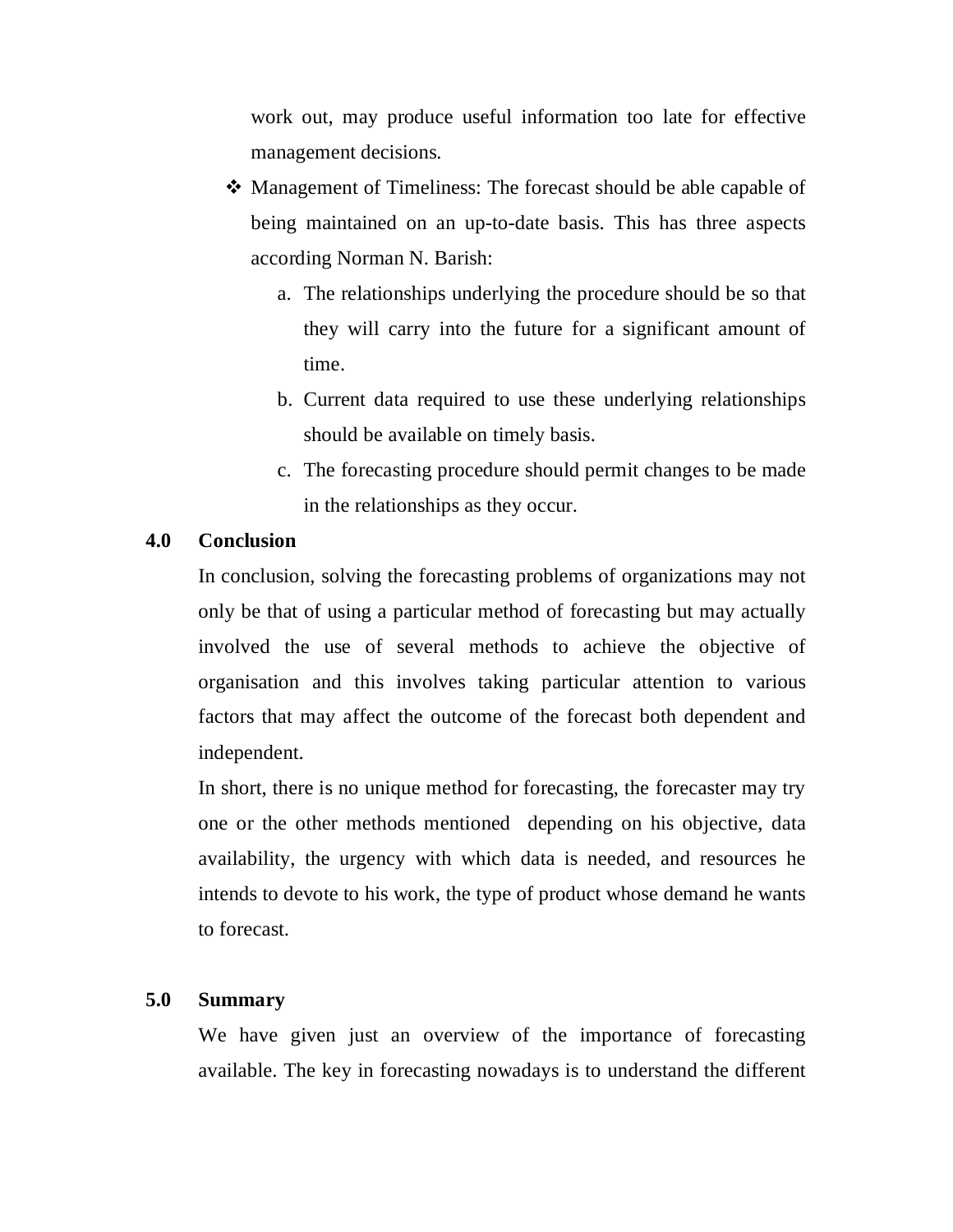criteria of good forecasting methods and method to apply in a particular situation.

#### **6.0 Tutor-marked assignments**

The need to know the importance and criteria good forecasting methods is necessary for forecaster? Elucidate

#### **7.0 Reference and other sources**

Ajonbadi H.A. Applied Business Management Theory, pp.63, 2000 McCarthy, E. Jerome, and William D. Perreault, Jr. *Basic Marketing: A Managerial Approach.* Irwin, 1990.

Mentzer, John T., and Carol C. Bienstock. *Sales Forecasting Management: Understanding the Techniques, Systems, and Management of the Sales Forecasting Process.* Sage, 1998.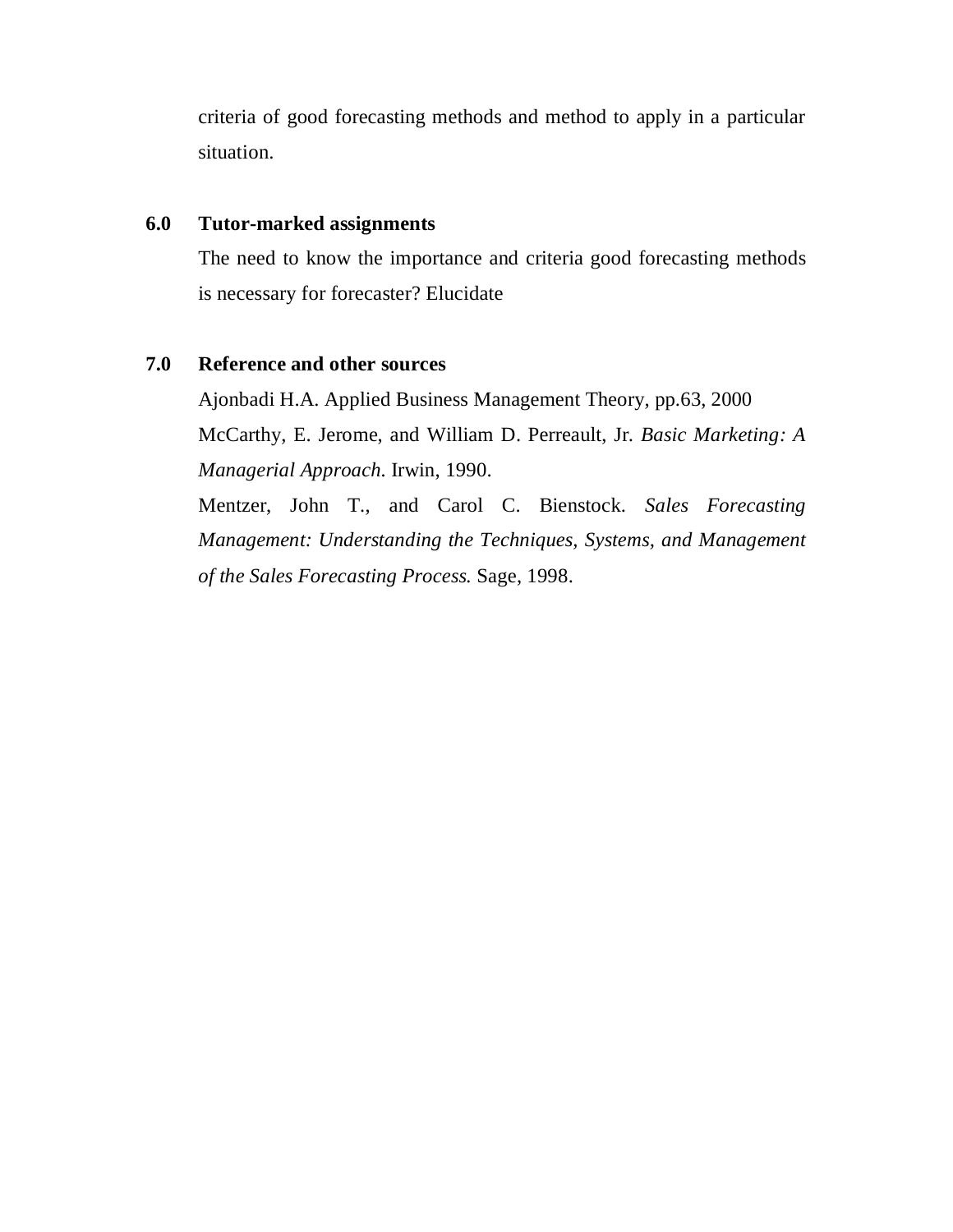### **UNIT 5: LIMITATIONS TO BUSINESS FORECASTING**

- 1.0 Introduction
- 2.0 Objectives
- 3.0 Main Content
- 3.1 Limitations to business forecasting
- 3.2 Factors affecting forecasting system
- 4.0 Conclusion
- 5.0 Summary
- 6.0 Tutor-marked assignments
- 7.0 Reference and other sources

#### **1.0 Introduction**

This unit shall focus on limitations of business forecasting and factors affecting forecasting business system we should recall that we have discussed on importance of business forecasting and criteria of good business forecasting methods in unit 5.

#### **2.0 Objectives**

At end of this unit you should be able to: Know the limitations of business forecasting Understand the factors affecting business forecasting system.

#### **3.0 Main Content**

### **3.1 Limitations to business forecasting**

\* Reliability of past data. Although past events are analyzed as a guide to the future, a question is raised as to the accuracy of these recorded events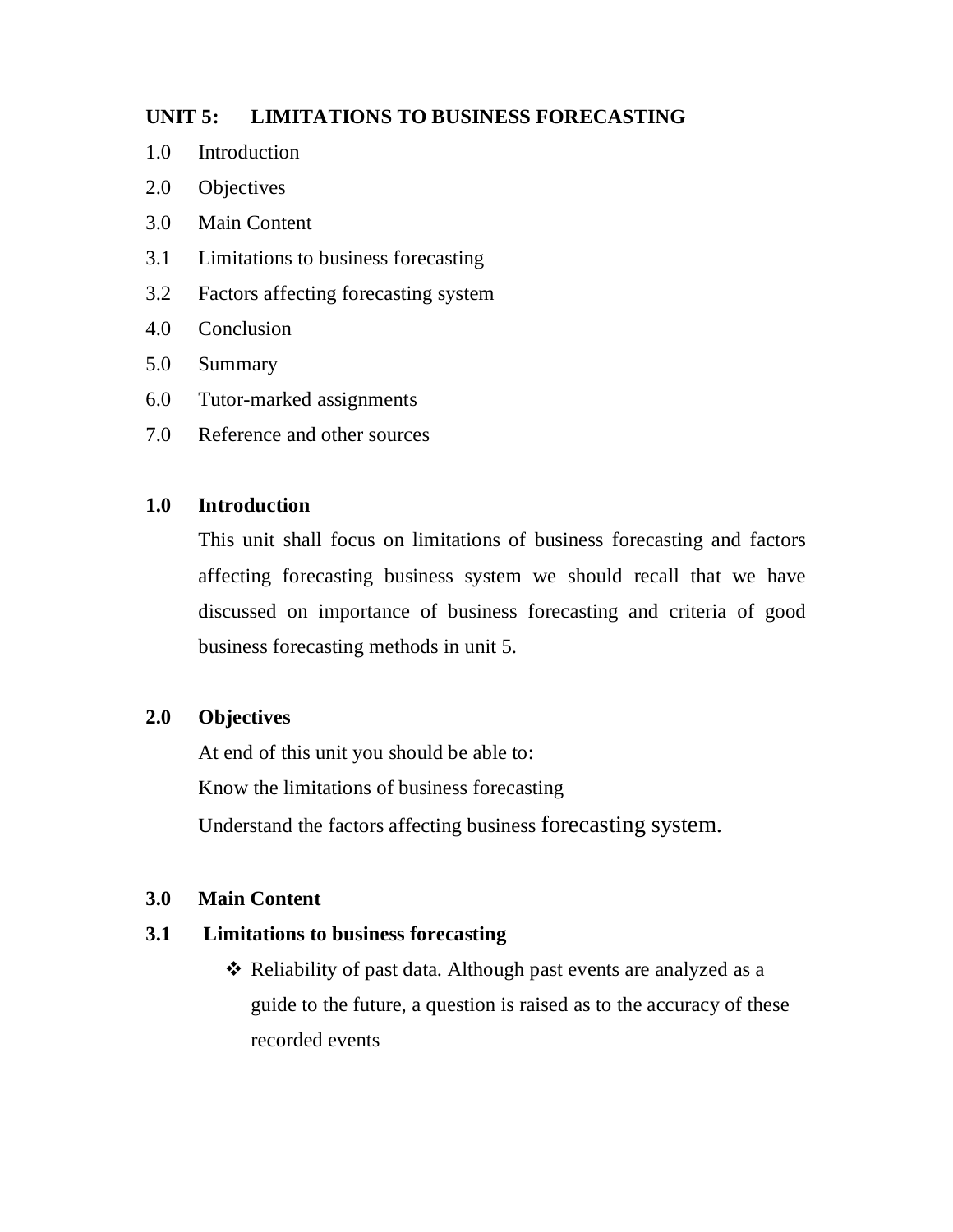- Accurate judgment is needed to identify key factors entering the forecast, interpreting data and selecting methods of analysis and applying them to problems
- **→** Measurement of forecasts must have a consistent base and single figure forecasts may be unsatisfactory, as there is a need for probability to be attached, thereby evaluating the likelihood of the event occurring.

According to Otokiti(2003) highlighted the following limitations to forecasting

- 1. The extent to which past data can be relied upon.
- 2. Accuracy in judgment is almost impossibility due to biases.
- 3. Inconsistencies in the measurement of forecasts.
- 4. Some methods of forecasting are tedious and cumbersome.
- 5. In most cases forecasting is expensive and do not pay back its way. It increases the price of products while failing to reduce the uncertainty attached to a business.
- 6. The veracity of data may be doubtful as they can be wrongly compiled and recorded.

# **3.2 Factors Affecting Forecasting System**

The success or otherwise of a forecasting method, technique or approach rest on:

- 1. The level of political and economic stability in a society.
- 2. Population structure, growth rate and trends.
- 3. The general price level and rate of inflation.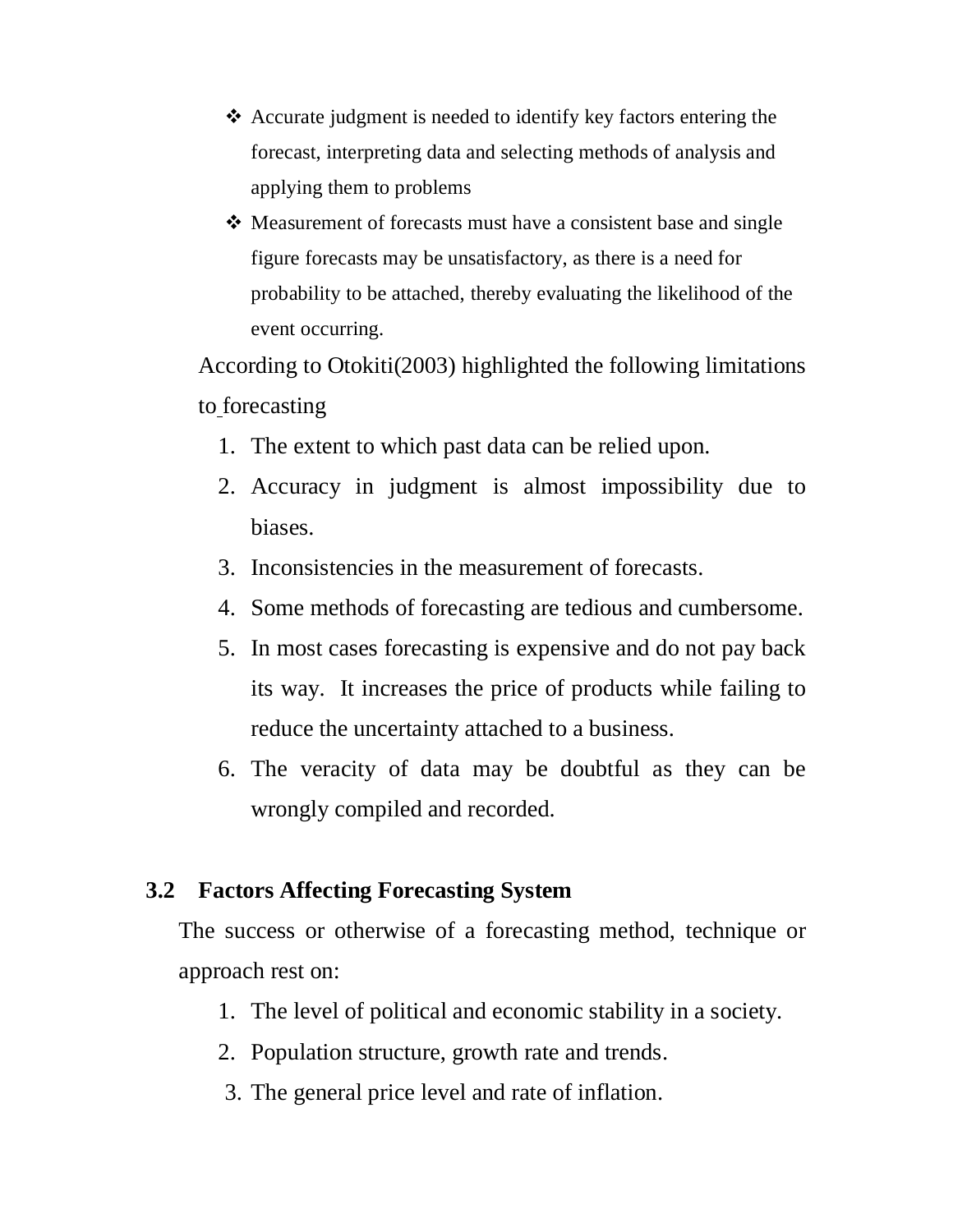- 4. Government control and change in policies.
- 5. Level of employment, productivity level, capacity utility and national income.
- 6. Changing technology and capacity to adapt.
- 7. Consumer's perception.
- 8. Competition among sellers or producers.

#### **4.0 Conclusion**

In conclusion, the outcome of business forecasting may not be 100 percent accurate due to some of the factors highlighted above such as unreliability of available internal data, cumbersome nature of the method applied and in some instances the cost outlay of carrying out forecasting. Furthermore, it may also be factors that are outside the control of the forecasters such as the price level and rate of inflation, the level of political and economic stability etc.

#### **5.0 Summary**

This unit discussed on limitations of business forecasting and highlights factors affecting business forecasting that every business forecasters and managers should know.

#### **6.0 Tutor-marked assignments**

- 1. Highlight factors affecting business forecasting
- 2. Discuss the likely limitation to Forecasting?

#### **7.0 Reference and other sources**

Ajonbadi H.A. Applied Business Management Theory, pp.63, 2000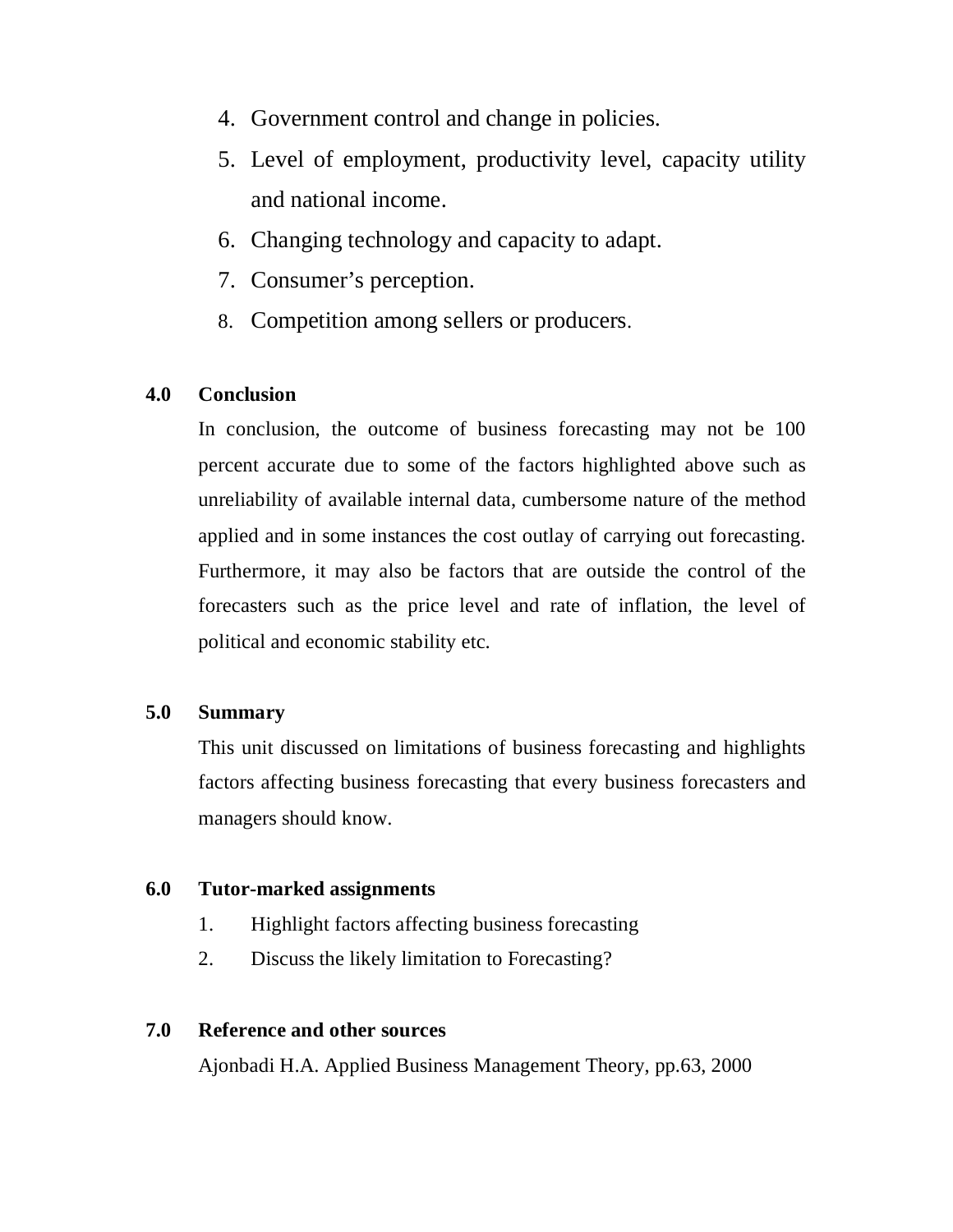Crosby, John V. *Cycles, Trends, and Turning Points: Practical Marketing and Sales Forecasting Techniques.* NTC Publishing, 2000. Mentzer, John T., and Carol C. Bienstock. *Sales Forecasting Management: Understanding the Techniques, Systems, and Management of the Sales Forecasting Process.* Sage, 1998.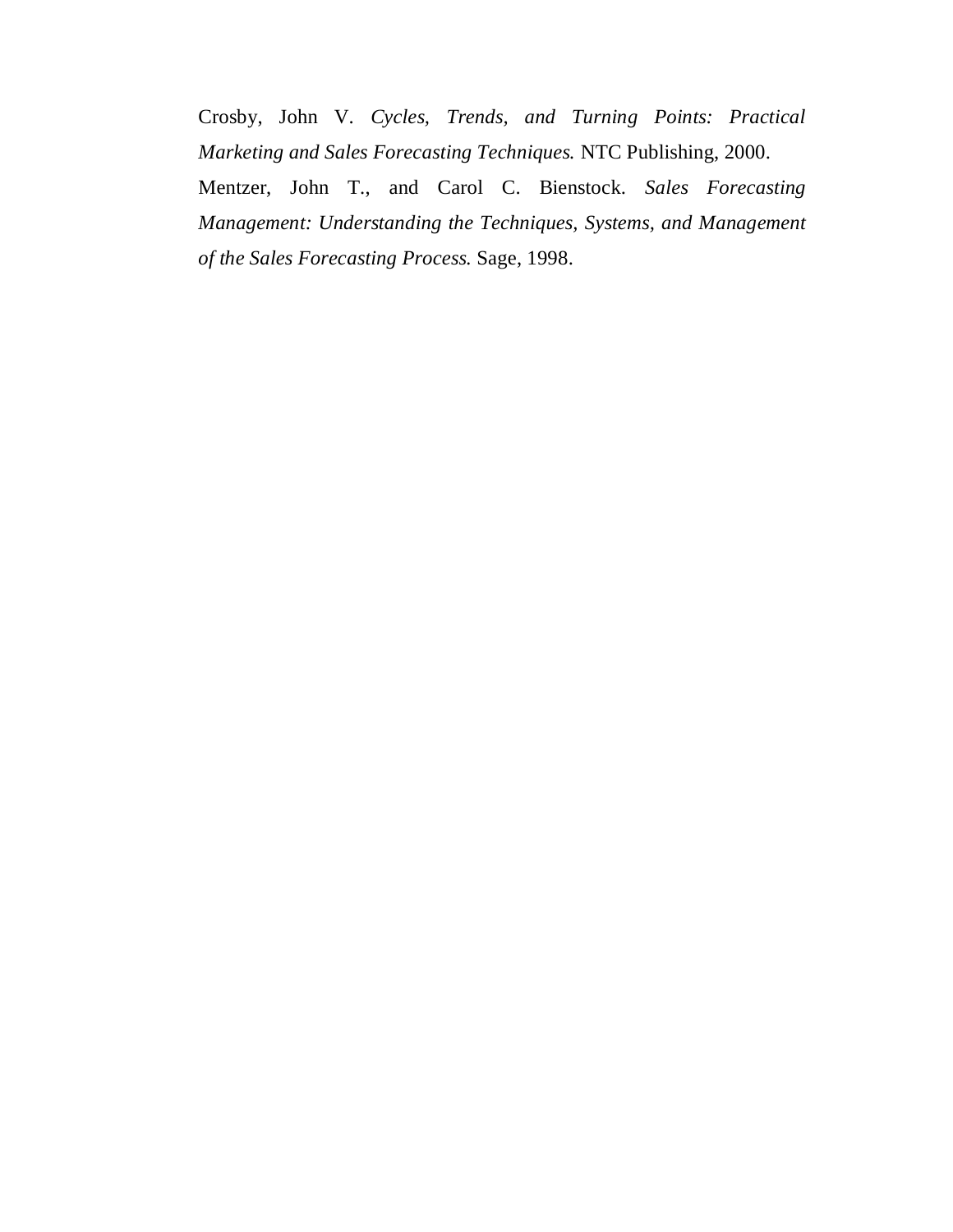## **UNIT 6: Principles of Forecasting**

### **Table of Contents**

- 1.0 Introduction
- 2.0 Objectives
- 3.0 Main Content
- 3.1 Principles of Forecasting
- 3.2 Guiding Principles on Market Demand Forecasting
- 4.0 Conclusion
- 5.0 Summary
- 6.0 Tutor-marked assignments
- 7.0 Reference and other sources

## **1.0 Introduction**

This unit attempt to discuss general principles behind forecasting. Business forecasting is a tool that helps managers in decision making about the future and the number market factors likewise the guiding principles on market demand forecasting.

# **2.0 Objectives**

After studying this unit you should be able to:

- Understand determinants of business forecasting external factors
- Explain the forecasting demand of new goods and services (products).

# **3.0 Main Content**

## **3.1 Principles of Forecasting**

The principles of forecasting revolved around formulating a problem, obtaining information about it, selecting and applying methods,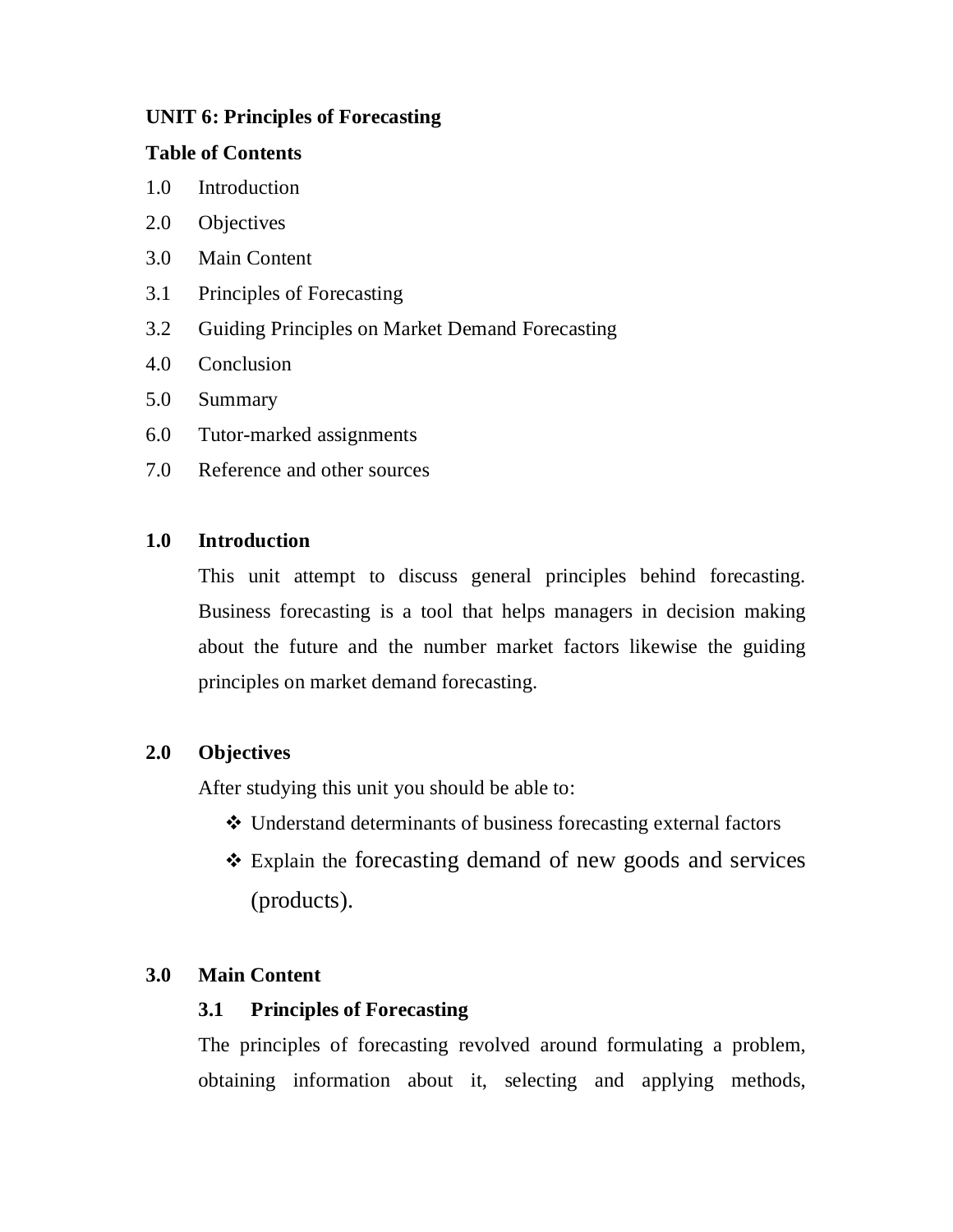evaluating methods, and using forecasts. Each principle is described along with its purpose, the conditions under which it is relevant, and the strength and sources of evidence.

According to J. Scott Armstrong (2001) when managers receive forecasts, they often cannot judge their quality. Instead of focusing on the forecasts, however, they can decide whether the *forecasting process* was reasonable for the situation. By examining forecasting processes and improving them, managers may increase accuracy and reduce costs.

Forecasts have four major characteristics or principles. An understanding of these will allow us to make more effective use of forecasts. They are simple and, to some extent, common sense.

## **Forecasts are usually wrong**.

Forecasts attempt to look into the unknown future and, except by sheer luck, will be wrong to some degree. Errors are inevitable and must be expected.

#### **Every forecast should include an estimate of error**.

Since forecasts are expected to be wrong, the real question is, "By how much?" Every forecast should include an estimate of error often expressed as a percentage (plus and minus) of the forecast or as a range between maximum and minimum values. Estimates of this error can be made statistically by studying the variability of demand about the average demand.

### **Forecasts are more accurate for families or groups**.

The behavior of individual items in a group is random even when the group has very stable characteristics. For example, the marks for individual students in a class are more difficult to forecast accurately than the class average. High marks average out with low marks. This means that forecasts are more accurate for large groups of items than for individual items in a group.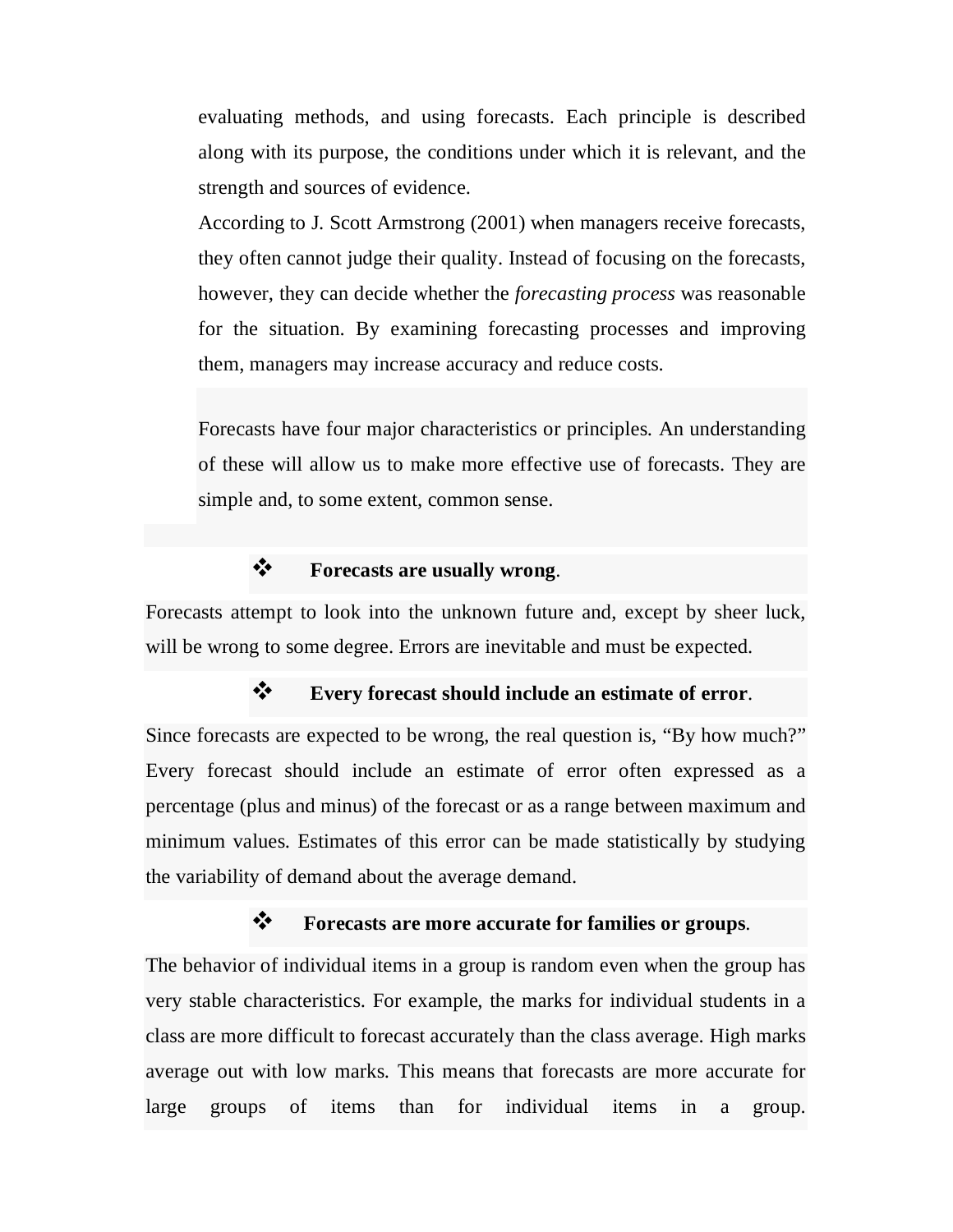For production planning, families or groups are based on the similarity of process and equipment used. For example, a firm forecasting the demand for knit socks as a product group might forecast men's socks as one group and women's as another since the markets are different. However, production of men's and women's ankle socks will be done on the same machines and knee socks on another. For production planning, the forecast should be for (a) men's and women's ankle socks and (b) men's and women's knee socks.

# **Forecasts are more accurate for nearer time periods**.

The near future holds less uncertainty than the far future. Most people are more confident in forecasting what they will be doing over the next week than a year from now. As someone once said, tomorrow is expected to be pretty much like today.

In the same way, demand for the near term is easier for a company to forecast than for a time in the distant future. This is extremely important for long leadtime items and especially so if their demand is dynamic. Anything that can be done to reduce lead time will improve forecast accuracy.

As an aid to Managers, Stanton and Burskirk (1978:438) have provided the following guiding principles on which to base market demand forecasting:

# **3.2 Guiding Principles on Market Demand Forecasting Minimize the Number of Market Factors**

Simplicity is virtuous. The Sales Manager should keep the number of market factors on which the analysis is based as small as possible. This is because the larger the number of these factors, the more difficult it become to identify those which actually affect the demand for a product. Some of the supposed market factors may be mere surface indicators. A drug manufacturer in computing his Market Index may use the number of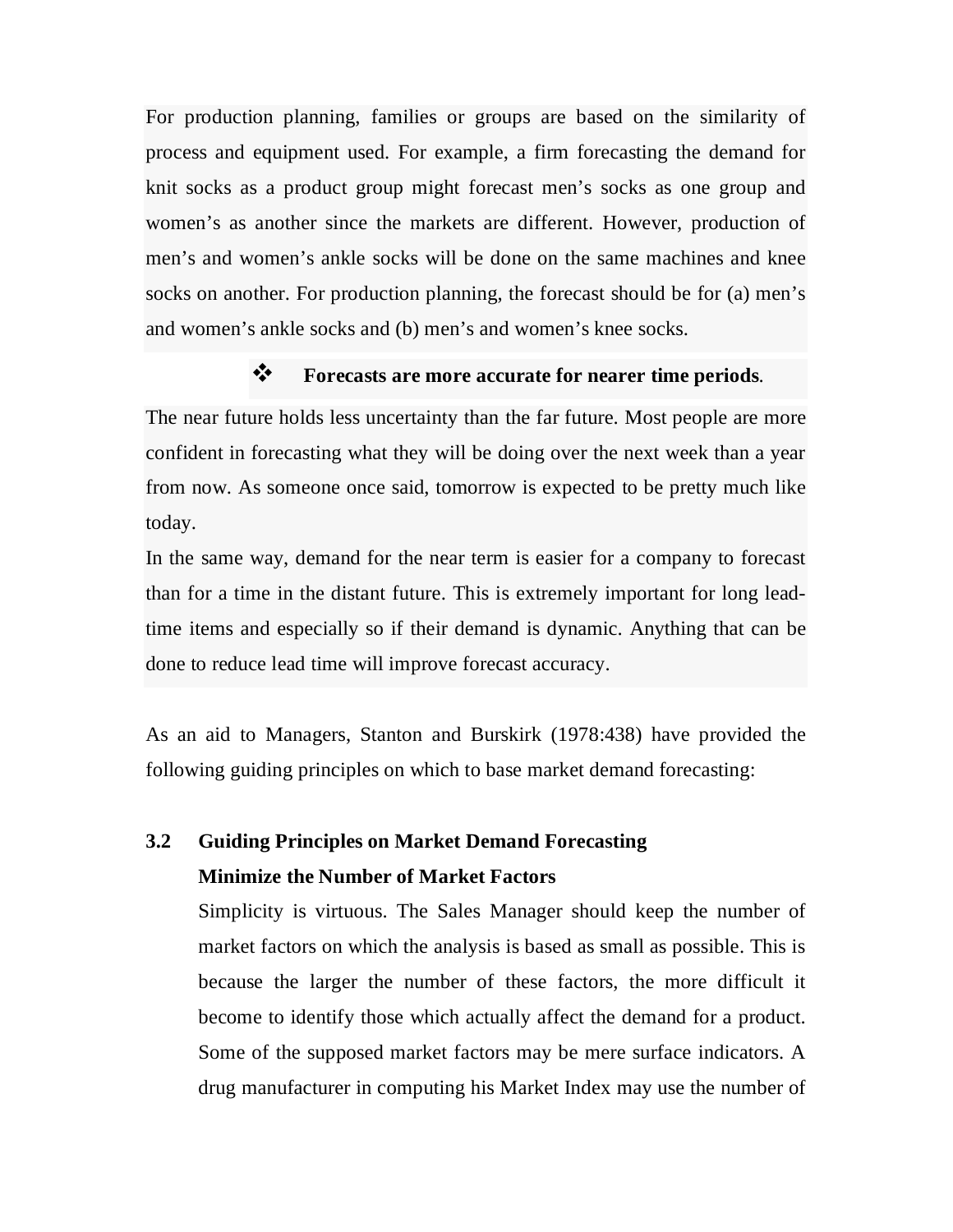drug stores, number of people above age 65, income, number of hospital beds, population, number of physicians, etc. Looking at the above, the actual market factors for the index computation is simply Population and Income.

### **3.2.1 Use more than one Method**

It is wise that the Forecaster use as many of the analysis techniques as possible so as to check one result against another. In market demand forecasting, it is customary to start with the market factor derivation technique and then add the others such as Correlation analysis, Consumer surveys or even Test Markets as may become necessary.

### **3.2.2 Consider each Product as different**

This is necessary for companies which have many products. The market demand forecasts needs to be computed product by product.

#### **3.2.3 Understand Mathematics and Statistics**

The determination of Market and Sales potential is definitely for only those that are mathematically and statistically informed. The sales manager should, therefore, be sufficiently knowledgeable and familiar with the statistical techniques so that he can recognize errors in reports/materials presented to him. The definition and explanation of statistical data is very important in all research work. A Sales Manager who has little knowledge of statistical theory will be at the mercy of incompetent statisticians.

### **3.2.4 Become Familiar with Sources of Information**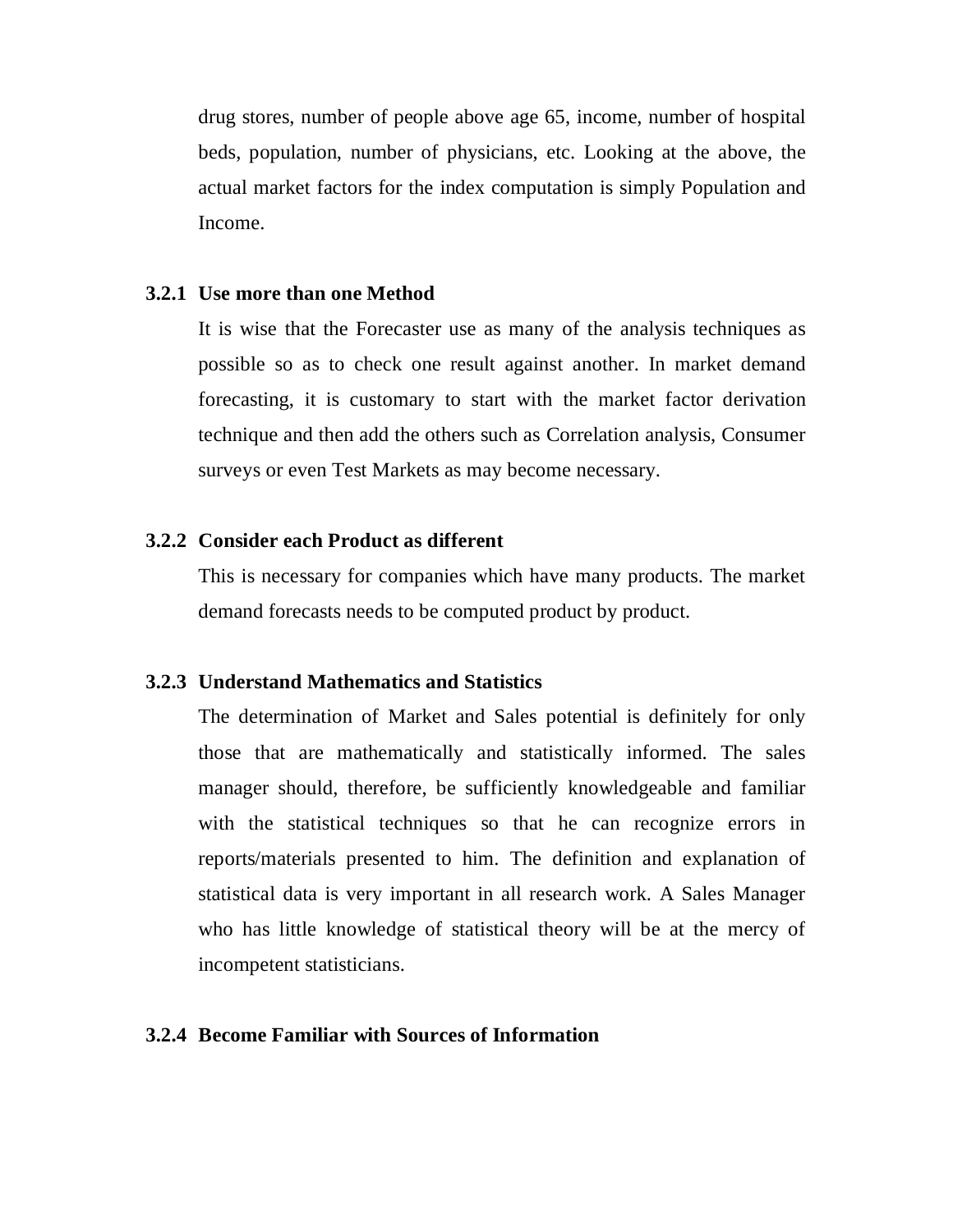Forecasters must be familiar with the types of data available from the universities, government agencies, trade associations, private research institutes, etc; and the limitations of their underlying methodologies.

### **3.2.5 Use Sound Logic**

A keen logical mind is essential in order to determine and use market factors. If your logic is faulty, the result of the analysis will also be faulty. To be logical in undertaking market analysis, the Analyst must have a sound background in Economics and Marketing theory. Just being competent statistician will definitely not be sufficient; you can only be as good a Marketing Researcher as you are a good Marketing specialist.

### **3.2.6 Use the Minimum-Maximum Technique**

It is a sound research strategy to prepare estimates under differ scenarios for example under worse and best conditions an even variants in-between. This gives the lowest probable and highest probable Market potentials for the products.

### **4.0 Conclusion**

Attempt was made to discuss general principles behind forecasting. Business forecasting is a tool that helps managers in decision making about the future.

### **5.0 Summary**

In summary, this unit looks at business forecasting as an action taken by managers towards predicting the future business development of their respective organisation. It is used mostly in solving the problems among others inventory control/production planning, investment policy direction of the organisation and as well as economic policy direction.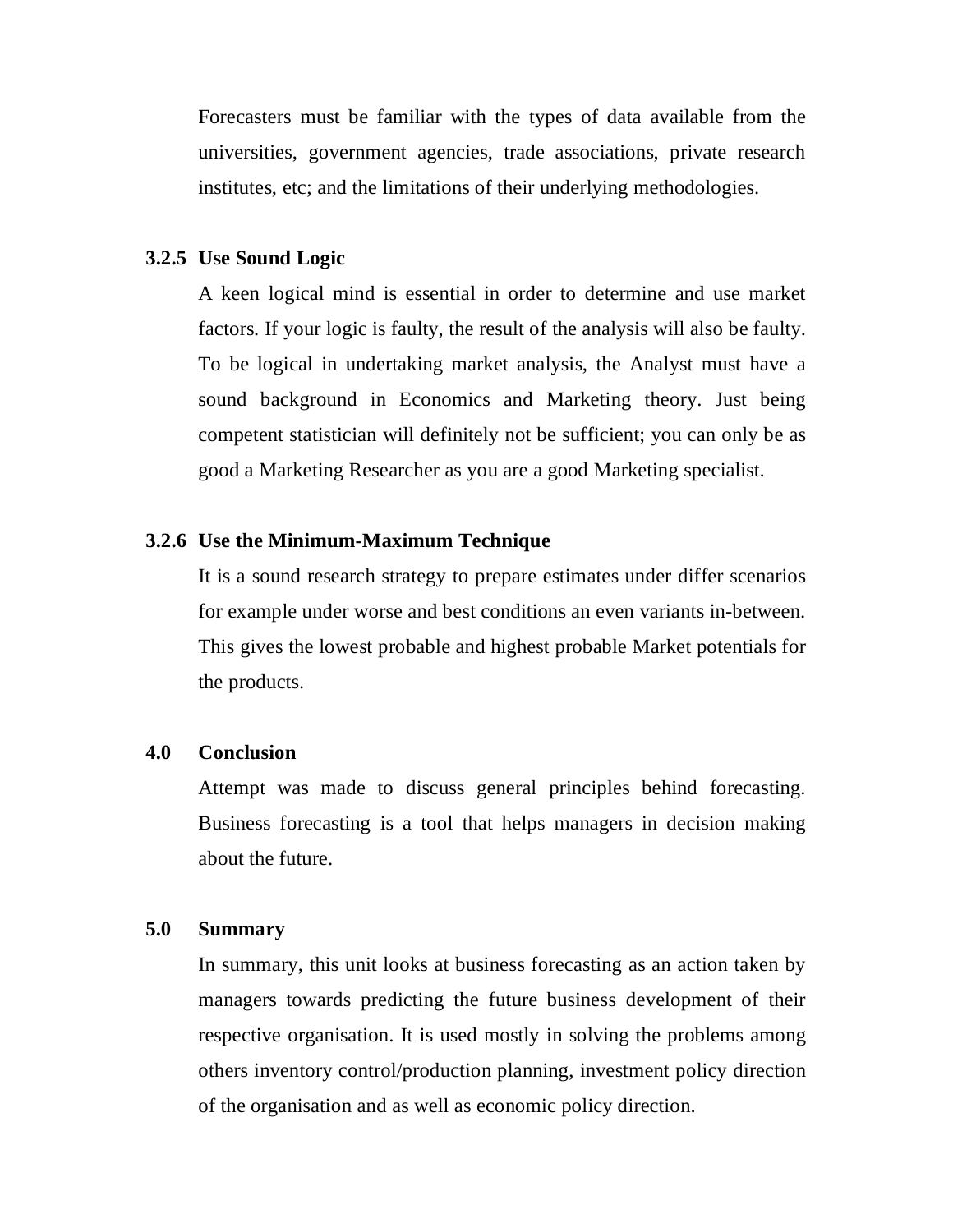# **6.0 Tutor-marked assignments**

- 1. What are the basic principles of Forecasting?
- 2. Errors are inevitable and must be expected in forecasting. Discuss?

# **7.0 Reference and other sources**

Ajondbadi, H.A, Applied Business Management Theory, 2000

Elwood. S. B, Modern Production/Operations Management, 1983, 7e

A.A. Idris, Elements of Marketing 1, 2009

Buffa, E.S., Modern Production/Operations Management (john Wiley & Sons, Inc, 1983)

Buffa E.S. & Plectcher B.A., Understanding Business Today (Richard D. Irwin Inc., 1980)

Davis A., A first Course in Business Organisation (George Allen& Unwin Ltd., 1979)

Article Source: http://EzineArticles.com/5751637

http://mdcegypt.com/Pages/Purchasing/Material%20Management/Forecasting.

asp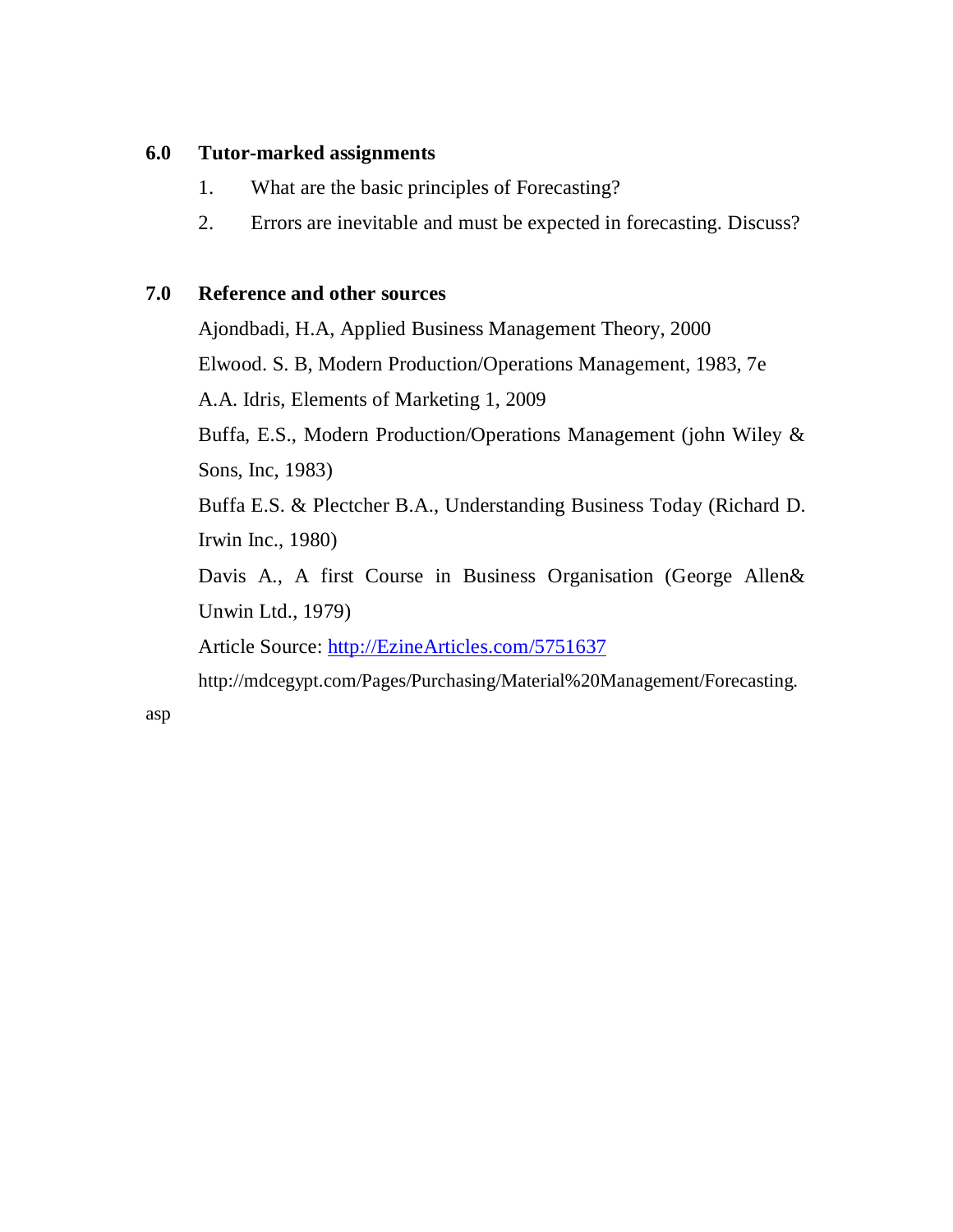# **UNIT 7: ASSUMPTIONS OF FORECASTING**

- 1.0 Introduction
- 2.0 Objectives
- 3.0 Main Content
- 3.0 Assumptions of Forecasting
- 4.0 Conclusion
- 5.0 Summary
- 6.0 Tutor-marked assignments
- 7.0 Reference and other sources

# **1.0 Introduction**

This unit introduces you to the assumptions of forecasting. It is design basically to enable you have in-depth knowledge of facts behinds every business forecasting.

There are also exercises at the end of the course for you to practice these will enable you to rate your level of reading assimilation.

# **2.0 Objectives**

By the end of this course unit, you should be:

 $\triangle$  Equipped with the basic tools as well as techniques of forecasting

# **3.0 Assumptions of Forecasting**

Assumption of forecasting are accepted causes and effects relationships, or estimates of the existence of a fact from the known existence of other fact(s). Although generally speaking assumptions are useful in providing basis for action and in creating "what if" scenarios to simulate different realities or possible situations, assumptions are dangerous when accepted as reality without thorough examination.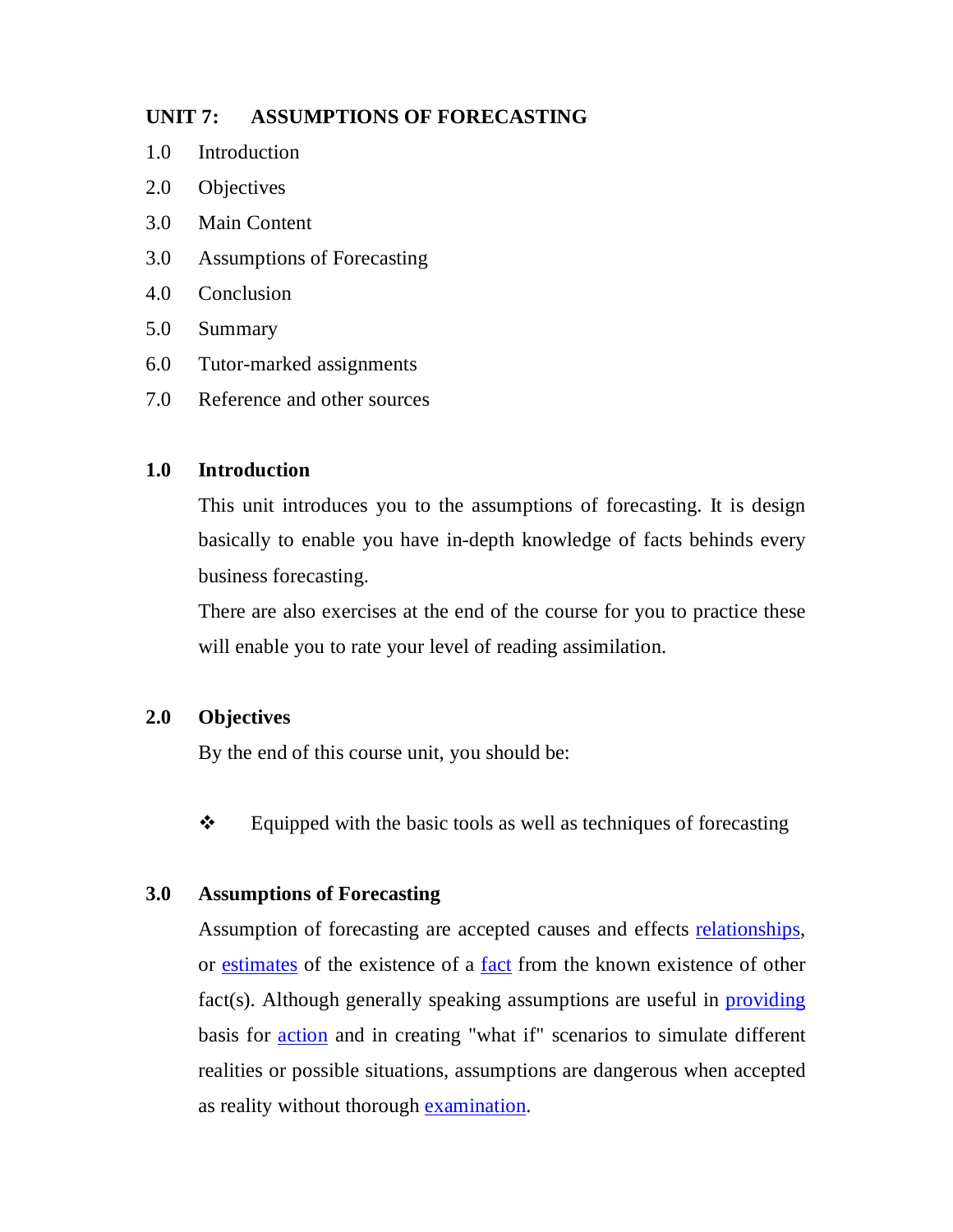Business forecasts are conditional in that a company prepares the forecast prior to developing strategic and tactical plans. The forecast of sales potential may cause management to adjust some of its assumptions about production and marketing if the forecast indicates that: 1) current production capacity is inadequate or excessive, and 2) sales and marketing efforts need revisions. Management, therefore, has the opportunity to examine a series of alternate plans that propose changes in resource commitments (such as plant capacity, promotional programs, and market activities), changes in prices and/or changes in production scheduling.

Through forecasting the company determines markets for products, plans corporate strategy, develops sales quotas, determines the number and allocation of salespeople, decides on distribution channels, prices products or services, analyzes products and product potential in different markets, decides on product features, determines profit and sales potential for different products, constructs advertising budgets, determines the potential benefits of sales promotion programs, decides on the use of various elements of the marketing mix, sets production volume and standards, chooses suppliers, defines financing needs, and determines inventory standards.

For the forecasting to be accurate, managers need to consider all of the following factors:

### $\div$  **HISTORICAL PERSPECTIVE.**

As a starting point, management analyzes previous sales experience by product lines, territories, classes of customers, and other relevant details. Management needs to consider a time line long enough to detect trends and patterns in the growth and the decline of dollar sales volume. This period is generally five to ten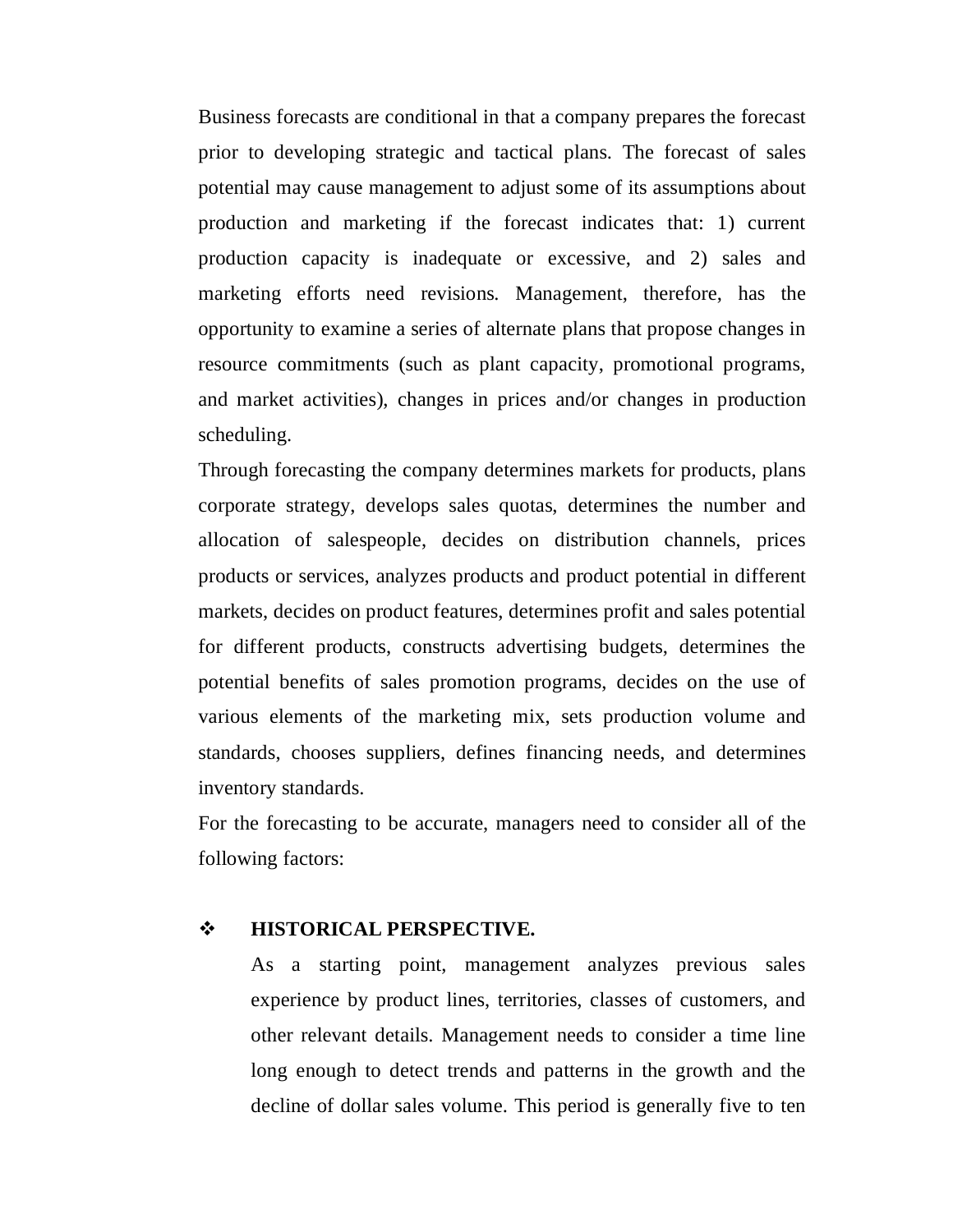years. If the company's experience with a particular product class is shorter, management will include discernible experience of like companies.

The longer the view, the better management is able to detect patterns which follow cycles. Patterns which repeat themselves, no matter how erratically, are considered to be "normal," while variations from these patterns are "deviant." Some of these deviations may have resulted from significant societal developments that carried an impact that filtered all the way down to your business's sales performance. Management may compensate for these abnormalities by adjusting the figures to reflect normal trends under normal conditions.

### **BUSINESS COMPETENCE.**

The ability of a company to respond to the results of a sales forecast depends on its production capacity, marketing methods, financing, and leadership, and its ability to change each of these to maximize its profit potential.

### $\div$  **MARKET POSITION.**

Forecasting also considers the competitive position of the company with respect to its market share; research and development; quality of service, pricing and financing policies; and public image. In addition, forecasters also evaluate the quality and quantity of the customer base to determine brand loyalty, response to promotional efforts, economic viability, and credit worthiness.

### **GENERAL ECONOMIC CONDITIONS.**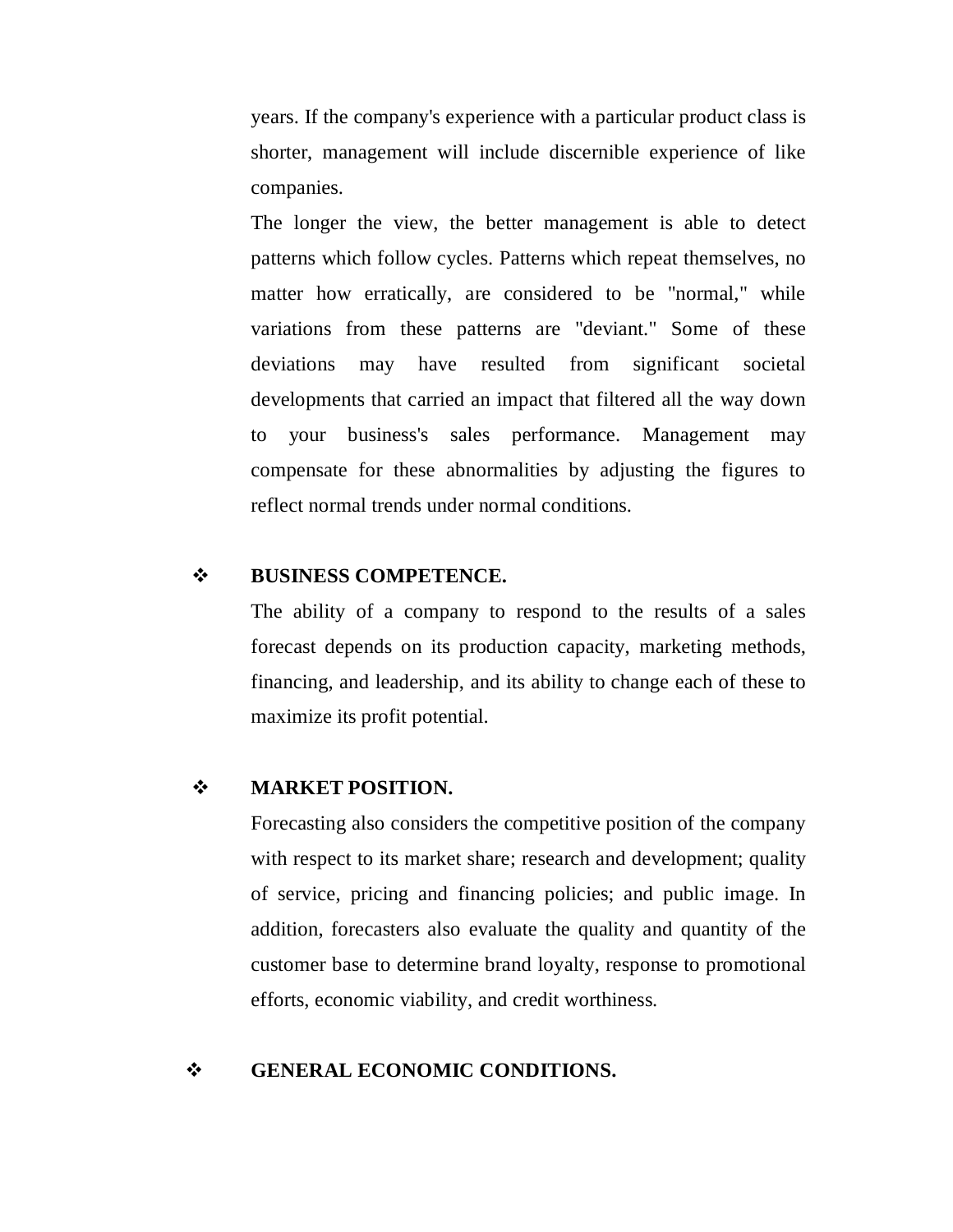Although consumer markets are often characterized as being increasingly susceptible to segmentation in recent years, the condition of the overall economy is still a primary determinant of general sales volume, even in many niche markets. Forecasters incorporate relevant data that correlate well or demonstrate a causal relationship with sales volume.

### **PRICE INDEX.**

If the prices for products have changed over the years, changes in dollar volume of sales may not correlate well with volume of units. At one point in time when demand is strong, a company raises its prices. At another time, a company may engage in discounting to draw down inventories. Therefore, accountants devise a price index for each year which compensates for price increases. By dividing the dollar volume by the price indexes, a company can track its "true" volume growth. This process is similar to an inflation index, which provides prices in constant dollars. As a result, management is able to compare the price-adjusted dollar sales volumes.

### **SECULAR TRENDS.**

The secular trend depicts: 1) general economic performance, or 2) the performance of the specific product for all companies. If a company's trend line rises more rapidly than the secular trend line, a company would be experiencing a more rapid growth in the rate of sales. Conversely, if a company's trend line is below the secular trend line, its performance is below the market's average. Management also uses this type of comparison to evaluate and control annual performance.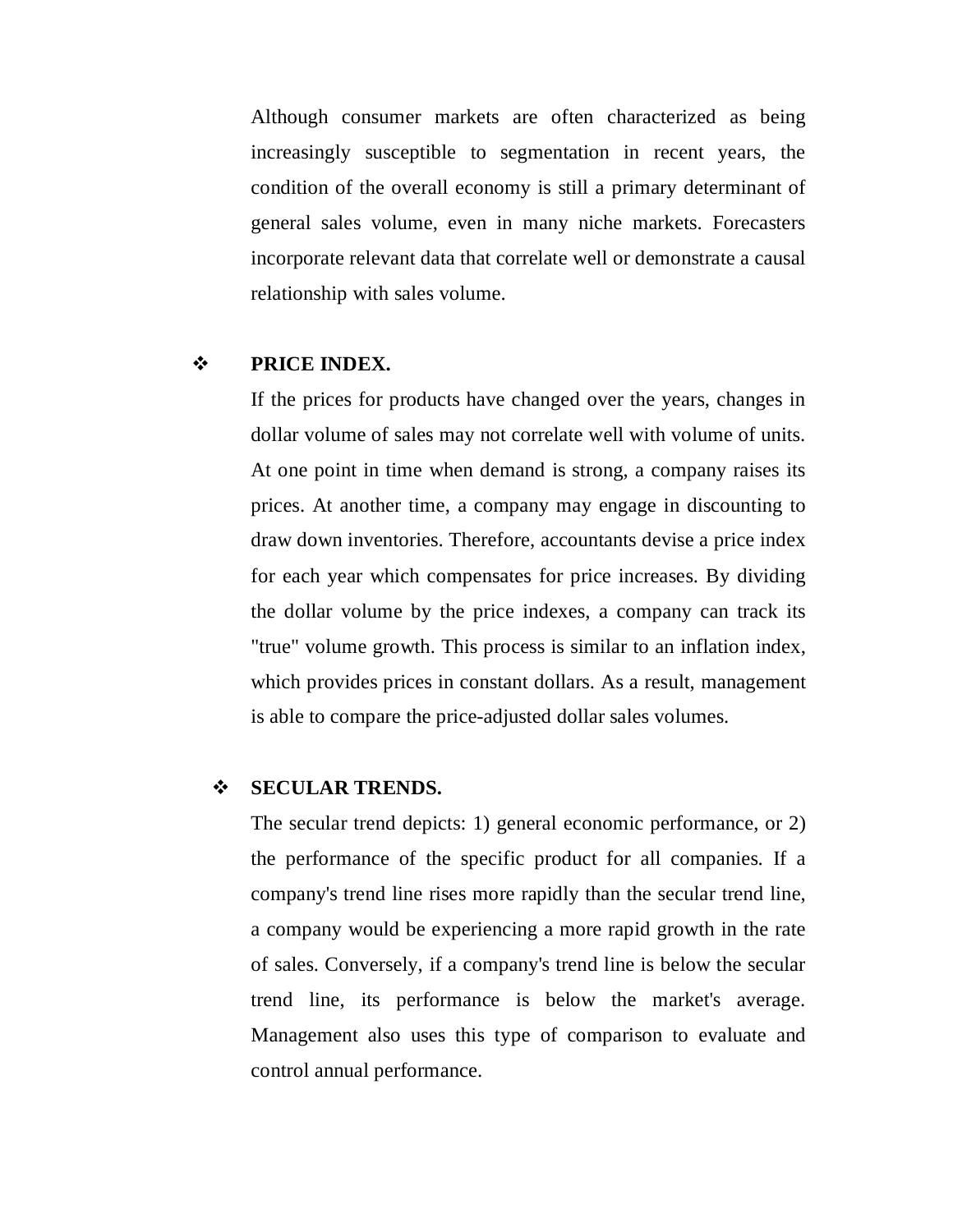### $\div$  **TREND VARIATIONS.**

Although the secular trend represents the average for the industry, it may not be "normal" for a particular company. The comparison of company trends to secular trends may indicate that the company is serving a specialized market, or that the company is not faring well. Forecasters study the underlying assumptions of trend variations to understand the important relationships in determining the volume of sales. Although markets may be strong, the sales force might need to be adjusted.

#### **"INTRA-COMPANY" TRENDS.**

By analyzing month-to-month trends and seasonal variations over both the long and short terms, small business owners and managers can adjust the sales forecast to anticipate variations that historically repeat themselves during budget periods. Management may then construct a budget reflecting these variations, perhaps increasing volume discounts during traditionally slow periods, exploring new territories, or having sales representatives solicit product and service ideas from current customers.

### **PRODUCT TRENDS.**

Forecasters also trend individual products, using indexes to adjust for seasonal fluctuations and price changes. Product trends are important for understanding the life cycle of a product.

### **4.0 Conclusion**

In conclusion an attempt was made to examine the basic assumption of business forecasting. These assumptions helped the business manager to know the direction of its forecasting.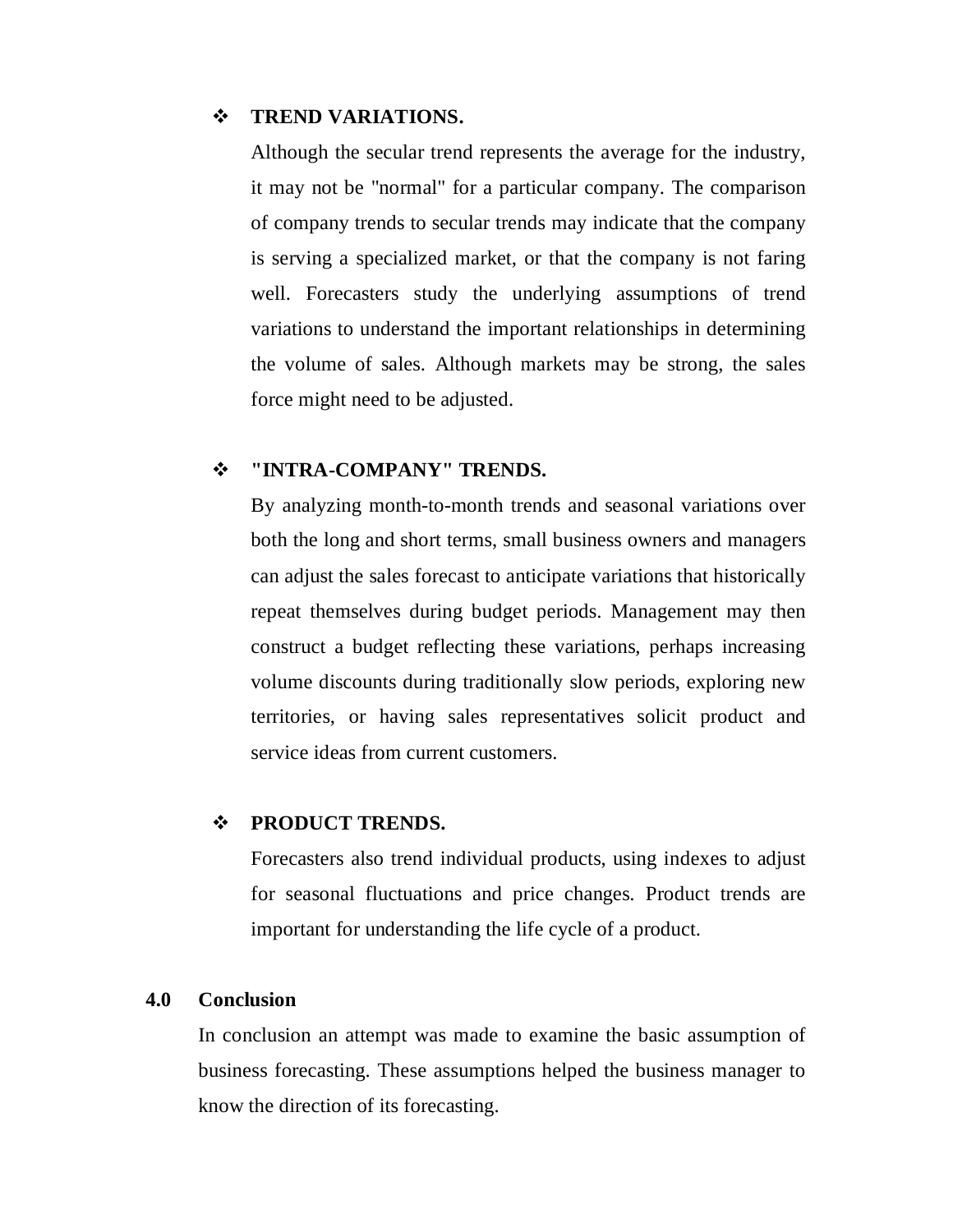# **5.0 Summary**

In summary, assumption of forecasting establishes the basic foundation upon which business manager based their forecasting techniques as well as the methodologies employed in forecasting.

# **6.0 Tutor-marked assignments**

- 1. Assumptions are useful in **providing** basis for **action** and in creating "what if" scenarios to simulate different realities or possible situations. Discuss
- 2. Assumptions are dangerous when accepted as reality without thorough examination. Do you agree with this statement? If yes, explain.

# **7.0 Reference and other sources**

Bolt, Gordon J. *Market and Sales Forecasting.* Franklin Watts, 1988. Cohen, William A. *The Practice of Marketing Management*. Macmillan Publishing, 1988.

Crosby, John V. *Cycles, Trends, and Turning Points: Practical Marketing and Sales Forecasting Techniques.* NTC Publishing, 2000.

Henry, Porter, and Joseph A. Callanan. *Sales Management and Motivation.* Franklin Watts, 1987.

McCarthy, E. Jerome, and William D. Perreault, Jr. *Basic Marketing: A Managerial Approach.* Irwin, 1990.

Mentzer, John T., and Carol C. Bienstock. *Sales Forecasting Management: Understanding the Techniques, Systems, and Management of the Sales Forecasting Process.* Sage, 1998.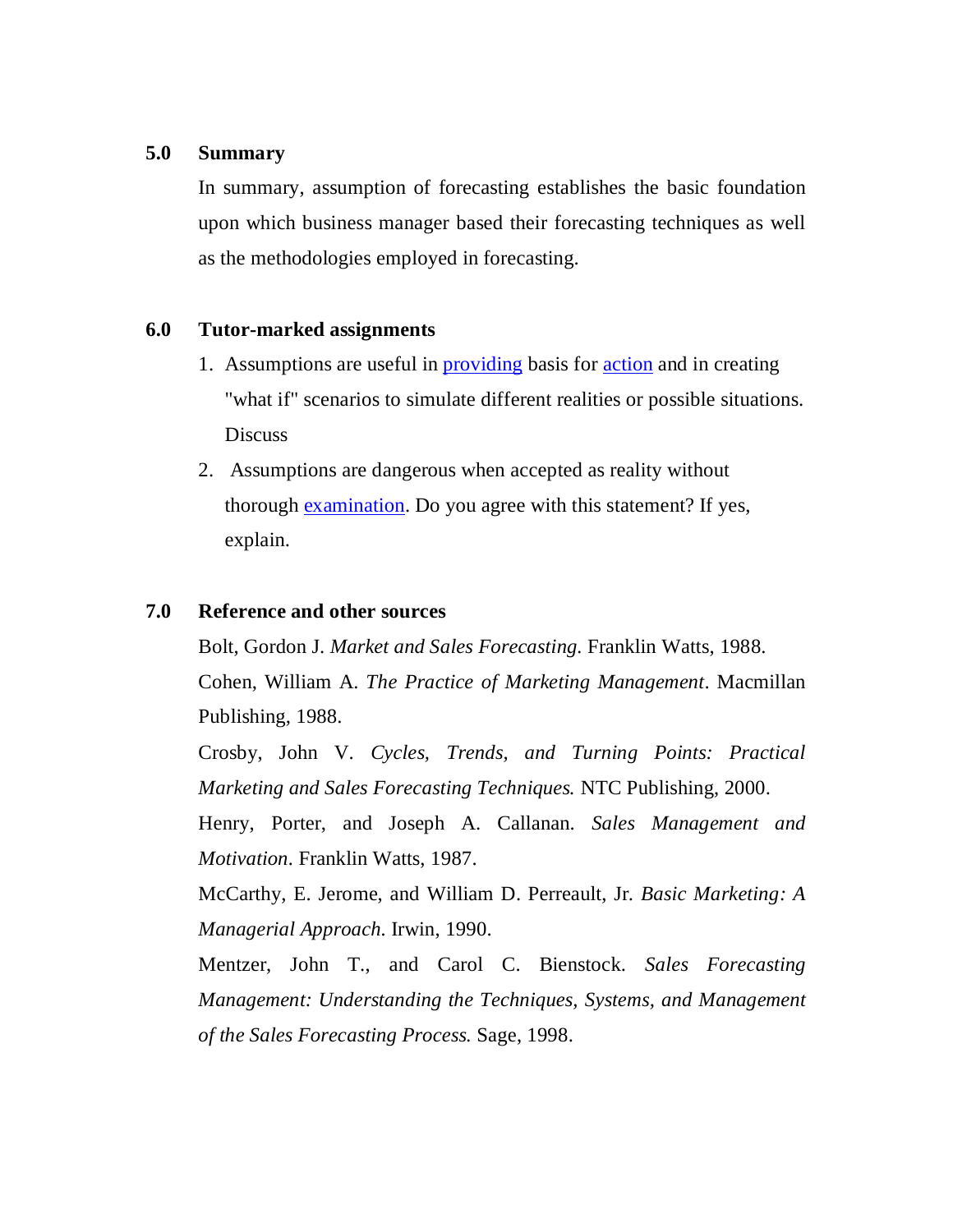# **UNIT 8: STEPS IN FORECASTING**

- 1.0 Introduction
- 2.0 Objectives
- 3.0 Main Content
- 3.1 Steps in Forecasting
- 4.0 Conclusion
- 5.0 Summary
- 6.0 Tutor-marked assignments
- 7.0 Reference and other sources

### **1.0 Introduction**

The unit 8 of this course introduces you to the steps in forecasting. It is structured to give you an in-depth understanding of the steps to adopts in forecasting regardless of the approaches or methods applied.

There are also exercises at the end of the course for you to practice with these will enable you to know your level of understanding the course.

# **2.0 Objectives**

At the end of this course unit, student is expected to:

- $\triangle$  Be able to follow the steps in forecasting
- $\triangle$  Be able to initiate, design and implement a forecasting system

# **3.0 MAIN CONTENT**

### **3.1 Steps in Forecasting**

Steps in forecasting ensure that managers present a logical and systematic way of initiating, designing and implementing a forecasting system. Futrell (1998:167) defined the forecasting process as a series of procedures used to forecast this shown pictorially below: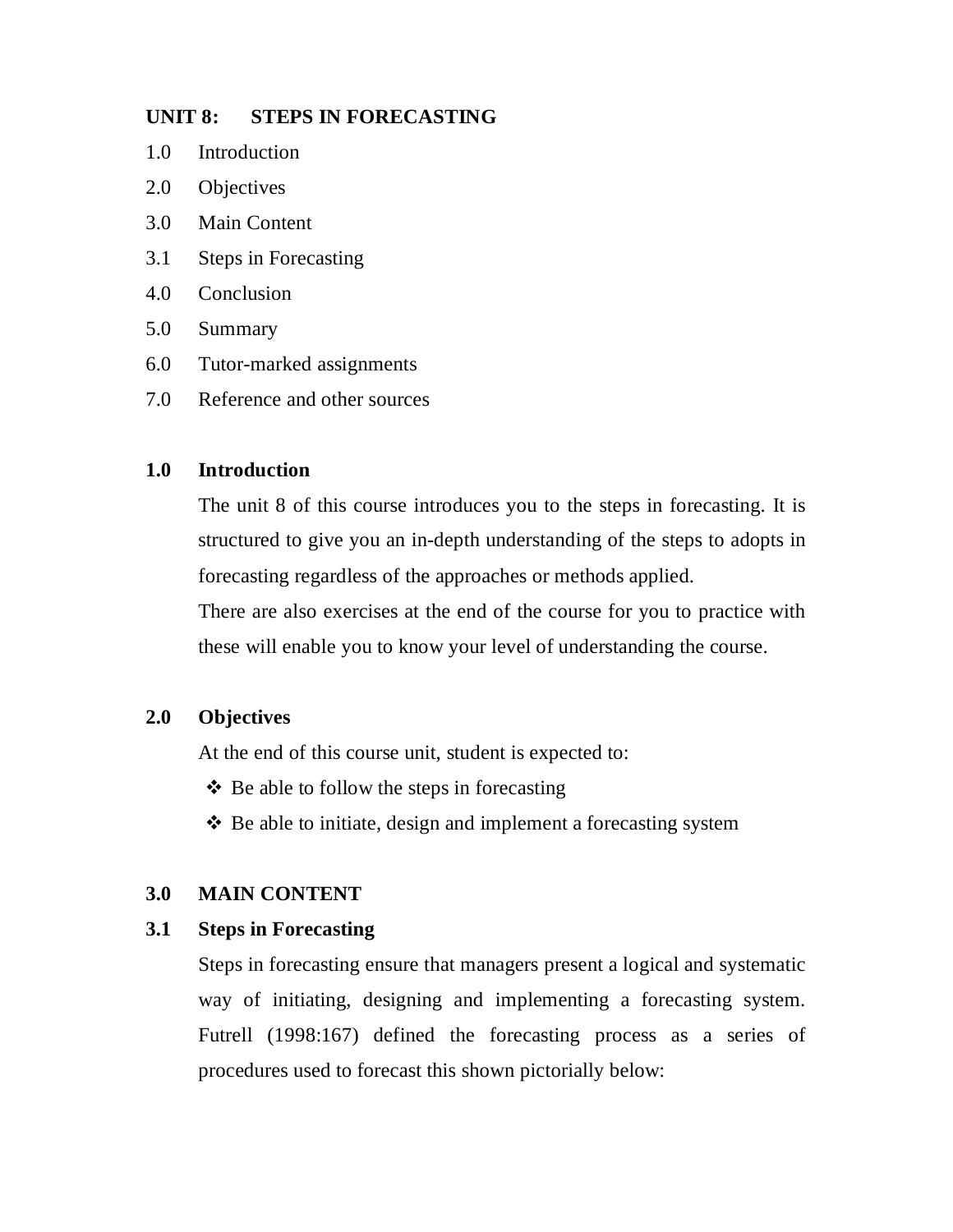The Forecasting Process Model



**Source**: Futrell, C.M. (1988) Sales Management: Team work, leadership, and technology, Orlando: Dryden Press, p 167

Therefore regardless of the approach, technique, or method of forecasting applied, using the model above the following steps are to be followed:

- 1. Determine the use(s) or objective(s) of the forecast: This is the first stage of forecasting. If the objective or reason for forecasting is not well articulated it could jeopardize the accuracy of forecasting result. Hence, the manager in charge of forecasting must be knowledgeable enough to determine what organisation intends to achieve for the future.
- 2. Determine the time horizon of the forecasted that is, whether it is short-term, medium-term, or long-term: The next stage is for the forecaster to determine the time range the forecasting will cover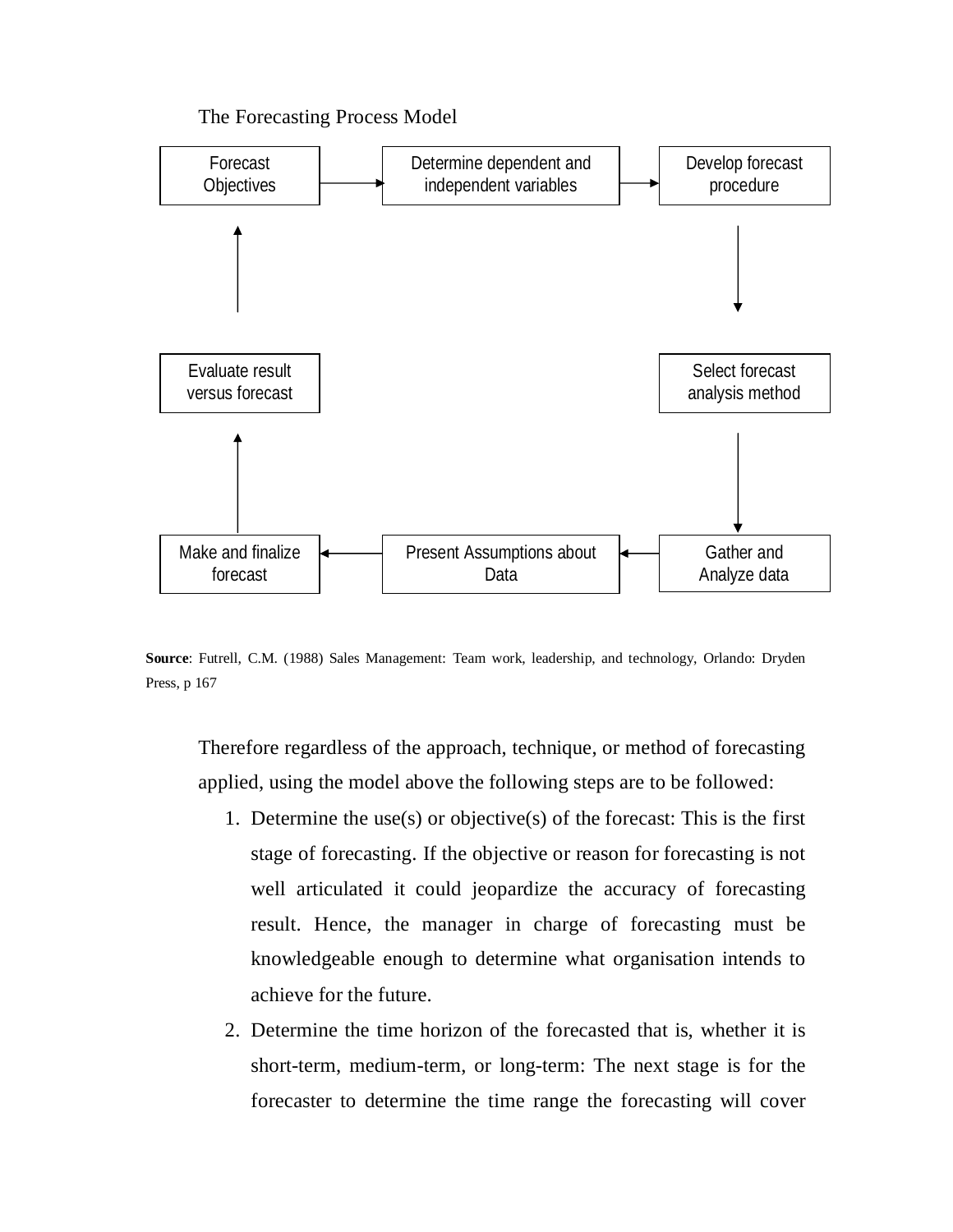which usually depends upon the objective of the forecast – this can be for a short-term, medium-term or even long-term.

- 3. Gather the data needed to make the forecast: The fifth stage is to gather together all the data needed to make the forecast; this may include the among others accounting records, financial statements, sales-call reports, after sales services demand from customers, and various periodic reports, etc.
- 4. Make the forecast
- 5. Selection of the items that to be forecasted: The second stage is to select all the items to be considered for forecasting. These will include both the dependent variables (which are within the control of the organisation) and the independent variables (which are those items that can be refers to as market factors and most cases outside the control of the organisation).
- 6. Select the forecasting model(s): After the time frame is determined the next stage is for the forecaster to select the forecasting model to use. This will involve a consideration of many of the available analytical tools for forecasting.
- 7. Validate and implement the results

The above steps present a logical systematic way of initiating, designing, and implementing a forecasting system. When the system is to be used to generate forecasts regularly over a period of time, data must be routinely selected and the actual compilation used to make the forecast automatically done using computer.

### **4.0 Conclusion**

In conclusion, the major criteria in forecasting steps are that there must be a match between decision time, forecast range and forecasting accuracy.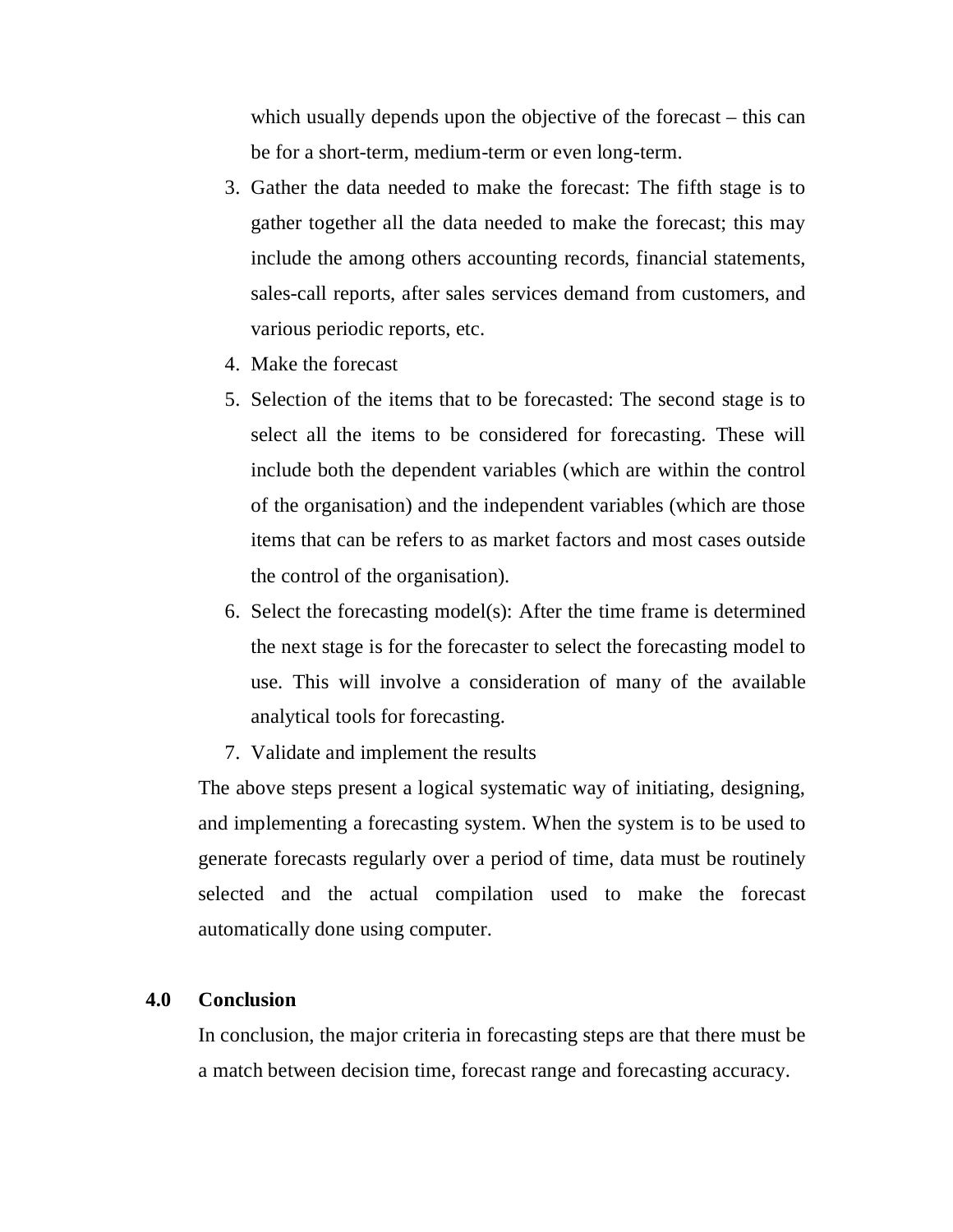### **5.0 Summary**

Irrespective of the methods used in forecasting, manager must adhere strictly to forecasting steps in order to minimize forecasting error

### **6.0 Tutor-marked assignments**

1. Briefly describe the steps that used to develop a forecasting system?

### **7.0 Reference and other sources**

Ajonbadi H.A. Applied Business Management Theory, pp.63, 2000

Crosby, John V. *Cycles, Trends, and Turning Points: Practical Marketing and Sales Forecasting Techniques.* NTC Publishing, 2000.

Futrell, C.M. (1988) Sales Management: Team work, leadership, and technology, Orlando: Dryden Press, p 167

Henry, Porter, and Joseph A. Callanan. *Sales Management and Motivation.* Franklin Watts, 1987.

McCarthy, E. Jerome, and William D. Perreault, Jr. *Basic Marketing: A Managerial Approach.* Irwin, 1990.

Mentzer, John T., and Carol C. Bienstock. *Sales Forecasting Management: Understanding the Techniques, Systems, and Management of the Sales Forecasting Process.* Sage, 1998.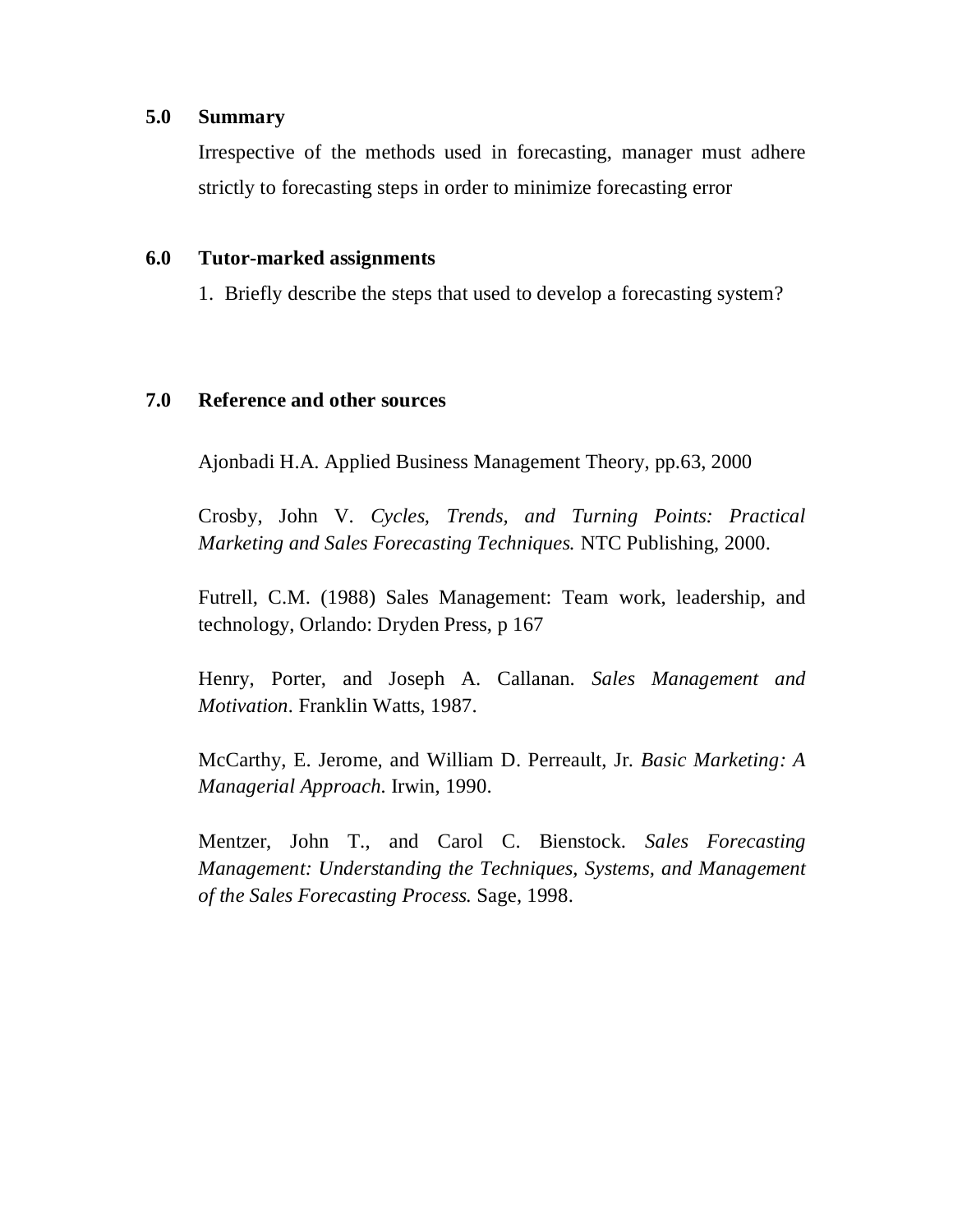# **UNIT 9: CLASSIFICATION AND PURPOSES OF FORECAST**

- 1.0 Introduction
- 2.0 Objectives
- 3.0 Main Content
- 3.1 Classification of Forecast
- 3.2 Purposes of Forecasting
- 4.0 Conclusion
- 5.0 Summary
- 6.0 Tutor-marked assignments
- 7.0 Reference and other sources

# **1.0 Introduction**

This is course unit 9 and it discuss about the classification of forecasts. During this course, you will understand the varying purposes of business forecasting. Try your read and understand so as to be self-assured that you have mastered the points raised.

# **2.0 Objectives**

Student is expected to understand the following:

- $\triangle$  Be able to distinguish the major classifications of business forecasting.
- Understand varying purposes of business forecasting and apply the approaches.

# **3.0 Main Content**

# **3.1 Classification of Forecast**

Forecasts are classified by the future time horizon they that tend to describe. Three of such categories are: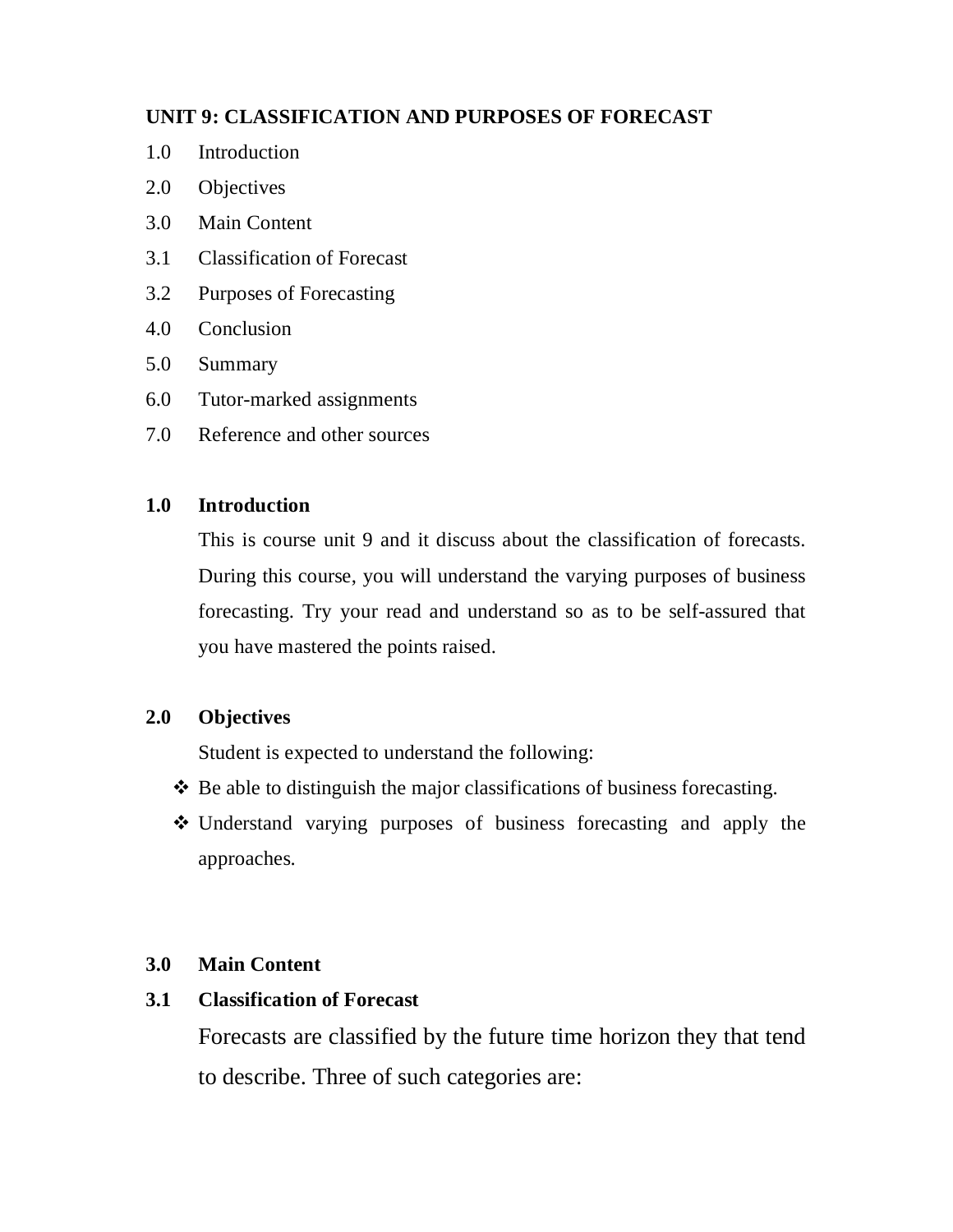- 1. *The Short-Range Forecast* which have a time limit of not more than a year, but is generally less than three months. It is used for planning, purchasing, job scheduling, work force level, job assignments and production level.
- 2. *Medium-Range Forecast* otherwise refer to as intermediate forecast which spans from three months to three years. It is instrumental in sales planning, production planning and budgeting, cash budgeting and analyzing various operating plans.
- 3. *Long-Range Forecast* has a minimum of three years as it is used for new products planning, capital expenditure, facility location or business expansion, and research and development programmes.

None of these could be said to be superior to the other. The superiority lays on the nature of assignment at hand, the forecasting tools and the prevailing objective conditions within the environment where such business plans are done.

# **3.2 PURPOSES OF FORECASTING**

The purpose of forecasting differs according to types of forecasting; short term forecasting and long term forecasting:

# **3.2.1 PURPOSES OF SHORT TERM FORECASTING**

(1) Evolving suitable production policy so as to avoid the problem of over-production and the problems of short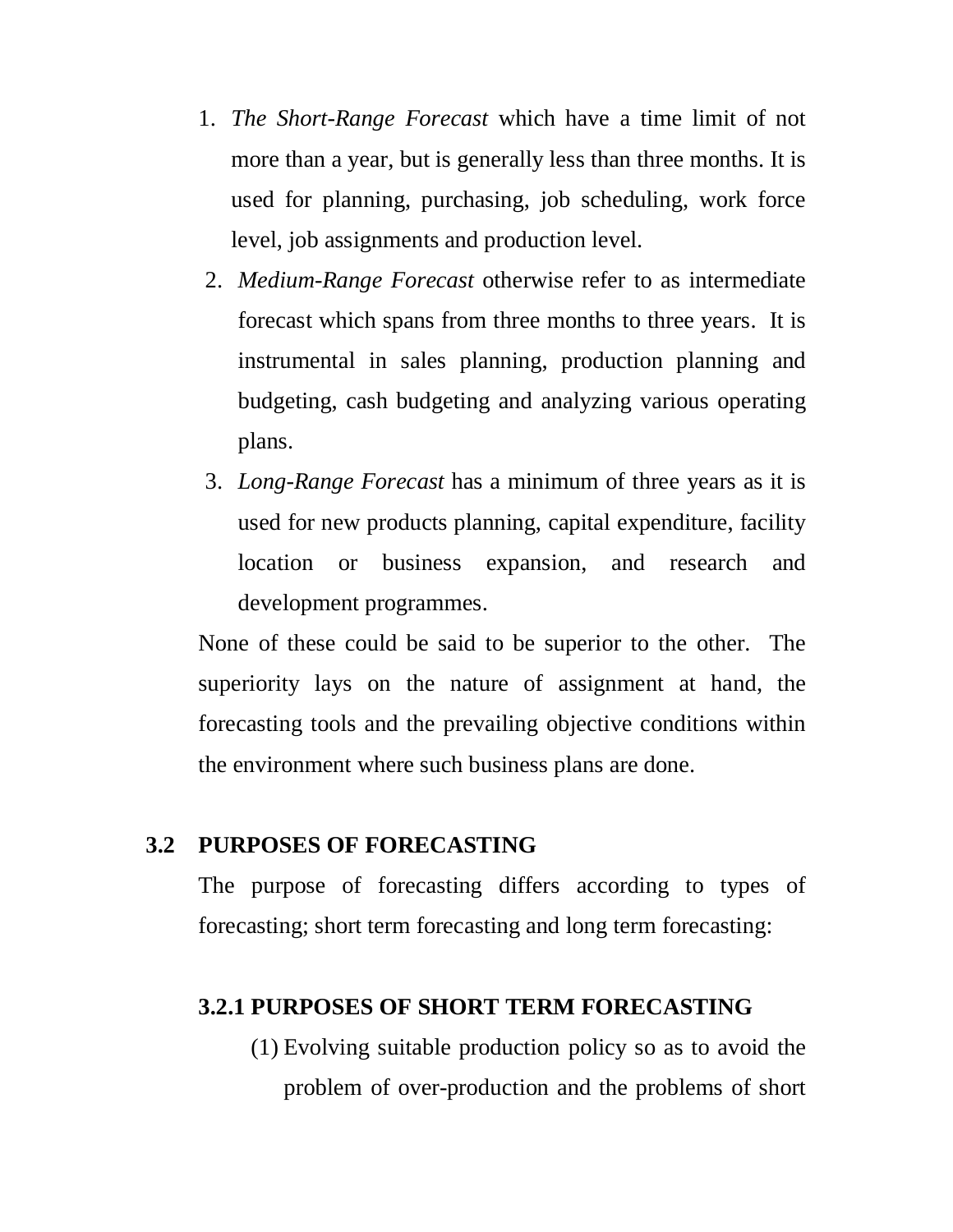supply. For this purpose, production schedules have to be geared to expected sales.

- (2) Helping the firm in reducing costs of purchasing raw materials and controlling inventory.
- (3) Determining appropriate price policy so as to avoid an increase when the market conditions are expected to be weak and a reduction when the market is going to be strong.
- (4) Setting sales targets and establishing controls and incentives. If targets are set too high, they will be discouraged salesmen who fail to achieve them; if set too low, the targets will be achieved easily and hence incentives will prove meaningless.
- (5) Forecasting short-term financial requirements: Cash requirements depend on sales level and production operation. Moreover, it takes time to arrange for funds on reasonable terms. Sales forecasts will, therefore enable arrangement of sufficient funds on reasonable terms well in advance.

# **3.2.2 PURPOSES OF LONG TERM FORECASTING**

*(1) Planning of a New Unit or Expansion of an Existing Unit*

It requires an analysis of the long-term demand potential of the products in question. A multi-product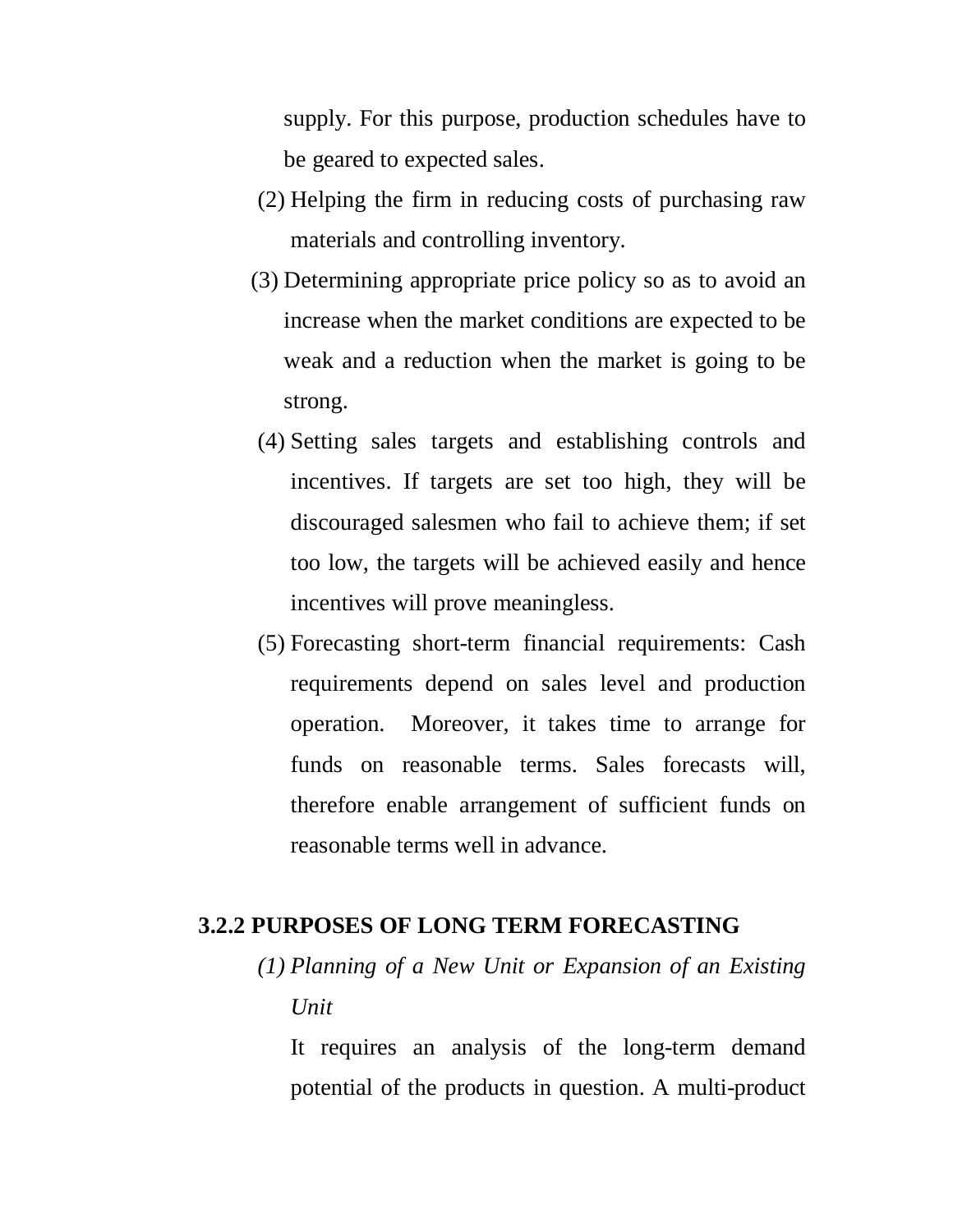firm must ascertain not only the local demand situation, knowledge than its rivals of the growth items. If a company has better knowledge than its rivals of the growth trends of the aggregate demand and of the distribution of the demand over various products, its competitive position would be much better.

(2) *Planning long-term financial requirements*

As planned for raising funds requires considerable advanced notice, long-term sales forecasts are quite essential to assess long-term financial requirements.

*(3) Planning man-power requirement* 

Training and personnel development are long-term propositions, taking considerable time to complete. They can be started well in advance only on the basis of estimate of man-power requirements assessed according to long-term sales forecasts.

# **4.0 Conclusion**

It is clear that from the discussion above, various organisation forecast for short term or long term depending on the task at hand with various degree of reasons for opting for either of the classification.

# **5.0 Summary**

In this unit attempt was made to discuss the classification of forecasts as well as the purpose of forecasting either for short term or long term. Try to read and understand so as to be self-assured that you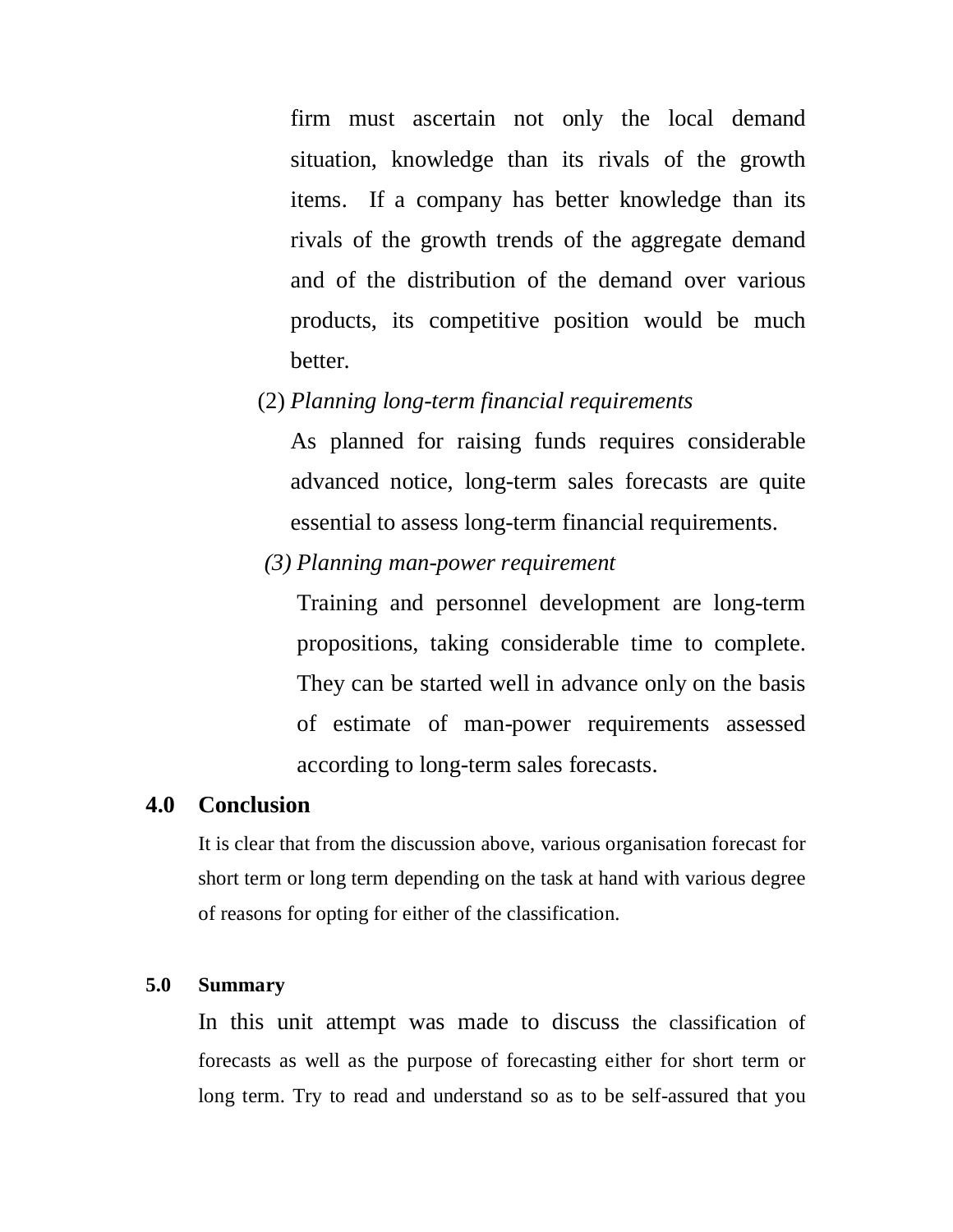have mastered the points raised. There are tutor marked exercises that will help you to learn this course faster.

### **6.0 Tutor-marked assignments**

Discuss the classification and purpose of business forecasting?

# **7.0 Reference and other sources**

Ajonbadi, H.A. Applied Business Management Theory pp 60, 2000.

Aston, A. and Weber, J. Jan 16, "The Worst Isn't Over: Smarter science is helping companies and insurers plan for hurricanes. The Bad News: This year could be another doozy." *Business Week, 2006*.

Chase, C.W. Jr. "Composite Forecasting: Combining Forecasts for Improved Accuracy." *Journal of Business Forecasting, 2000*.

Engerman, S. "On the Accuracy of Some Past and Present Forecasts." *International Monetary Fund Staff Papers, 2005*.

Evans, M. *Practical Business Forecasting*. Blackwell Publishing, 2002.

Gaber, T. J, Goldenberg, B.L., and Eitan M. "From Density to Destiny: Using spatial dimension of sales data for early prediction of new product success." *Marketing Science, 2004*.

Gray, A. "How Forecasting Can Help the Bottom Line." *Fairfield County Business Journal, 2005*.

Jones, V.D., Stuart B. and Wilpen L. G. "Organization Pressures on Forecast Evaluation: Managerial, Political, and Procedural Influences." *Journal of Forecasting, 1997*.

Mentzer, J.T. and Mark A. Moon. *Sales Forecasting Management*. Sage Publications, Inc, 2004.

Green, K. C., Armstrong, J. S., & Graefe, A. Methods to Elicit Forecasts from Groups: Delphi and Prediction Markets Compared. *Foresight*, *8*, 17- 20, 2007.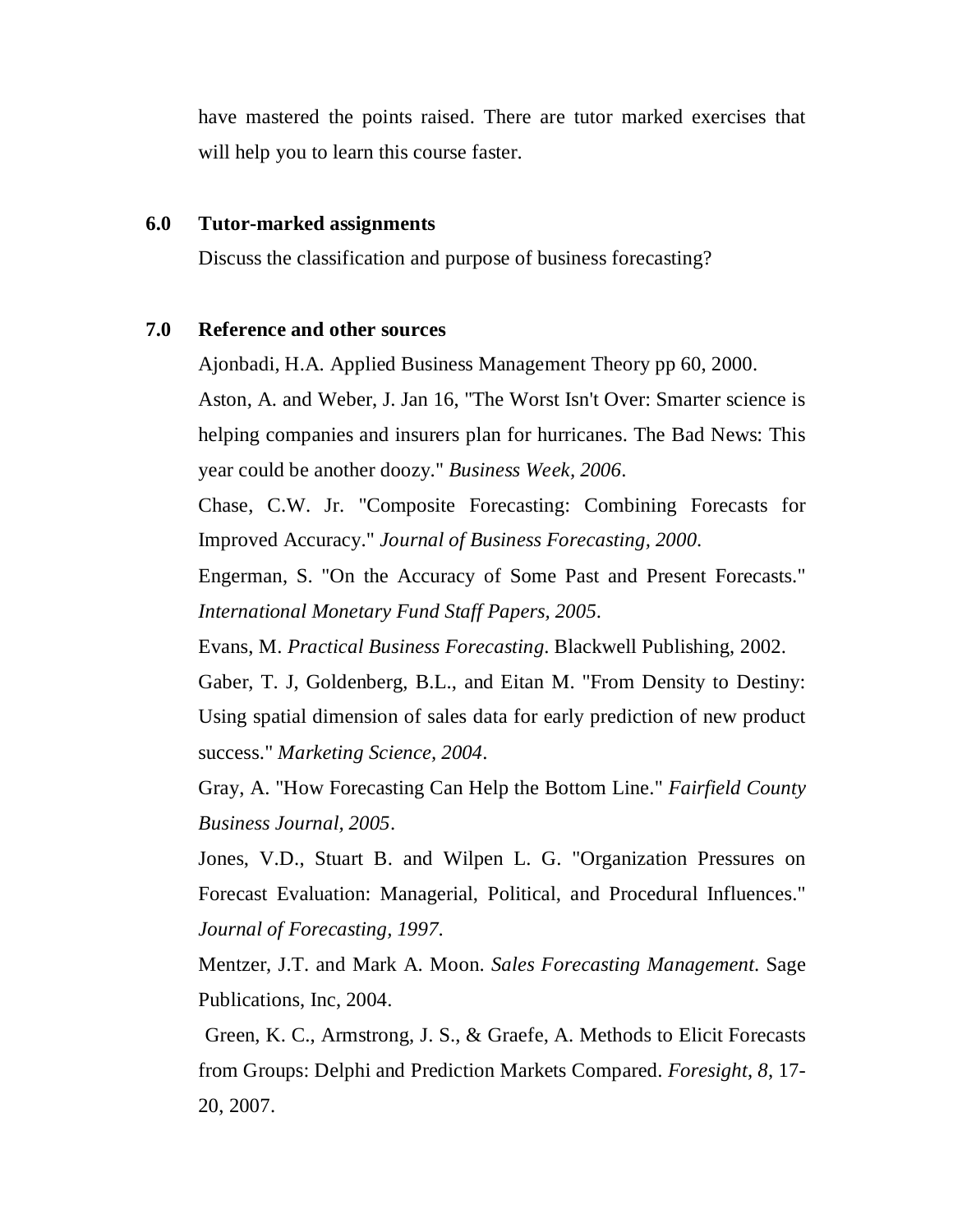# **UNIT 10: TYPES OF FORECASTS**

- 1.0 Introduction
- 2.0 Objectives
- 3.0 Types of Forecasts
- 3.1 Quantitative Forecasting Methods
- 3.2 Qualitative Forecasting Approaches
- 4.0 Conclusion
- 5.0 Summary
- 6.0 Tutor-marked assignments
- 7.0 Reference and other sources

# **1.0 Introduction**

This is course unit 10 and it discuss about the types of forecasts.

During this course, you will understand the quantitative forecasting methods and qualitative forecasting methods. Please endeavour to go through them and be self-assured that you have mastered the points raised.

# **2.0 Objectives**

Student is expected to understand the following:

- $\triangle$  Be able to distinguish the major types business forecasting.
- Understand both quantitative and qualitative methods which to apply the methods.

# **3.0 Main Content**

### **3.1 Types of Forecasts**

There are two major types or approaches to business forecasting. There is what is called Quantitative approach and Qualitative approach. Both approaches rely in varying degree of judgment. These approaches make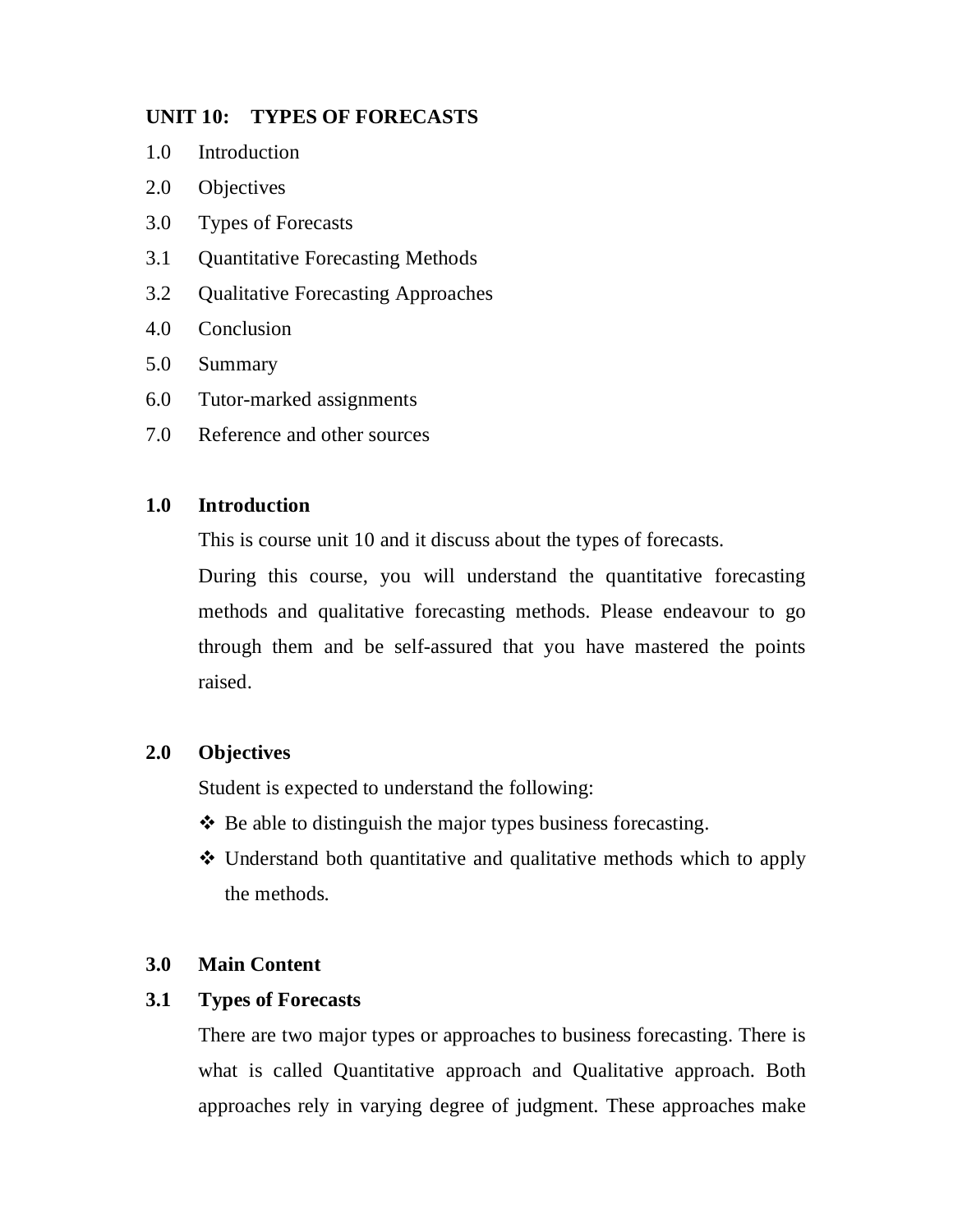use of different methods of forecasting; these methods shall be discussed later.

# **3.2 Quantitative Forecasting Approaches**

Quantitative forecasting methods are used when historical data on variables of interest are available—these methods are based on an analysis of historical data concerning the time series of the specific variable of interest. There are two quantitative forecasting methods. The first uses the past trend of a particular variable in order to make a future forecast of the variable. In recognition of this method's reliance on time series, it is commonly called the "time series method." The second quantitative forecasting method also uses historical data. This method is often referred to as the causal method because it relies on the use of several variables and their "cause-and-effect" relationships. Examples of variables that may have this cause-and-effect relationship are: 1) interest rate levels and levels of disposable income; 2) winter weather patterns and demand for heating oil; 3) increasing gas prices and a decline in demand for sports utility vehicles (SUVs). By studying the time series data on two or more variables that have a cause-and-effect relationship with the item for which a forecast is needed, effort is made to incorporate as many relevant factors as possible into the forecast.

In practice, most business people use some combination of these methods and techniques in trying to plan for the future and put together accurate forecasts. With each cycle of forecasting, more is learned about what factor to consider and how to weight their importance in projecting future events.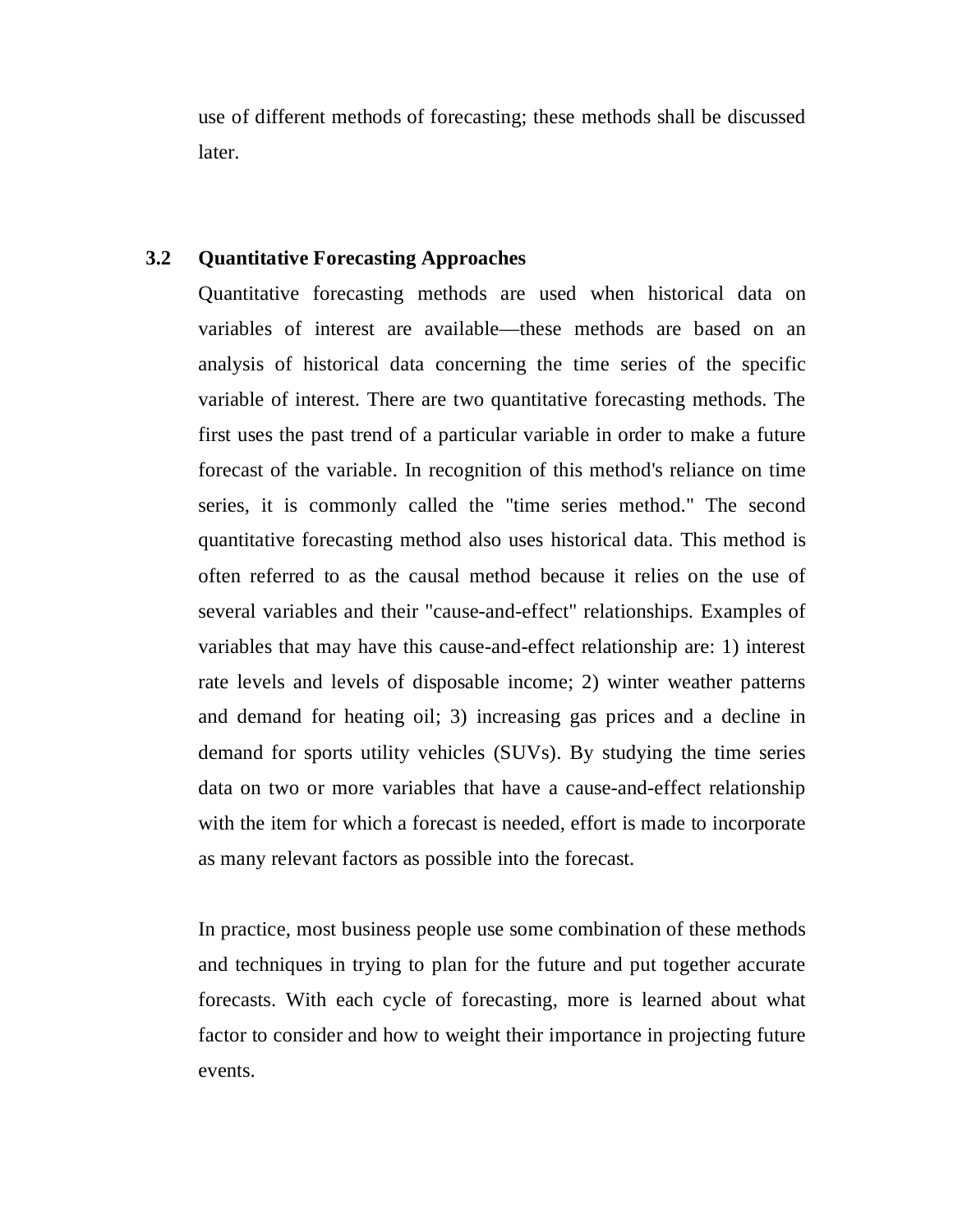Business forecasting under the quantitative approaches are techniques or varying level of statistical complexity which are based on analyzing past data of the item to be forecast. The underlying assumption is that past patterns will provide guidance to the future events.

The above implies in general that, quantitative methods use numbers e.g. sales numbers, consumer demand, web traffic numbers, the amount of new accounts or cancellations of existing accounts etc for a specific period depending on the breadth of the forecast being performed. The following are the methods of quantitative approach:

### **3.2.1 Naïve Method**

This is a method that connotes that the demand in the next period will be exactly the same as the demand in the most recent period. In order words, if, for instance, 1000 crates of soft drinks is sold by a depot in July, we can forecast that 1000 crates will be sold in August. This may not be true, but it at least provides a starting point against which the more sophisticated models can be compared. It is very simplistic, cost-effective and an efficient objective forecasting model.

#### **3.2.2 Explanatory Methods**

Explanatory forecasting methods use data to attempt to explain trends and to forecast future market direction based on existing data. These consider past performance and marketing trends, such as consumer spending reports and consumer confidence indexes, to attempt to determine the future path for a certain product, web site or company. Explanatory methods involve looking at market activity to explain how and why trends occurred, not just to predict what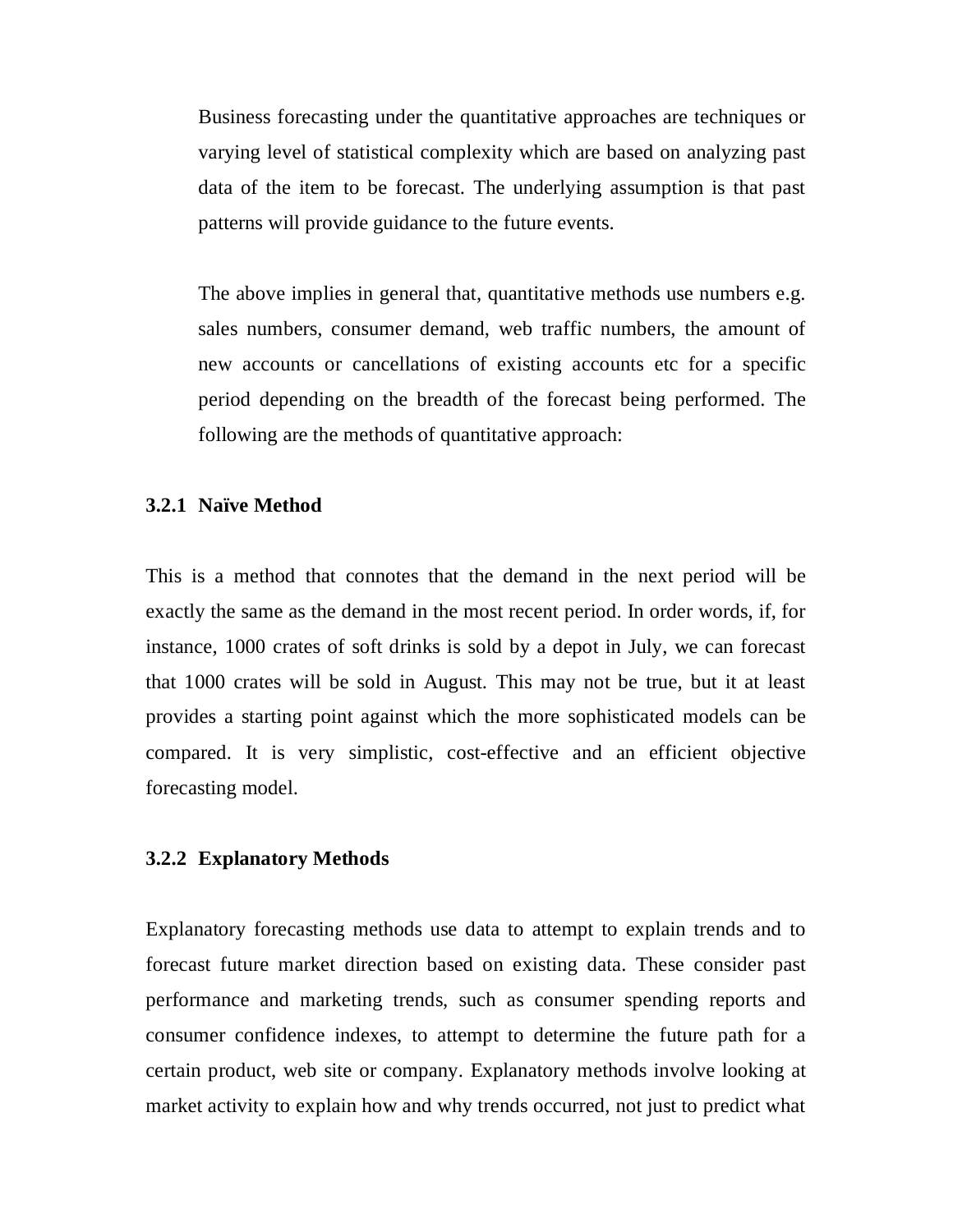will occur. Because the "how" is important here, this method is different than a time-series method which just considers what the future trends will be.

#### **3.2.3 Time-series Methods**

Time-series methods are used only with historical data to predict future performance. For example, if  $\mathbb{H}6$  million in sales were made over the last year, a time-series method might predict that  $H_6$  million in sales could be achievable this year, with a slight increase allowed for additional business. If a website was hit 340 times on Sunday last week, a time-series method might predict a similar influx on a future Sunday.

### **3.3 Qualitative Forecasting Approaches**

Qualitative forecasting techniques generally employ the judgment of experts to generate forecasts. A key advantage of these procedures is that they can be applied in situations where historical data are simply not available. Even in situations where such data are available, quantitative forecasting methods are a useful addition to successful forecasting.

This technique use human judgment and experience to turn qualitative information into quantitative estimates. It is mostly used for both short and long term purposes, its use becomes of increasing importance as the time scale of the forecast lengthens because as the time scale lengthens, past pattern become less meaningful.

Three important qualitative forecasting methods are: the Delphi method, scenario writing, and the subject approach.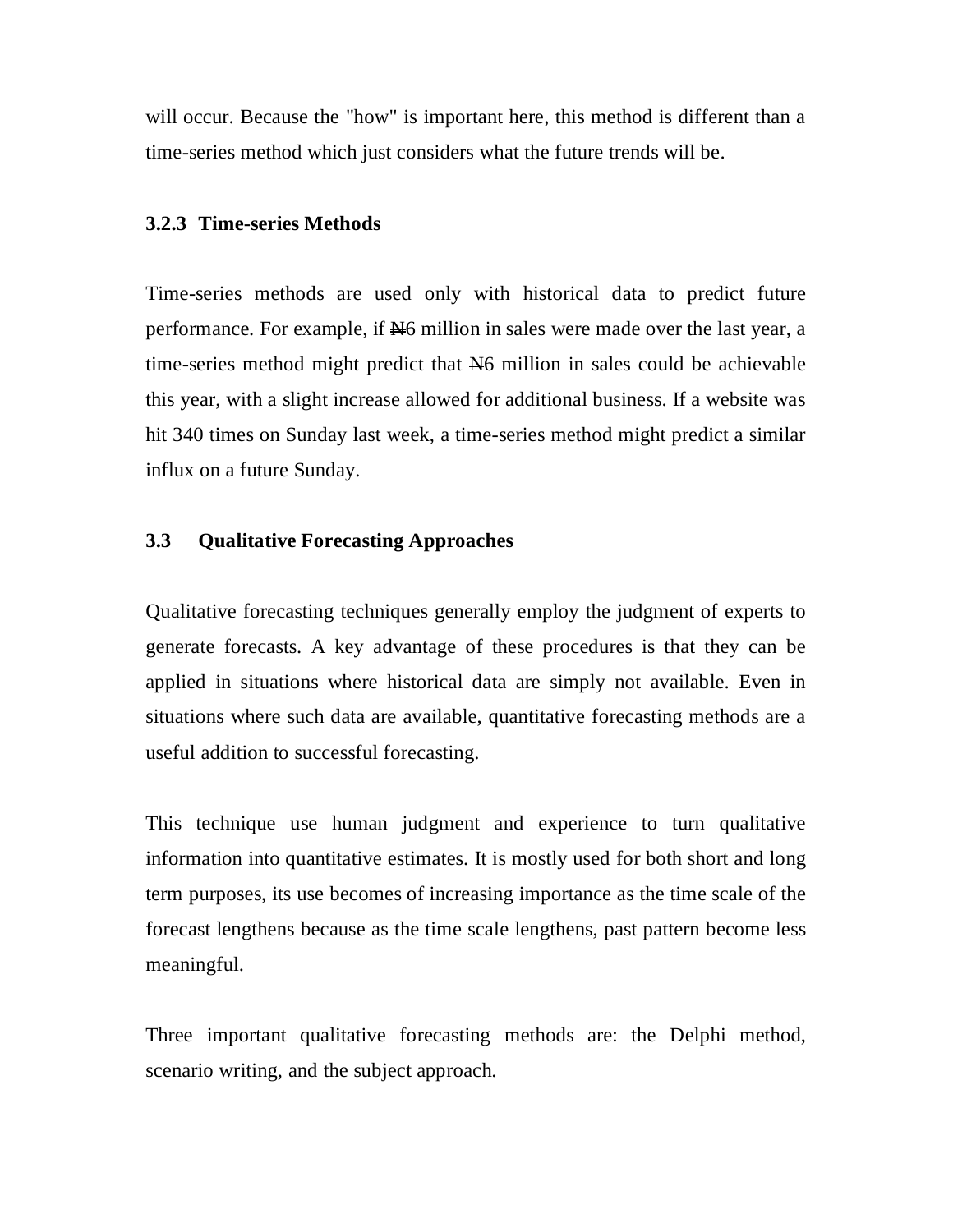# **3.3.1 Delphi Method**

In the Delphi method, an attempt is made to develop forecasts through "group consensus."

The Delphi Technique relies on the assumption that several experts can arrive at a better forecast than one. Users of this method solicit a panel consensus and reprocess the results through the panel until a very narrow, firm median is agreed upon. By keeping the panel participants isolated, the Delphi excludes many aspects of group behavior, such as social pressure, argumentation, and domination by a few members, from causing undue influence. The expense associated with this method, however, precludes most small business enterprises from pursuing it.

Delphi is attractive to managers because it is easy to understand and supports forecasts with reasons and authority (Green, Armstrong, & Graefe 2007). It is relatively cheap to conduct: panelists do not meet so the costs of assembling a group of highly-paid individuals in one place and the time-wasting of holding meetings are avoided. Moreover it is not necessary to employ expensive consultants to implement the method if a competent administrator can be found in-house.

Green, et al. (2007) identified eight advantage of the Delphi technique over prediction markets. These are:

- (1) Broader applicability
- (2) Ease of understanding
- (3) Ability to address complex questions
- (4) Ability to maintain confidentiality
- (5) Avoidance of manipulation
- (6) Revelation of new knowledge
- (7) Avoidance of cascades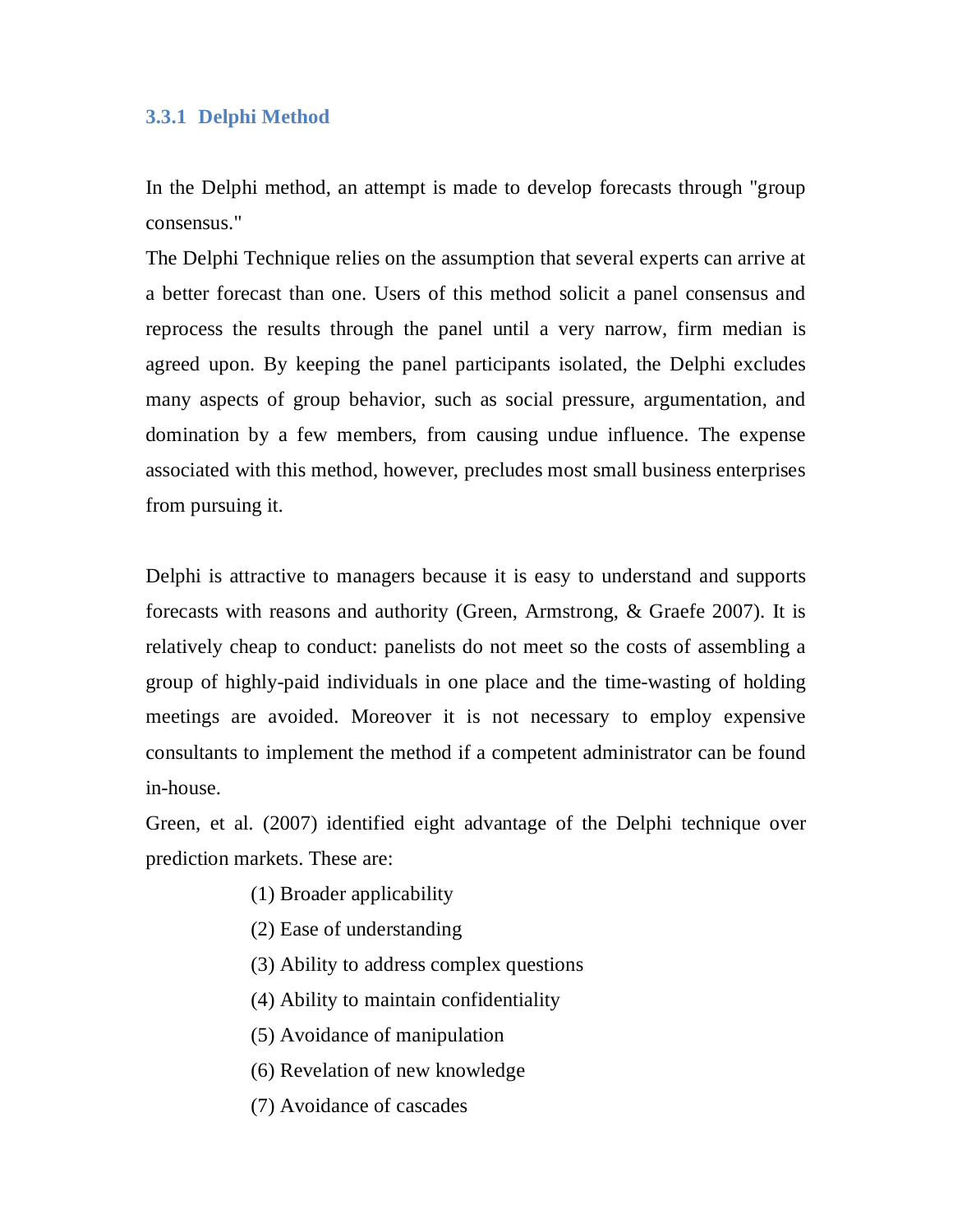#### (8) Fewer participants

### **3.3.2 Scenario Writing Method**

Under the scenario writing approach, the forecaster starts with different sets of assumptions. For each set of assumptions, a likely scenario of the business outcome is charted. Thus, the forecaster generates several different future scenarios (corresponding to different sets of assumptions). The decision maker or business person is presented with the different scenarios, and has to decide which scenario is most likely to prevail.

### **3.3.3 A Subjective Approach Method**

The subjective approach allows individuals participating in the forecasting decision to arrive at a forecast based on their feelings, ideas, and personal experiences. Many corporations in the United States have started to increasingly use the subjective approach. Internally, these subjective approaches sometimes take the form of "brainstorming sessions," in which managers, executives, and employees work together to develop new ideas or to solve complex problems. At other times, the subjective approach may take the form of a survey of the company's sales people. This approach, which is known as the sales force composite or grass roots method, is relied on because salespeople interact directly with purchasers and it is assumed therefore that they have a good feel for which products will or will not sell and in what quantities.

The advantage of using the salespeople's forecasts is that salespeople are highly qualified to explain the demand for products, especially in their own territories. The disadvantage is that salespeople may tend to be optimistic in their estimates since optimism is a characteristic often found in good salespeople. Also, those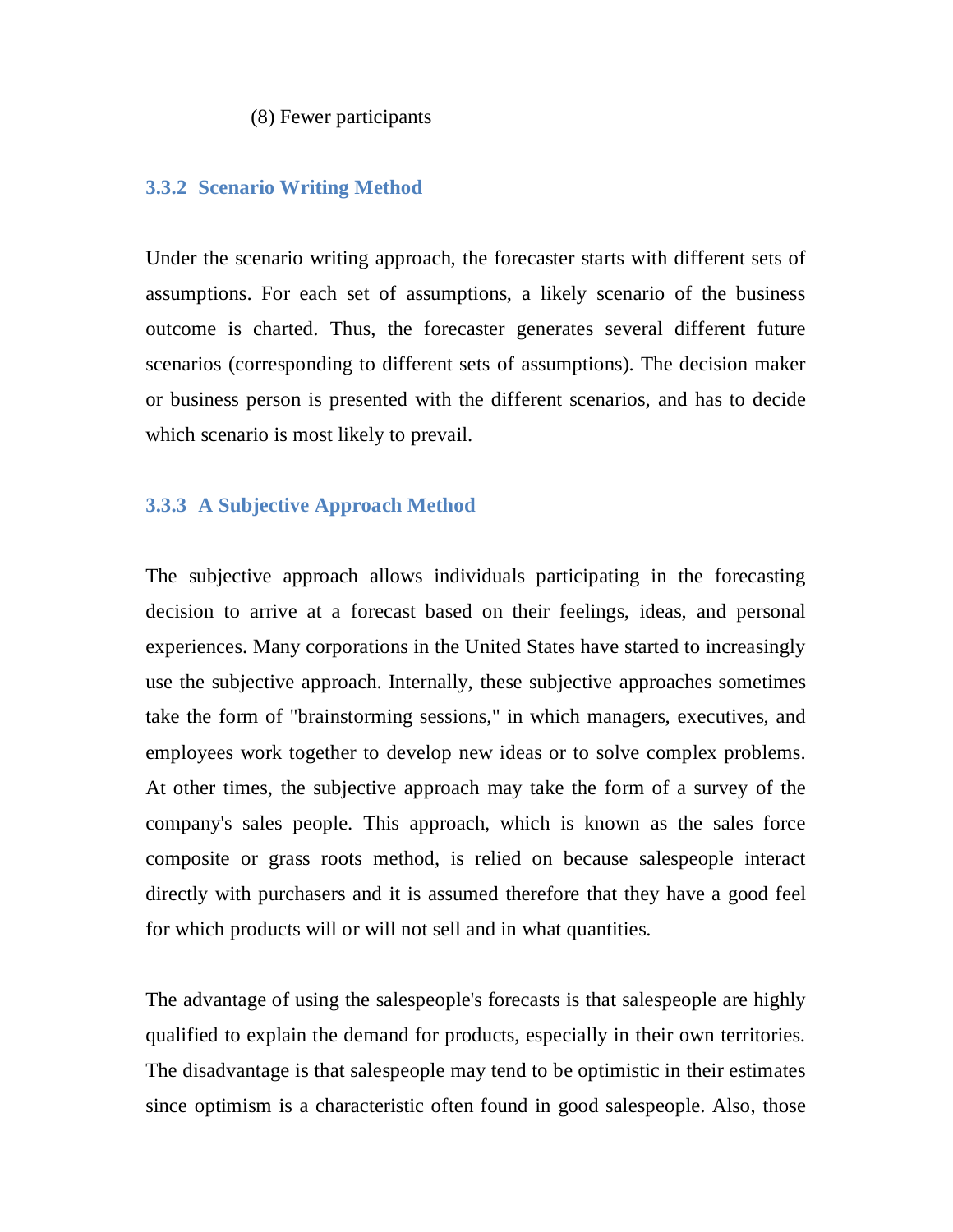working in sales may fear that a low sales forecast will lead to layoffs in the sales area. The opinions of salespeople should not be relied on to the exclusion of all else for one additional reason. Salespeople may not be aware of impending changes in other related areas, such as availability of raw materials, national economic developments, or the arrival of a formidable new competitor.

### **4.0 Conclusion**

In conclusion the goal of forecasting is to come as close to possible to an accurate picture of the future. Irrespective of the approaches used forecasters always watch out for the many interactive variables as a change in any one of these may cause the forecasted scenario to change.

### **5.0 Summary**

In summary, despite the fact that forecasting is an imprecise art, a company must do the best it can to plan for the future and an important part of this planning is forecasting using either the quantitative or the qualitative approaches.

#### **6.0 Tutor-marked assignments**

- 1. What do you understand quantitative and qualitative method of forecasting to be?
- 2. Explain the advantages of Dephi method of forecasting?

### **7.0 Reference and other sources**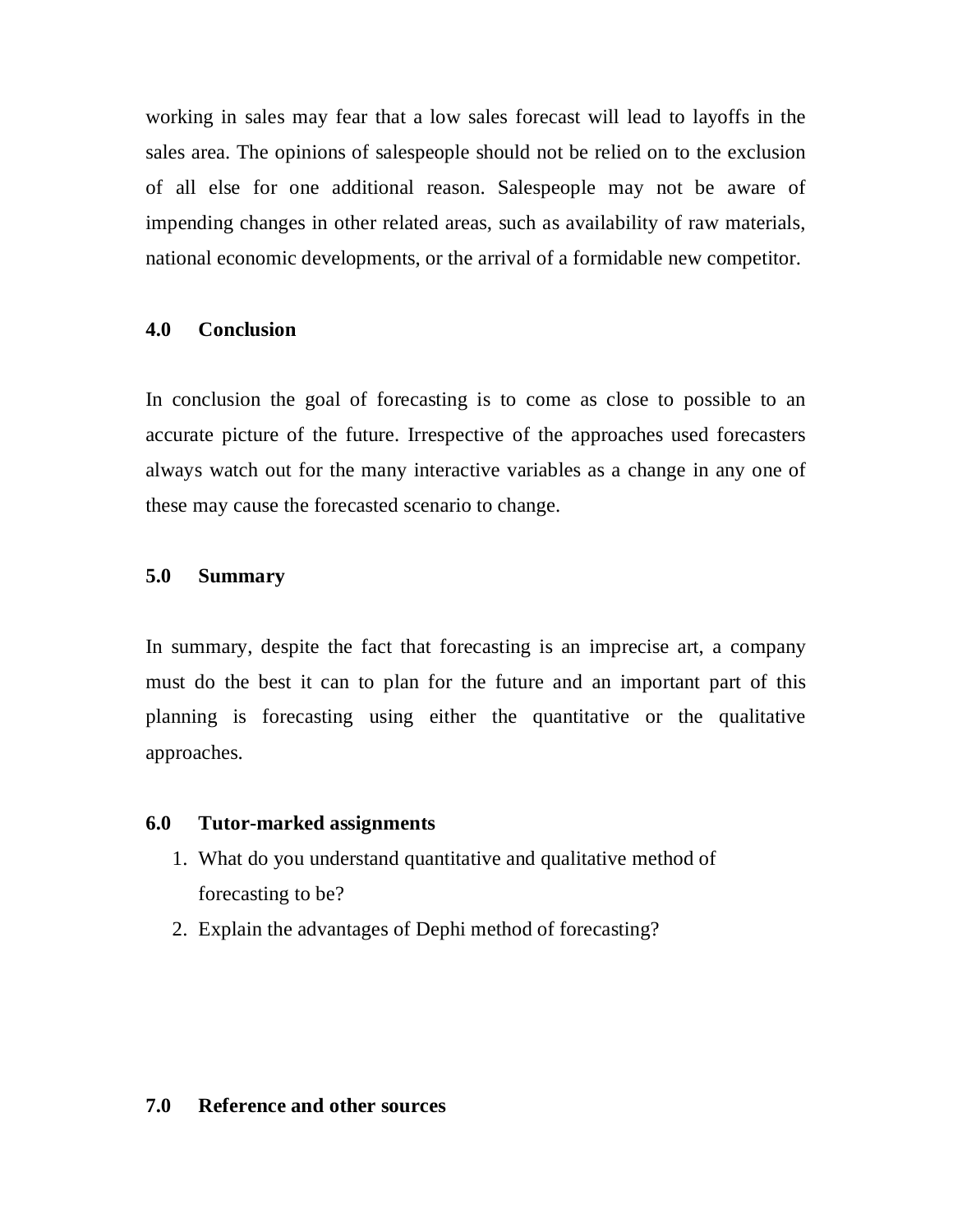Ajonbadi, H.A. Applied Business Management Theory pp 60, 2000.

Aston, A. and Weber, J. Jan 16, "The Worst Isn't Over: Smarter science is helping companies and insurers plan for hurricanes. The Bad News: This year could be another doozy." *Business Week, 2006*.

Chase, C.W. Jr. "Composite Forecasting: Combining Forecasts for Improved Accuracy." *Journal of Business Forecasting, 2000*.

Engerman, S. "On the Accuracy of Some Past and Present Forecasts." *International Monetary Fund Staff Papers, 2005*.

Evans, M. *Practical Business Forecasting*. Blackwell Publishing, 2002.

Gaber, T. J, Goldenberg, B.L., and Eitan M. "From Density to Destiny: Using spatial dimension of sales data for early prediction of new product success." *Marketing Science, 2004*.

Gray, A. "How Forecasting Can Help the Bottom Line." *Fairfield County Business Journal, 2005*.

Jones, V.D., Stuart B. and Wilpen L. G. "Organization Pressures on Forecast Evaluation: Managerial, Political, and Procedural Influences." *Journal of Forecasting, 1997*.

Mentzer, J.T. and Mark A. Moon. *Sales Forecasting Management*. Sage Publications, Inc, 2004.

Green, K. C., Armstrong, J. S., & Graefe, A. Methods to Elicit Forecasts from Groups: Delphi and Prediction Markets Compared. *Foresight*, *8*, 17- 20, 2007.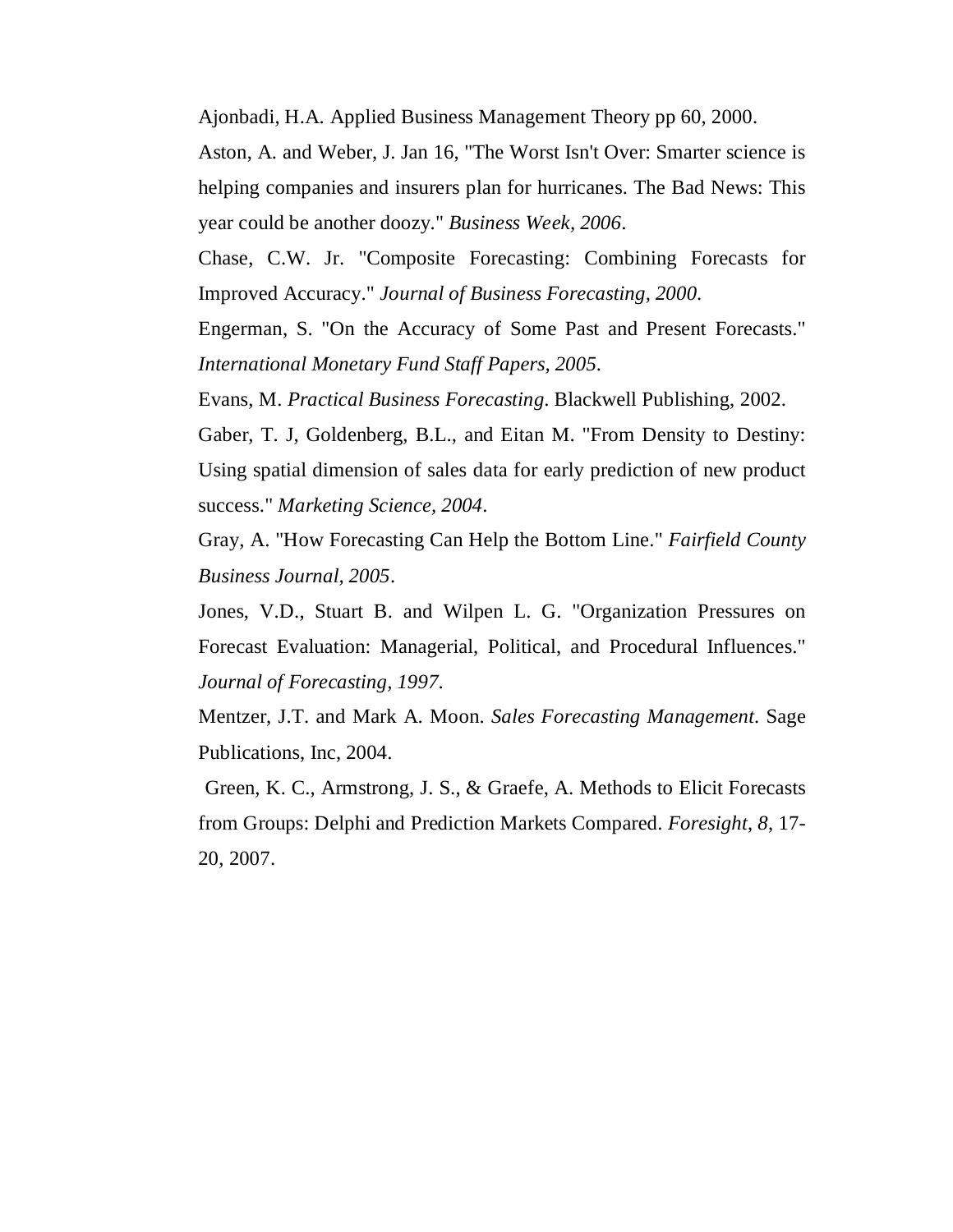# **UNIT 11: METHODS OF FORECASTING**

- 1.0 Introduction
- 2.0 Objectives
- 3.0 Main Content
- 3.1 Methods of Forecasting
- 3.2 Time Series Forecasting Method
- 3.2.1 Moving Average Method
- 3.2.2 Simple Moving Average Method
- 3.2.3 Characteristics and drawbacks
- 4.0 Conclusion
- 5.0 Summary
- 6.0 Tutor-marked assignment
- 7.0 Reference and other sources

### **1.0 Introduction**

This is the unit 11 of the course which is to introduce you the various methods of forecasting. The unit describes common methods of forecasting and its applicability.

### **2.0 Objectives**

At the end of this unit course, you should be able to:

- $\triangle$  Have knowledge of the various methods of forecasting
- $\triangle$  Identify which method is best suited for a particular organizational set up as well as a particular situation and environment either for a short-range forecast or long-range forecast.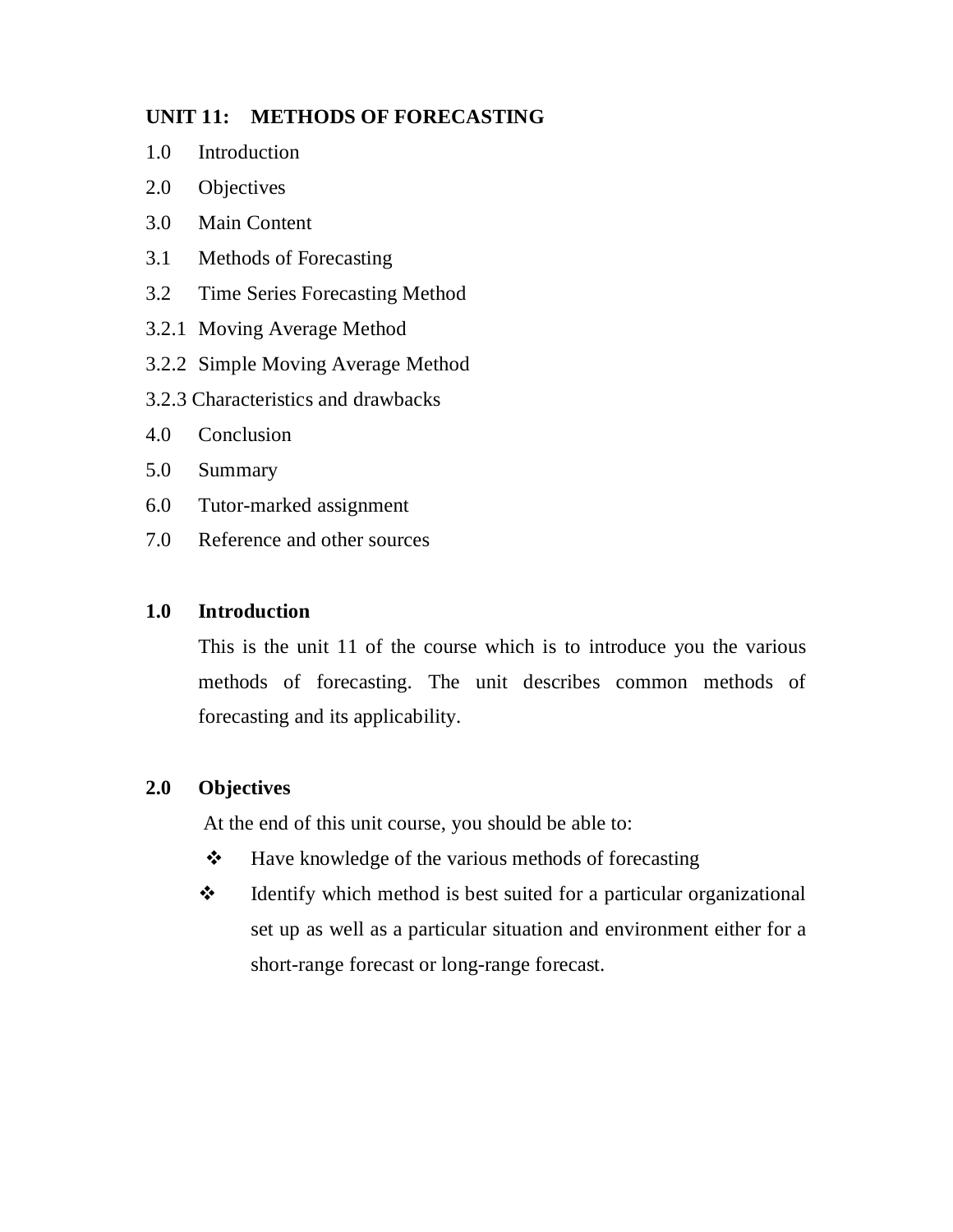### **3.0 Main Content**

### **3.1 Methods of Forecasting**

Business forecasting has always been one component of running an enterprise. However, forecasting traditionally was based less on concrete and comprehensive data than on face-to-face meetings and common sense. In recent years, business forecasting has developed into a much more scientific endeavor, with a host of theories, methods, and techniques designed for forecasting certain types of data.

There are a variety of forecasting techniques and methods from which the small business owner may choose. Not all of them are applicable in every situation. To allow for adequate forecasting, a business must choose those methods which best serve their purposes, utilize accurate and relevant data, and formulate honest assumptions appropriate to the market and product.

Forecasting methods can be classified into several different categories; we shall be focus on the following: Moving Average, Trend lines and least square, computer application to business forecasting.

### **3.2 Time Series Forecasting Method**

Before discussing time series methods, it is helpful to understand the behavior of time series in general terms. Time series are comprised of four separate components: trend component, cyclical component, seasonal component, and irregular component. These four components are viewed as providing specific values for the time series when combined.

In a time series, measurements are taken at successive points or over successive periods. The measurements may be taken every hour, day,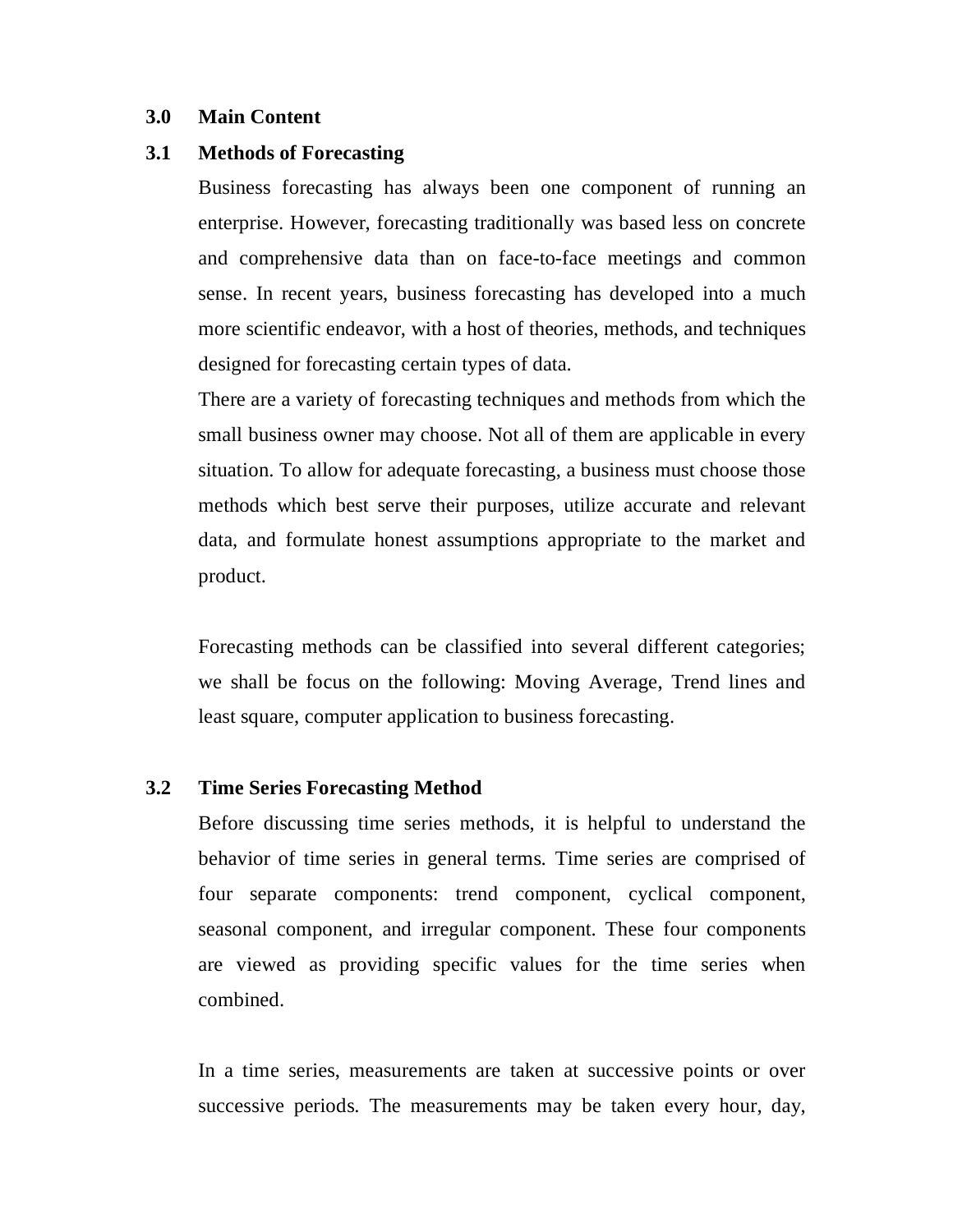week, month, or year, or at any other regular (or irregular) interval. While most time series data generally display some random fluctuations, the time series may still show gradual shifts to relatively higher or lower values over an extended period. The gradual shifting of the time series is often referred to by professional forecasters as the trend in the time series. A trend emerges due to one or more long-term factors, such as changes in population size, changes in the demographic characteristics of population, and changes in tastes and preferences of consumers. For example, manufacturers of automobiles in the United States may see that there are substantial variations in automobile sales from one month to the next. But, in reviewing auto sales over the past 15 to 20 years, the automobile manufacturers may discover a gradual increase in annual sales volume. In this case, the trend for auto sales is increasing over time. In another example, the trend may be decreasing over time. Professional forecasters often describe an increasing trend by an upward sloping straight line and a decreasing trend by a downward sloping straight line. Using a straight line to represent a trend, however, is a mere simplification—in many situations, nonlinear trends may more accurately represent the true trend in the time series.

Although a time series may often exhibit a trend over a long period, it may also display alternating sequences of points that lie above and below the trend line. Any recurring sequence of points above and below the trend line that last more than a year is considered to constitute the cyclical component of the time series—that is, these observations in the time series deviate from the trend due to cyclical fluctuations (fluctuations that repeat at intervals of more than one year). The time series of the aggregate output in the economy (called the real gross domestic product) provides a good example of a time series that displays cyclical behavior.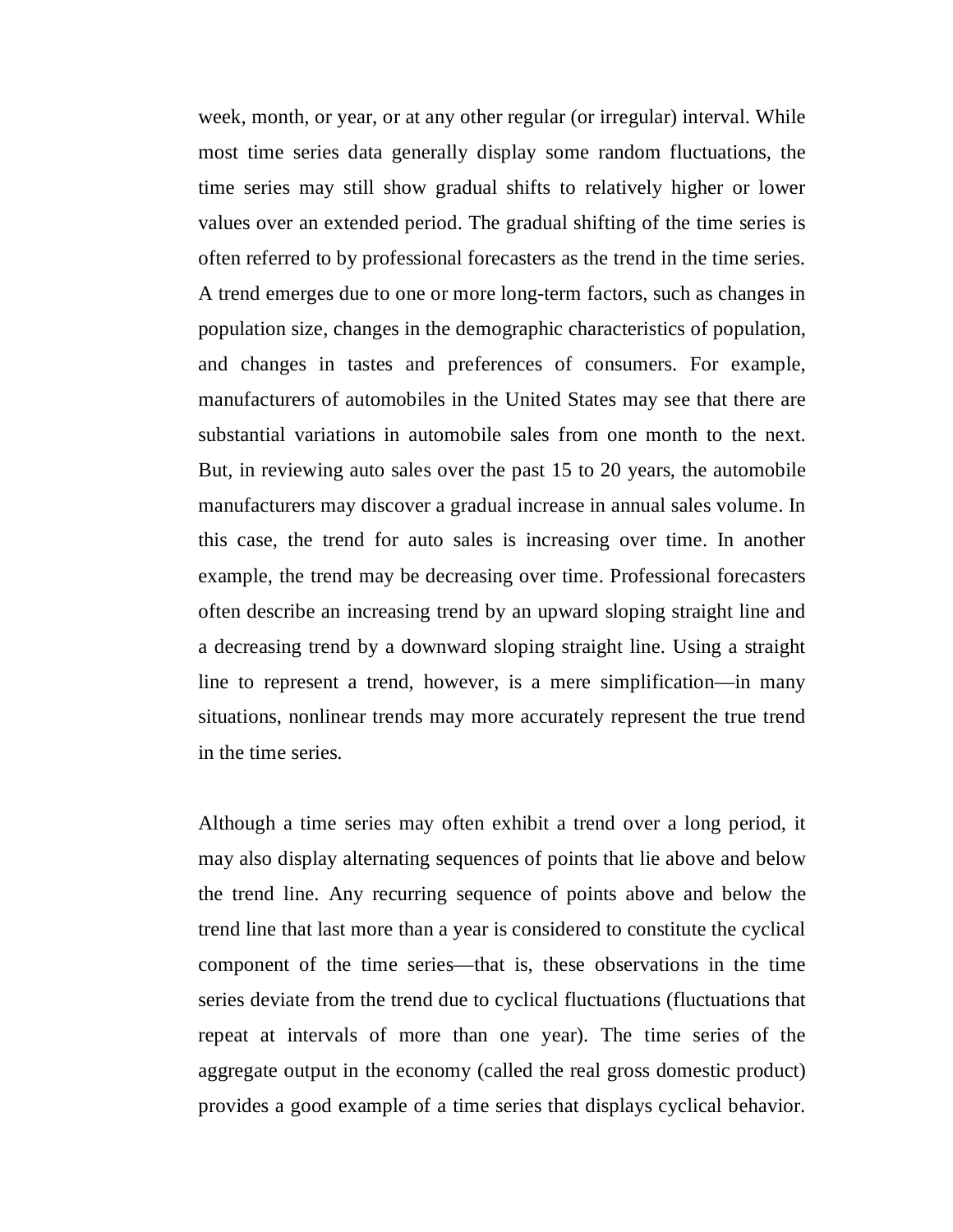While the trend line for gross domestic product (GDP) is upward sloping, the output growth displays a cyclical behavior around the trend line. This cyclical behavior of GDP has been dubbed business cycles by economists.

Generally speaking, as mention earlier observations taken over a period of time (i.e. a time series) often contains the following four components or characteristics.

### **The Trend Component**.

These are the short-term periodic variations in value due to different circumstance. They occur with some degree of regularity. They may be as a result of the natural seasons of the year but do not necessarily occur as a result of these reasons alone.

### **The cyclical Component**.

These are medium-term fluctuations caused by factors which apply for a period, then go away, and then return forming a repetitive cycle. They, therefore, form a wavelike fluctuation about the trend. They are of longer-term than the seasonal factors.

### **The Seasonal Component**.

The seasonal component is similar to the cyclical component in that they both refer to some regular fluctuations in a time series. There is one key difference, however. While cyclical components of a time series are identified by analyzing multiyear movements in historical data, seasonal components capture the regular pattern of variability in the time series within one-year periods. Many economic variables display seasonal patterns. For example, manufacturers of swimming pools experience low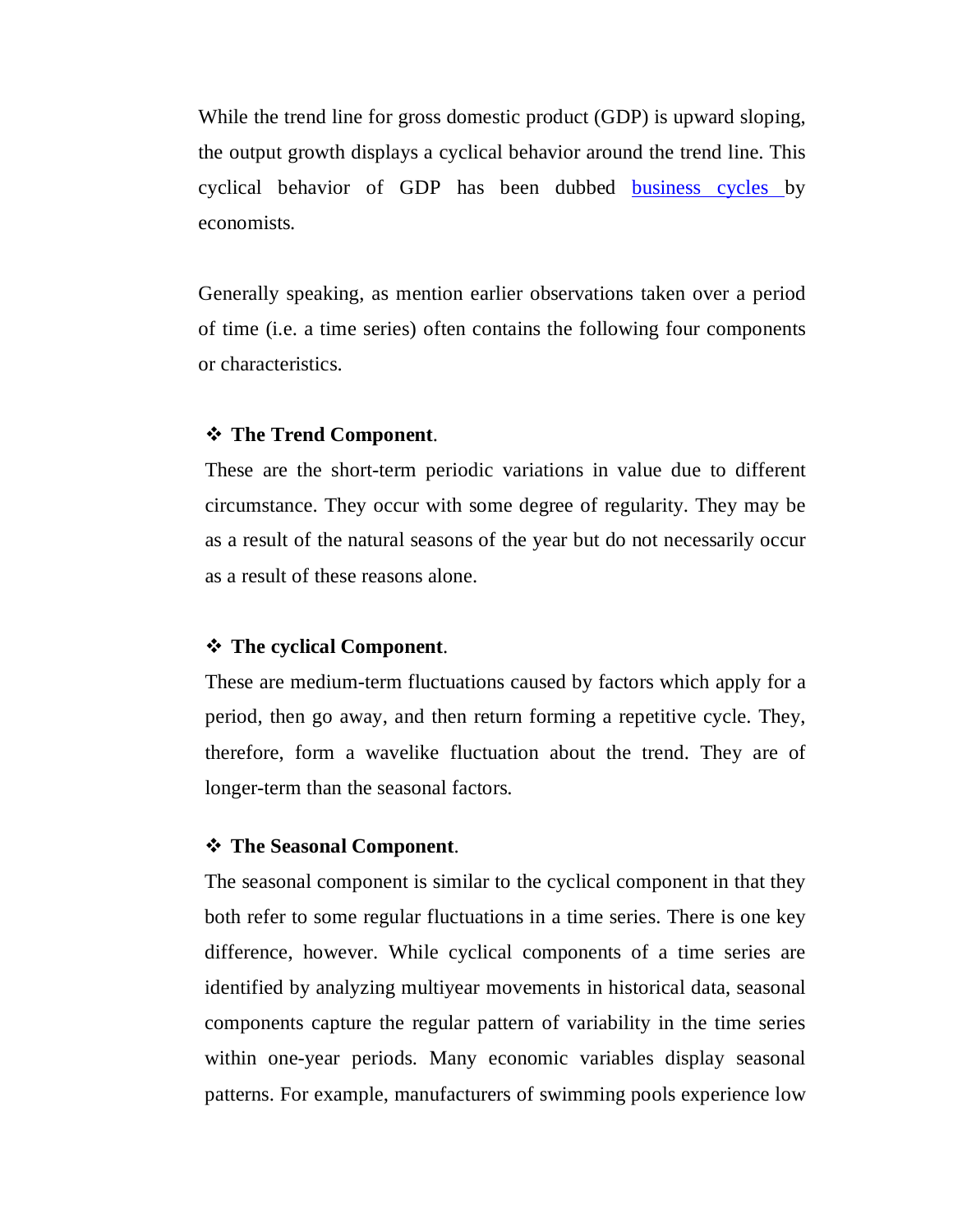sales in fall and winter months, but they witness peak sales of swimming pools during spring and summer months. Manufacturers of snow removal equipment, on the other hand, experience the exactly opposite yearly sales pattern. The component of the time series that captures the variability in the data due to seasonal fluctuations is called the seasonal component.

#### **The Irregular, Random or Residual component**.

The irregular component of the time series represents the residual left in an observation of the time series once the effects due to trend, cyclical, and seasonal components are extracted. Trend, cyclical, and seasonal components are considered to account for systematic variations in the time series. The irregular component thus accounts for the random variability in the time series. The random variations in the time series are, in turn, caused by short-term, unanticipated and nonrecurring factors that affect the time series. The irregular component of the time series, by nature, cannot be predicted in advance

 Of these four component elements, the Trend and Seasonal variations are the most important for the purpose of sales forecasting.

#### **3.2.1 Moving Average**

 The moving average is a more sophisticated type of trend projection. It assumes the future will be an average of the past performance rather than following a specific linear percentage trend. The moving average minimizes the impact of randomness on individual forecasts since it is an average of several values rather than a simple linear projection. The moving average equation basically sums up the sales in a number of past periods and divides by the number of periods.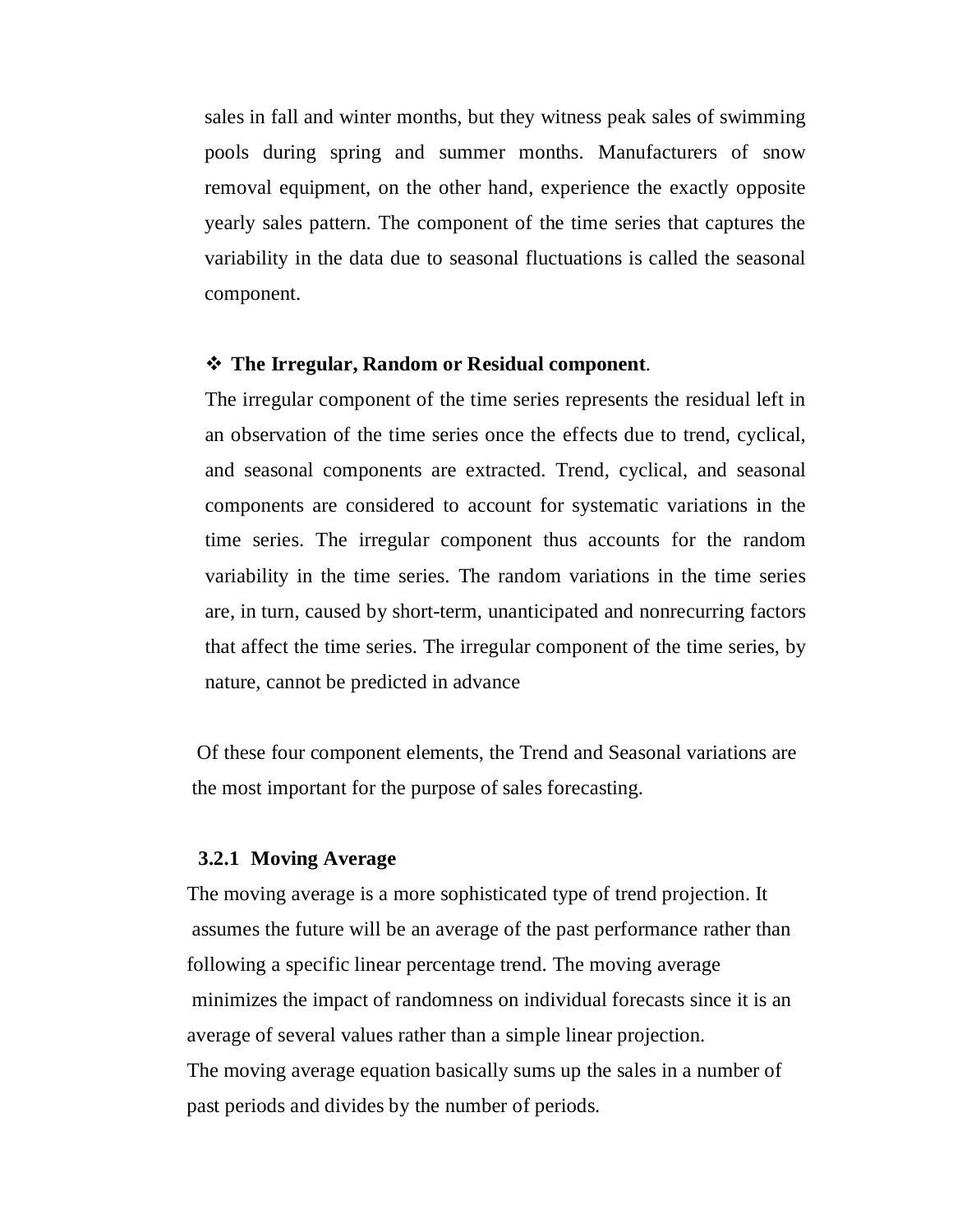Industry surveys involve surveying the various companies that make up the industry for a particular item. They may include users or manufacturers. The industry survey method that uses a top-down approach of forecasting has some of the same advantages and disadvantages as the executive opinion and sales force composites.

#### **3.2.2 Simple Moving Averages:**

The best-known forecasting methods is the moving averages or simply takes a certain number of past periods and add them together; then divide by the number of periods. Simple Moving Averages (MA) is effective and efficient approach provided the time series is stationary in both mean and variance. The following formula is used in finding the moving average of order n, MA(n) for a period t+1,

> Moving Average =  $\Sigma$ Demand in previous "n" periods N

Where "n" is the number of periods used in the calculation.

The forecast for time period  $t + 1$  is the forecast for all future time periods. However, this forecast is revised only when new data becomes available.

Moving averages are useful when considering short periods. For example, this technique is useful if you need to forecast demand for a particular product that has a relatively stable demand pattern, such as food staples. If longer periods of time are used, past values are often weighted to put more emphasis on recent history.

# **3.2.3 Characteristics and drawbacks**

It is necessary to note some of the characteristic and shortcomings of Moving Averages as a Forecasting method.

> • Different Moving Averages (e.g. 3 –monthly and 4montly) produce different forecasts.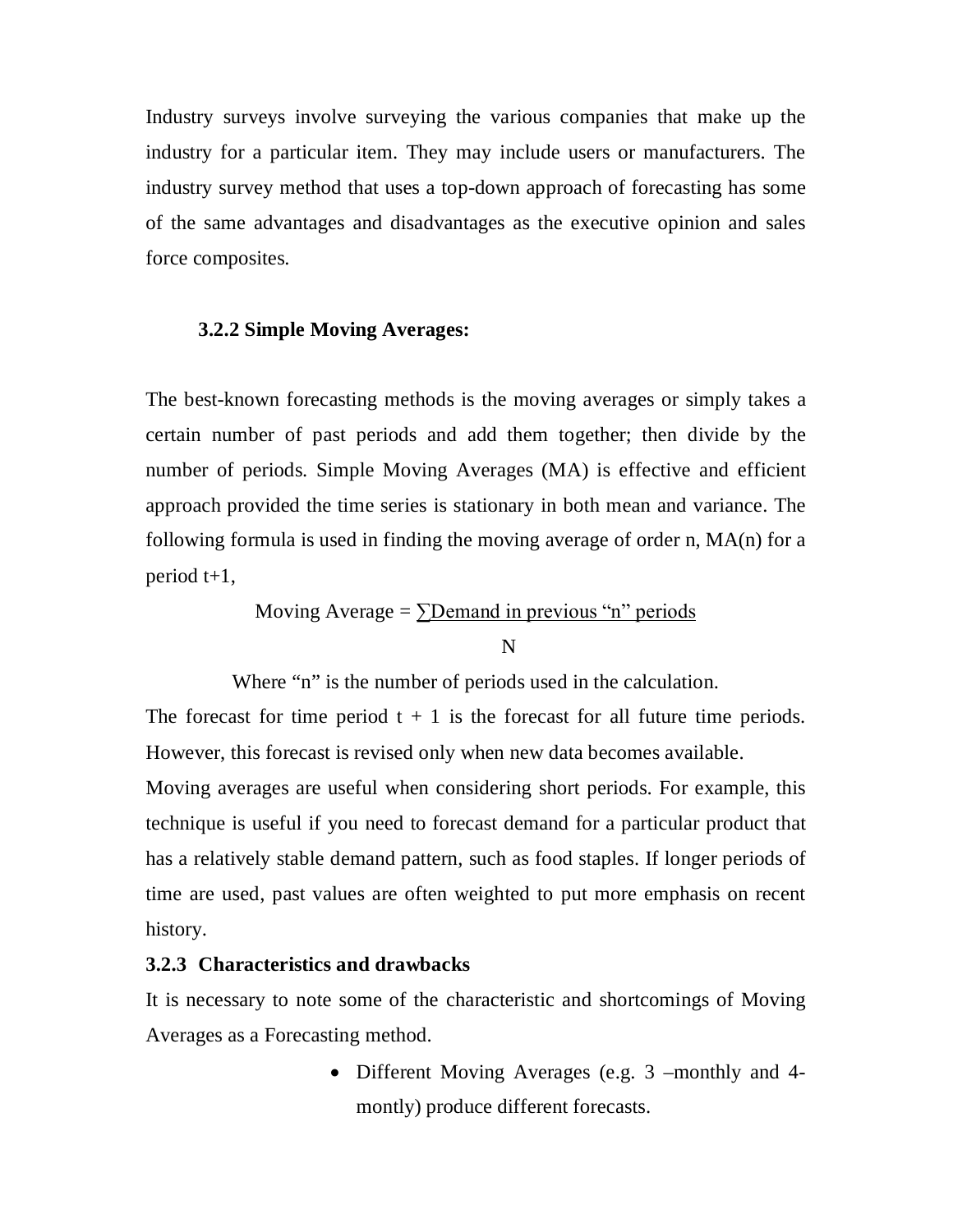The greater the number of observations included in the moving average, the greater the smoothing effect in the forecast.

Among the drawback of Moving Average are:

- It assigns equal weights to each of the observed values used.
- The method does not make full use of all the data available.
- Where there is an underlying seasonal variation, the use of an unadjusted moving average as forecast may be misleading.
- The annual computation of the moving average could be cumbersome where a large number of products or stock items are involved.

**An illustrative numerical example:** The moving average of order five is calculated in the following table.

| <b>Week</b>    | <b>Sales (N1000)</b> | MA(5) |
|----------------|----------------------|-------|
| 1              | 105                  |       |
| $\overline{2}$ | 100                  |       |
| 3              | 105                  |       |
| 4              | 95                   |       |
| 5              | 100                  | 101   |
| 6              | 95                   | 99    |
| 7              | 105                  | 100   |
| 8              | 120                  | 103   |
| 9              | 115                  | 107   |
| 10             | 125                  | 117   |
| 11             | 120                  | 120   |
| 12             | 120                  | 120   |
|                |                      |       |

Source: developed by the authors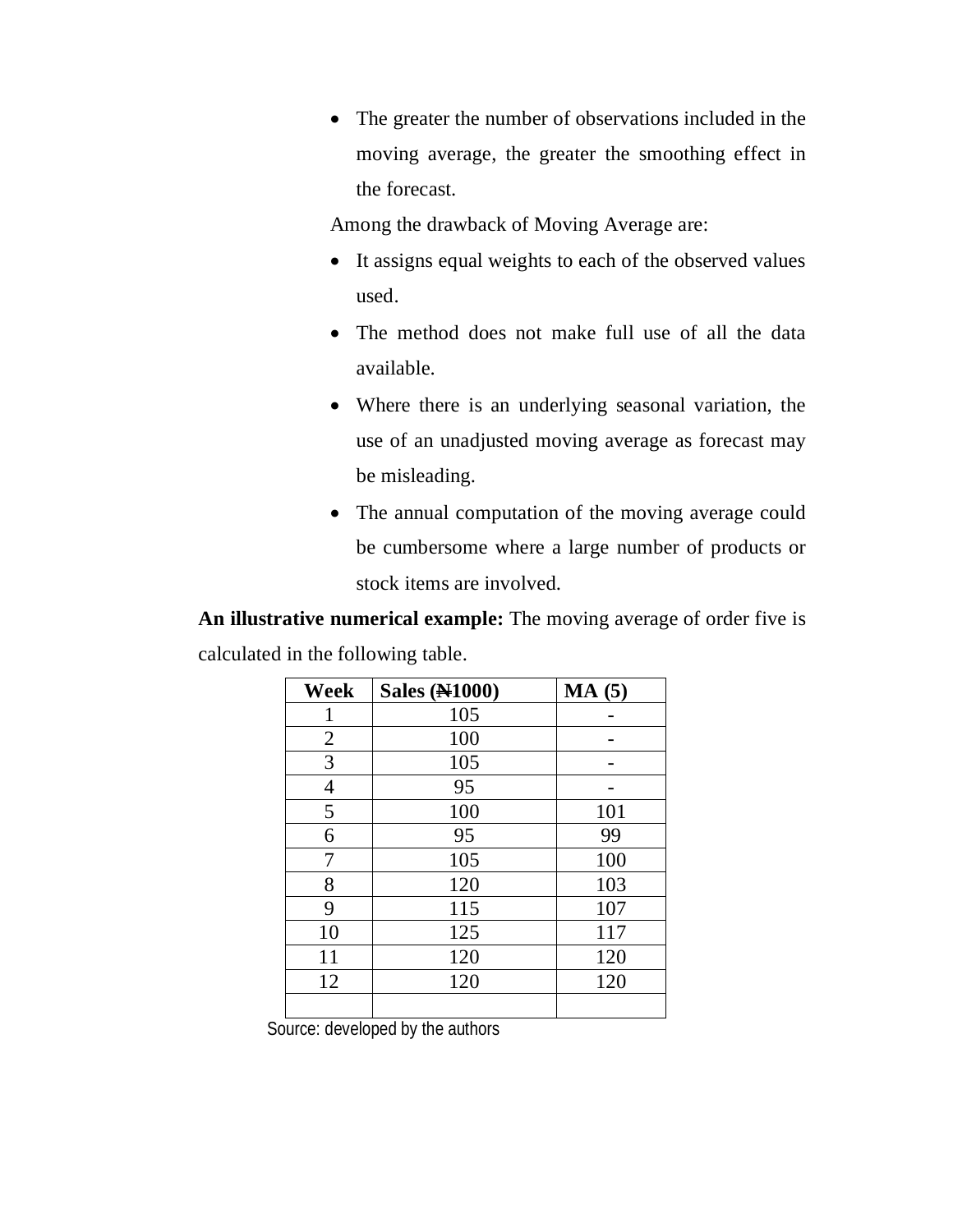# **4.0 Conclusion**

From the above it can be concluded that Business forecasting require scientific approach to make accurate prediction of the future for a business entity using diverse techniques.

# **5.0 Summary**

In this unit, we examined an aspect of techniques employed in business forecasting under the time series; Moving average. This method assumed the future performance of a business can be predicted from the present performance. We also attempted to illustrate this with some working examples.

# **6.0 Tutor-marked assignment**

- 1. What is Moving Average Method?
- 2. Consider the following example: the demand for a product for 6 months is shown below - calculate the three month moving average for each month and forecast the demand for month 7.

| <b>Month</b> | <b>Demand</b> | <b>Moving Average</b> |
|--------------|---------------|-----------------------|
| January      | 4200          |                       |
| February     | 4100          |                       |
| March        | 4300          |                       |
| April        | 3800          |                       |
| May          | 3500          |                       |
| June         | 3700          |                       |
| July         |               |                       |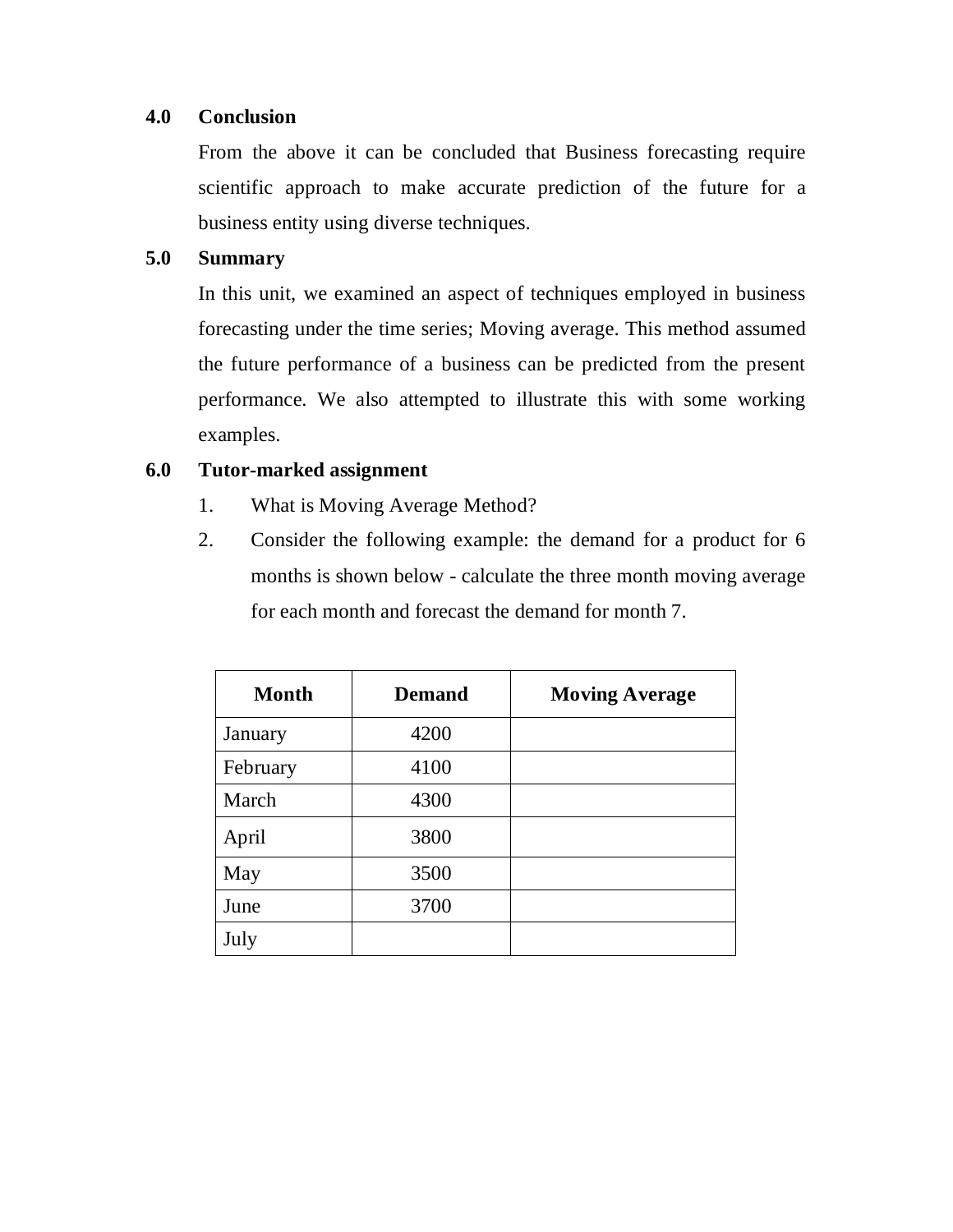3. Calculate the forecast sales for four months and six months using the moving average method with the data below.

| <b>Past Sales</b> |                     | <b>Forecasts Produced Using</b> |           |  |
|-------------------|---------------------|---------------------------------|-----------|--|
| Month             | <b>Actual Sales</b> | 4-monthly                       | 6-monthly |  |
|                   | Volume              | Moving                          | Moving    |  |
|                   | (Units)             | Average                         | Average   |  |
| January           | 800                 |                                 |           |  |
| February          | 760                 |                                 |           |  |
| March             | 880                 |                                 |           |  |
| April             | 860                 |                                 |           |  |
| May               | 840                 |                                 |           |  |
| June              | 860                 |                                 |           |  |
| July              | 880                 |                                 |           |  |
| August            | 900                 |                                 |           |  |
| September         | 920                 |                                 |           |  |
| October           | 960                 |                                 |           |  |
| November          | 920                 |                                 |           |  |
| December          | 980                 |                                 |           |  |
| January           | 1000                |                                 |           |  |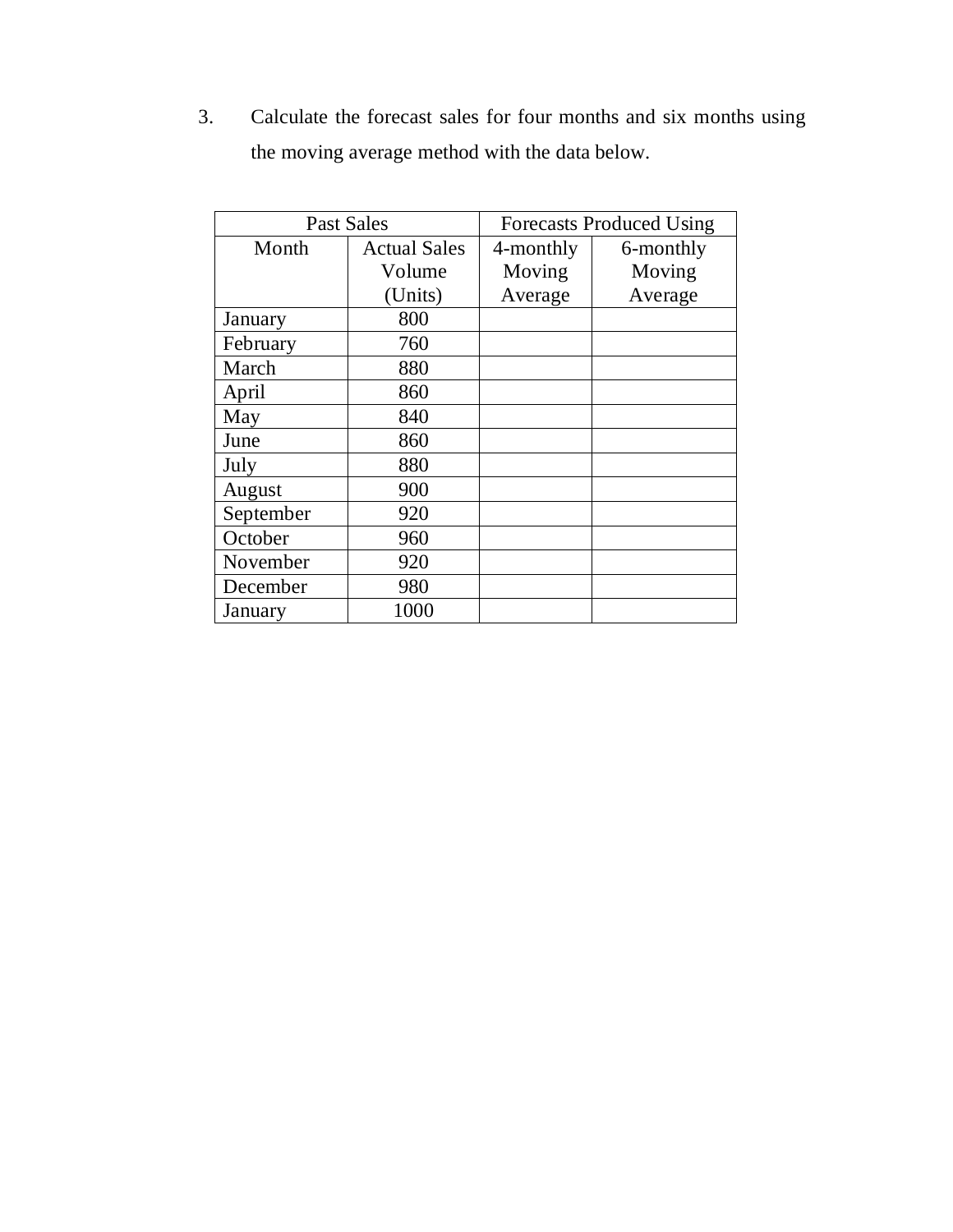#### **7.0 Reference and other sources**

- 1. Armstrong, J.S., Brodie, R. and McLntyre, S. Forecasting Methods for marketing, International Journal of Forecasting, 3, pp 355 76.(1987)
- 2. Churchill, Jr., Ford, N.M., Walker, Jr., O.C., Johnston, M.W., and Tanner, Jr., J.F. Sales Force Management, 6<sup>th</sup> ed., Boston: Irwin McGraw-Hill, (2000)
- 3. Hughes, M.C. Forecasting Practice: Organizational Issues, The Journal of the Operational Research Society, Vol. 52, No. 2, pp 143 – 149 (Feb., 2001).
- 4. Lucey, T, Quantitative Techniques,  $6<sup>th</sup>$  edition, London: Continuum BookPoweer/ELST, 2002, P.187.
- 5. Crosby, John V. *Cycles, Trends, and Turning Points: Practical Marketing and Sales Forecasting Techniques.* NTC Publishing, 2000.
- 6. Mentzer, John T., and Carol C. Bienstock. *Sales Forecasting Management: Understanding the Techniques, Systems, and Management of the Sales Forecasting Process.* Sage, 1988.
- 7. Norman N. Barish., Economic Analysis McCrew-Hill Book Company Inc., 1982, p. 781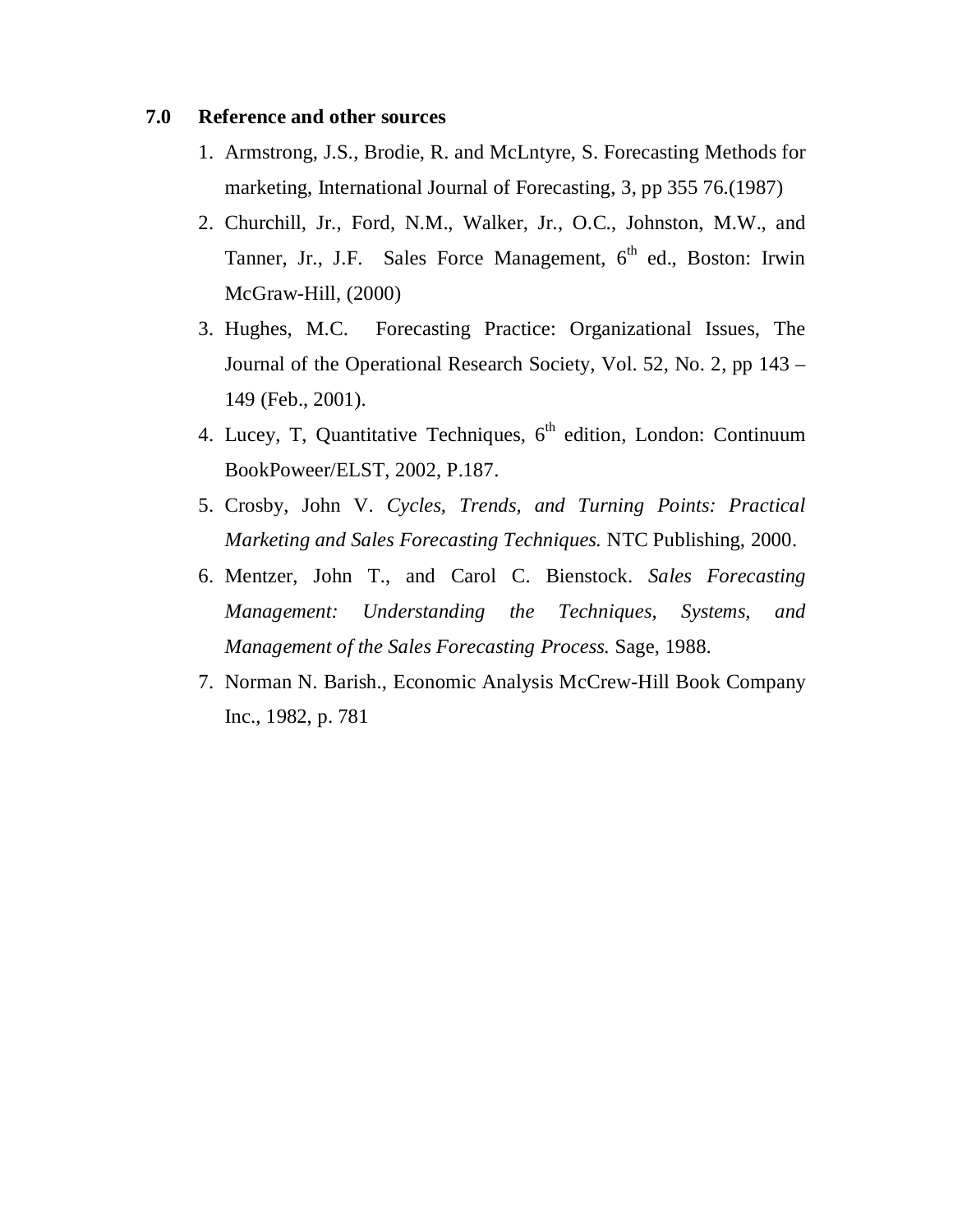# **UNIT 12 Methods of Forecasting-Exponential Smoothing / Weighted Moving Average**

- 1.0 Introduction
- 2.0 Objectives
- 3.0 Main Content
- 3.1 Exponential Smoothing / Weighted Moving Average
- 3.2 Trend Lines
- 3.3 Least-squares method
- 4.0 Conclusion
- 5.0 Summary
- 6.0 Tutor-marked assignment
- 7.0 Reference and other sources

## **1.0 Introduction**

This is the unit 12 of the course which is to continue introducing you to the various methods of forecasting. The unit describes others methods of forecasting and its applicability.

#### **2.0 Objectives**

At the end of this unit course, you should be able to:

- $\triangle$  Have knowledge of the various methods of forecasting
- $\triangle$  Identify which method is best suited for a particular organizational set up as well as a particular situation and environment either for a shortrange forecast or long-range forecast.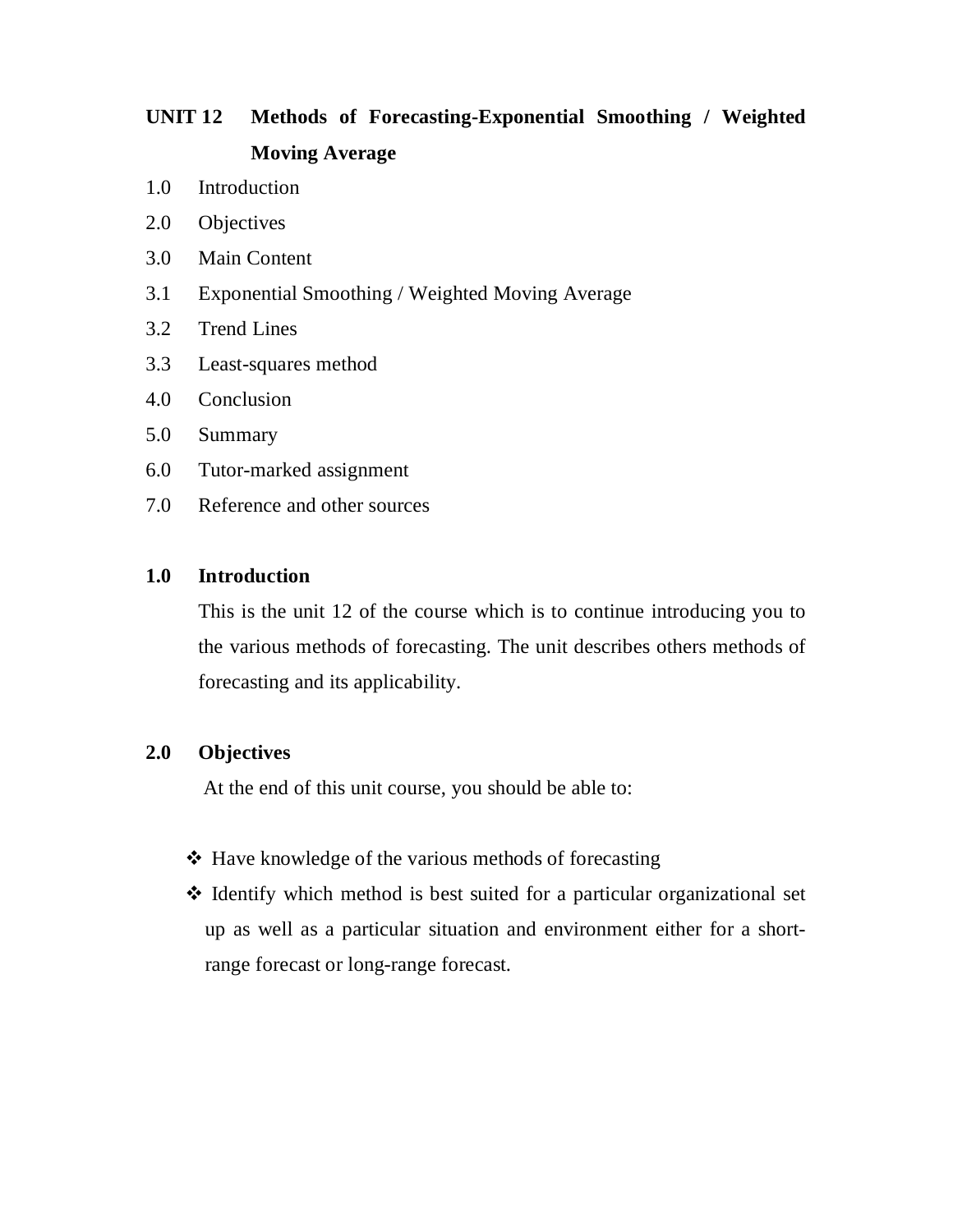## **3.0 Main Content**

## **3.1 Exponential Smoothing / Weighted Moving Average:**

This is a weighted Moving Average of all past data. It involves an automatic weighting of past date with assigned weights decreasing exponentially with passage of time. This implies the most recent observations (i.e. Values) are given the greatest weighting and the older values receive decreasing weights. In using the method, a smoothing constant is arbitrarily selected and denoted  $\alpha$  (alpha). The value of  $\alpha$ (alpha) can be between 0 and 1 but is usually kept between 0.1 and 0.5. The higher the value of the  $\alpha$  (alpha) the more sensitive to the current conditions will the forecast be. The lower the value, the more stable the forecast will be. The underlying principle and computational formula are as below (Lucey, 2002: 174)

The principle that states that:

New forecast  $=$  old forecast  $+$  a proportion of the forecast error.

The formula in simple form:

New forecast = Old forecast +  $\alpha$  (alpha) (latest observation old forecast) Where  $\alpha$  (alpha) = smoothing constant

Look at the example below:

| <b>Month</b> | <b>Actual</b><br><b>Sales (Units)</b> | <b>Exponential</b><br><b>Forecast</b><br>Value 0.1 |
|--------------|---------------------------------------|----------------------------------------------------|
| January      | 500                                   |                                                    |
| February     | 460                                   | 500                                                |
| March        | 480                                   | 504                                                |
| April        | 460                                   | 501.6                                              |
| May          | 440                                   | 497.4                                              |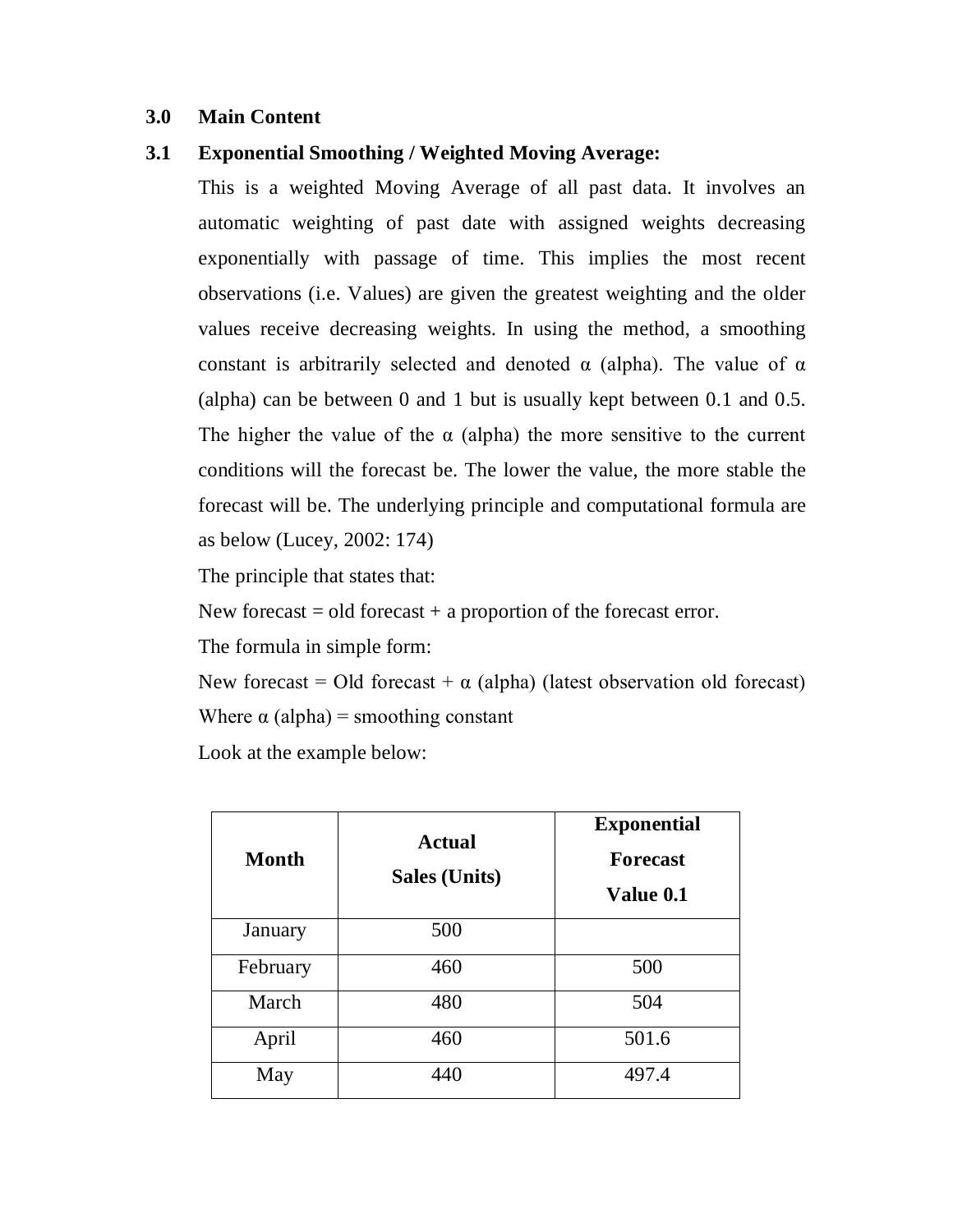#### **Notes**

|                       | March Forecast $=$ Feb. Forecast $+$ 0.1 Feb. Sales $-$ Feb. Forecast |
|-----------------------|-----------------------------------------------------------------------|
|                       | $=$ 500 + 0.1 (460-500)                                               |
|                       | $=$ 504 Units                                                         |
| <b>April Forecast</b> | $=$ Mar. Forecast + 0.1 Mar. Sales – Mar. Forecast                    |
|                       | $=$ 504 + 0.1 (480-504)                                               |
|                       | $= 501.6$ Units                                                       |

It is always assumed that the first forecast is the actual sales of the previous period.

#### **3.2 Trend Lines**

In its simplest form, trend projection analysis involves the examination of what has happened in the past. Analysts develop a specific linear percentage trend with the expectation that the trend will continue. The problem with the simple trend projection is the fact of randomness—that is, the random event or element that has a major impact on the forecast.

Straight or curved line in a trend chart that indicates the general pattern or direction of a time series data (information in sequence over time). It may be drawn visually by connecting the actual data points or (more frequently) by using statistical techniques such as 'exponential smoothing' or 'moving averages.'

#### **3.3 Least-squares method**

Least-square method of forecasting seeks to calculate the line of best fit mathematically. A line is calculated to minimize the total of the squared deviations of the actual observed data from the calculated line (Lucey, 2002:133). The method gives equal importance to all the items in the time series – whether most recent or old. The method is only useful for short to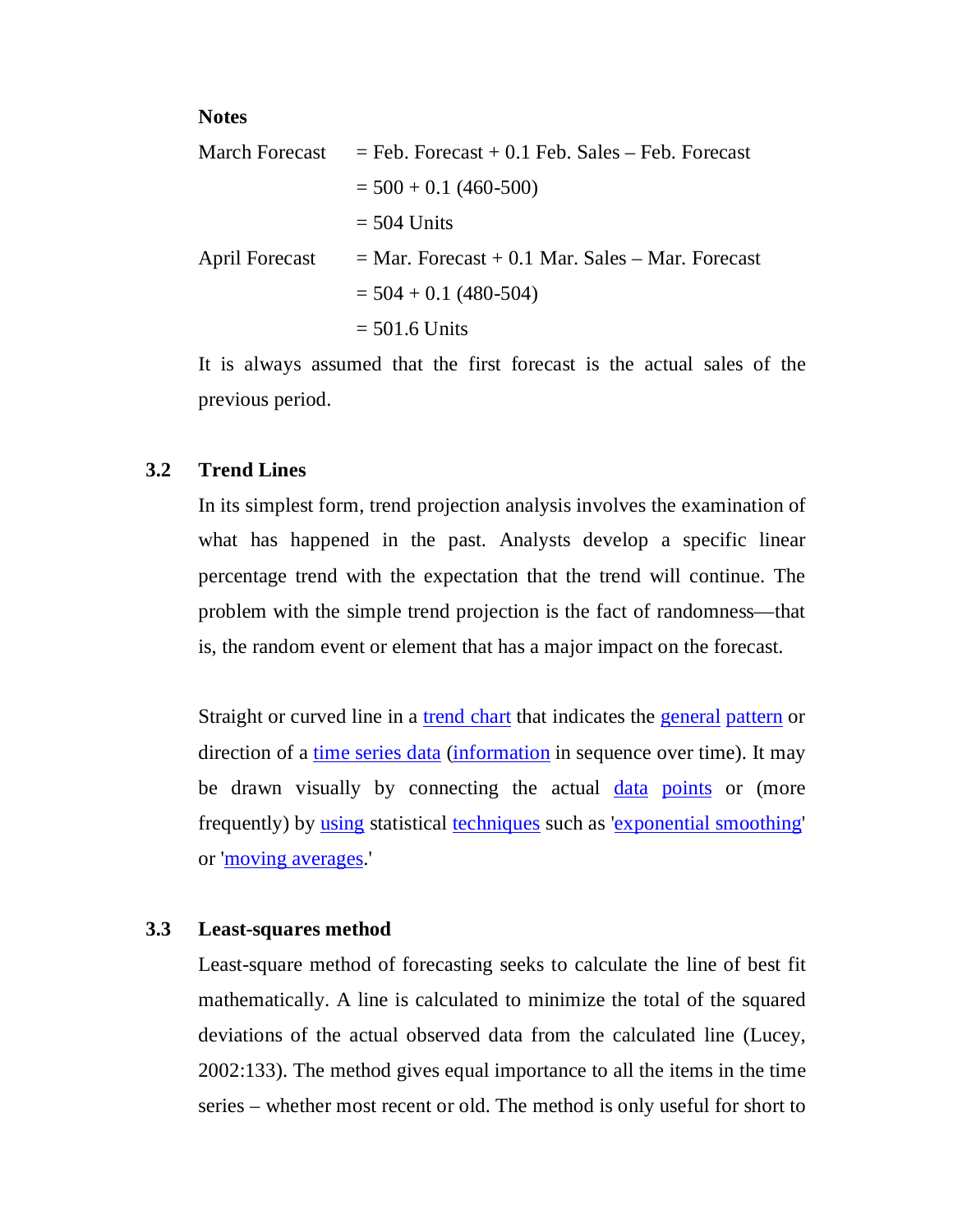medium term forecasting. Again, the methods share the joint disadvantage of basing prediction on sales, and taking 'Time' as an independent variable which predicts sales. Time is definitely not the factor which determines the movements in sales. It is the dynamics of the external environment (e.g. competitors' activities, government policies, etc) and of the internal environment (e.g. the firm's marketing programmes, sales force size, promotional activities, etc) which influences sales.

Looking at the example below:

| Year           | Sales (in '000) |
|----------------|-----------------|
| 1              | 14              |
| $\overline{2}$ | 17              |
| 3              | 15              |
| 4              | 23              |
| 5              | 18              |
| 6              | 22              |
|                | 27              |

Sales in '000

**Years** 

Using the above data to forecast for the eighth (8) year using the leastsquare method. Least squares assumes that the best-fit curve of a given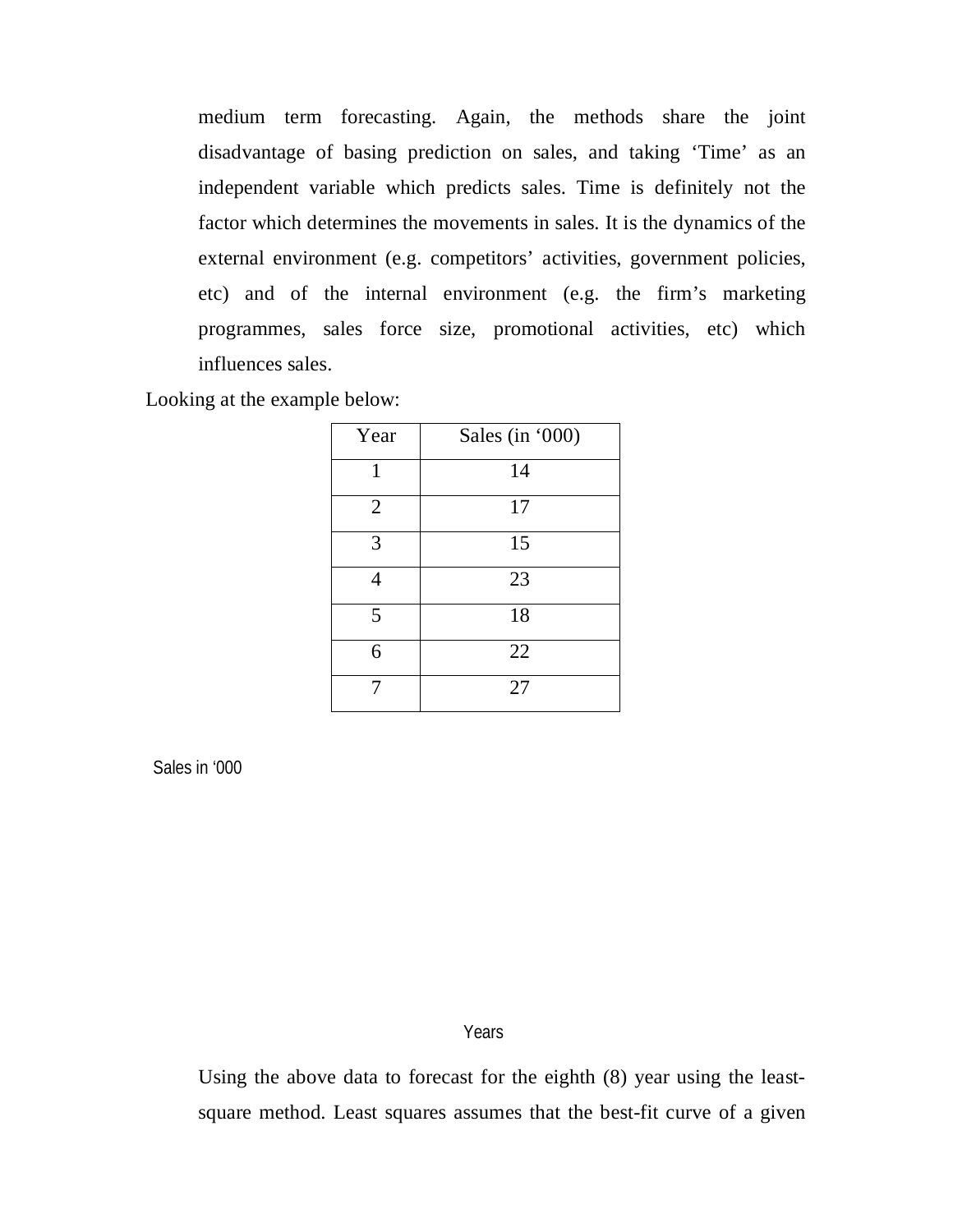type is the curve that has the minimal sum of the deviations squared (*least square error*) from a given set of data.

The solution is set out like this:

| Year $(x)$     | Sales (y)      | xy              | $\mathrm{X}^2$   |
|----------------|----------------|-----------------|------------------|
| 1              | 14             | 14              |                  |
| $\overline{2}$ | 17             | 34              | 4                |
| 3              | 15             | 45              | 9                |
| $\overline{4}$ | 23             | 92              | 16               |
| 5              | 18             | 90              | 25               |
| 6              | 22             | 132             | 36               |
| $\overline{7}$ | 27             | 189             | 49               |
| $\Sigma$ x=28  | $\Sigma$ y=136 | $\Sigma$ xy=596 | $\sum x^2 = 140$ |
|                |                |                 |                  |

Source: Lucey, T (2002). Quantitative Techniques, 6<sup>th</sup> edition, London: Continuum BookPoweer/ELST, P.187.

| (All calculations to two decimal places) | $136 = 7a + 28b$   |
|------------------------------------------|--------------------|
|                                          | $596 = 28a + 140b$ |
| Which reduces to                         | $52 = 28b$         |
|                                          | $b = 1.86$         |
|                                          |                    |

and substituting in one of the equations we obtain

$$
a=12\\
$$

Therefore, regression line =  $y = 12 + 1.86x$  (Where x = no. of years).

Forecasting for the  $8<sup>th</sup>$  year sales = 12+1.86 (8)

= **26.88** or **26,888 units**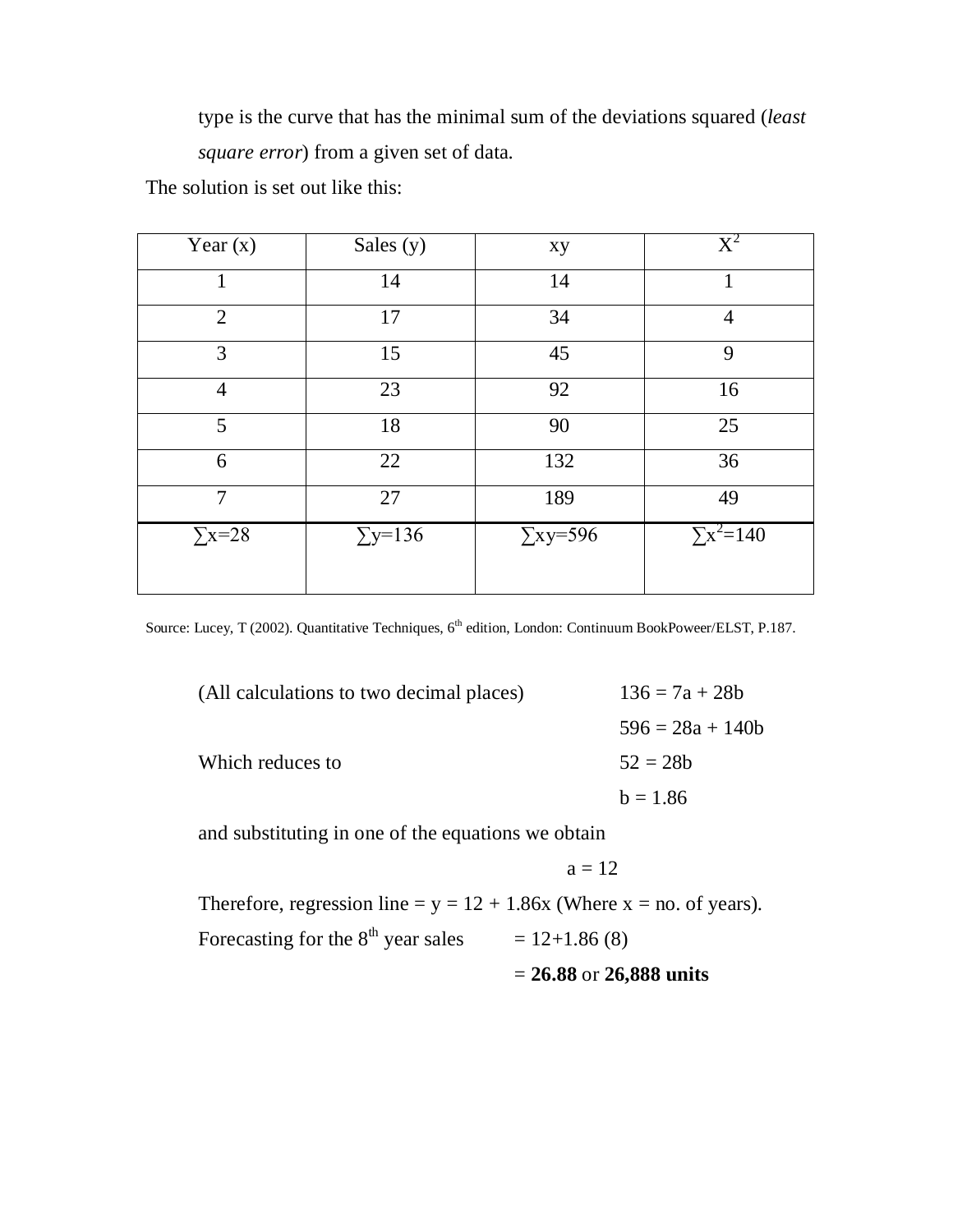## **4.0 Conclusion**

It can be concluded that there are various method available to professional forecasters to choose from depending on what their projection is intended to achieve for their organisation. Methods that are good for short term forecasting should not be use for middle term or long term project if accuracy of forecasting is the objectivity.

## **5.0 Summary**

In summary, we have examined another set of techniques/methods that is at the disposal of the forecasters in forecasting for their organisation such as Exponential Smoothing / Weighted Moving Average, Trend Lines and Least square methods. We also experimented with some examples to give us vivid understanding of the subject matters.

## **6.0 Tutor-marked assignments**

1. Calculate the Exponential/weighted moving average forecast for the data below.

| <b>Month</b> | <b>Actual</b><br><b>Sales (Units)</b> | <b>Exponential</b><br><b>Forecast</b><br>Value 0.1 |
|--------------|---------------------------------------|----------------------------------------------------|
| January      | 500                                   |                                                    |
| February     | 460                                   | 500                                                |
| March        | 480                                   | 504                                                |
| April        | 460                                   | 501.6                                              |
| May          | 440                                   | 497.4                                              |
| June         | 460                                   |                                                    |
| July         | 480                                   |                                                    |
| August       | 500                                   |                                                    |
| September    | 520                                   |                                                    |
| October      | 560                                   |                                                    |
| November     | 520                                   |                                                    |
| December     | 580                                   |                                                    |
| January      | 600                                   |                                                    |

2. List Six and discuss any three techniques of forecasting the future sales of a product?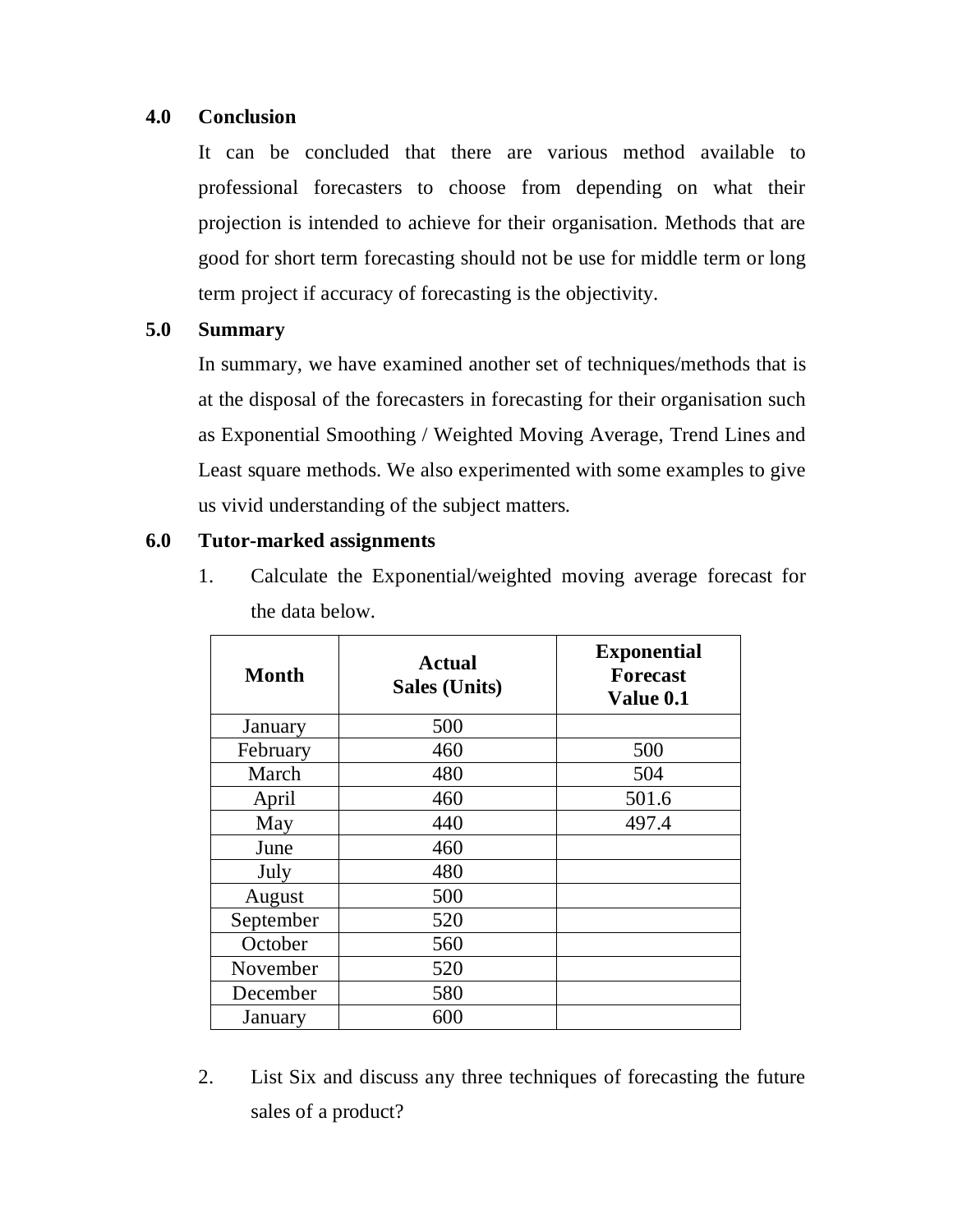3. Explain the Least Square method of forecasting?

#### **7.0 Reference and other sources**

Armstrong, J.S., Brodie, R. and McLntyre, S. Forecasting Methods for marketing, International Journal of Forecasting, 3, pp 355 76.(1987)

Churchill, Jr., Ford, N.M., Walker, Jr., O.C., Johnston, M.W., and Tanner, Jr., J.F. Sales Force Management,  $6<sup>th</sup>$  ed., Boston: Irwin McGraw-Hill, (2000)

Hughes, M.C. Forecasting Practice: Organizational Issues, The Journal of the Operational Research Society, Vol. 52, No. 2, pp 143 – 149 (Feb., 2001).

Lucey, T, Quantitative Techniques,  $6<sup>th</sup>$  edition, London: Continuum BookPoweer/ELST, 2002, P.187.

Crosby, John V. *Cycles, Trends, and Turning Points: Practical Marketing and Sales Forecasting Techniques.* NTC Publishing, 2000.

Mentzer, John T., and Carol C. Bienstock. *Sales Forecasting Management: Understanding the Techniques, Systems, and Management of the Sales Forecasting Process.* Sage, 1988.

Norman N. Barish., Economic Analysis McCrew-Hill Book Company Inc., 1982, p. 781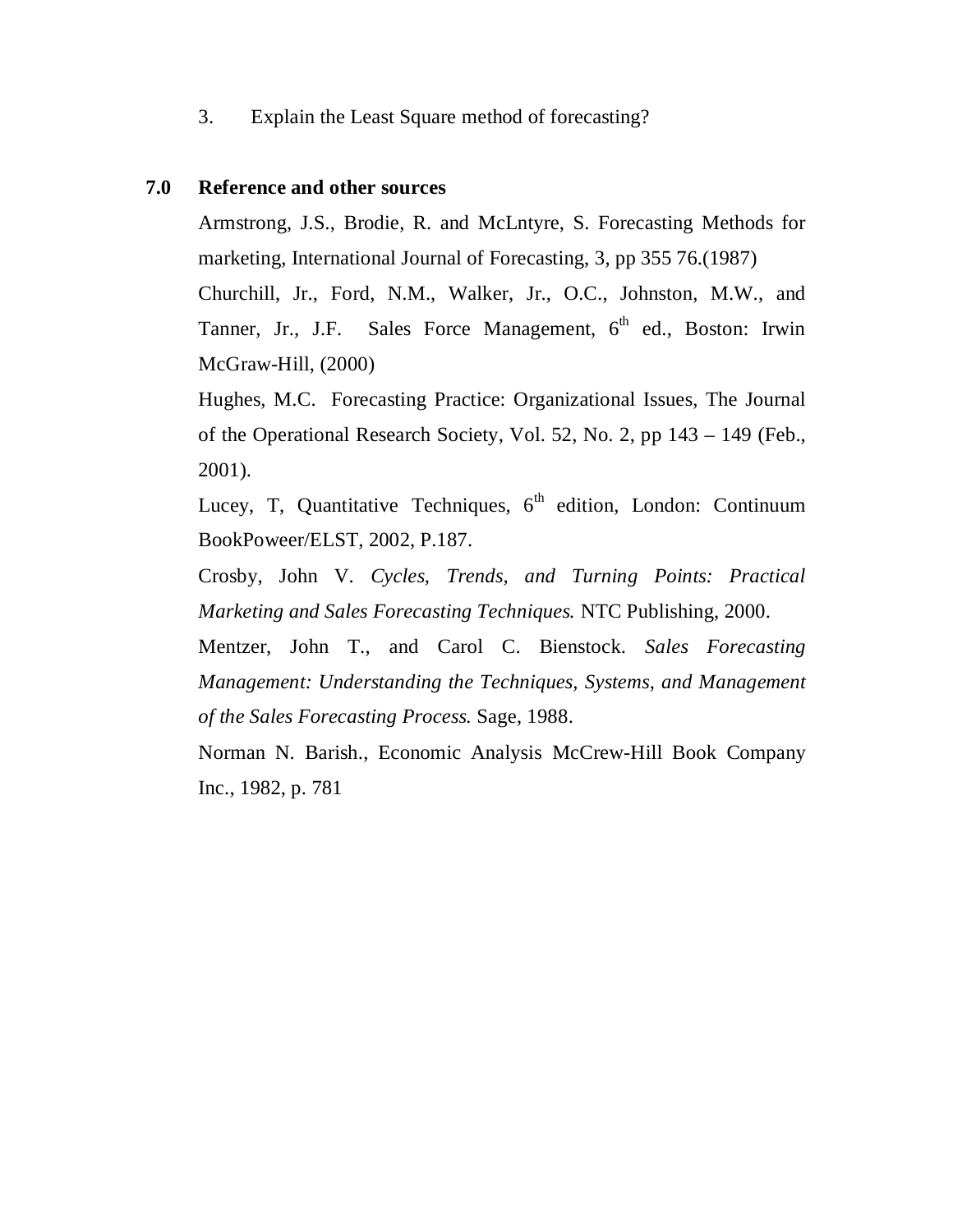## **UNIT 13: Computer applications to Business Forecasting**

- 1.0 Introduction
- 2.0 Objectives
- 3.0 Main Content
- 3.1 Computer applications to Business Forecasting
- 3.2 The needs and uses of forecast
- 4.0 Conclusion
- 5.0 Summary
- 6.0 Tutor-marked assignment
- 7.0 Reference and other sources

## **1.0 Introduction**

This is the unit 13 of the course which is to introduce you to the computer application to business of forecasting. The unit describes computer methods of forecasting and its applicability.

## **2.0 Objectives**

At the end of this unit course, you should be able to:

- ◆ Have knowledge of the computer applicability for business forecasting
- Understanding the needs and uses of forecast.

## **3.0 Main content**

## **3.1 Computer applications to Business Forecasting**

Many organizations nowadays are so complex that it is practically impossible to forecast the future without the aid of computer application to assist in analyzing the numerous data available, hence many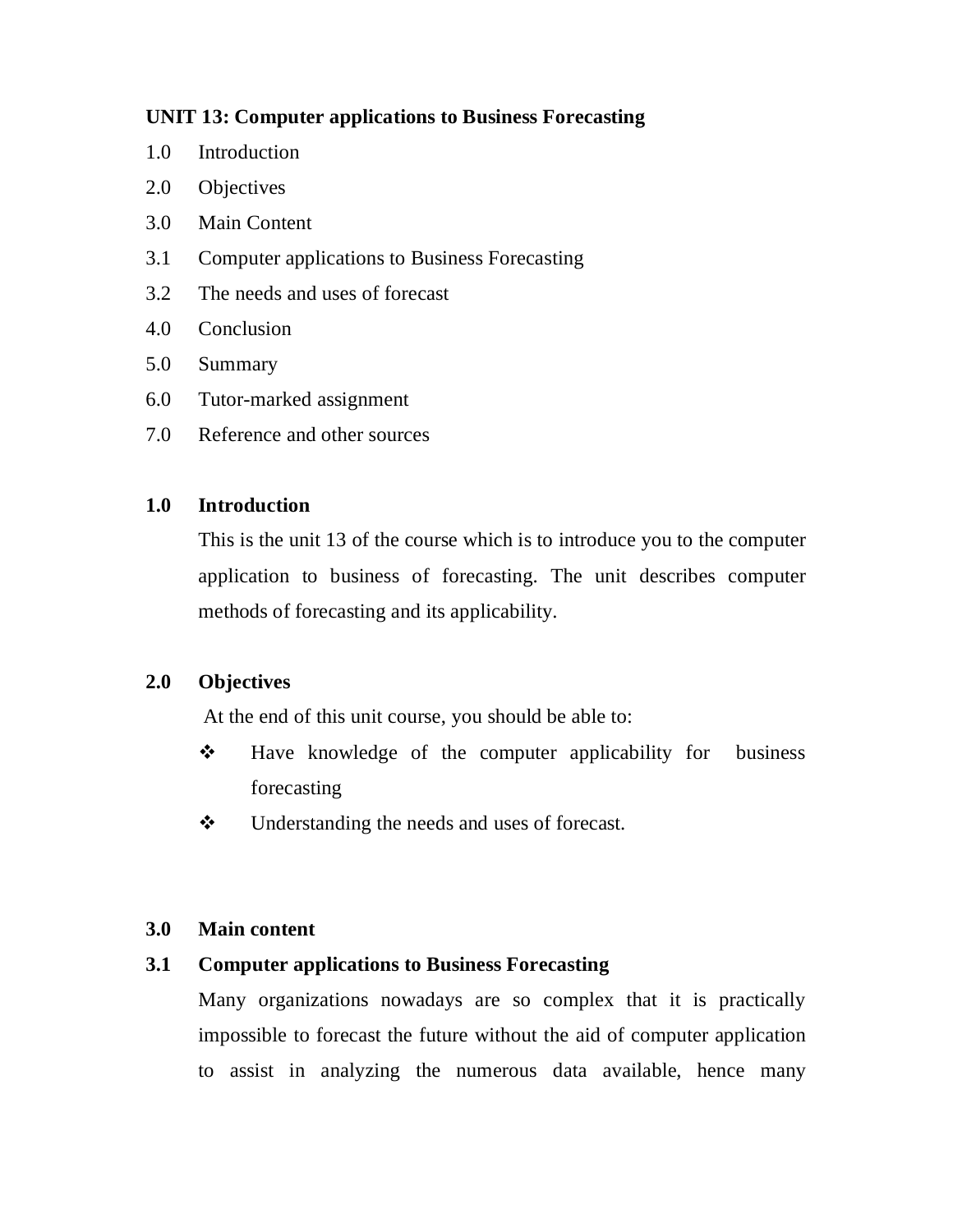organisation running complex system now result into buying some business forecasting software.

Computer-aided forecasting has revolutionized this process. Advances in computer technology, information highways, and statistical and mathematical models provide almost every business with the ability to execute complex data analyses, thus reducing the risks and pitfalls prevalent in the past. These advances have made the process and costs of forecasting practical and affordable for small- and mid-sized businesses.

But what's the point of forecasting software, if you can just use a spreadsheet? The whole point of forecasting software is to save you the trouble of needing to do all the calculation yourself. Not every businessman is also an accountant or math guru, and if you want to keep track of a lot of different data and functions, you may need some help to get you through it. If you've got a particularly complicated pool of data, forecasting software can help you to sort through it more easily.

If you have a business, you need to get your hands on some good business forecasting tools. If you purchase some business forecasting software it can save you a lot of time deciding your future finances.

Excel is an accounting spreadsheet program that enables users to organize sales history data for forecasting. Customer lists, sales personnel lists, products, and sales history by year and month are organized in Excel in to display sales figures, analyze trends and project future sales to prepare inventory, staffing and delivery methods. Excel has many features important to sales forecasting, such as pivot tables, averaging tools and graphing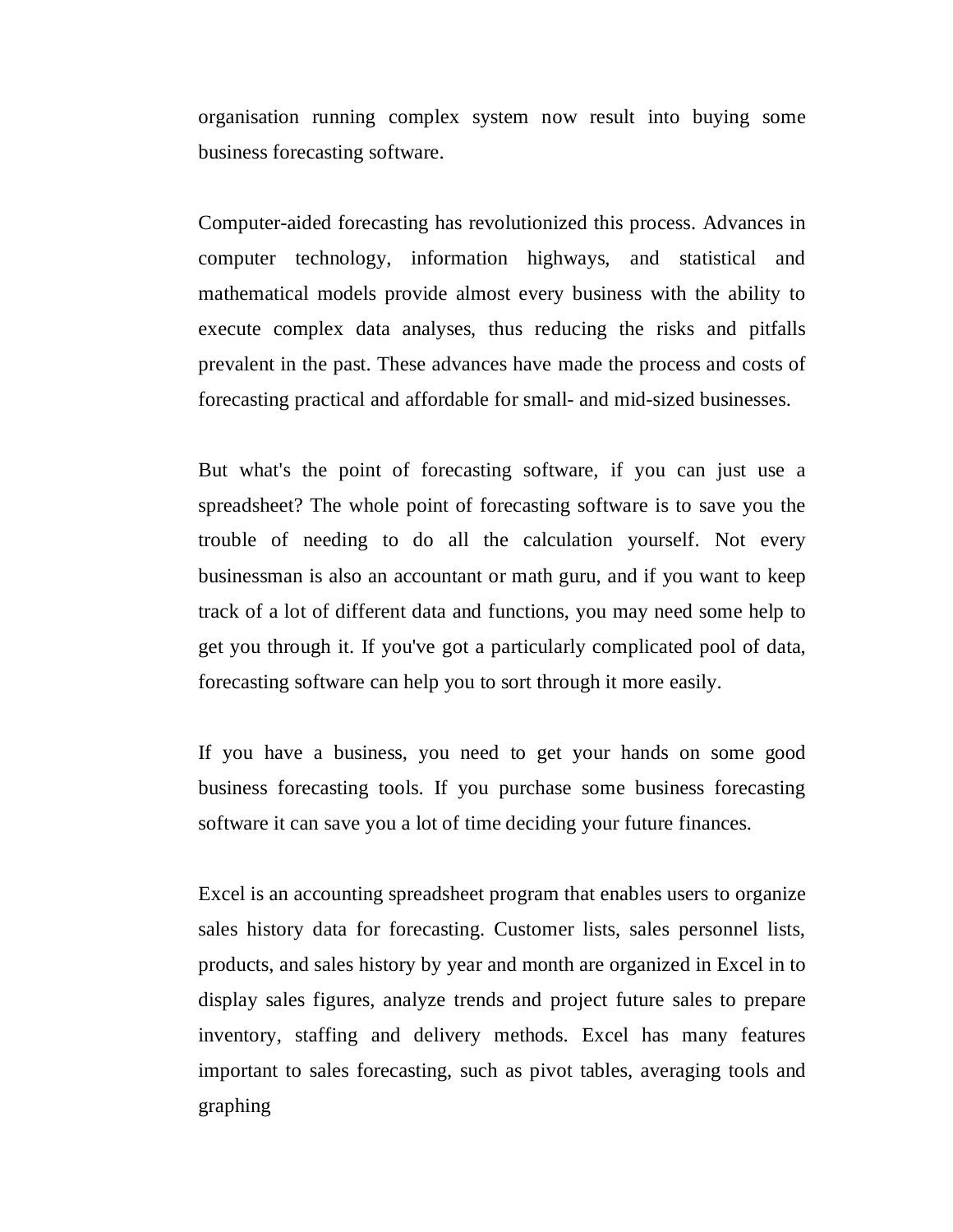## **3.3 NEED AND USES OF FORECAST**

- (a) It is a useful tool in decision making.
- (b) It minimizes error and inaccuracy.
- (c) It enables the prediction of future sales volume and profits.
- (d) It is a requirement for meaningful feasibility study.
- (e) It provides needed input, to implement routine planning and control of inventories and raw materials

Indeed, forecast is a prerequisite for the success of any business, be it manufacturing or servicing sector.

#### **4.0 Conclusion**

In conclusion, the complexity of many organisations today has given birth to the use of computer applications to forecast their performance due to the numerous data being generated from the company activities that may be too tedious to analysis manually. This has helped in no small measures to reduce the task of the professional forecasters, increases their level of accuracy and objectivity as well as reduces the time expended on forecasting for future.

## **5.0 Summary**

In summary, this unit examines the introduction of computer aided application to the subject of business forecasting and how it revolutionized the task of forecasting. We also enumerate some of the advantages of using computer aided applications in business forecasting.

#### **6.0 Tutor-marked assignment**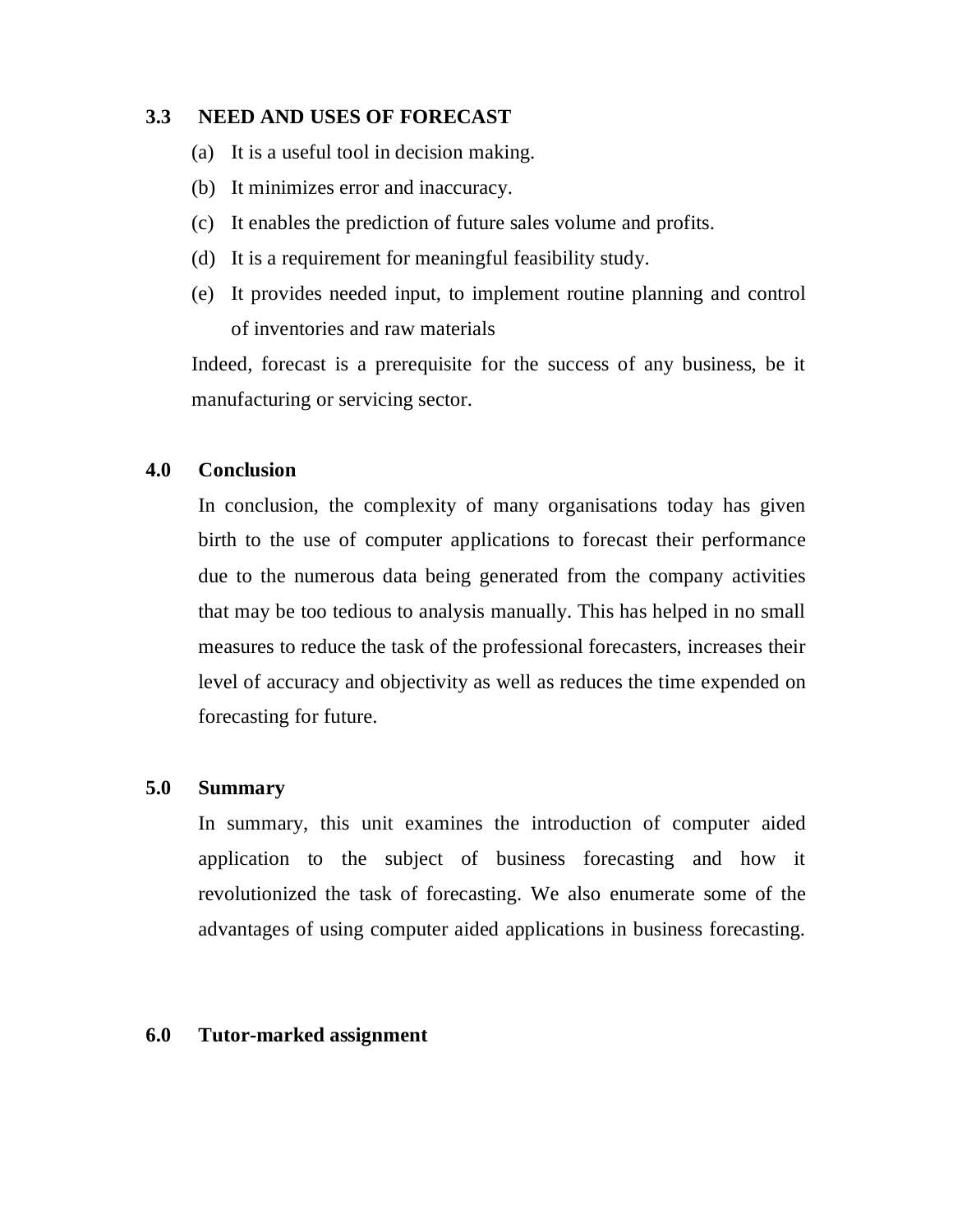Briefly enumerate the advantages of computer application in Business Forecasting?

#### **7.0 Reference and other sources**

- 1. Armstrong, J.S., Brodie, R. and McLntyre, S. Forecasting Methods for marketing, International Journal of Forecasting, 3, pp 355 76.(1987)
- 2. Churchill, Jr., Ford, N.M., Walker, Jr., O.C., Johnston, M.W., and Tanner, Jr., J.F. Sales Force Management,  $6<sup>th</sup>$  ed., Boston: Irwin McGraw-Hill, (2000)
- 3. Hughes, M.C. Forecasting Practice: Organizational Issues, The Journal of the Operational Research Society, Vol. 52, No. 2, pp 143 – 149 (Feb., 2001).
- 4. Lucey, T, Quantitative Techniques,  $6<sup>th</sup>$  edition, London: Continuum BookPoweer/ELST, 2002, P.187.
- 5. Crosby, John V. *Cycles, Trends, and Turning Points: Practical Marketing and Sales Forecasting Techniques.* NTC Publishing, 2000.
- 6. Mentzer, John T., and Carol C. Bienstock. *Sales Forecasting Management: Understanding the Techniques, Systems, and Management of the Sales Forecasting Process.* Sage, 1988.
- 7. Norman N. Barish., Economic Analysis McCrew-Hill Book Company Inc., 1982, p. 781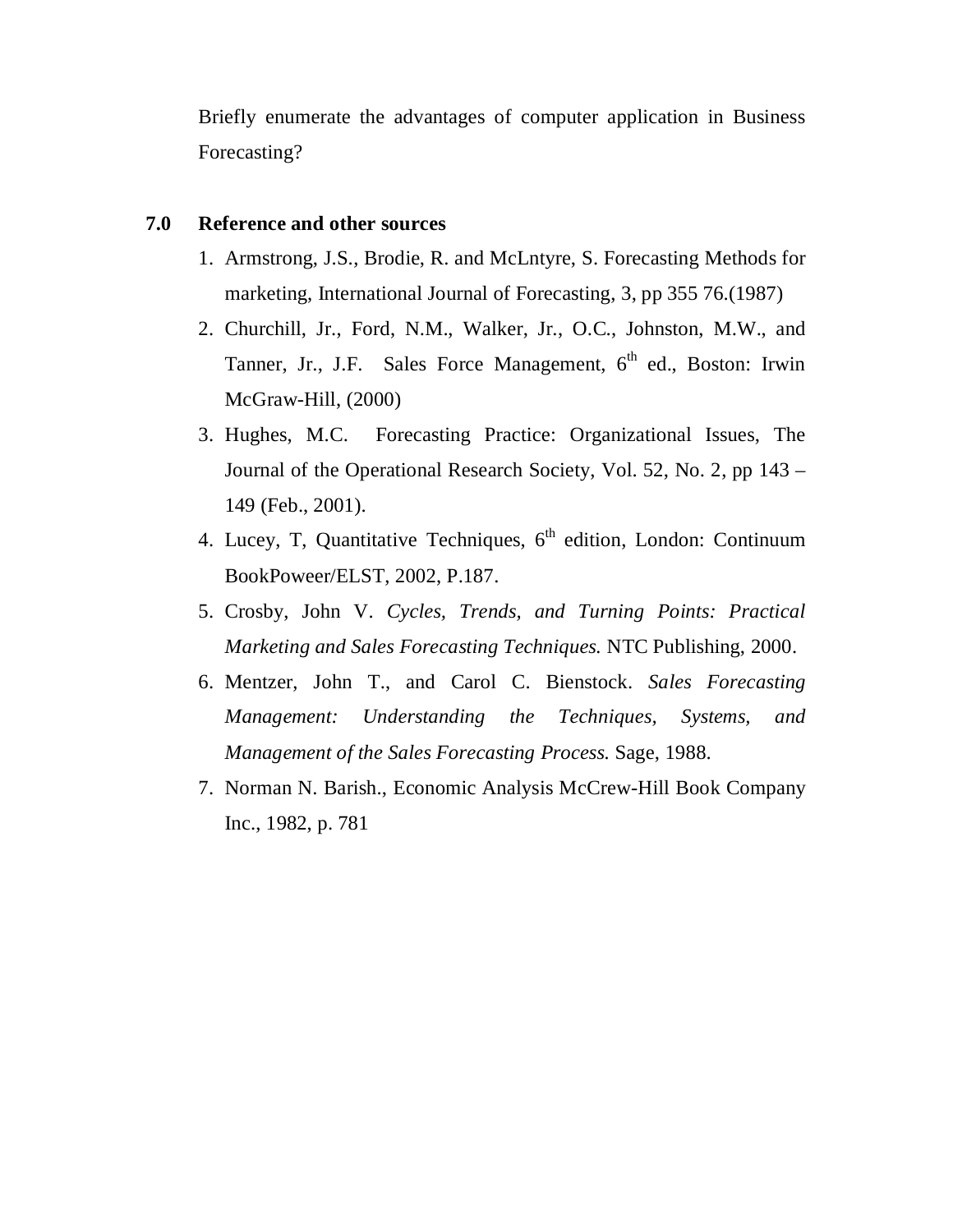## **UNIT 14: MONITORING AND CONTROLLING FORECAST**

- 1.0 Introduction
- 2.0 Objectives
- 3.0 Main Content
- 3.1 Monitoring and Controlling Forecast
- 4.0 Conclusion
- 5.0 Summary
- 6.0 Tutor-marked assignment
- 7.0 Reference and other sources

## **1.0 Introduction**

This is the unit 14 of the course which is to introduce you the monitoring and controlling of forecasting. The unit describes monitoring and controlling of forecasting and its applicability.

## **2.0 Objectives**

At the end of this unit course, you should be able to:

- $\triangleleft$  Have knowledge of the monitoring and controlling for business forecasting
- Understanding the tracking signal of forecast.

## **3.0 Main content**

## **3.1 Monitoring and Controlling Forecast**

A forecast is not left merely after its completion, it must be monitored. Everyone who is involved in forecast will find it disgusting to be reminded when his or her forecast is horribly inaccurate, but a firm needs to determine why the actual demand (or any variable under consideration) is different from what is projected.

Tracking signal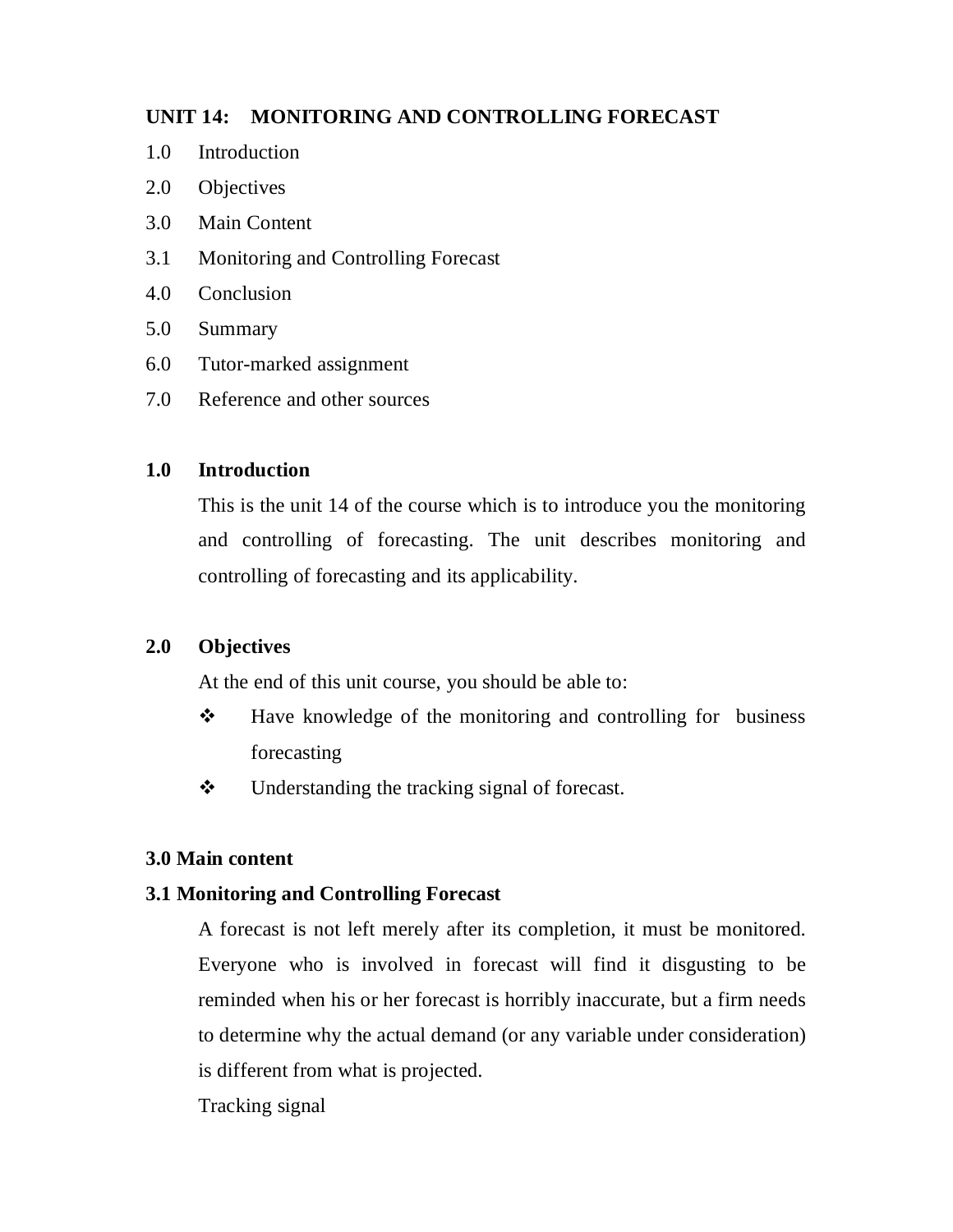This is one way that is identified to be capable of monitoring forecasts. It measures how well the forecast is predicting actual values. As forecasts are updated weekly, monthly, or quarterly, the newly available demand data are compared to the forecast values.

Tracking signal is compared as the Running sum of the forecasting error (RSFE) divided by the Mean Absolute Deviation (MAD)

 $Tracking Signal = RSFE$ MAD  $=\Sigma$  (Actual demand in Period 1– Forecast demand in Period 1) MAD where MAD  $= | \sum |$  Forecast errors | n Dist 2 Time France Controllers<br>
Time<br>
Positive tracking signals indicate that demand is great than the forecast<br>
whereas negative signals means that demand is less than forecast. A good<br>
tracking signal, that is, one with low RSFE has

Positive tracking signals indicate that demand is great than the forecast whereas negative signals means that demand is less than forecast. A good tracking signal, that is, one with low RSFE has about as much positive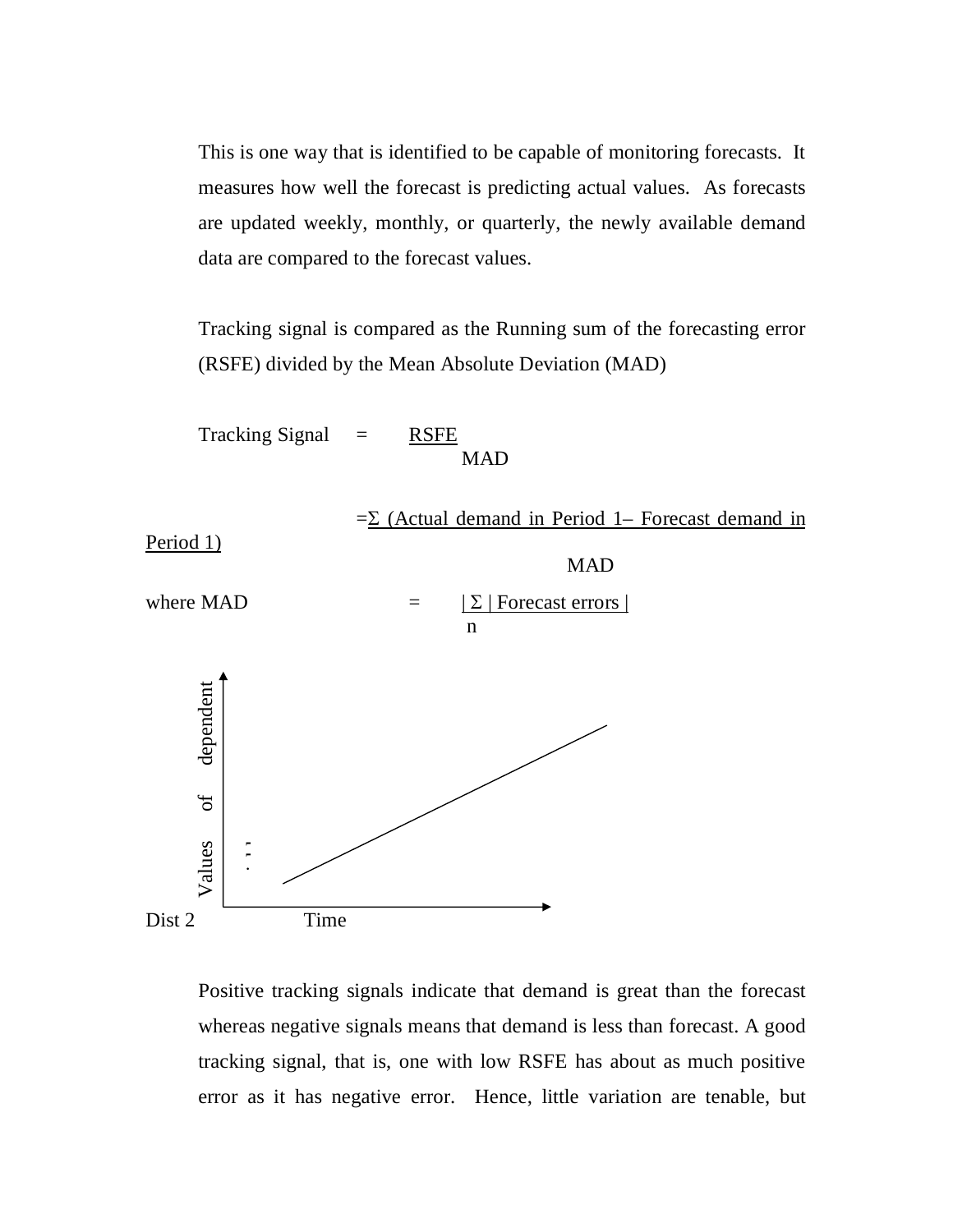positive and negative signals should balance one another so the tracking signals are centered closely around zero.

Once tracking signals are calculated, they are compared to predetermined control limits. When a tracking signal exceeds an upper or lower limit, a flag is tripped. This means there is a problem with the method of forecasting and management may want to reappraise the demand forecast adopted. The graph shows a tracking signal that is exceeding the range of acceptable variation. If the model used is for instance, exponential smoothing perhaps the smoothing constant needs to readjusted.

Another monitoring and controlling instrument is the *adaptive smoothing method*. It refers to complete monitoring of tracking signals and self adjustment if a signal passes its present limit. In exponential smoothing, the  $\infty$  and  $\beta$  co-efficient are first selected based on values that minimum error forecasts, and then adjusted accordingly whenever the computer notes an errant tracking signal.

## **4.0 Conclusion**

In conclusion, any forecasting without proper monitoring and control will amount to an exercise in futility, a waste of company resources and time. Therefore, there must be strong monitoring procedure in place as well putting in place control measure in order to achieve targeted level.

#### **5.0 Summary**

In this unit, we looked into the aspect of monitoring and control measures in business forecasting as well as the instruments that are available to management to monitor and control their forecasting. The Tracking signal as an instrument was examined as well as adaptive smoothing method the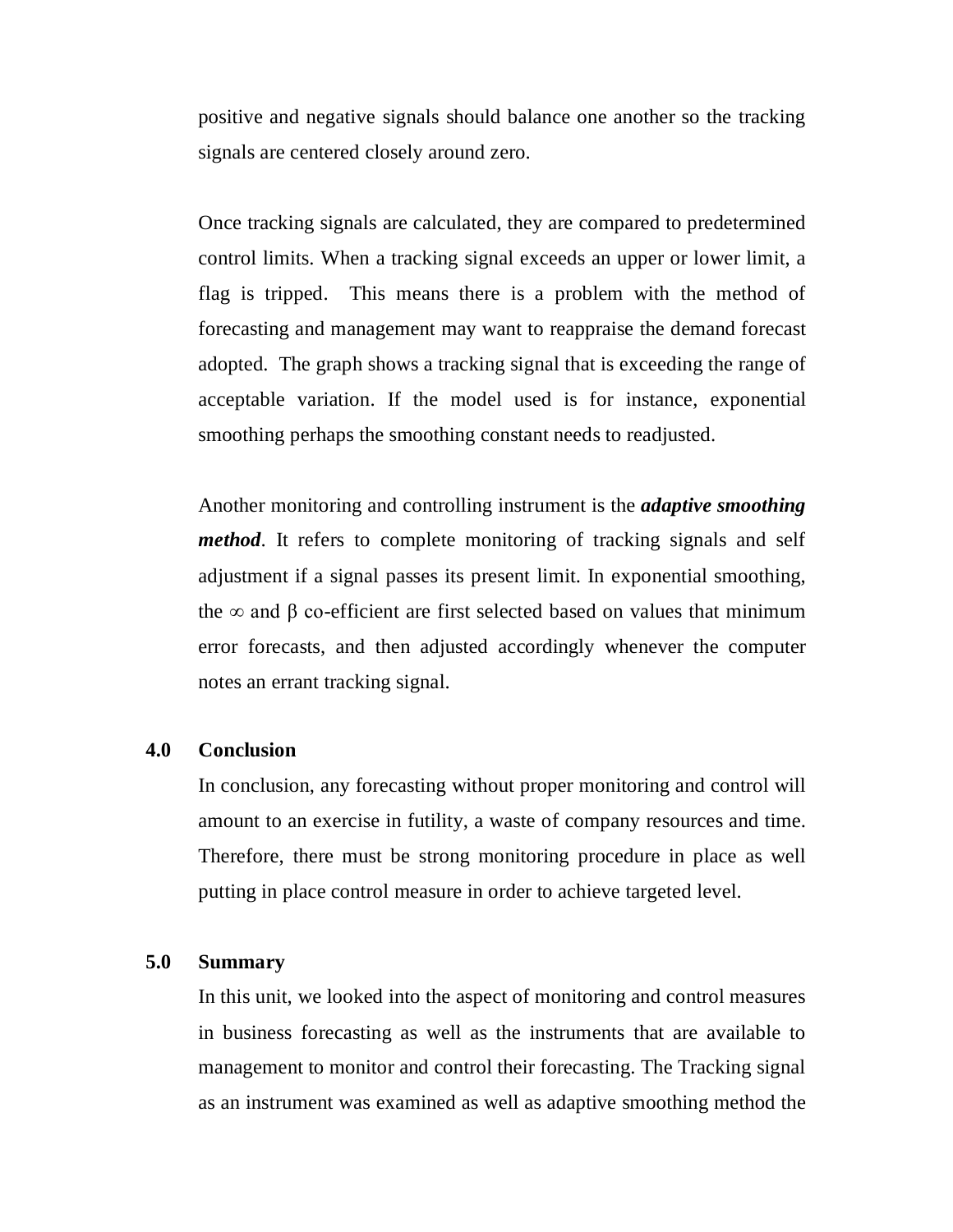methods helps the management to keep tracks of their forecasting and quickly adjust where there is need.

#### **6.0 Tutor-marked assignment**

- 1. Do **forecasts** actually manage to predict future behavior? Discuss
- 2. Explain the term Tracking Signal as an instrument of Monitoring and Controlling Forecasting?
- 3. Discuss the term Adaptive Smoothing Method?

#### **7.0 Reference and other sources**

- 1. Armstrong, J.S., Brodie, R. and McLntyre, S. Forecasting Methods for marketing, International Journal of Forecasting, 3, pp 355 76.(1987)
- 2. Churchill, Jr., Ford, N.M., Walker, Jr., O.C., Johnston, M.W., and Tanner, Jr., J.F. Sales Force Management,  $6<sup>th</sup>$  ed., Boston: Irwin McGraw-Hill, (2000)
- 3. Hughes, M.C. Forecasting Practice: Organizational Issues, The Journal of the Operational Research Society, Vol. 52, No. 2, pp 143 – 149 (Feb., 2001).
- 4. Lucey, T, Quantitative Techniques,  $6<sup>th</sup>$  edition, London: Continuum BookPoweer/ELST, 2002, P.187.
- 5. Crosby, John V. *Cycles, Trends, and Turning Points: Practical Marketing and Sales Forecasting Techniques.* NTC Publishing, 2000.
- 6. Mentzer, John T., and Carol C. Bienstock. *Sales Forecasting Management: Understanding the Techniques, Systems, and Management of the Sales Forecasting Process.* Sage, 1988.
- 7. Norman N. Barish., Economic Analysis McCrew-Hill Book Company Inc., 1982, p. 781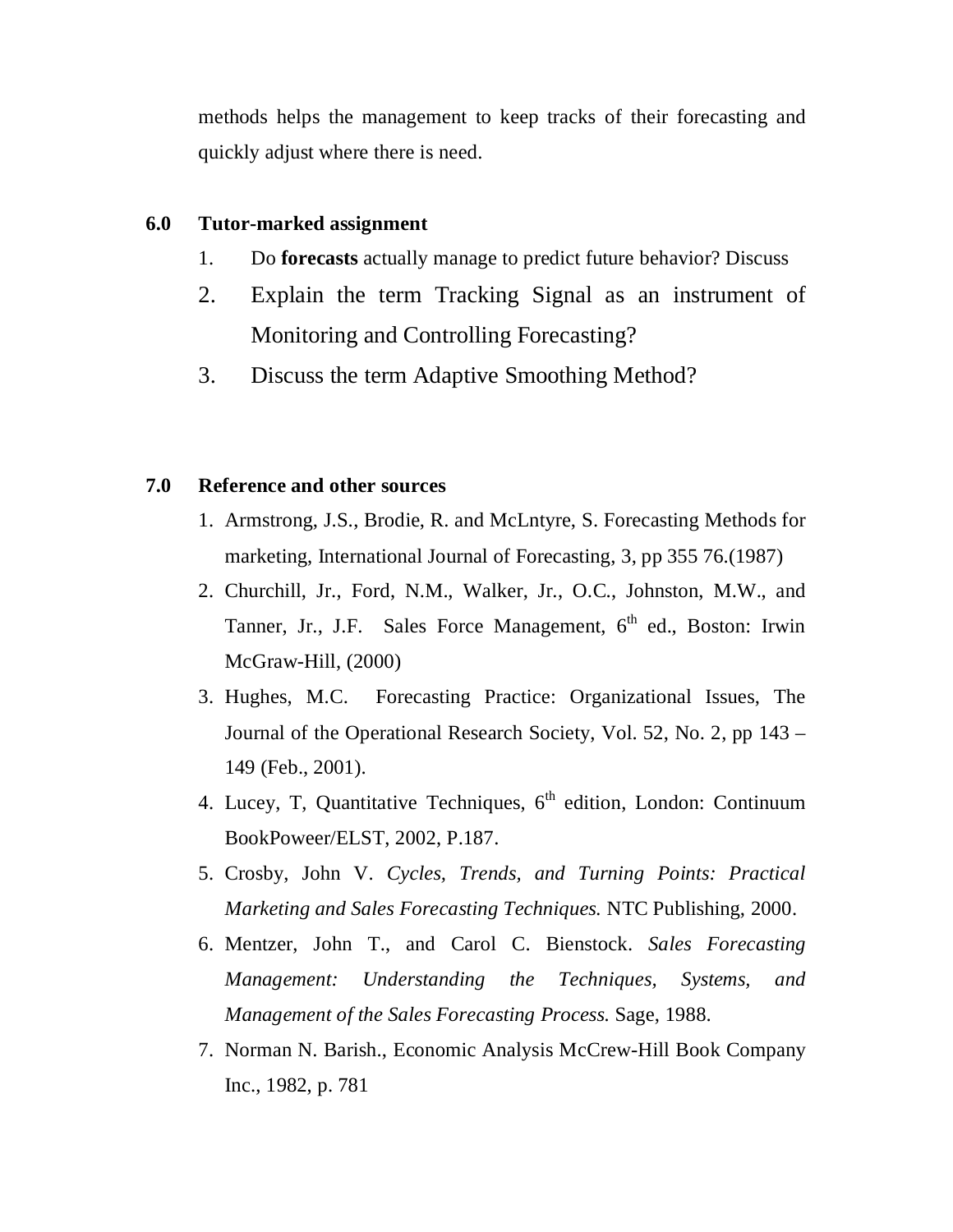## **UNIT 15: PROFIT FORECASTING**

- 1.0 Introduction
- 2.0 Objectives
- 3.0 Main Content
- 3.1 Profit Forecasting
	- 3.1.1 Meaning of Profit Forecasting
- 3.2 Method of Profit Forecasting
- 4.0 Conclusion
- 5.0 Summary
- 6.0 Tutor-marked assignment
- 7.0 Reference and other sources

## **1.0 Introduction**

This is the unit 15 of the course which is to introduce you to the profit forecasting. The unit describes profit forecasting and its applicability has pointed out by Joel Daen.

## **2.0 Objectives**

At the end of this unit course, you should be able to:

- $\mathbf{\hat{P}}$  Have knowledge of the profit forecasting
- $\mathbf{\hat{P}}$  Understanding the three approaches of profit forecast.

## **3.0 Main content**

## **3.1 Profit Forecasting**

Every Management is required to make profit forecasting. Its needs depend upon the extent of the competition prevailing among the firms. It has not as much significant under the condition of monopoly as under monopolistic competitor. It is so because the monopolist has full control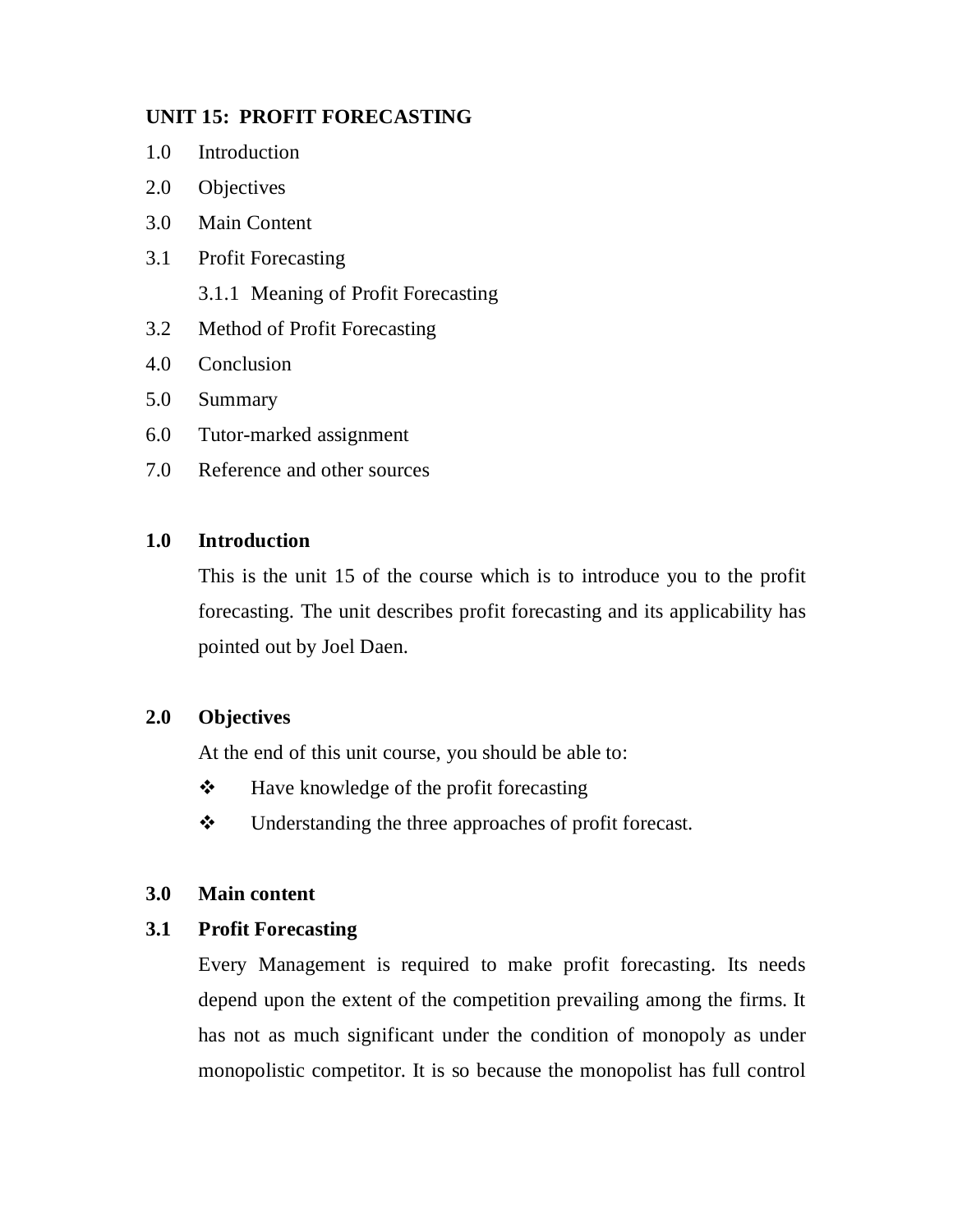over the price than under competition, the very existence of the firm depends on such efforts as yield profit in the long run.

#### **3.1.1 Meaning of Profit Forecasting**

Profit Forecasting means the projection of further earnings. Profit Forecasting involves analysis of actual and expected behaviour of sales of the firm, prices of the commodity, fixed and variable cost strategies and competing firms etc. It is through profit forecasting the plan relating to improvement in profit can be chalked.

Relationship between profit forecasting and profit improvement can explained as follows:

| S/N            | <b>Profit Forecasting</b>        | Profit Improvement      |
|----------------|----------------------------------|-------------------------|
|                | <b>Sales Forecasting</b>         | Change in Sales         |
| 2              | Cost Budget:                     |                         |
|                | i. Production Cost               |                         |
|                | ii. Sales and distribution costs | Change in Sales-mix     |
|                | iii. Administrative Costs        |                         |
|                | iv. Research and Development     |                         |
|                | costs                            |                         |
| 3              |                                  | Development of National |
|                | Capital Expenditures Budget      | Capital Expenditures    |
|                |                                  | Policy                  |
| $\overline{4}$ | <b>Planned Profit Level</b>      | Exchanging Returns in   |
|                |                                  | Investment              |

With a view to enhancing profit, a firm has to analysis the following facts:

> a. Having analyzed competitive conditions and elasticity of demand of the product the firm, first of all makes an effort to increase the sales and get suitable price of the product.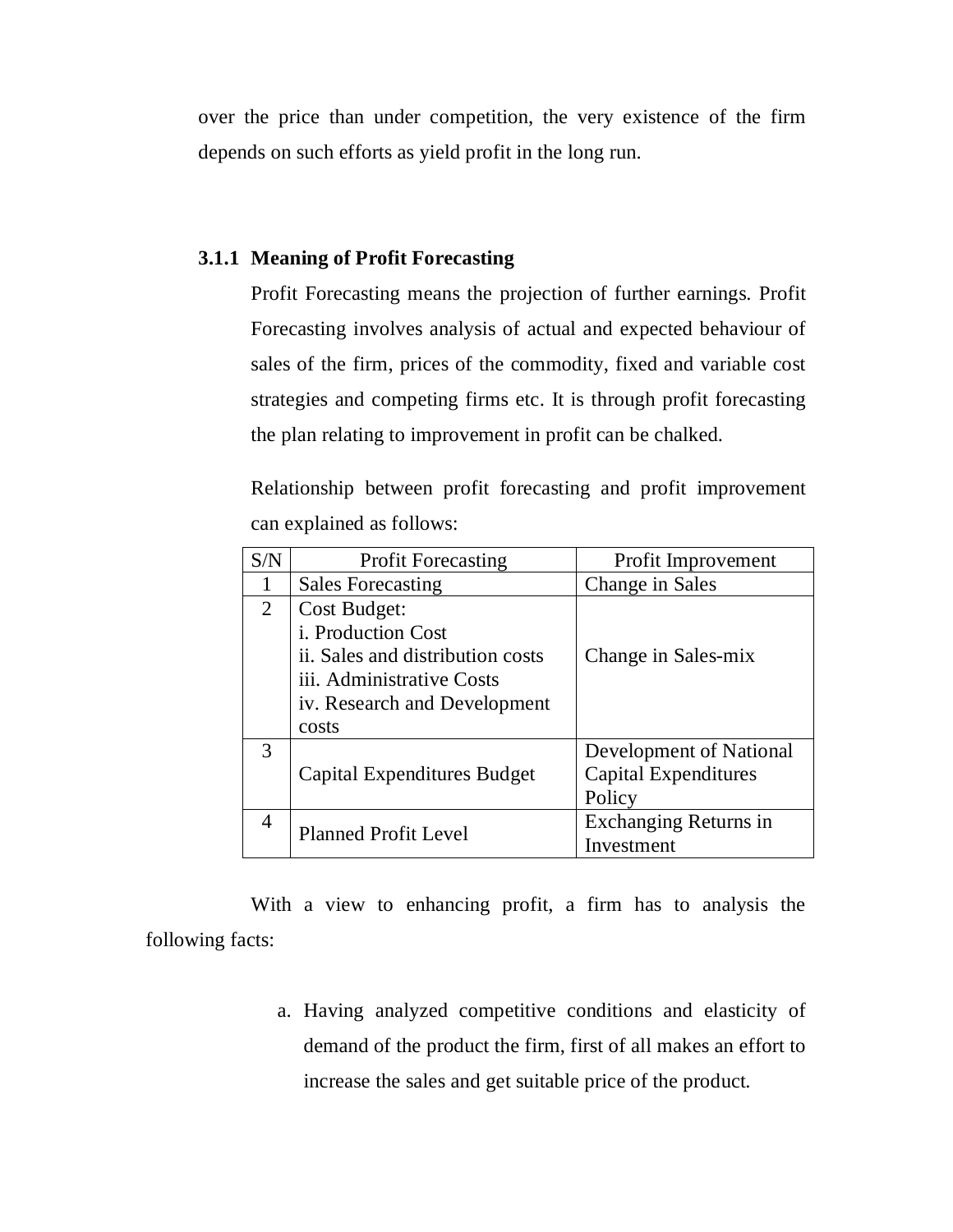- b. Having analyzed the cost of its different activities like production, sales, distribution, administrative, Research and Development, the firm decides how to reduce these costs.
- c. The firm decides its capital investment program in such a manner as to reduce the high rate of interest, depreciation, risk of obsolescence, cost of maintenance etc.
- d. The firm also makes and assessment of many other factors like:
	- i. Most profitable rate of return.
	- ii. Assessment of alternative scheme of investment to increase profit.
	- iii. Monitoring the implementation of selected alternative suggestion of investment.
	- In short, the main objective of profit forecasting is to enhance the quantum of profit.

## **3.2 Method of Profit Forecasting**

Joel Dean has pointed out three approaches to profit forecasting these are; *Spot Projection, Break-Even Analysis and Environmental Analysis*

## *1. Spot Projection*

Projecting the entire profit and loss statement for a specified future period by forecasting each important element separately; forecasts are made about sales volume and prices and costs of producing the anticipated sales. Since profits are residuals resulting from the forces that shape demand for the company's products and govern the behaviours of its costs, their prediction is subject to wide margins or error, from cumulating of errors in forecasting revenue and costs from the interrelation of the various components of the income statement.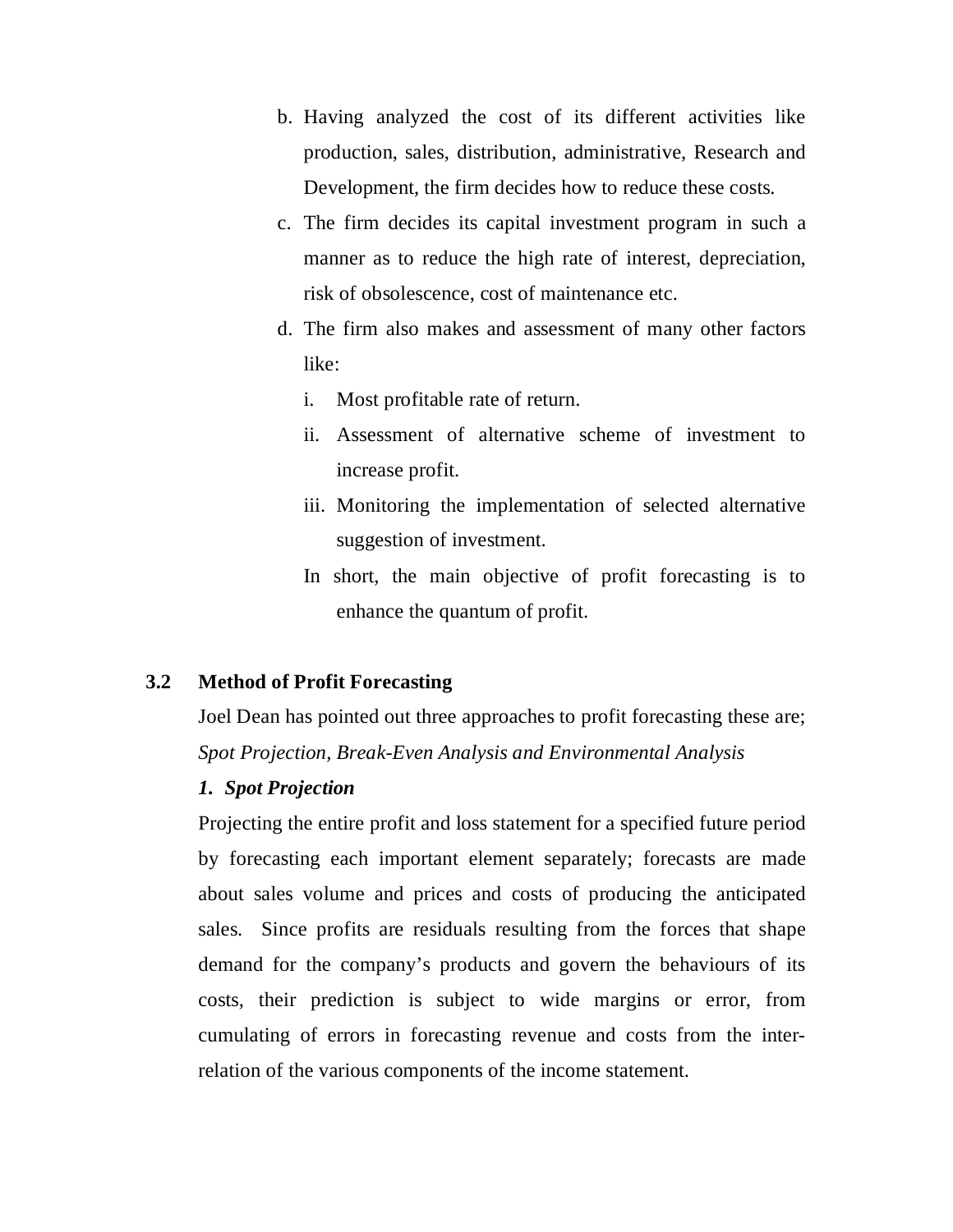#### *2. Break-Even Analysis*

Identifying functional relations of both revenue and costs to output rate, with profit related to output as a residual; or alternatively, relating profits to output directly by the usual data used in break-even analysis.

#### *3. Environmental Analysis*

Relating the company's profits to key variables in its economic environment, such as the general business activity and the genera; price level. These variables are external tot h company.

In fact, factors that control profits have a tendency to more in regular and related patterns; rate of output, prices, wages, materials costs and efficiency and all inter-related by their interactions in the aggregate business activity. Theories of business cycles are based on the hypothesis that the value of production, employment, wages and prices show systematic patterns of behaviours is in business activity fluctuates. Although it is not always clear what the patterns is in detailed analysis, this hypothesis has some justification for broad averages.

These patterns of confluence raise the possibility that the profits of a company can be forecast directly by findings a relation to key variables in the economy that either control or combine the movement of a number of direct forces that can reflected in the profit and loss statement. The problem is to find a direct functional relation between company profits and national activity that shows statistical significance.

In practice, these three approaches need not be mutually exclusive, but can be used jointly for maximum information. In projecting the profit and loss statement, use can be made of the functional relations of cost to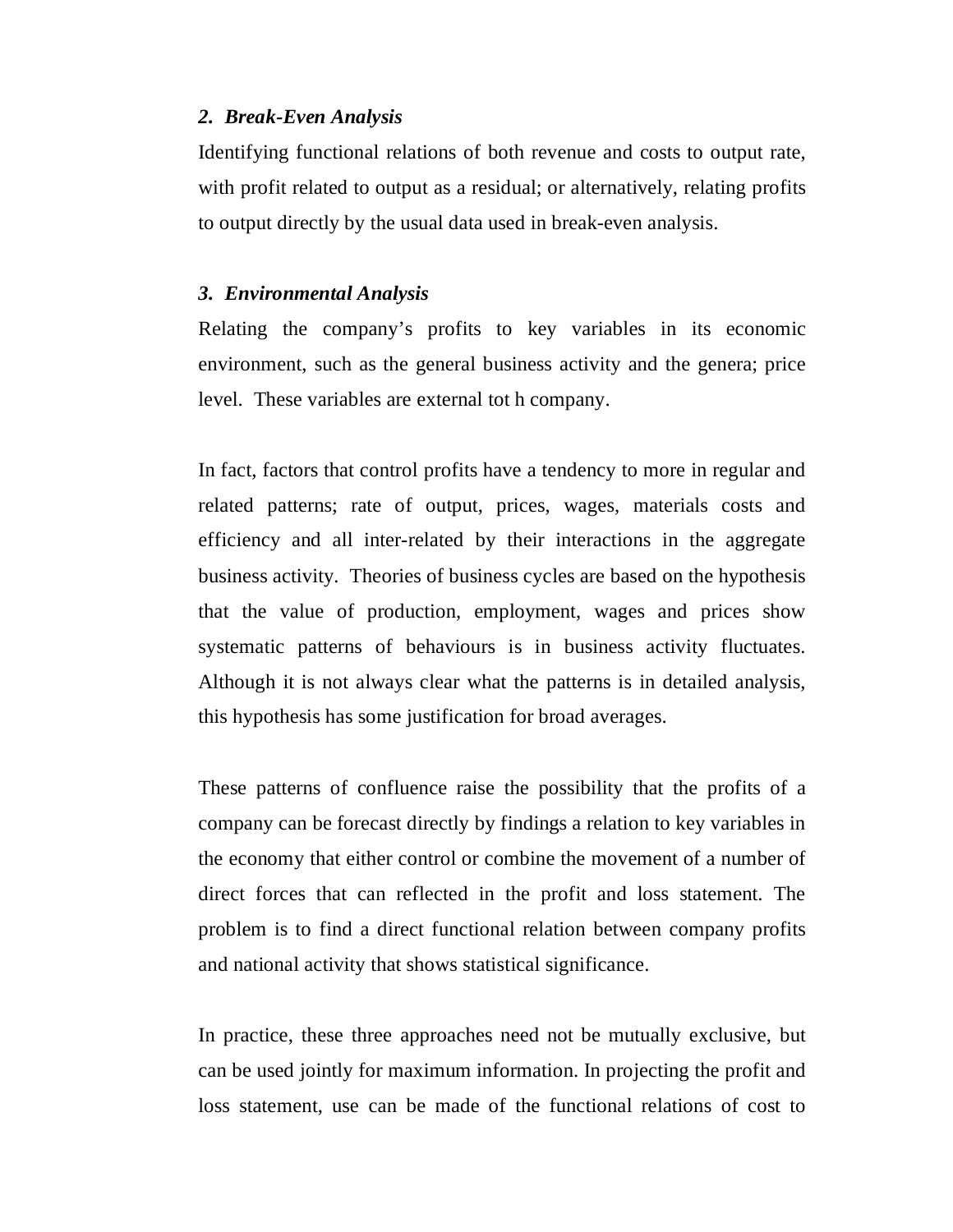output and to its other determinants. Similarly, direct measurement of the impact of outside economic forces upon the company's profit can facilitate good spot guesses, and can also enhance the accuracy of breakeven analysis.

#### **4.0 Conclusion**

As mentioned earlier, Profit Forecasting is art of projecting what the future earning of an organisation will be either on a short run or a long run basis taken into consideration all the prevailing factors that may in one way or the other influenced the profit of the business entity.

#### **5.0 Summary**

In summary, we have attempted to examine what Profit Forecasting is all about and its effects on the organisation. We also examined the three major approaches to Profit Forecasting as postulated by Joel Dean. We concluded that Profit Forecasting enables the Management to know if the organisation is doing well as projected or not and where the forecasters needs to focus their attention.

#### **6.0 Tutor-marked assignment**

- 1. Explain term spot projection?
- 2. What do you understand Break-even analysis to mean in relation to Profit Forecasting?
- 3. Profit Forecasting is useless depending upon the extent of the competition prevailing among the firms. Discuss?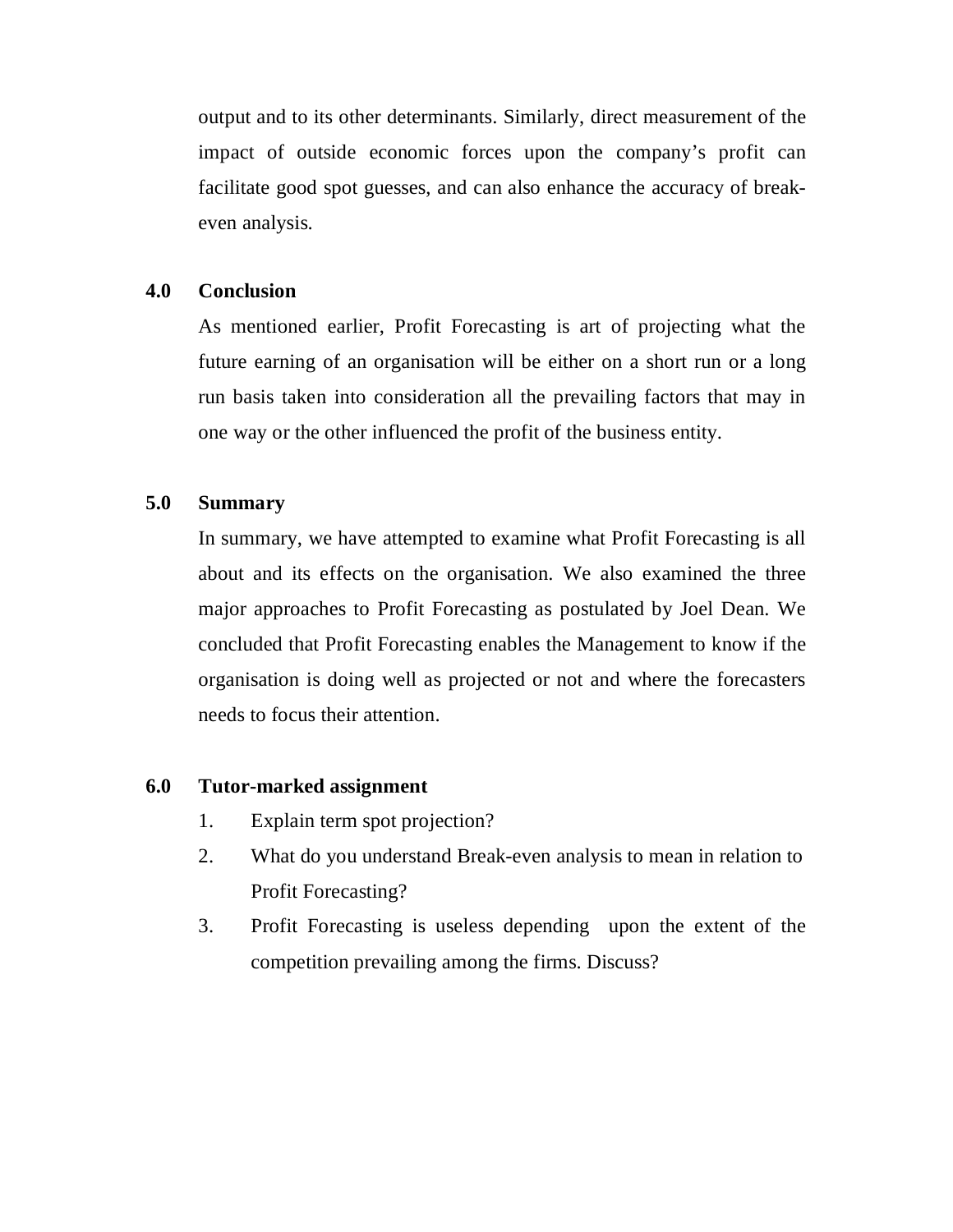#### **7.0 Reference and other sources**

Armstrong, J.S., Brodie, R. and McLntyre, S. Forecasting Methods for marketing, International Journal of Forecasting, 3, pp 355 76.(1987)

Churchill, Jr., Ford, N.M., Walker, Jr., O.C., Johnston, M.W., and Tanner, Jr., J.F. Sales Force Management,  $6<sup>th</sup>$  ed., Boston: Irwin McGraw-Hill, (2000)

Hughes, M.C. Forecasting Practice: Organizational Issues, The Journal of the Operational Research Society, Vol. 52, No. 2, pp 143 – 149 (Feb., 2001).

Lucey, T, Quantitative Techniques, 6<sup>th</sup> edition, London: Continuum BookPoweer/ELST, 2002, P.187.

Crosby, John V. *Cycles, Trends, and Turning Points: Practical Marketing and Sales Forecasting Techniques.* NTC Publishing, 2000.

Mentzer, John T., and Carol C. Bienstock. *Sales Forecasting Management: Understanding the Techniques, Systems, and Management of the Sales Forecasting Process.* Sage, 1988.

Norman N. Barish., Economic Analysis McCrew-Hill Book Company Inc., 1982, p. 781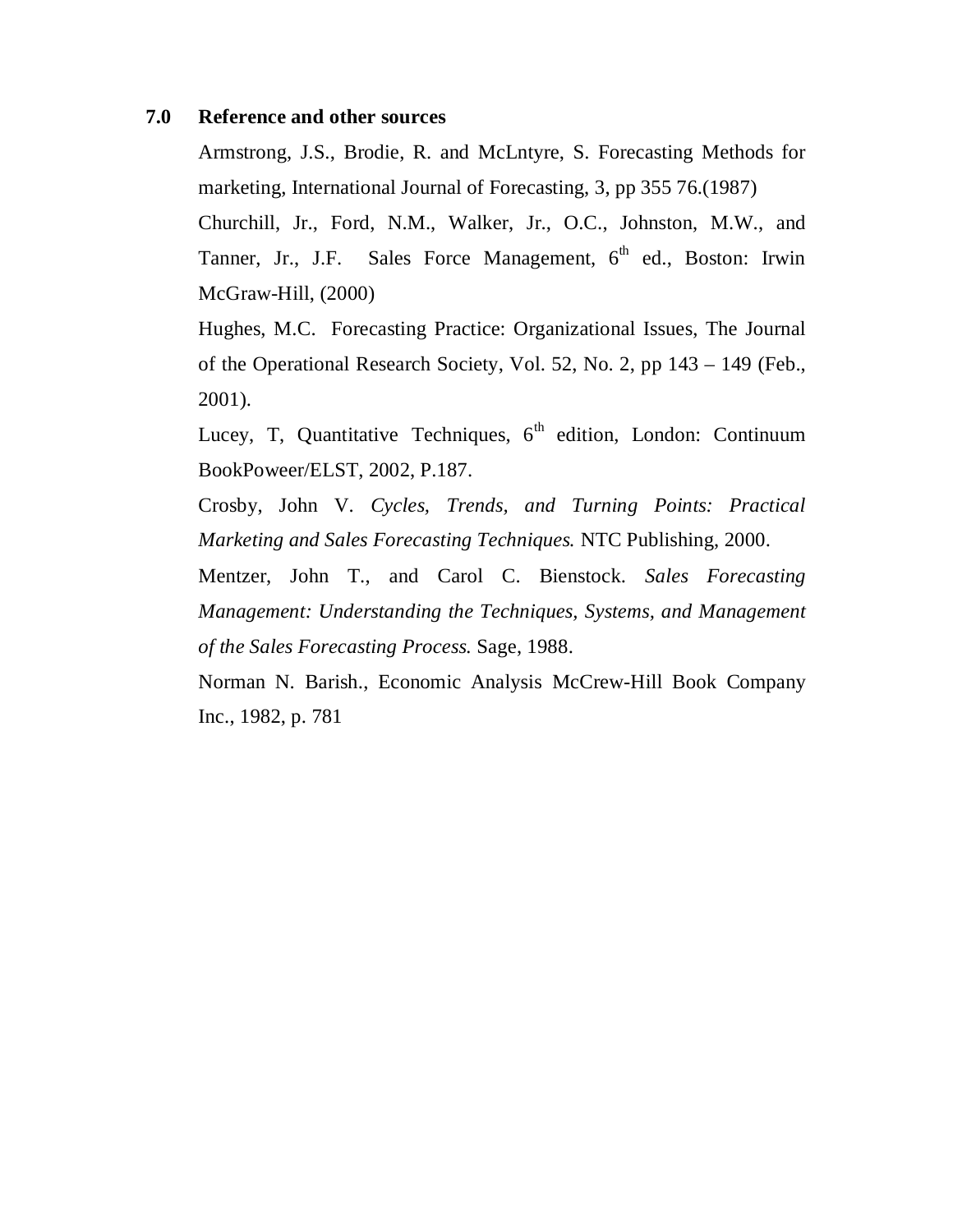## **UNIT 16: MATERIAL FORECASTING**

1.0 Introduction

- 2.0 Objectives
- 3.0 Main Content
- 3.1 Material Forecasting
- 3.2 Approaches to Material Forecasting
	- 3.2.1 Non-Statistical Approach
	- 3.2.2 Statistical Approach
- 3.3 Advantages of Material Forecasting
- 3.4 Disadvantages of Material Forecasting
- 4.0 Conclusion
- 5.0 Summary
- 6.0 Tutor-marked assignment
- 7.0 Reference and other sources

## **1.0 Introduction**

This is the unit 16 of the course which is to introduce you to Material forecasting. The unit describes Material Forecasting and its applicability.

## **2.0 Objectives**

At the end of this unit course, you should be able to:

- $\triangle$  Have knowledge of the material forecasting
- $\triangleleft$  Understanding the methodology of material forecasting.
- $\div$  Define the key advantages and disadvantages of material forecasting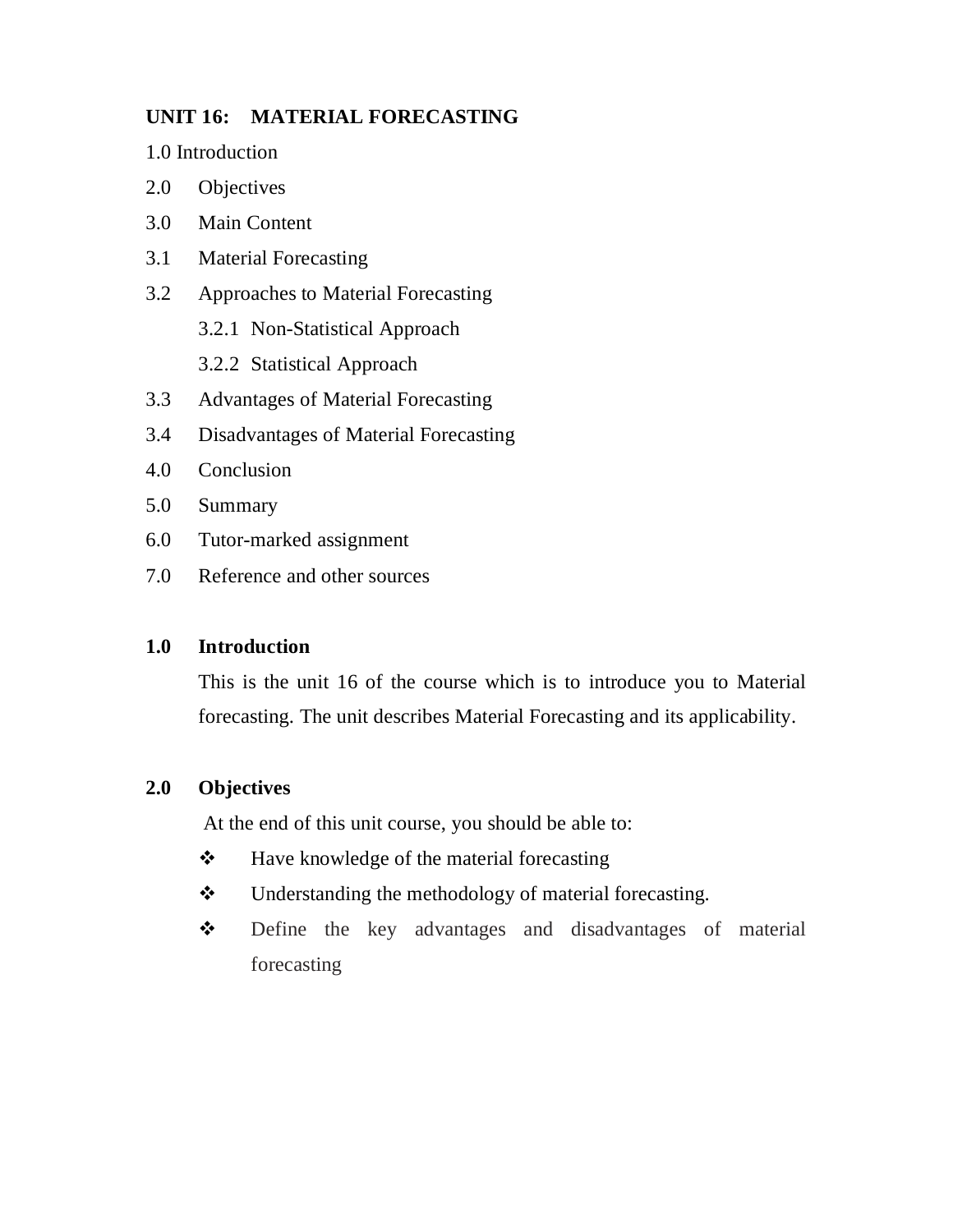#### **3.0 Main content**

#### **3.1 Material Forecasting Methodology of Forecasting**

Forecasting has long been associated with processes that impacts on stock. Such process includes production, procurement and sales. Irrespective of the industry type, whether "make to sell" or "buy to sell", elements of forecasting springs up. This is because the driving phenomenon of "demand" is inevitable.

In a "make to sell" industry, the producer can't wait for orders to be received before the production process is initiated. In like manner, the "buy to sell" entrepreneur can't wait for customers to request for an item before he procures the item. However, these behaviors might be practicable for special order.

From the foregoing, it is evident that some level of inventory must exist at any point in time. It can be raw materials for production and/or finished goods. The crux of the matter then becomes, what should be the relative inventory level at a particular point in time. In objectively answering this question, some form of forecasting must be made.

Inventory forecasting in my opinion is a proactive and futuristic strategy aimed at providing estimated stock level to meet demand at a particular point in time. Proactiveness can be interpreted as a step taken, prelude to a known event. Forecasting involves estimating what will be needed based on certain assumptions. It can also be viewed as projections of some sort.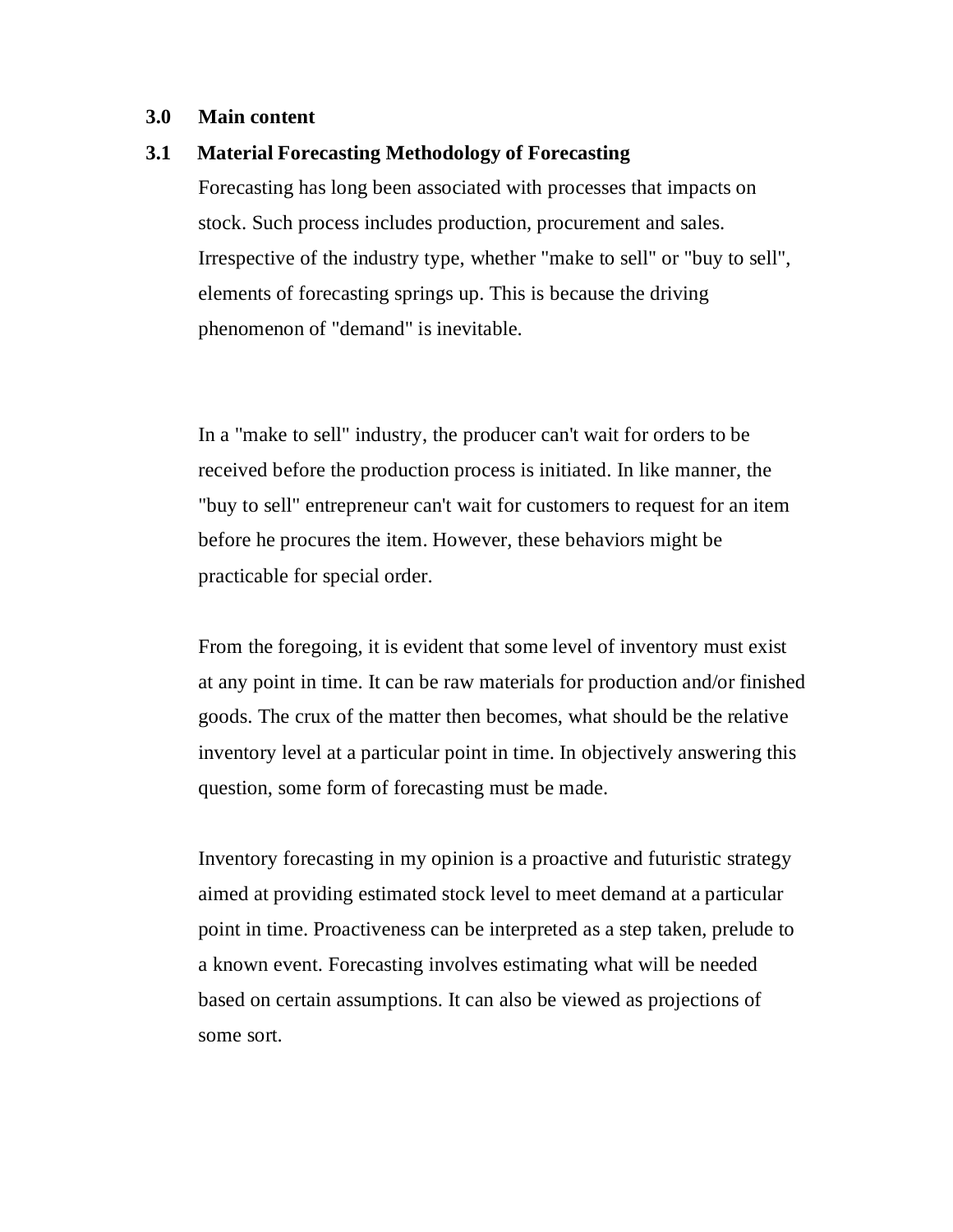A number of factors can determine the turn of demand for a particular product. They include but not limited to price, availability of close substitutes, market trends, season and advertising strategy. My concern in this posting is not to emphasize demand as a concept but the perception of inventory forecasting as a tool that can either make or mar an entrepreneur.

#### **3.2 MATERIAL FORECASTING**

In the modern supply chain, forecasting is necessary for companies that manufacture items for inventory and that are not made to order. Manufacturers will use material forecasting to ensure that they produce the level of material that satisfies their customers without producing an overcapacity situation where too much inventory is produced and remains on the shelf. Equally, the forecast must not fall short and the manufacturer finds them without inventory to fulfill customer's orders. The cost of failing to maintain an accurate forecast can be financially catastrophic.

Forecasts are developed for a company's finished goods, components and service parts. The forecast is used by the production team to develop production or purchase order triggers, quantities and safety stock levels. The forecast is not static and should be reviewed by management on a regular basis. This is to ensure that information on future trends, the internal or external environment is incorporated into the forecast to give a more accurate calculation.

Forecasting is an important aspect of the planning process of stock control. Such forecasts usually reveal the expected material requirements of an estimated production level. Forecasting can be relatively simple in some cases while in other cases relatively complex. Complex forecasting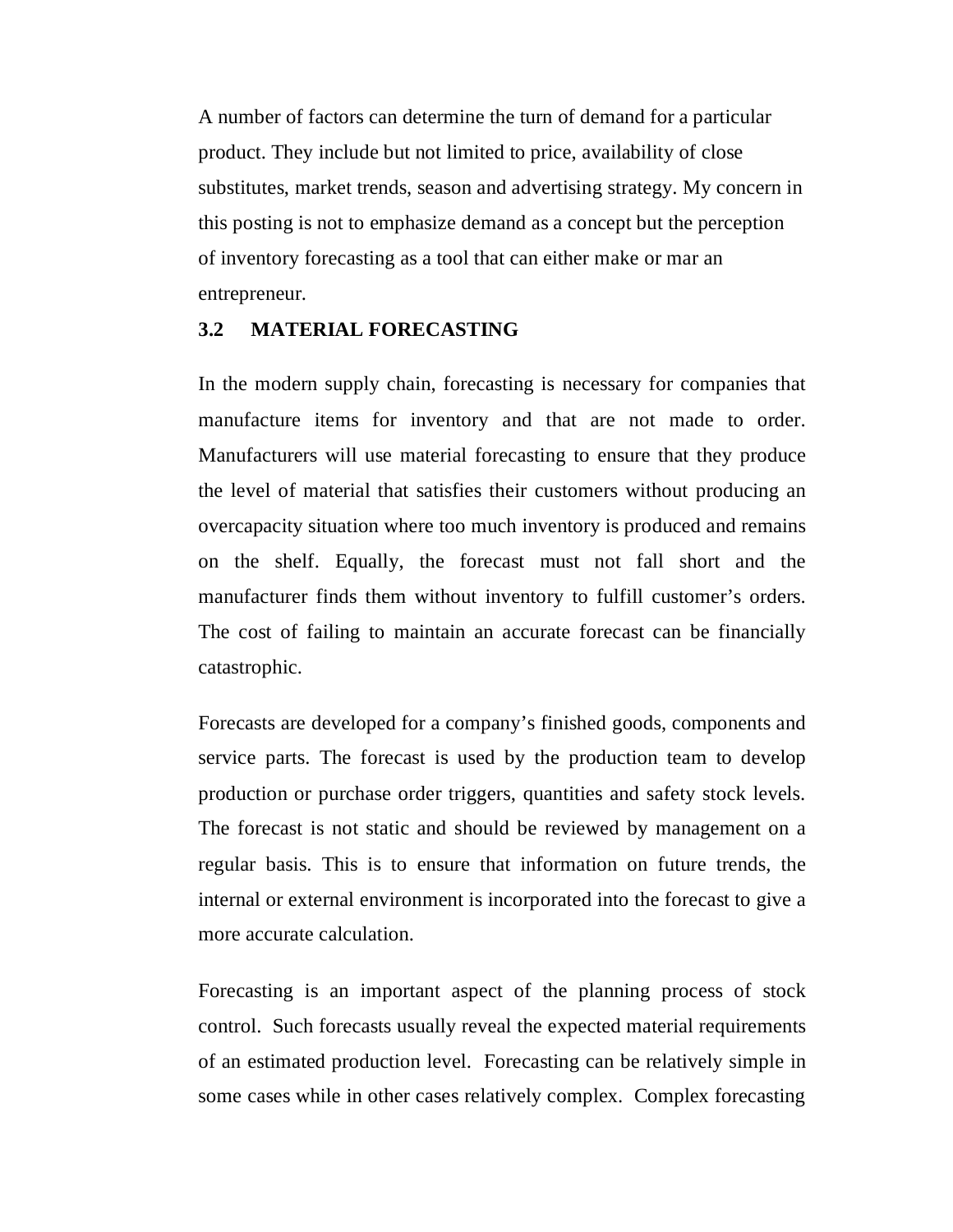usually require the application of sophisticated mathematical or statistical models or even the use of computers.

When we wish to forecast for the material requirement it is necessary to put in mind the importance of a close co-operation between the production planning and control department and the inventory needed for planning production but also the material requirements to meet a production level.

The forecast the inventory control department is mostly concerned with is either the short term or the medium term forecast. Forecast for the daily, weekly or monthly demand of raw materials parts or bought out products.

Forecast for the material can be relatively simple when a company knows precisely the quantity of products required per annum. This is not usually possibly though, in companies quite a large range of products. Forecasting in this type of companies can be relatively difficult to the extent of applying the most sophisticated mathematical, statistical models or even the use of a computer.

However, in order to be able to forecast accurately we shall examine the use of some techniques. These include:

#### **3.2.1. Non-Statistical Forecasting**

Non-statistical forecasting is found in supply chain management software where demand is forecasted based on quantities determined by the production planners. This occurs when the planner enters in a subjective quantity that they believe the demand will be without any reference to historical demand. The other non-statistical forecasting that occurs is when demand for an item is based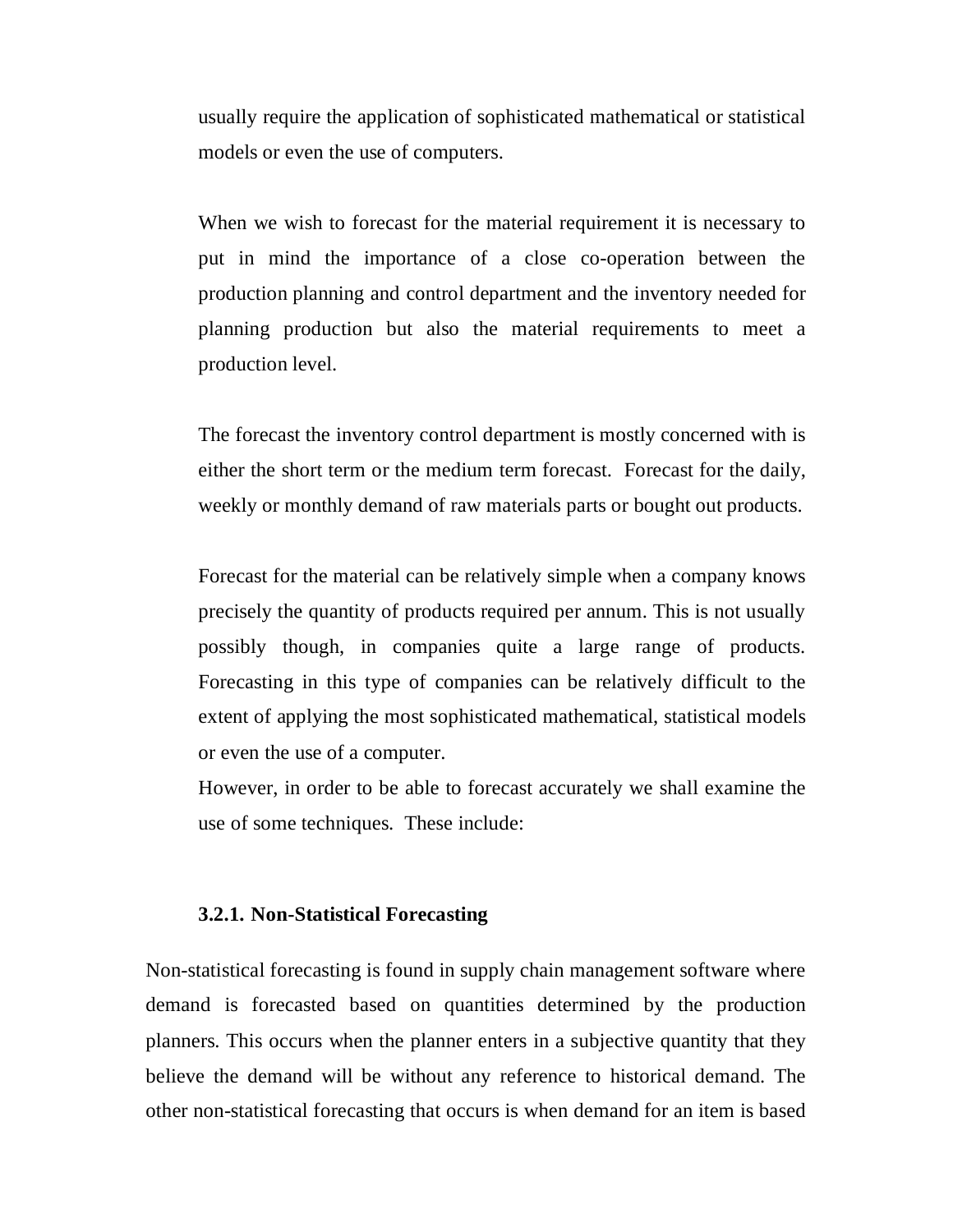on the results of materials requirements planning (MRP) runs. This takes the demand for the finished good and explodes the bill of materials so that a demand is calculated for the component parts. The component demand can then be amended by the planner based on their assessment and knowledge of the current environment. The resulting forecast is based on current demand and will not incorporate any demand from previous periods. Many companies will use a combination of non-statistical and statistical forecasting across their product line.

Statistical forecasting is based on complex calculations and the future demand can be determined based on the demand from historical periods. The forecast gives the planner a guide to future demand, but no forecast is totally accurate and the planners experience and knowledge of the current and future environment is important in determining the future demand for a company's products.

#### **3.2.3 Statistical Forecasting**

In supply chain management software, the forecast is a calculation that is fed data from real time transactions and is based on a set of variables that are configured for a number of statistical forecast situations. Planning professionals are required to use the software to provide the best forecast situation possible and often this is left unchecked without any review for long periods. To best use the forecasting techniques in the supply chain software, planners should review their decisions with respect to the internal and external environment. They should adjust the calculation to provide a more accurate forecast based on the current information they have.

Statistical forecasts are best estimates of what will occur in the future based on the demand that has occurred in the past. Historical demand data can be used to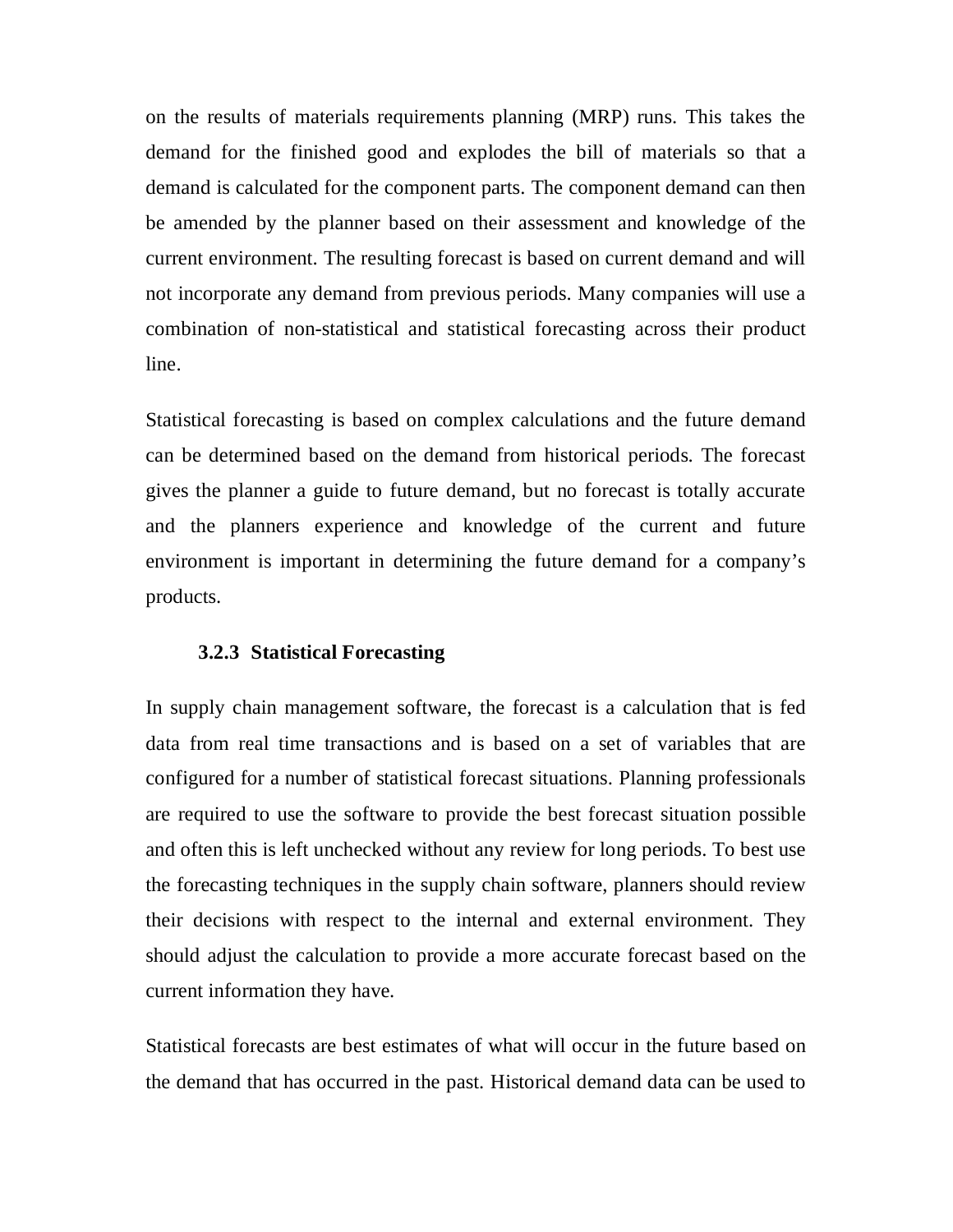produce a forecast using simple linear regression. This gives equal weighting to the demand of the historical periods and projects the demand into the future. However, forecasts today give greater emphasis on the more recent demand data than the older data. This is called smoothing and is produced by giving more weight to the recent data. Exponential smoothing refers to ever-greater weighting given to the more recent historical periods. Therefore a period two months ago has a greater weighting than a period six months ago. The weighting is called the Alpha Factor and the higher the weighting, or Alpha factor the fewer historical periods are used to create the forecast. For example, a high Alpha factor gives high weighting to recent periods and demand from periods for a year or two years ago are weighted so lightly that they have no bearing on the overall forecast. A low Alpha factor means historical data is more relevant to the forecast.

Historical periods generally contain demand data from a fixed month, i.e. June or July. However, this introduces error into the calculation as some months have more days than other months and the number of workdays can vary. Some companies use daily demand to alleviate this error, although if the forecaster understands the error, monthly historical periods can be used along with a tracking indicator to identify when the forecast deviates significantly from the actual demand. The level at which the tracking signal flags the deviation is determined by the forecaster or software and vary between industries, companies and products. A small deviation may require intervention when the product being forecasted is high-value, whereas a low-value item may not require the forecast be scrutinized to such a high level.

#### **3.3** Role of Materials Forecasting in Various Organizational Functional Activities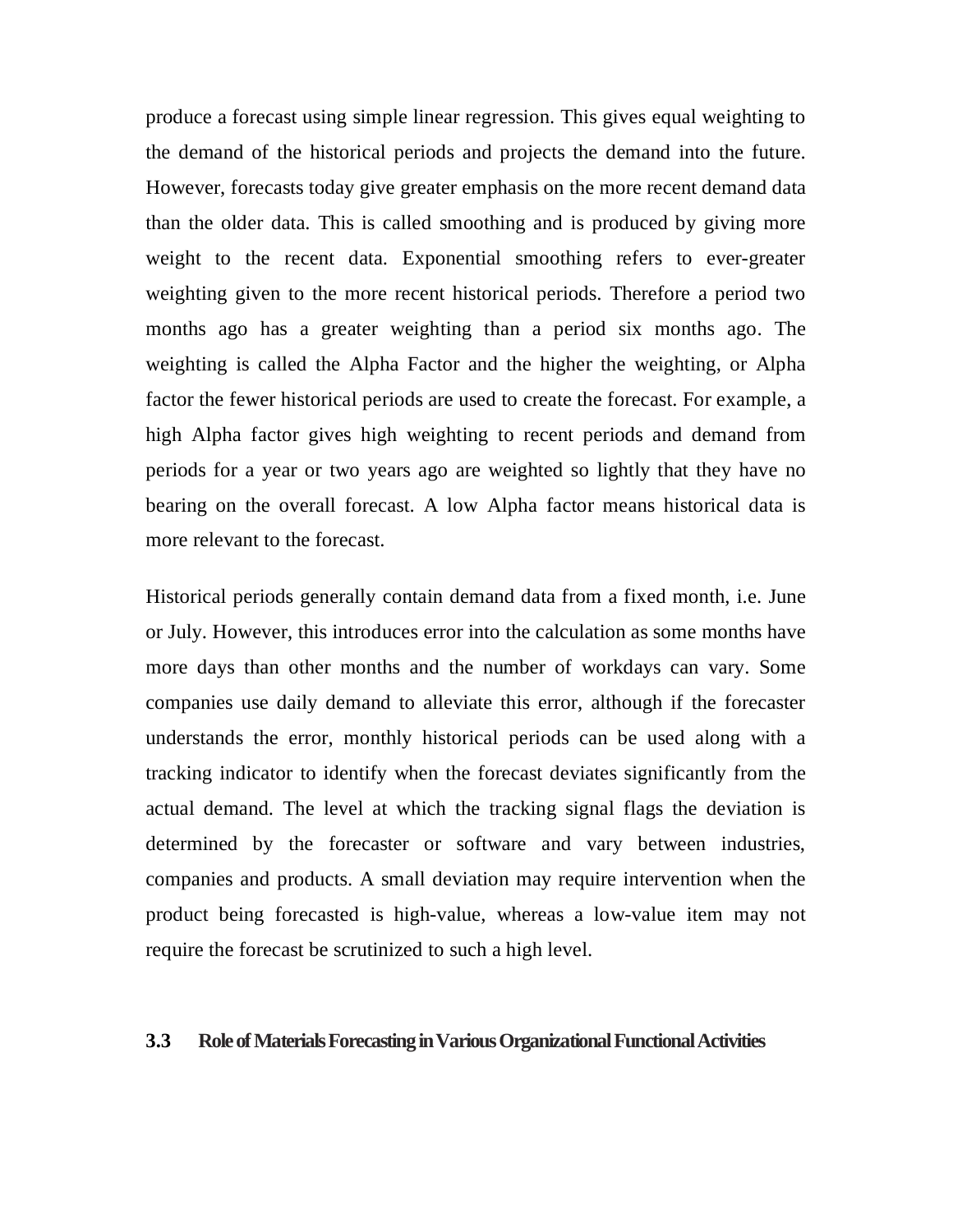Materials Forecasting helps management to make decisions in areas such as decision on making material or buying it and the following are critically examined:

- Supplies are not adequately obtained successfully in the past·
- The quality of supplied goods is not of standard
- \* The volume requirement of sales is exceeding the possible manufacturing capacity
- \* The material fails in the cost analysis

The materials management needs to forecast the requirements. Some of

the questions that need to consider for it are:

| Materials Management: An      | $\bullet$ Is this material being needed for longtime?         |
|-------------------------------|---------------------------------------------------------------|
| Overview                      | $\div$ Will there be any requirement after 10 years for this  |
|                               | material? Will the supplier exist after 10 years              |
|                               | ❖ Are there any changes or technological break-though         |
|                               | for this material?                                            |
|                               | $\triangle$ Are the prices going to rise in the future?       |
| Materials Planning and        | Materials planning are of the major control activity that an  |
| <b>Budgeting</b>              | organization needs to put in place. It is feasible because of |
|                               | materials management.                                         |
| <b>Selection of Potential</b> | This will include selection of suppliers, and other market    |
| information sources           | research information such as price trends, corporate          |
|                               | environment etc. The materials management data may            |
|                               | help this task.                                               |
| Purchasing with a difference  | Purchasing commits a lot of capital of an organization.       |
|                               | Materials management information allows very creative         |
|                               | purchasing by organization as it sees most of the trends. It  |
|                               | also helps while purchasing in uncertain situation.           |
| Forecasting of Price          | This is most essential function thus, has been kept           |
|                               | separately also. A good price forecasting system based on     |
|                               | material management and market research information           |
|                               | may bring an organization into a win-win situation.           |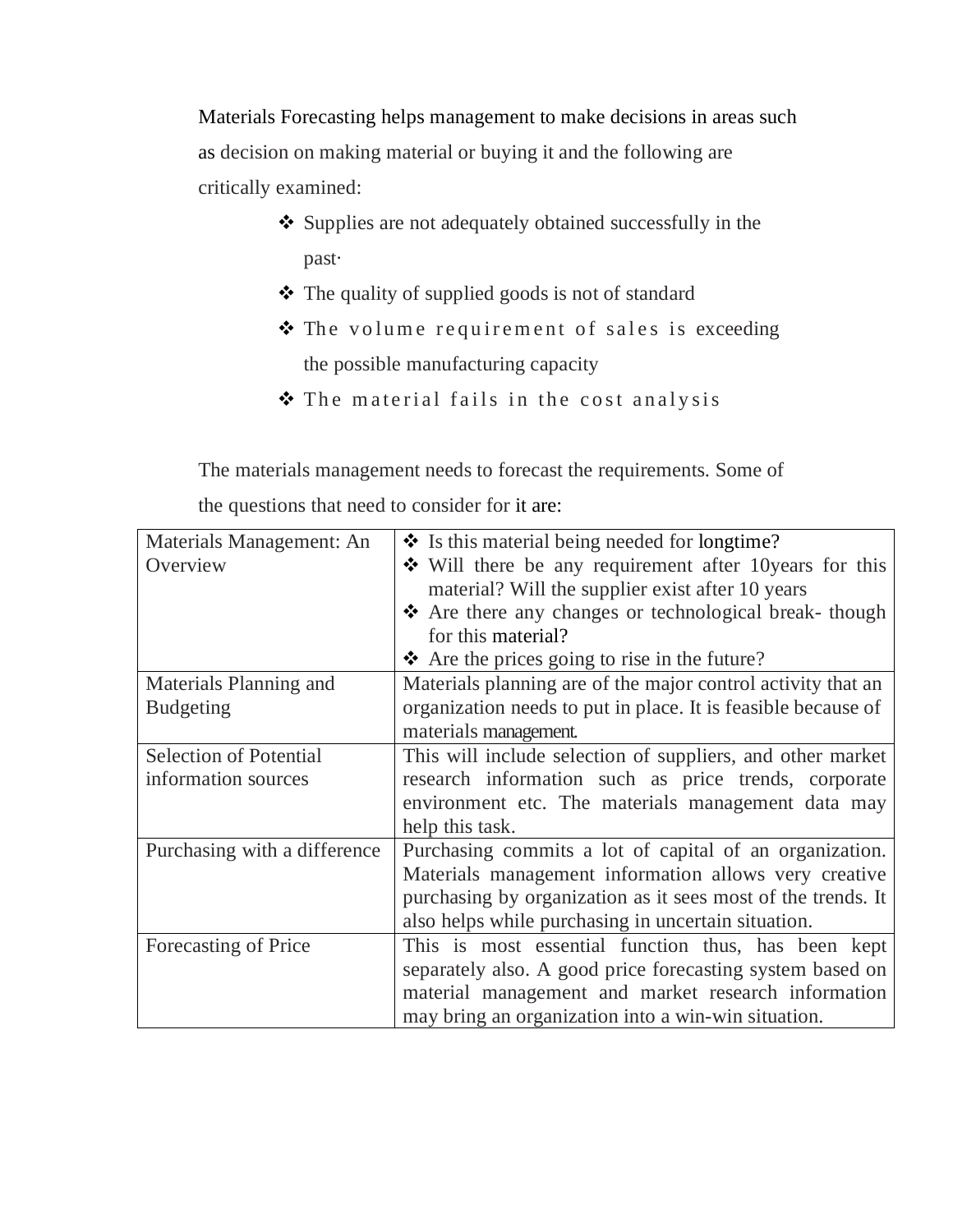| <b>Store Management and</b> | Store Management and inventory materials management         |
|-----------------------------|-------------------------------------------------------------|
| Inventory Control with a    | helps in the store control with a difference functions such |
| difference                  | as: control of material being received, proper storage,     |
|                             | minimization of obsolescence, highlighting of unused        |
|                             | stocks, ensuring good house keeping, verification of stock, |
|                             | timely delivery of goods, proper storage and presentation   |
|                             | of materials, dealing with scrap materials etc.             |
|                             |                                                             |

## **3.4 Advantages and Disadvantages of Material Forecasting**

Good forecast of material, labor and other resources for operation are essentially needed by the managers. If good projection of future demand is available, the management may take suitable action regarding inventory. Similarly, if production activities are accurately forecasted, then balanced work-load may be planned. Good labor relations may be maintained, as there would be lesser hiring and firing activities by the management with better manpower planning. Also, there may be some accruable disadvantages in projecting for expected increase in materials usage this shall be examined below:

## **3.4.1 Advantages of Material Forecasting:**

- 1. Effective handling of uncertainty
- 2. Better labor relations
- 3. Balanced work-load
- 4. Minimization in the fluctuations of production
- 5. Better use of production facilities
- 6. Better material management
- 7. Better customer service
- 8. Better utilization of capital and resources
- 9. Better design of facilities and production system.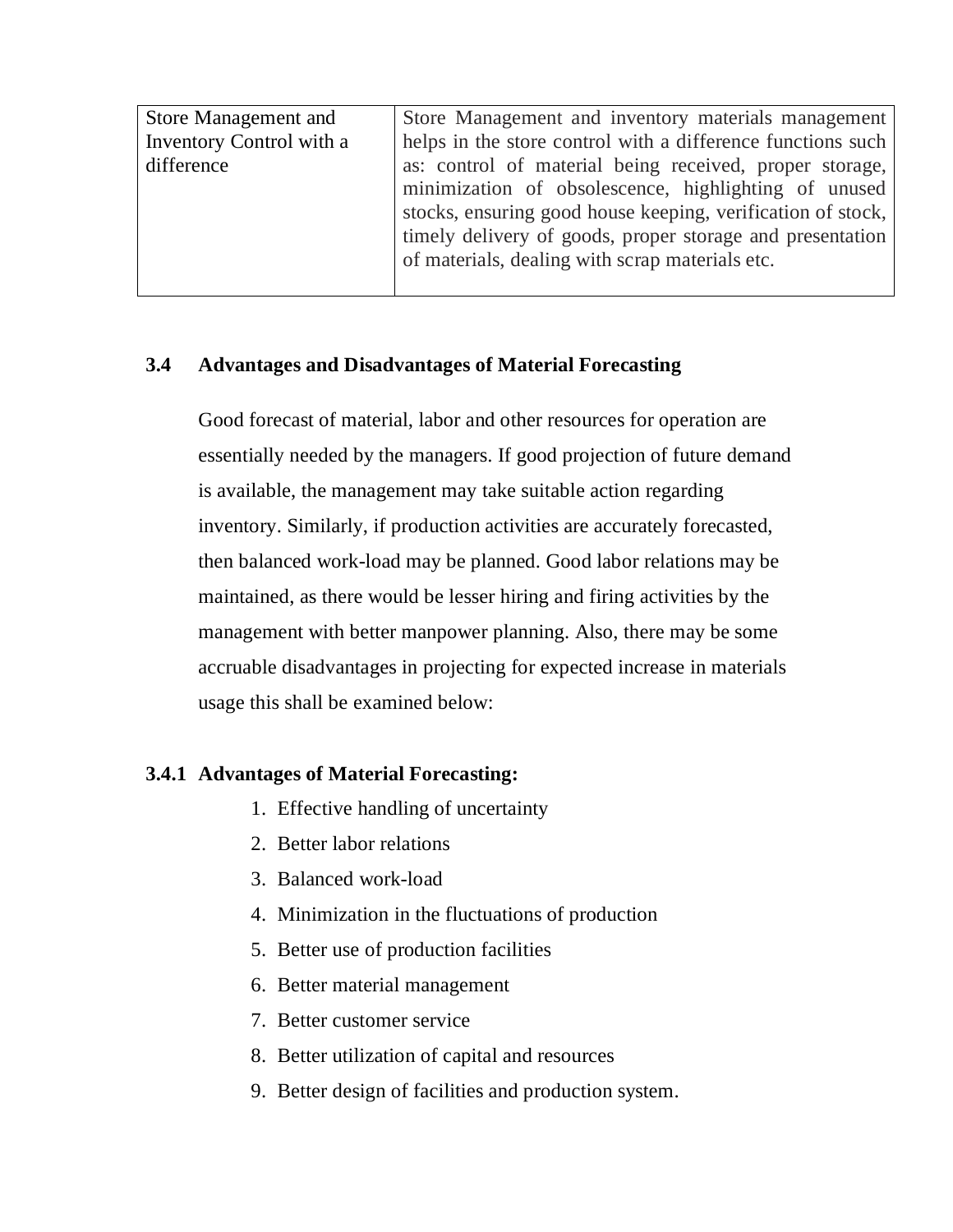## **3.4.2 Disadvantages of Material Forecasting**

- 1. Costs of storage rent and insurance
- 2. Money tied up in stocks not being used elsewhere in the business
- 3. Large stocks subject to deterioration and theft

## **4.0 Conclusion**

In conclusion, Forecasting is seen to be an important aspect of the planning process of stock control. Such forecasts usually reveal the expected material requirements of an estimated production level and it helps organizations to stay afloat all the time to meet its customer's request.

## **5.0 Summary**

This unit provides a brief account of what material forecasting is all about as well as its roles in an organization. The unit first explains the basic objects of materials management in an organization along with the advantages and disadvantages of materials management.

## **6.0 Tutor-marked assignment**

1. What is Material Forecasting?

2. Describe the role of Material Forecasting in organizational management?

3. Mention the advantages and disadvantages of Material Forecasting?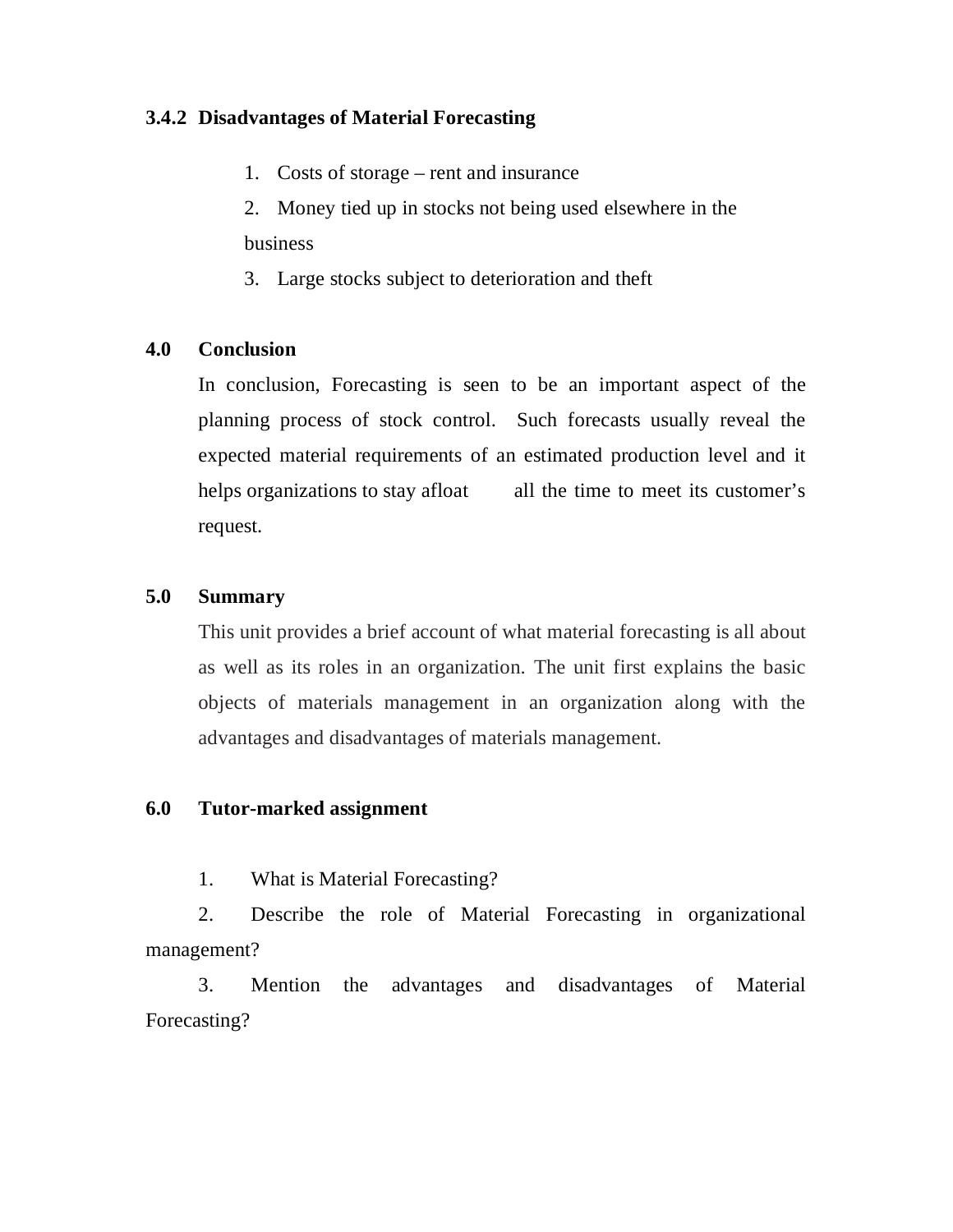#### **7.0 Reference and other sources**

Christopher M. (1992), Logistics: The strategic Issues, Chapman & Hall, London.

Dutta A.K (1998), Materials Management: Procedures, Text and Cases, Prentice all of India Pvt ltd, New Delhi

Gopalakrishnan, P. and Sundaresan, M (1998), Materials Management: An Integrated Approach, Prentice all of India Pvt ltd, New Delhi.

Shah N. M. (1996), An Integrated concept of Materials Management, Indian Institute of Materials Management, Baroda Branch, Baroda.

Sharma S.C. (1997), Materials Management and Materials Handling, Hanna Publishers, New Delhi.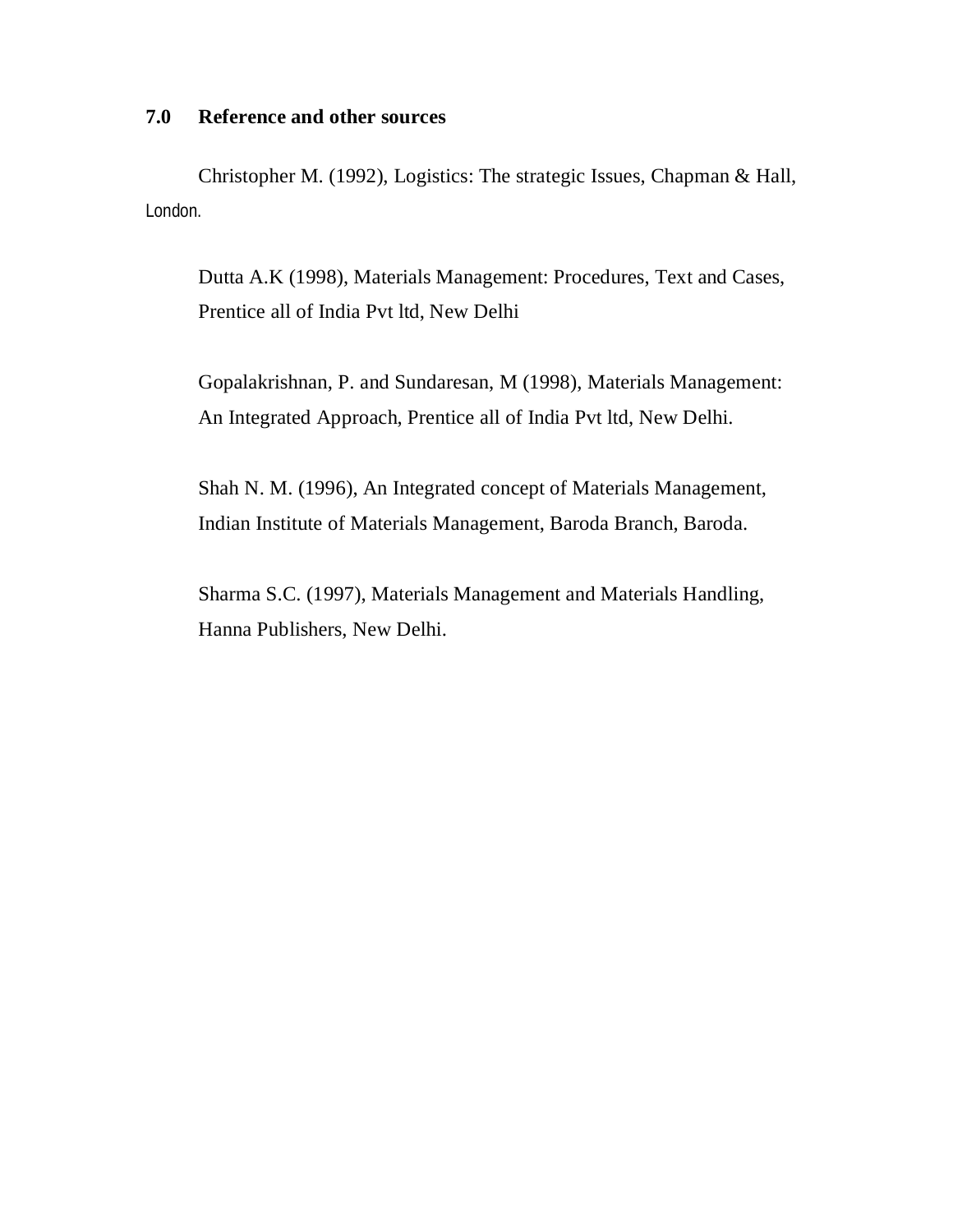## **COURSE GUIDE**

## **ENT 330: BUSINESS FORECASTING**

## BUSINESS FORECASTING ENT:330

## Course Developer: ADEWUYI, Taiye T. LAWAL, Kamaldeen A.A NOUN, Lagos/LASUES

Course Writer: LAWAL, Kamaldeen A.A **National Open University of Nigeria School of Management Sciences Victoria Island ,Lagos. Nigeria**

| Course Coordinator: Mrs. C. Aturu-Aghedo   |
|--------------------------------------------|
| <b>National Open University of Nigeria</b> |
| <b>School of Management Sciences</b>       |
| <b>Victoria Island , Lagos. Nigeria</b>    |
|                                            |

Editor: Dr,I. Idrisu **National Open University of Nigeria School of Management Sciences Victoria Island ,Lagos. Nigeria**

| Programme Leader: Dr. Mrs, A. Fagbemi      |
|--------------------------------------------|
| <b>National Open University of Nigeria</b> |
| <b>School of Management Sciences</b>       |
| Victoria Island , Lagos. Nigeria           |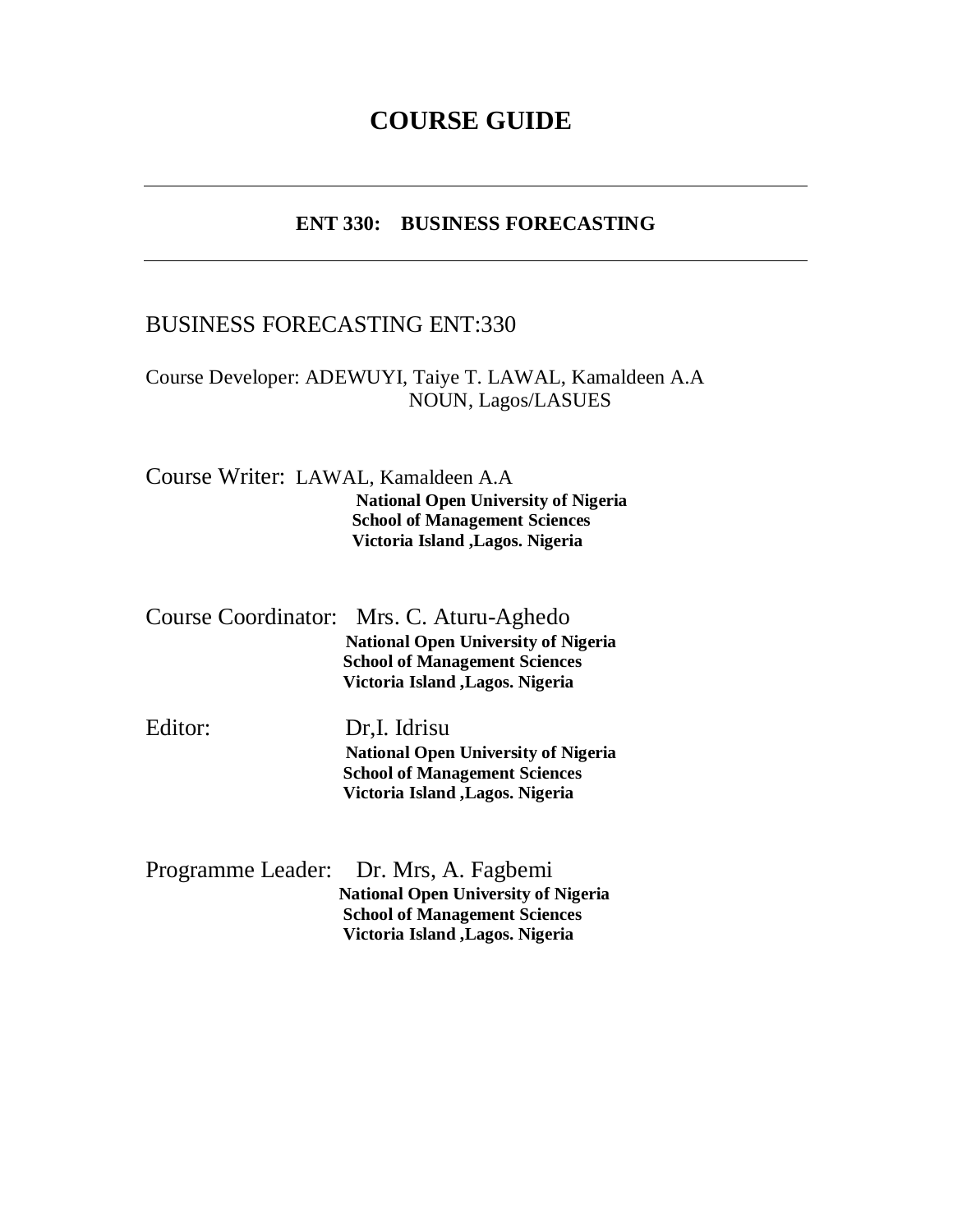## **TABLE OF CONTENTS**

## **ENT 330: Businees Forecasting Course guide**

## **TABLE OF CONTENTS**

**1. Introduction 1 2. Course Aims 1 3. Course Objectives 1 4. Structure of The Course 2 5. Assessment 2 6. Tutor Marked Assessment 3 7. Examination 4 8. Summary 4** 9.Final Advice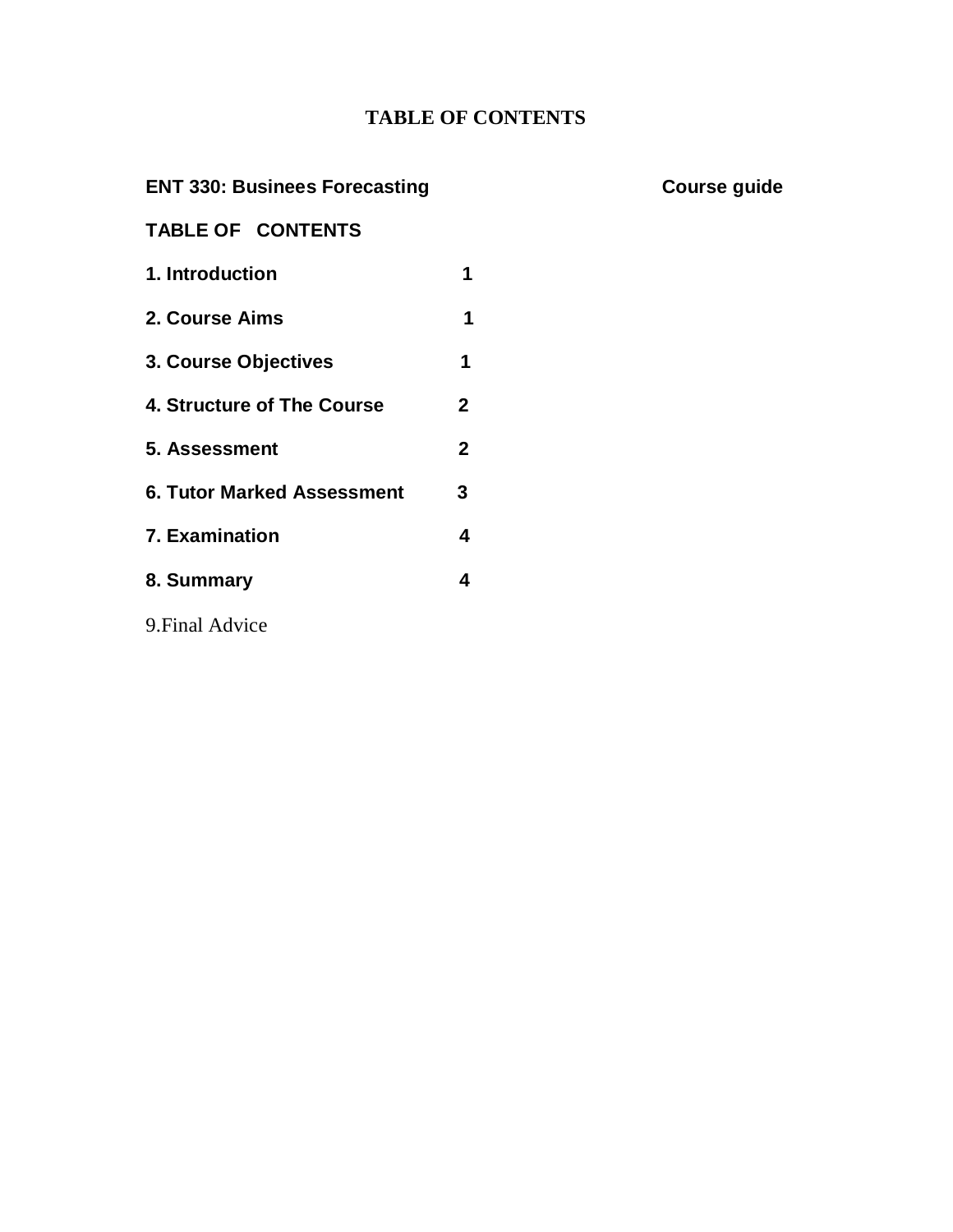#### **ENT 330 COURSE GUIDE**

# **INTRODUCTION**

The Business Forecasting comprises of two approaches to the problem of business forecasting or **Techniques** One is to obtain information about the survey methods such as Survey Methods Expert Opinion, Consumer's Interview Method, Complete Enumeration Survey Method, Sample Survey Method and End-Use Method, while the second is the **Statistical Methods**  involves Trend Method, Regression Method, Leading Indicator Method and Simultaneous Equation Method through collecting experts' opinion or by conducting interviews. The principal advantage of this method is that it provides use-wise or sector-wise demand forecast. In the process of obtaining the forecast of aggregate demand, the forecaster obtains separately the demand by the individual consuming industries, by final consumer categories, and by export and import sector.

Finally,managers needs to understand the concept, principles of business forecasting and its applications in take decisions bothering on running business management successfully.

#### **COURSE AIMS**

 The overall aim of the course can be summarized as introducing students to the with meaning, concept of business forecasting growth and development provide analytical expression and tools for comparison basic concepts, lay down principles, scope and approaches of business forecasting management. This will be achieved by:

Introducing you to the ………………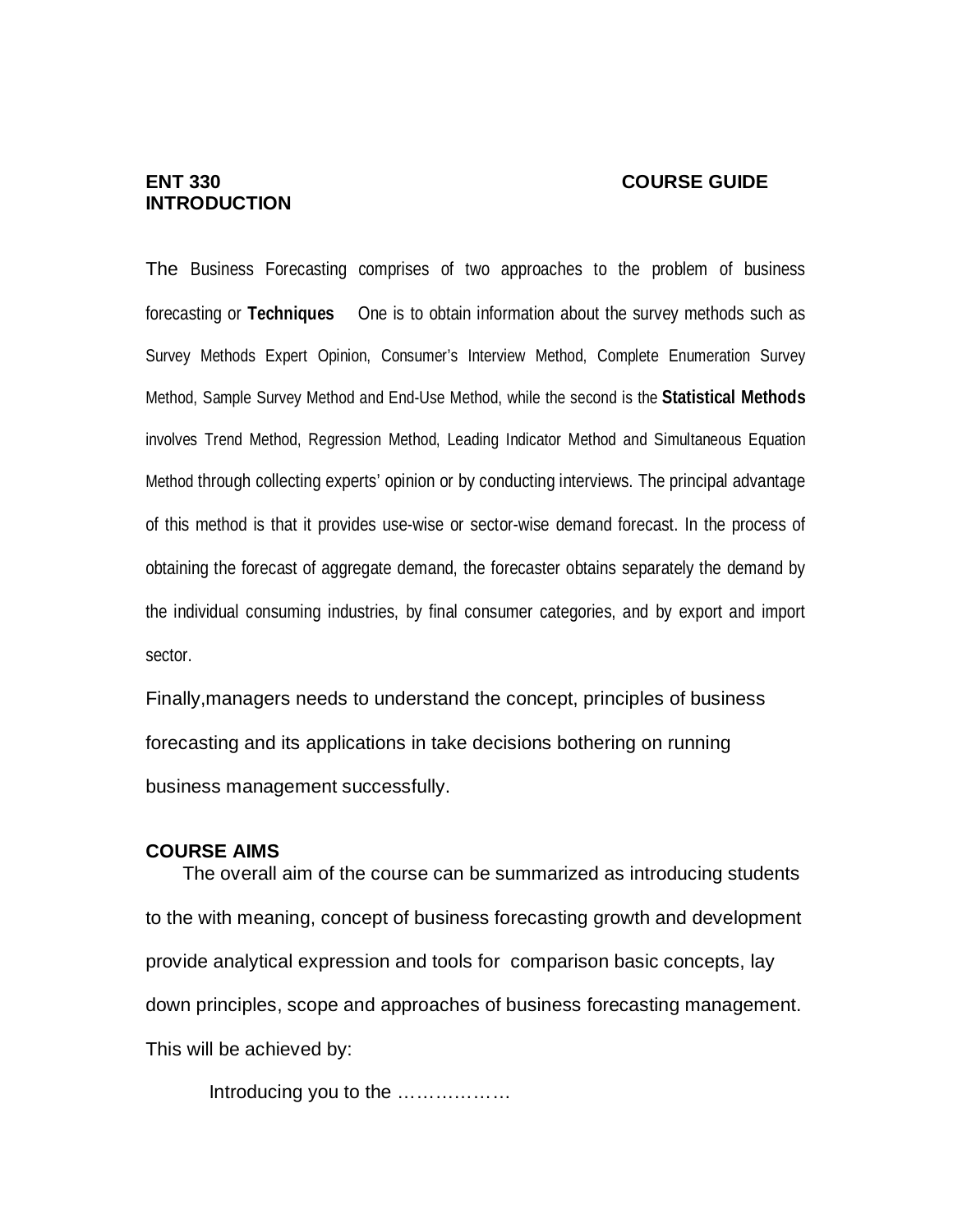## **COURSE OBJECTIVES**

To achieve the broad aims set out about, the course objective below

each of the separate units of the course also has its objectives at the

beginning of the unit to help you focus better.

Once you have successfully completed the course, it is expected that

you focus better.

## **STRUCTURE OF THE COURSE**

This is a two-credit unit course made up of sixteen study units covering the following.

 **The specific study units are as follows:**

**1. MODULE ONE: INTRODUCTION**

**UNIT 1: DEFINITION OF FORECASTING**

**UNIT 2**: **DETERMINANT OF BUSINESS FORECASTS**

**UNIT 3: DETERMINANTS OF FORECAST (EXTERNAL FACTORS)**

**UNIT 4: IMPORTANCE OF BUSINESS FORECASTING**

**UNIT 5: LIMITATIONS TO BUSINESS FORECASTING**

**2 MODULE TWO:** 

**UNIT 6: PRINCIPLES OF FORECASTING**

**UNIT 7: ASSUMPTIONS OF FORECASTING**

**UNIT 8: STEPS IN FORECASTING**

**UNIT 9: CLASSIFICATION AND PURPOSES OF FORECAST**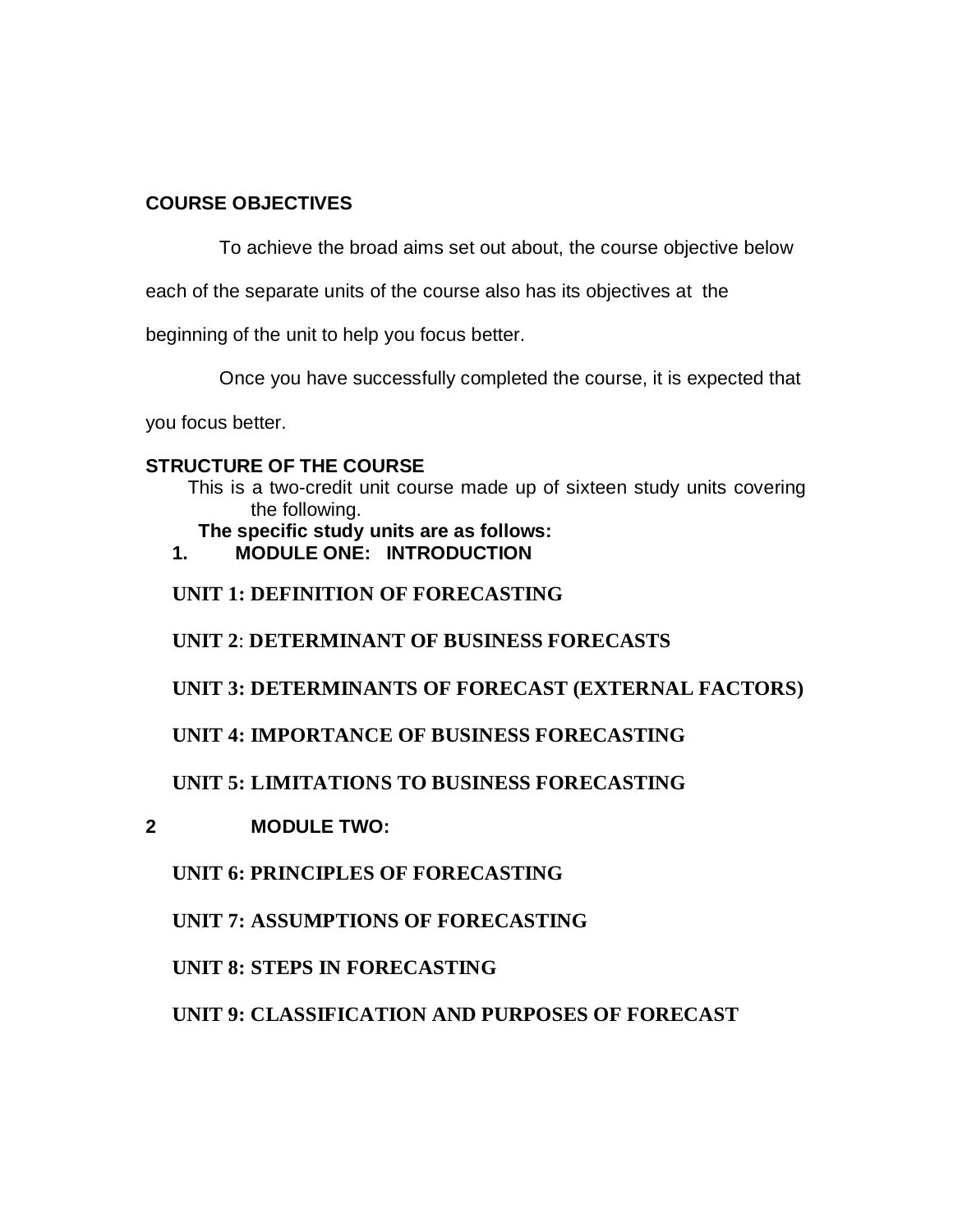### **ENT 330 COURSE GUIDE**

### **3 MODULE THREE:**

# **UNIT 10: TYPES OF FORECASTS**

## **UNIT 11: METHODS OF FORECASTING**

**UNIT 12METHODS OF FORECASTING-EXPONENTIAL SMOOTHING / WEIGHTED MOVING AVERAGE 2. UNIT 13: Computer applications to Business Forecasting**

### **4 MODULE FOUR:**

**UNIT 14: MONITORING AND CONTROLLING FORECAST**

**UNIT 15: PROFIT FORECASTING**

**UNIT 16: MATERIAL FORECASTING**

# **ENT 330 COURSE GUIDE**

### **ASSESSMENT**

**There will be two aspects to the assessment of the course:**

- **1. Continuous assessment-tutor marked assessments.**
- **2. Written examination of three (3) hours duration.**

## **TUTOR MARKED ASSESSMENT (T M A)**

In attempting the assignments, you are expected to utilize the

information gathered during the course. Each assignment, which you will find

at the end of each unit should be submitted to your assigned tutor at a date to

be decided by the National Open Nigeria Authority, on a separate file. The

assignment will count for 50% of the total course mark.

You are strongly advised to attempt and submit all assignments. Each

assignment counts towards your total course mark. When you have

completed each assignment, send it, together with a TMA form, to your

tutor. Make sure that each assignment you turn in reaches your tutor on or

before the deadline given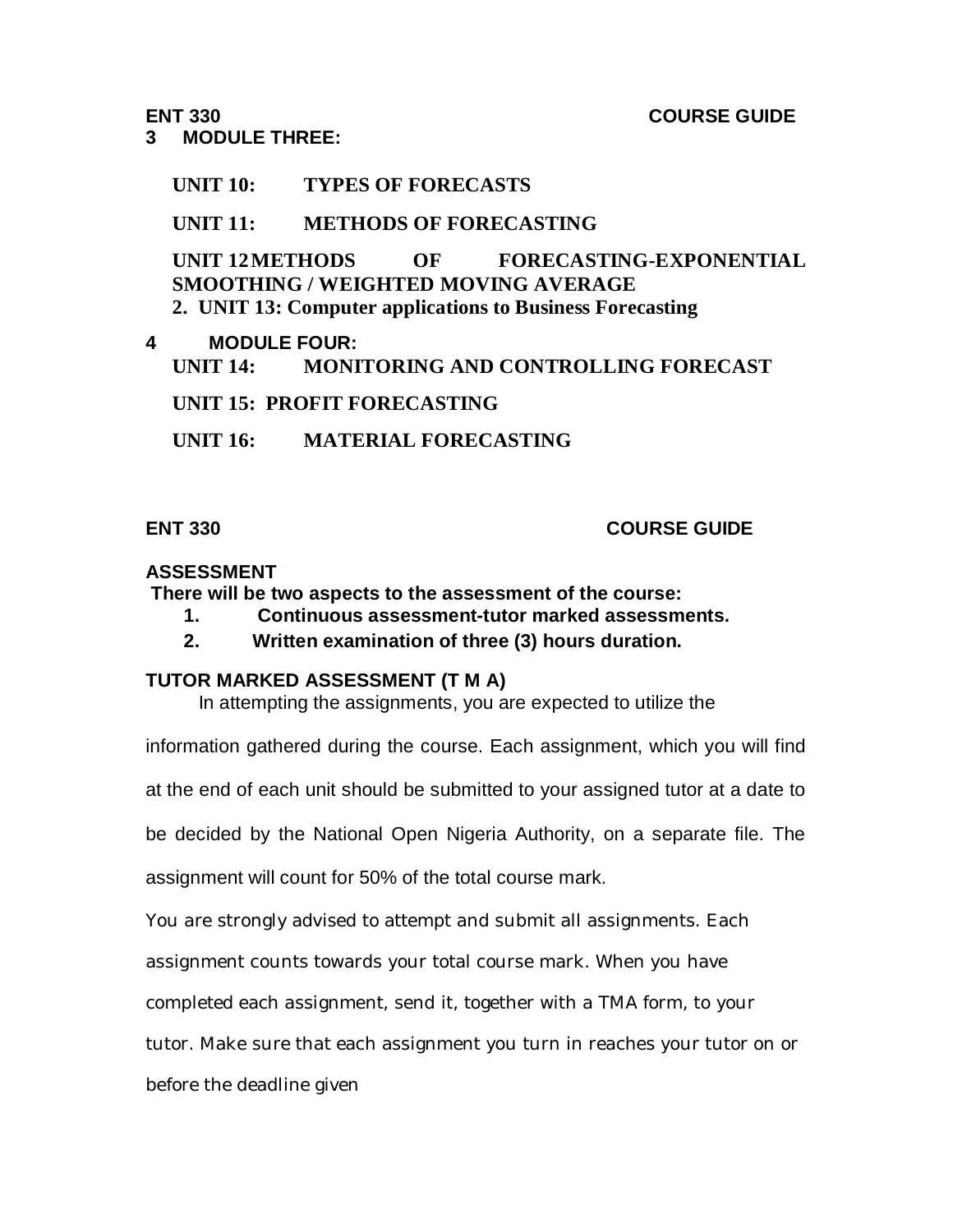#### **ENT 330 COURSE GUIDE**

#### **EXAMINATION**

 The final examination for the course will be of two hours duration and account for 50% of the total course grade. Typically all areas of the course will be assessed during the examination.

### **SUMMARY**

 Managers of any societies need to be provided information and understand the concepts and lay down principle of business forecasting learn from different countries and international business associations and organization the contributing factors to their failure and success. Thus ENT 330 BUSINESS FORECASTING is designed in such a way to make learners in providing relevant information and knowledge that will help them in business organizations and management.

#### **Final Advice**

Organize how to manage your time. Do everything to stick to it. The major reason many students fail is that they take things for granted and delay in taking decisions, only to be rushing unnecessarily towards exam period. If you get into difficulties with your schedule, do not waste time to let your tutor know before it is too late to help you. When you are confident and